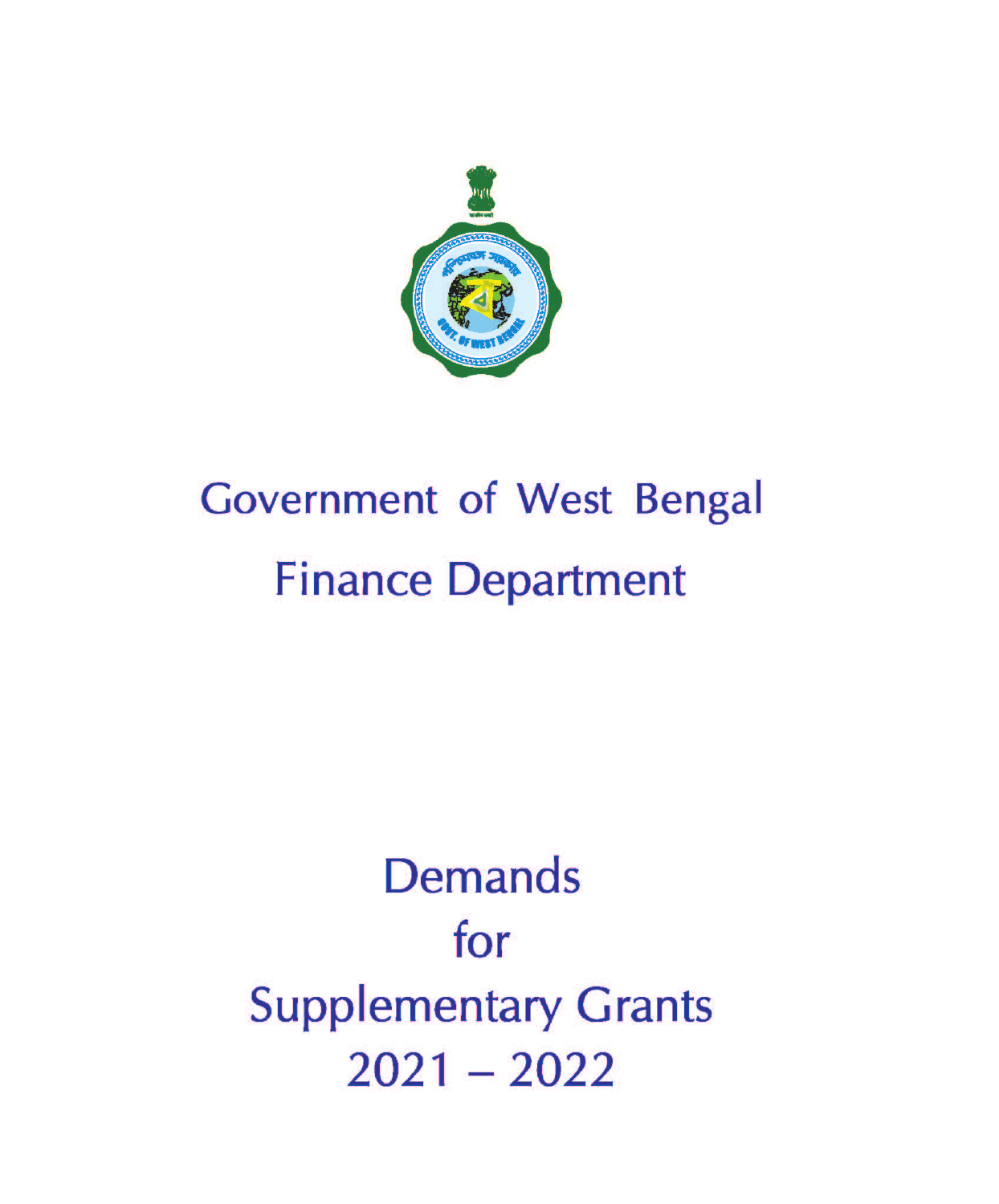## **Statement of Demands for Supplementary Grants and Appropriation 2021-2022** .

| <b>Demand/Serial</b><br>No. | <b>Major Head</b>                                                                                    |                 | Pages     | Voted (そ)      | Charged (₹)                                 | Total (₹)                   |
|-----------------------------|------------------------------------------------------------------------------------------------------|-----------------|-----------|----------------|---------------------------------------------|-----------------------------|
|                             |                                                                                                      |                 |           |                |                                             |                             |
| Serial 02 2012- Governor    |                                                                                                      |                 | $1-2$     | $\theta$       | 1,97,29,000                                 | 1,97,29,000                 |
|                             | 06 2403- Animal Husbandry                                                                            |                 | 3         | 1,00,000       | $\overline{0}$                              | 1,00,000                    |
|                             | 4401- Capital Outlay on Crop Husbandry                                                               |                 | 4         | 8,76,00,000    | $\overline{0}$                              | 8,76,00,000                 |
|                             |                                                                                                      | Total 06        |           | 8,77,00,000    | $\mathbf{0}$                                | 8,77,00,000                 |
| 07                          | 2225- Welfare Of Scheduled Castes, Scheduled Tribes, Other<br><b>Backward Classes And Minorities</b> |                 | $5-6$     | 220,03,12,000  | $\overline{0}$                              | 220,03,12,000               |
| 08                          | 2049- Interest Payments                                                                              |                 | 7         | $\theta$       | 56,40,50,000                                | 56,40,50,000                |
|                             | 4425- Capital Outlay on Co-operation                                                                 |                 | 8         | $\overline{0}$ | 27,29,45,000                                | 27,29,45,000                |
|                             | 6003- Internal Debt of the State Government                                                          |                 | 9         | $\overline{0}$ | 68,19,20,000                                | 68,19,20,000                |
|                             |                                                                                                      | Total 08        |           | $\bf{0}$       |                                             | 151,89,15,000 151,89,15,000 |
|                             | 18 2049- Interest Payments                                                                           |                 | $10-13$   |                | 0 4715,10,20,000 4715,10,20,000             |                             |
|                             | 2070- Other Administrative Services                                                                  |                 | 14        | 50,00,000      | $\overline{0}$                              | 50,00,000                   |
|                             | 4885- Other Capital Outlay on Industries and Minerals                                                |                 | 15        | 128,80,00,000  | $\overline{0}$                              | 128,80,00,000               |
|                             | 5465- Investments in General Financial and Trading Institutions                                      |                 | 16        | 12,58,07,000   | $\overline{0}$                              | 12,58,07,000                |
|                             | 6003- Internal Debt of the State Government                                                          |                 | 17        | $\theta$       | 28,67,00,000                                | 28,67,00,000                |
|                             | 6004- Loans and Advances from the Central Government                                                 |                 | 18        | $\overline{0}$ | 375,00,00,000                               | 375,00,00,000               |
|                             | 7999- Appropriation to the Contigency Fund                                                           |                 | 19        | 180,00,00,000  | $\overline{0}$                              | 180,00,00,000               |
|                             |                                                                                                      | <b>Total 18</b> |           |                | 321,88,07,000 5118,77,20,000 5440,65,27,000 |                             |
|                             | <b>20</b> 2405- Fisheries                                                                            |                 | 20        | 2,00,00,000    | $\overline{0}$                              | 2,00,00,000                 |
|                             | 4401- Capital Outlay on Crop Husbandry                                                               |                 | 21        | $\Omega$       | 8,48,000                                    | 8,48,000                    |
|                             | 4405- Capital Outlay on Fisheries                                                                    |                 | 22        | 6,67,000       | $\Omega$                                    | 6,67,000                    |
|                             |                                                                                                      | <b>Total 20</b> |           | 2,06,67,000    | 8,48,000                                    | 2,15,15,000                 |
|                             | 21 2052- Secretariat--General Services                                                               |                 | 23        | 22,69,81,000   | $\theta$                                    | 22,69,81,000                |
|                             | 2235- Social Security And Welfare                                                                    |                 | 24        | 2977,88,42,000 | $\overline{0}$                              | 2977,88,42,000              |
|                             | 2408- Food, Storage and Warehousing                                                                  |                 | 25        | 54,40,000      | $\mathbf{0}$                                | 54,40,000                   |
|                             | 4408- Capital Outlay on Food, Storage and Warehousing                                                |                 | 26        | $\overline{0}$ | 12,00,000                                   | 12,00,000                   |
|                             |                                                                                                      | Total 21        |           |                | 3001,12,63,000 12,00,000 3001,24,63,000     |                             |
| 23                          | 6406- Loans for Forestry and Wild Life                                                               |                 | 27        | 4,91,91,000    | $\mathbf{0}$                                | 4,91,91,000                 |
| 24                          | 2210- Medical and Public Health                                                                      |                 | 28-39     | 2836,57,69,000 | $\overline{0}$                              | 2836,57,69,000              |
|                             | 2211- Family Welfare                                                                                 |                 | $40 - 42$ | 87,80,27,000   | $\boldsymbol{0}$                            | 87,80,27,000                |
|                             | 2251- Secretariat--Social Services                                                                   |                 | 43        | 4,80,16,000    | $\mathbf{0}$                                | 4,80,16,000                 |
|                             | 2515- Other Rural Development Programmes                                                             |                 | 44        | 21,09,000      | $\boldsymbol{0}$                            | 21,09,000                   |
|                             | 4210- Capital Outlay on Medical and Public Health                                                    |                 | 45        | 41,20,00,000   | $\overline{0}$                              | 41,20,00,000                |
|                             |                                                                                                      | Total 24        |           | 2970,59,21,000 |                                             | 0 2970,59,21,000            |
|                             |                                                                                                      |                 |           |                |                                             |                             |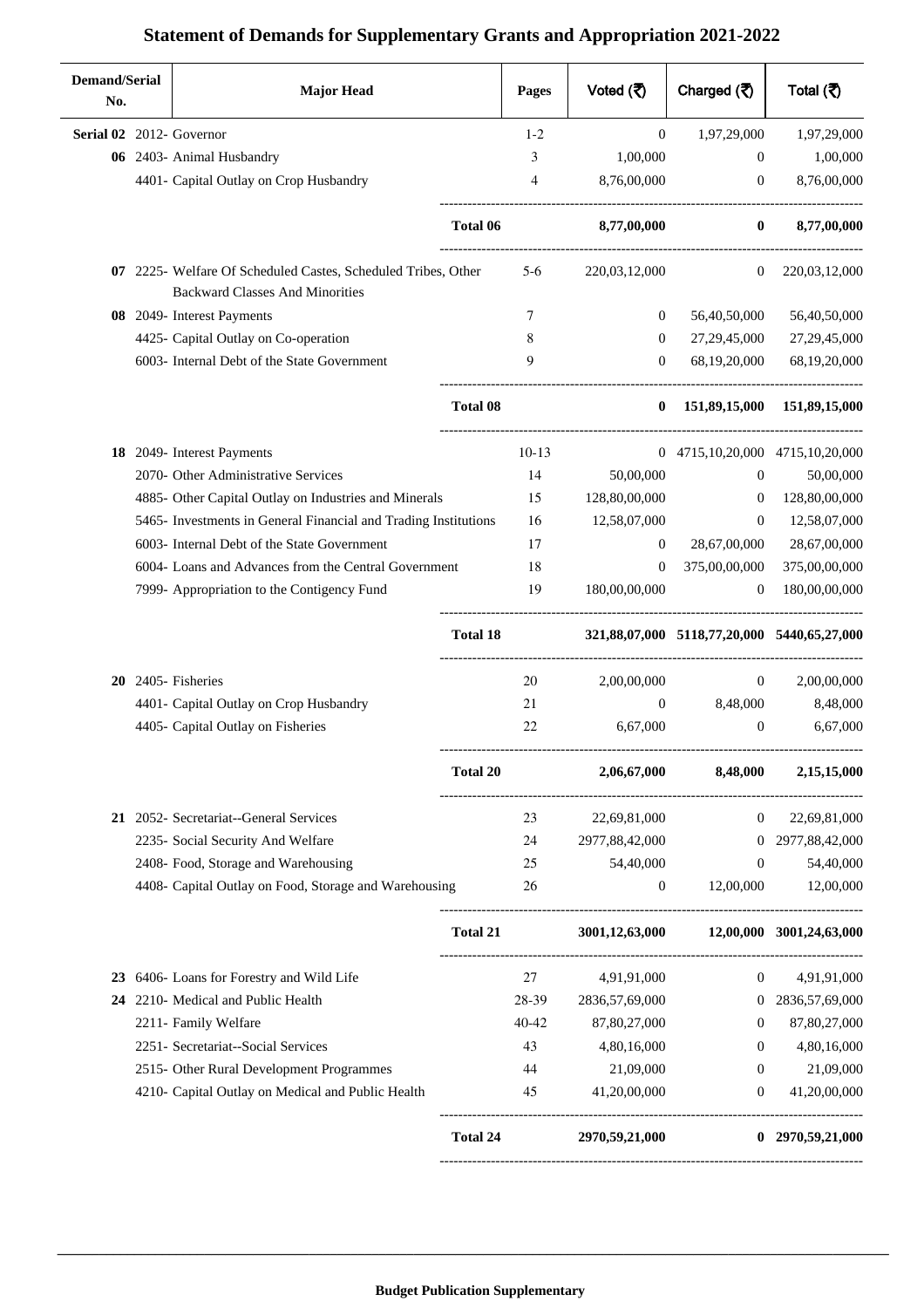# **Statement of Demands for Supplementary Grants and Appropriation 2021-2022**

| <b>Demand/Serial</b><br>No. |                | <b>Major Head</b>                                                          |                 | Pages    | Voted (そ)         | Charged $(\overline{\overline{C}})$      | Total (<)                                    |
|-----------------------------|----------------|----------------------------------------------------------------------------|-----------------|----------|-------------------|------------------------------------------|----------------------------------------------|
|                             |                | 25 4059- Capital Outlay on Public Works                                    |                 | 46       | $\overline{0}$    | 25,00,000                                | 25,00,000                                    |
|                             |                | 5054- Capital Outlay on Roads and Bridges                                  |                 | 47       | $\overline{0}$    | 11,06,39,000                             | 11,06,39,000                                 |
|                             |                |                                                                            | Total 25        |          | $\bf{0}$          | 11,31,39,000                             | 11,31,39,000                                 |
|                             |                | 30 2205- Art and Culture                                                   |                 | 48       | 11,12,68,000      | $\overline{0}$                           | 11,12,68,000                                 |
|                             |                | 2220- Information and Publicity                                            |                 | 49       | 1,00,20,000       | $\overline{0}$                           | 1,00,20,000                                  |
|                             |                |                                                                            | Total 30        |          | 12,12,88,000      | $\bf{0}$                                 | 12,12,88,000                                 |
|                             |                | 31 4859- Capital Outlay On Telecommunication And Electronics<br>Industries |                 | 50 — 10  | 20,00,00,000      | $\overline{0}$                           | 20,00,00,000                                 |
|                             |                | 32 4711- Capital Outlay on Flood Control Projects                          |                 | 51       | $\mathbf{0}$      | 21,43,33,000                             | 21,43,33,000                                 |
|                             |                | 6004- Loans and Advances from the Central Government                       |                 | 52       | $\overline{0}$    | 6,00,000                                 | 6,00,000                                     |
|                             |                |                                                                            | Total 32        |          | $\mathbf{0}$      | 21,49,33,000                             | 21,49,33,000                                 |
|                             | 33 2056- Jails |                                                                            |                 | 53 — 1   | 8,70,74,000       | $\overline{0}$                           | 8,70,74,000                                  |
|                             |                | 4059- Capital Outlay on Public Works                                       |                 | 54       | 18,51,31,000      | $\overline{0}$                           | 18,51,31,000                                 |
|                             |                |                                                                            | Total 33        |          | 27,22,05,000      | $\bf{0}$                                 | 27,22,05,000                                 |
|                             |                | 40 2049- Interest Payments                                                 |                 | 55       | $\overline{0}$    | 16,99,95,000                             | 16,99,95,000                                 |
|                             |                | 2501- Special Programmes for Rural Development                             |                 | 56       | 118,07,56,000     | $\bf{0}$                                 | 118,07,56,000                                |
|                             |                | 2505- Rural Employment                                                     |                 | 57       | 6,46,00,000       | $\overline{0}$                           | 6,46,00,000                                  |
|                             |                | 2515- Other Rural Development Programmes                                   |                 | 58       | 8,34,00,000       | $\overline{0}$                           | 8,34,00,000                                  |
|                             |                |                                                                            | <b>Total 40</b> |          |                   | 132,87,56,000 16,99,95,000 149,87,51,000 |                                              |
|                             |                | 42 2062- Vigilance                                                         |                 | 59       | 10,000            | $\overline{0}$                           | 10,000                                       |
|                             |                | 2235- Social Security And Welfare                                          |                 | 60       | 94,13,00,000      | $\overline{0}$                           | 94,13,00,000                                 |
|                             |                |                                                                            | Total 42        |          | 94,13,10,000      | $\bf{0}$                                 | 94,13,10,000                                 |
| 43                          |                | 2045- Other Taxes and Duties on Commodities and Services                   |                 |          | 61 1,22,69,000    | $\overline{0}$                           | 1,22,69,000                                  |
|                             |                | 2575- Other Special Areas Programmes                                       |                 | 62       | 52,89,000         |                                          | $\mathbf{0}$<br>52,89,000                    |
|                             |                | 2801- Power                                                                |                 | 63       | 610,00,00,000     | $\overline{0}$                           | 610,00,00,000                                |
|                             |                | 4801- Capital Outlay on Power Projects                                     |                 | 64       | 8,00,000          | $\overline{0}$                           | 8,00,000                                     |
|                             |                |                                                                            | Total 43        |          | 611,83,58,000     |                                          | 0 611,83,58,000                              |
|                             |                | 45 2059- Public Works                                                      |                 | 65       | 40,35,000         |                                          | 40,35,000<br>$\begin{matrix} 0 \end{matrix}$ |
|                             |                | 2215- Water Supply and Sanitation                                          |                 | 66-67    | 8,52,92,000       | $\sim$ 0                                 | 8,52,92,000                                  |
|                             |                | 4215- Capital Outlay on Water Supply and Sanitation                        |                 |          | 68 1202,28,98,000 |                                          | 0 1202,28,98,000                             |
|                             |                |                                                                            |                 | Total 45 | 1211,22,25,000    |                                          | 0 1211,22,25,000                             |
|                             |                |                                                                            |                 |          |                   |                                          |                                              |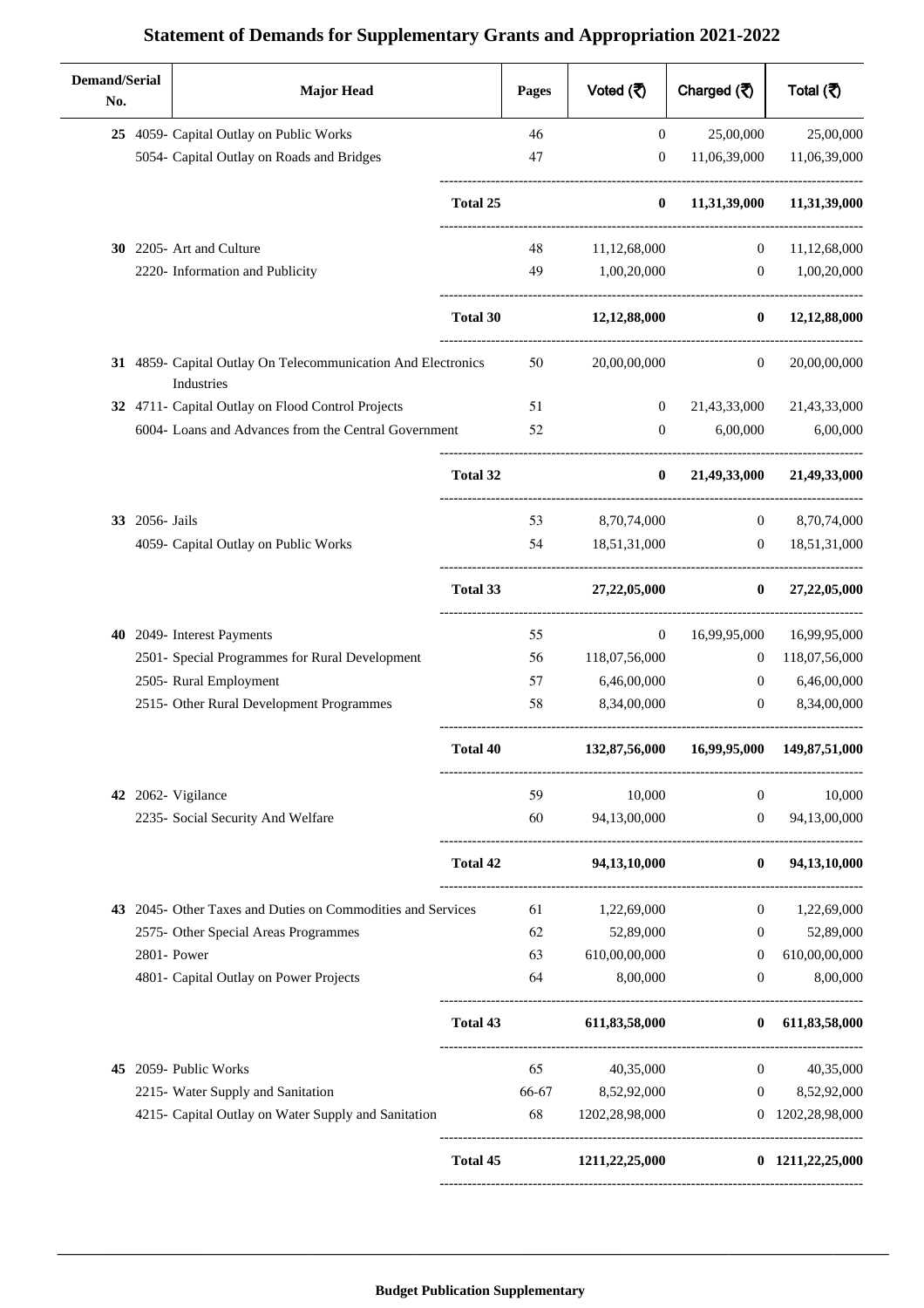# **Statement of Demands for Supplementary Grants and Appropriation 2021-2022**

| Total (そ)                   | Charged (₹)      | Voted (そ)        | Pages   |          | <b>Major Head</b>                                                                                    | <b>Demand/Serial</b><br>No. |
|-----------------------------|------------------|------------------|---------|----------|------------------------------------------------------------------------------------------------------|-----------------------------|
| 2,61,93,000                 | $\overline{0}$   | 2,61,93,000      | 69      |          | 51 2230- Labour and Employment                                                                       |                             |
| 9,12,73,000                 | $\theta$         | 9,12,73,000      | 70      |          | 3452- Tourism                                                                                        | 52                          |
| 2,92,92,000                 | $\theta$         | 2,92,92,000      | 71      |          | 2041- Taxes on Vehicles                                                                              | 53                          |
| 13,62,33,000                | 9,26,000         | 13,53,07,000     | 72      |          | 2070- Other Administrative Services                                                                  |                             |
| 10,15,000                   | $\overline{0}$   | 10,15,000        | 73      |          | 3051- Ports and Lighthouses                                                                          |                             |
| 1,85,86,000                 | $\overline{0}$   | 1,85,86,000      | 74      |          | 3053- Civil Aviation                                                                                 |                             |
| 548,28,76,000               | $\overline{0}$   | 548,28,76,000    | 75      |          | 3055- Road Transport                                                                                 |                             |
| 566,80,02,000               | 9,26,000         | 566,70,76,000    |         | Total 53 |                                                                                                      |                             |
| 140,60,00,000               | $\overline{0}$   | 140,60,00,000    | 76-77   |          | 55 4702- Capital Outlay on Minor Irrigation                                                          |                             |
| 3,02,000                    | $\overline{0}$   | 3,02,000         | 78      |          | 2052- Secretariat--General Services                                                                  | 58                          |
| 3,03,09,000                 | $\overline{0}$   | 3,03,09,000      | 79      |          | 2575- Other Special Areas Programmes                                                                 |                             |
| 3,06,11,000                 | $\mathbf{0}$     | 3,06,11,000      |         | Total 58 |                                                                                                      |                             |
| 35,38,000                   | $\overline{0}$   | 35,38,000        | 80      |          | 2052- Secretariat--General Services                                                                  | 61                          |
| 17,42,00,000                | $\overline{0}$   | 17,42,00,000     | 81      |          | 2225- Welfare Of Scheduled Castes, Scheduled Tribes, Other<br><b>Backward Classes And Minorities</b> | 65                          |
| 4,66,21,000                 | $\theta$         | 4,66,21,000      | 82      |          | 2015- Elections                                                                                      | 68                          |
| 20,00,000                   | 20,00,000        | $\theta$         | 83      |          | 2049- Interest Payments                                                                              |                             |
| 16,70,85,000                | $\overline{0}$   | 16,70,85,000     | 84      |          | 2051- Public Service Commission                                                                      |                             |
| 719,88,41,000               | 3,89,90,000      | 715,98,51,000    | 85-88   |          | 2055- Police                                                                                         |                             |
| 1,52,17,000                 | $\overline{0}$   | 1,52,17,000      | 89-90   |          | 2070- Other Administrative Services                                                                  |                             |
| 10,28,000                   | 10,28,000        | $\mathbf{0}$     | 91      |          | 2235- Social Security And Welfare                                                                    |                             |
| 743,07,92,000               | 4,20,18,000      | 738, 87, 74, 000 |         | Total 68 |                                                                                                      |                             |
| 855,80,95,000               | $\boldsymbol{0}$ | 855,80,95,000    | 92-94   |          | 2202- General Education                                                                              | 70                          |
| 37,63,20,000                | $\mathbf{0}$     | 37,63,20,000     | 95      |          | 2217- Urban Development                                                                              | 71                          |
| 87,80,79,000                | $\mathbf{0}$     | 87,80,79,000     | 96      |          | 2515- Other Rural Development Programmes                                                             |                             |
| 9,83,72,000                 | $\theta$         | 9,83,72,000      | 97      |          | 4217- Capital Outlay on Urban Development                                                            |                             |
| 22,95,32,000                | $\mathbf{0}$     | 22,95,32,000     | 98      |          | 4515- Capital Outlay on Other Rural Development Programmes                                           |                             |
| 158,23,03,000               | $\bf{0}$         | 158,23,03,000    |         | Total 71 |                                                                                                      |                             |
| 22,00,00,000                | 22,00,00,000     | $\mathbf{0}$     | 99      |          | 72 2049- Interest Payments                                                                           |                             |
| 402,49,05,000               | $\overline{0}$   | 402,49,05,000    | 100     |          | 2215- Water Supply and Sanitation                                                                    |                             |
| 925,12,38,000               | $\overline{0}$   | 925, 12, 38, 000 | 101-102 |          | 2217- Urban Development                                                                              |                             |
| 109,00,00,000               | $\overline{0}$   | 109,00,00,000    | 103     |          | 2235- Social Security And Welfare                                                                    |                             |
| 22,00,00,000 1458,61,43,000 |                  | 1436,61,43,000   |         | Total 72 |                                                                                                      |                             |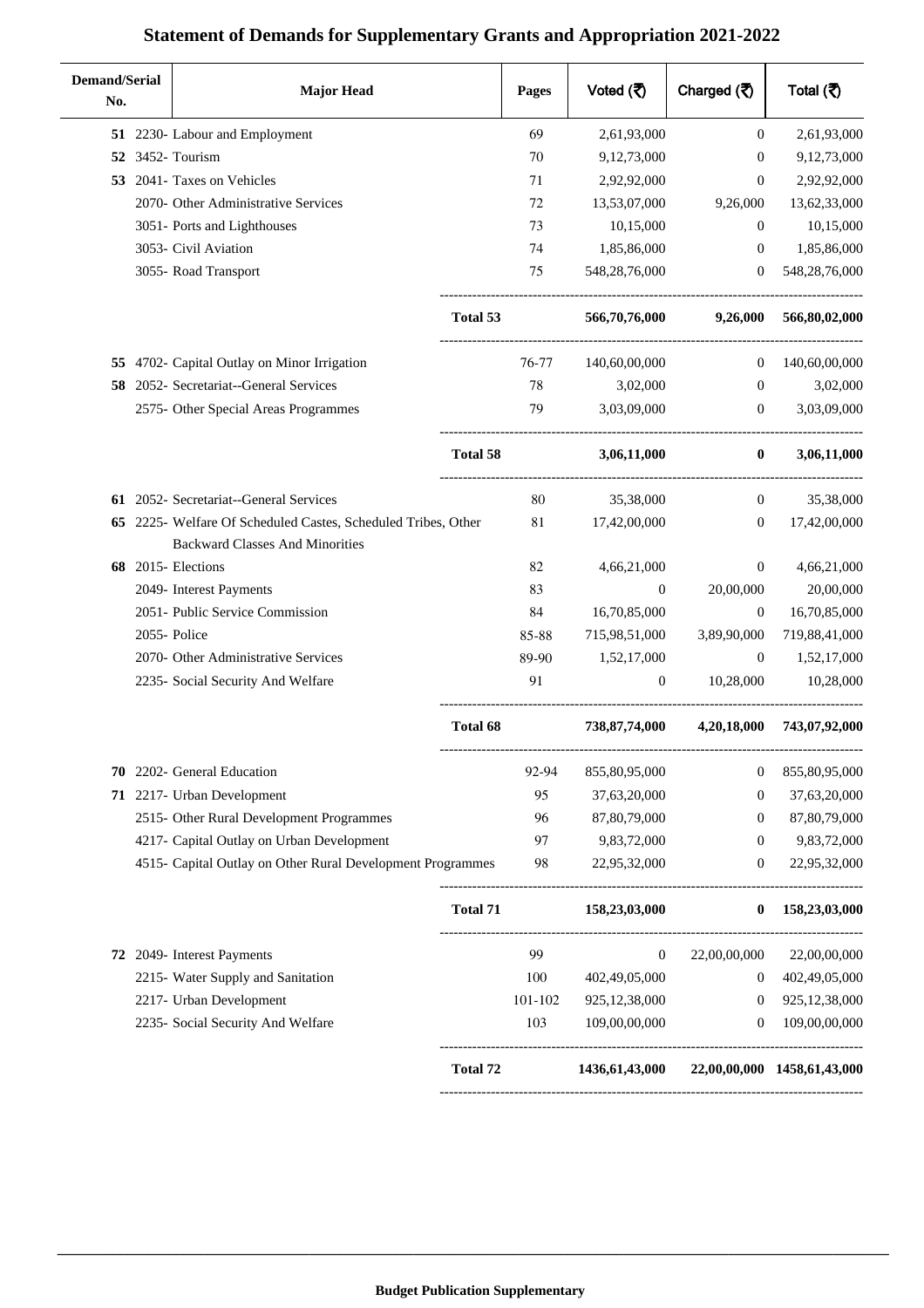|  |  | <b>Statement of Demands for Supplementary Grants and Appropriation 2021-2022</b> |
|--|--|----------------------------------------------------------------------------------|
|--|--|----------------------------------------------------------------------------------|

| <b>Demand/Serial</b><br>No. | <b>Major Head</b>                                   |          | Pages   | Voted (₹)                                      | Charged $(\overline{\mathbf{C}})$ | Total (₹)                                  |
|-----------------------------|-----------------------------------------------------|----------|---------|------------------------------------------------|-----------------------------------|--------------------------------------------|
|                             | 73 2245- Relief on account of Natural Calamities    |          | 104-105 | 405,69,00,000                                  | $\theta$                          | 405,69,00,000                              |
|                             | 4216- Capital Outlay on Housing                     |          | 106     | $\theta$                                       | 65,56,000                         | 65,56,000                                  |
|                             |                                                     | Total 73 |         | 405,69,00,000                                  |                                   | 65,56,000 406,34,56,000                    |
|                             | 74 2235- Social Security And Welfare                |          |         | 107-110 776,24,94,000                          |                                   | 0 776,24,94,000                            |
|                             | 2236- Nutrition                                     |          | 111-112 | 1636,59,32,000                                 |                                   | 0 1636, 59, 32, 000                        |
|                             | 4235- Capital Outlay on Social Security and Welfare |          |         | 113 15,00,00,000                               | $\Omega$                          | 15,00,00,000                               |
|                             |                                                     |          |         | Total 74 2427,84,26,000                        |                                   | 0 2427,84,26,000                           |
|                             | 78 2575- Other Special Areas Programmes             |          |         | 114 9,000                                      | $\theta$                          | 9,000                                      |
|                             | <b>Grand Total</b>                                  |          |         | 15401,75,44,000 5349,59,79,000 20751,35,23,000 |                                   |                                            |
|                             | <b>Revenue Expenditure</b>                          |          |         | 13596,15,46,000 4816,77,38,000 18412,92,84,000 |                                   |                                            |
|                             | <b>Capital Expenditure</b>                          |          |         |                                                |                                   | 1620,68,07,000 60,90,21,000 1681,58,28,000 |
|                             | <b>Loan Expenditure</b>                             |          |         |                                                |                                   | 184,91,91,000 471,92,20,000 656,84,11,000  |
|                             |                                                     |          |         |                                                |                                   |                                            |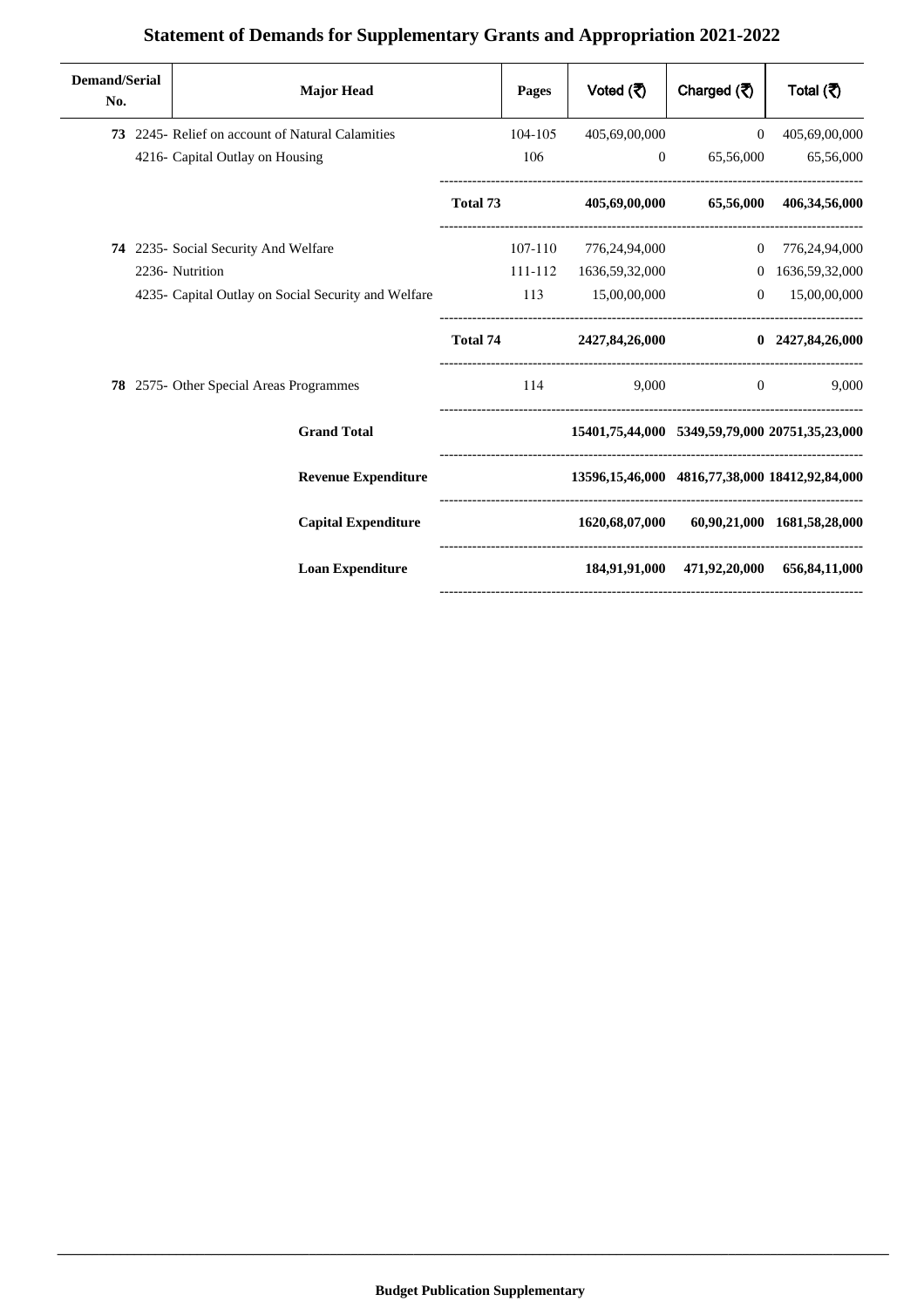## **Serial No.:02**

**A-General Services**

## **(a) Organs of State**

## **SUPPLEMENTARY ESTIMATE**

**Head of Account : 2012 - Governor**

| Voted Rs. 0                                           | <b>Charged Rs. 1,97,29,000</b> |         | Total Rs. 1,97,29,000               |
|-------------------------------------------------------|--------------------------------|---------|-------------------------------------|
| <b>Abstract Account</b>                               |                                |         | Supplementary<br>Estimate 2021-2022 |
|                                                       |                                |         | Rs.                                 |
| 03- GOVERNOR                                          |                                |         |                                     |
| 103- Household Establishment                          |                                |         |                                     |
| 001- Governors (Household) Secretariat                |                                |         |                                     |
| 01-Salaries                                           |                                |         |                                     |
| 01- Pay                                               |                                | Charged | 50,12,000                           |
| 02- Dearness Allowance                                |                                | Charged | 13,58,000                           |
| 03- House Rent Allowance                              |                                | Charged | 19,41,000                           |
| 04- Ad hoc Bonus                                      |                                | Charged | 82,000                              |
| 07- Other Allowances                                  |                                | Charged | 1,65,000                            |
| 11- Compensatory Allowance                            |                                | Charged | 23,000                              |
| 12- Medical Allowance                                 |                                | Charged | 7,000                               |
| 14- Grade Pay                                         |                                | Charged | 60,000                              |
| 02-Wages                                              |                                |         |                                     |
|                                                       |                                | Charged | 44,05,000                           |
| 07- Medical Reimbursements                            |                                |         |                                     |
|                                                       |                                | Charged | 51,000                              |
| 11- Travel Expenses                                   |                                |         |                                     |
|                                                       |                                | Charged | 3,00,000                            |
| 12- Medical Reimbursements under WBHS 2008            |                                |         |                                     |
|                                                       |                                | Charged | 1,00,000                            |
| 13- Office Expenses                                   |                                |         |                                     |
| 02-Telephone                                          |                                | Charged | 4,00,000                            |
| 04- Other Office Expenses                             |                                | Charged | 5,04,000                            |
| 002- Maintenance of Furnishing of Official Residences |                                |         |                                     |
| 01-Salaries                                           |                                |         |                                     |
| 01- Pay                                               |                                | Charged | 1,54,000                            |
| 02- Dearness Allowance                                |                                | Charged | 76,000                              |
| 03- House Rent Allowance                              |                                | Charged | 1,66,000                            |
| 04- Ad hoc Bonus                                      |                                | Charged | 1,000                               |
| 07- Medical Reimbursements                            |                                |         |                                     |
|                                                       |                                | Charged | 1,000                               |
| 11- Travel Expenses                                   |                                |         |                                     |
|                                                       |                                | Charged | 3,000                               |
| 12- Medical Reimbursements under WBHS 2008            |                                |         |                                     |
|                                                       |                                | Charged | 13,000                              |
| 13- Office Expenses                                   |                                |         |                                     |
| 04- Other Office Expenses                             |                                | Charged | 5,00,000                            |
| 50- Other Charges                                     |                                |         |                                     |
|                                                       |                                | Charged | 26,72,000                           |
| 003- Entertainment allowance                          |                                |         |                                     |
|                                                       |                                |         |                                     |

50- Other Charges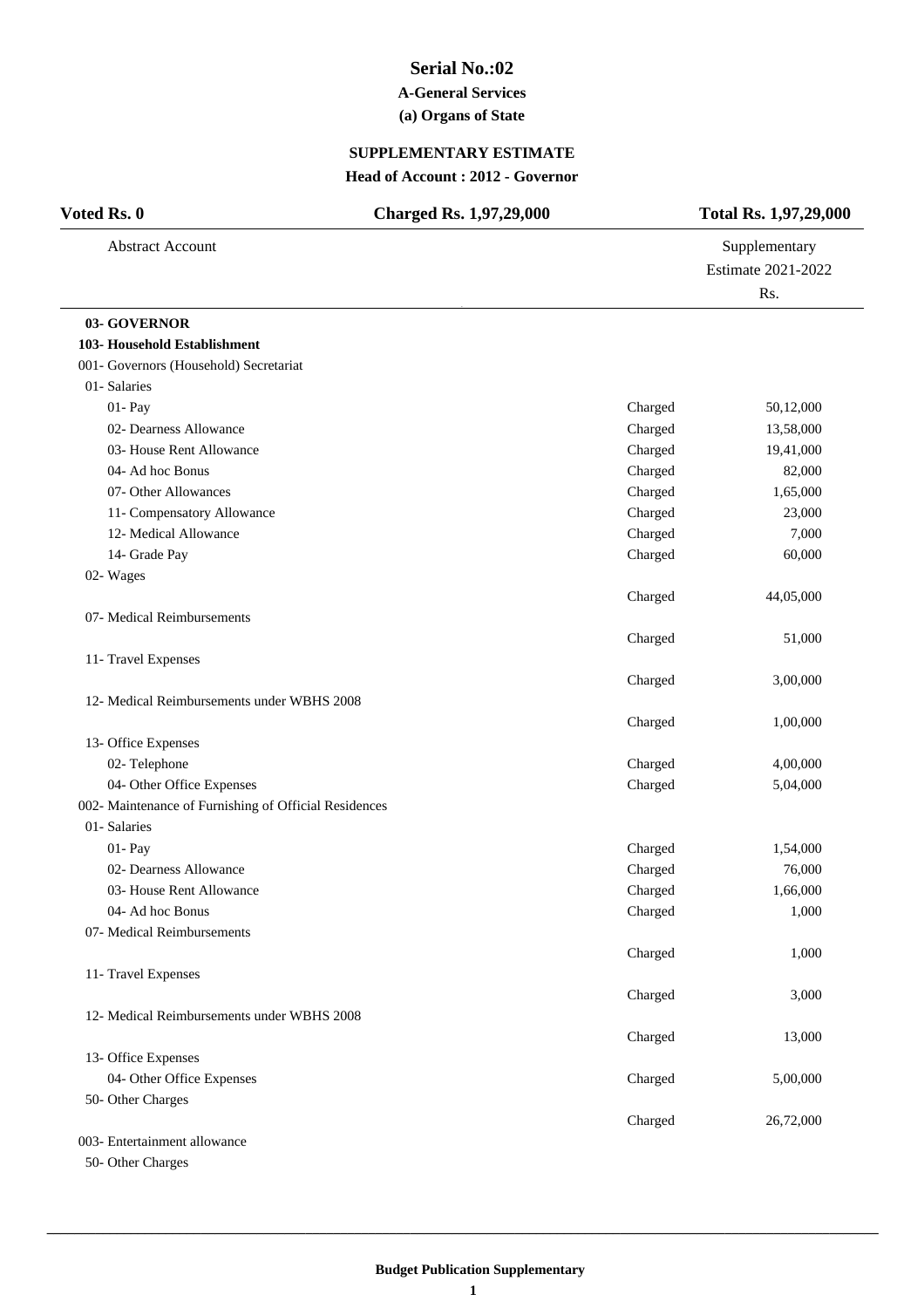| <b>Abstract Account</b>           |                    | Supplementary<br>Estimate 2021-2022<br>Rs. |
|-----------------------------------|--------------------|--------------------------------------------|
|                                   | Charged            | 3,00,000                                   |
| 004- Renewal of Furnishings       |                    |                                            |
| 50- Other Charges                 |                    |                                            |
|                                   | Charged            | 4,00,000                                   |
| <b>105-Medical Facilities</b>     |                    |                                            |
| 001- Surgeon to the Governor      |                    |                                            |
| 01-Salaries                       |                    |                                            |
| 03- House Rent Allowance          | Charged            | 8,000                                      |
| 04- Ad hoc Bonus                  | Charged            | 7,000                                      |
| 14- Grade Pay                     | Charged            | 7,000                                      |
| 02-Wages                          |                    |                                            |
|                                   | Charged            | 4,68,000                                   |
| 50- Other Charges                 |                    |                                            |
|                                   | Charged            | 52,000                                     |
| 106- Entertainment Expenses       |                    |                                            |
| 001- Hospitality Expenses         |                    |                                            |
| 20- Other Administrative Expenses |                    |                                            |
|                                   | Charged            | 4,93,000                                   |
|                                   | <b>Grand Total</b> | 1,97,29,000                                |
|                                   | Voted              | $\Omega$                                   |
|                                   | Charged            | 1,97,29,000                                |

 $\overline{a}$ 

## **EXPLANATORY MEMORANDUM**

.

Additional provisions are required for Governor's Household Establishment, Medical Facilities and Hospitality and other Administrative Expenses.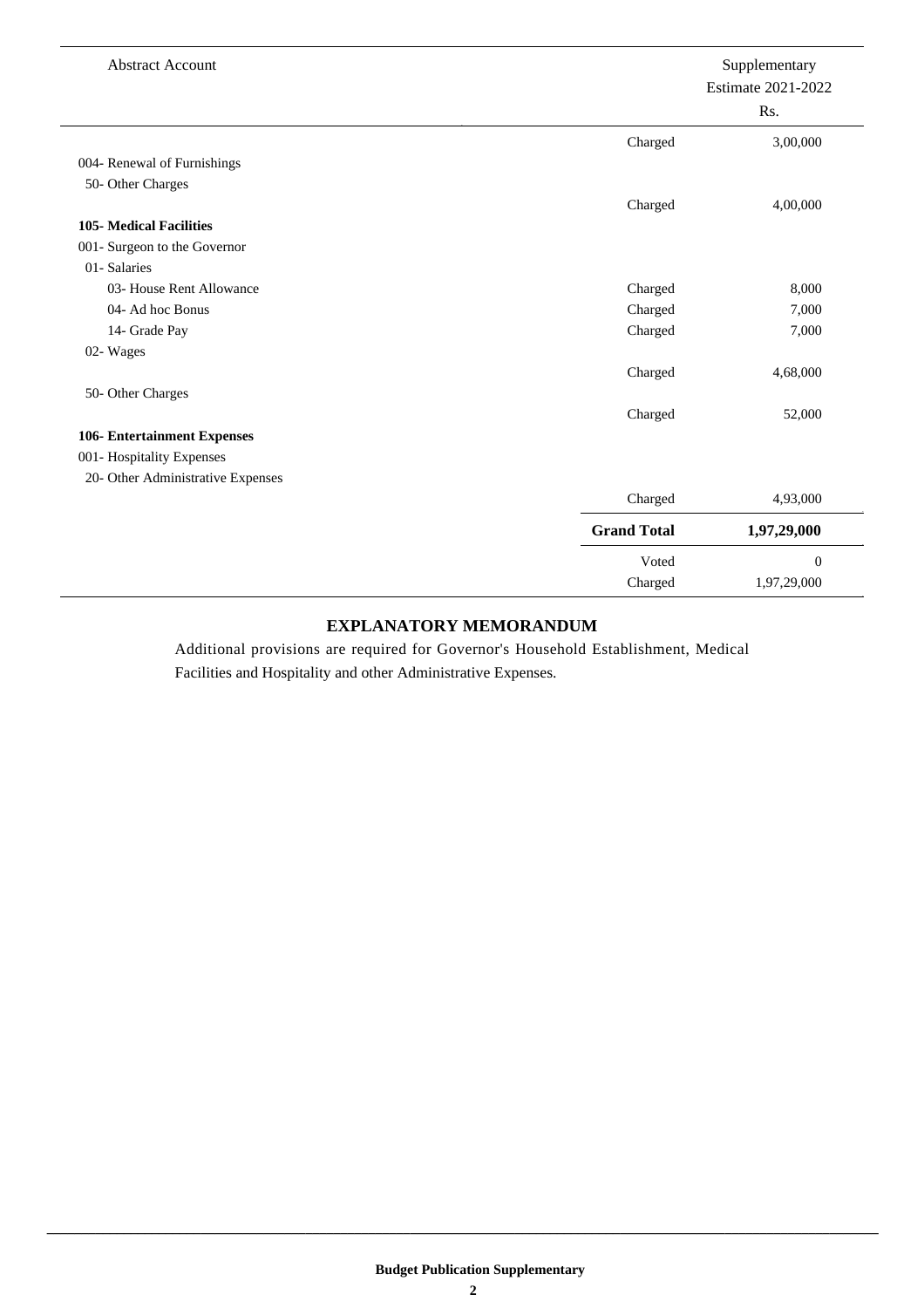## **C-Economic Services**

#### **(a) Agriculture and Allied Activities**

#### **SUPPLEMENTARY ESTIMATE**

## **Head of Account : 2403 - Animal Husbandry**

| <b>Voted Rs. 1,00,000</b>                               | <b>Charged Rs. 0</b> |                    | <b>Total Rs. 1,00,000</b>           |
|---------------------------------------------------------|----------------------|--------------------|-------------------------------------|
| <b>Abstract Account</b>                                 |                      |                    | Supplementary<br>Estimate 2021-2022 |
|                                                         |                      |                    | Rs.                                 |
| 101- Veterinary Services and Animal Health              |                      |                    |                                     |
| 082- Societies for the Prevention of Cruelty to Animals |                      |                    |                                     |
| 31- Grants-in-aid-GENERAL                               |                      |                    |                                     |
| 02- Other Grants                                        |                      | Voted              | 1,00,000                            |
|                                                         |                      | <b>Grand Total</b> | 1,00,000                            |
|                                                         |                      | Voted              | 1,00,000                            |
|                                                         |                      | Charged            | $\overline{0}$                      |

## **EXPLANATORY MEMORANDUM**

Additional provision is required for providing grants to the Societies for the Prevention of Cruelty to Animals.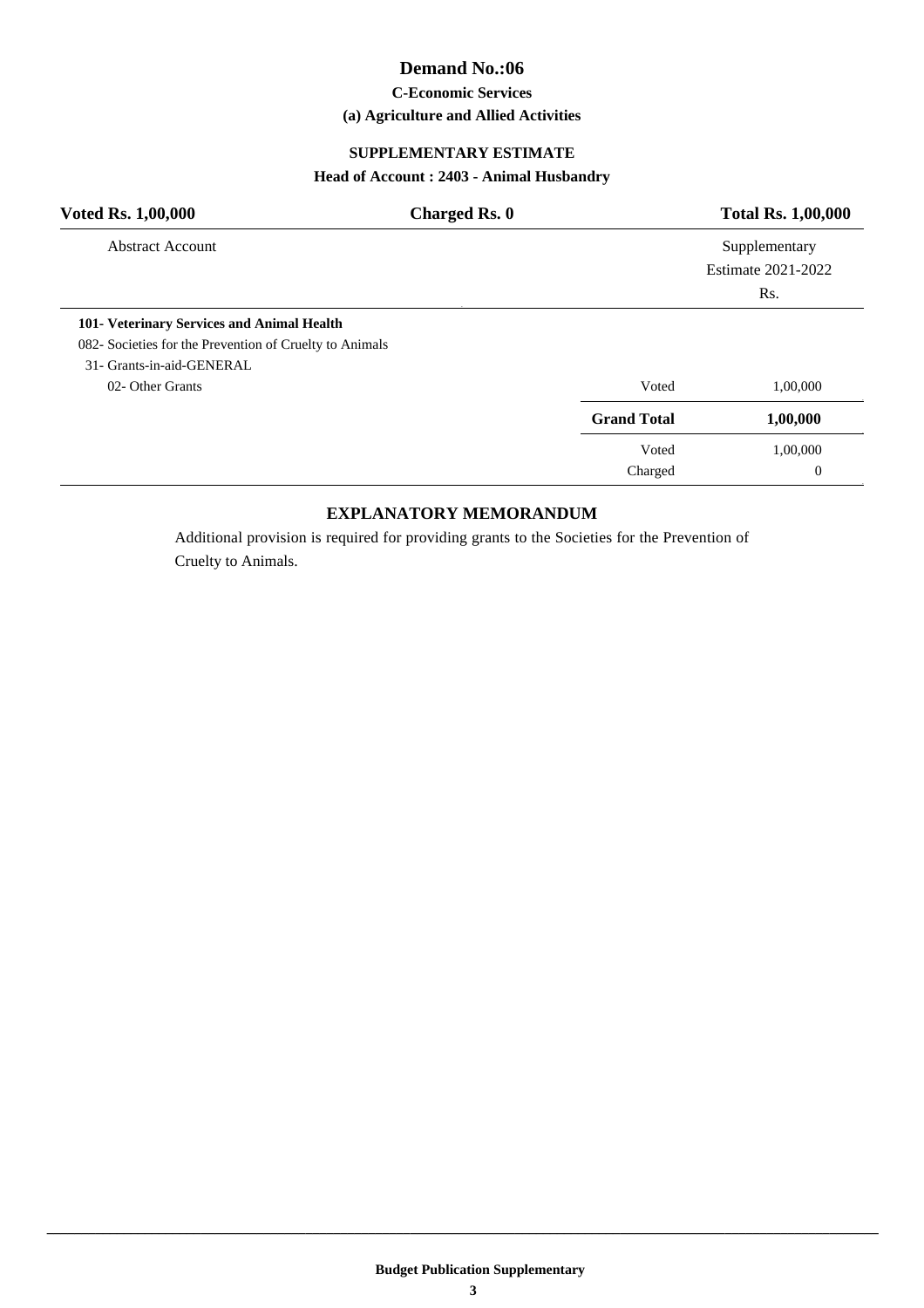# **C-Capital Account of Economic Services**

**(a) Capital Account of Agriculture and Allied Activities**

## **SUPPLEMENTARY ESTIMATE**

## **Head of Account : 4401 - Capital Outlay on Crop Husbandry**

| Voted Rs. 8,76,00,000                                     | Charged Rs. 0 |                    | Total Rs. 8,76,00,000               |
|-----------------------------------------------------------|---------------|--------------------|-------------------------------------|
| <b>Abstract Account</b>                                   |               |                    | Supplementary<br>Estimate 2021-2022 |
|                                                           |               |                    | Rs.                                 |
| 001- Direction and Administration                         |               |                    |                                     |
| 003- Rastriya Krishi Vikash Yojana (RKVY) (Central Share) |               |                    |                                     |
| 53- Major Works / Land and Buildings                      |               |                    |                                     |
|                                                           |               | Voted              | 4,10,67,000                         |
| 789- Special Component Plan for Scheduled Castes          |               |                    |                                     |
| 013- Rastriya Krishi Vikash Yojana (RKVY) (Central Share) |               |                    |                                     |
| 53- Major Works / Land and Buildings                      |               |                    |                                     |
|                                                           |               | Voted              | 3,33,33,000                         |
| 796- Tribal Areas Sub-Plan                                |               |                    |                                     |
| 013- Rastriya Krishi Vikash Yojana (RKVY) (Central Share) |               |                    |                                     |
| 53- Major Works / Land and Buildings                      |               |                    |                                     |
|                                                           |               | Voted              | 1,32,00,000                         |
|                                                           |               | <b>Grand Total</b> | 8,76,00,000                         |
|                                                           |               | Voted              | 8,76,00,000                         |
|                                                           |               | Charged            | $\boldsymbol{0}$                    |

## **EXPLANATORY MEMORANDUM**

Additional provision is required for Rastriya Krishi Vikash Yojana (RKVY)(Central Share).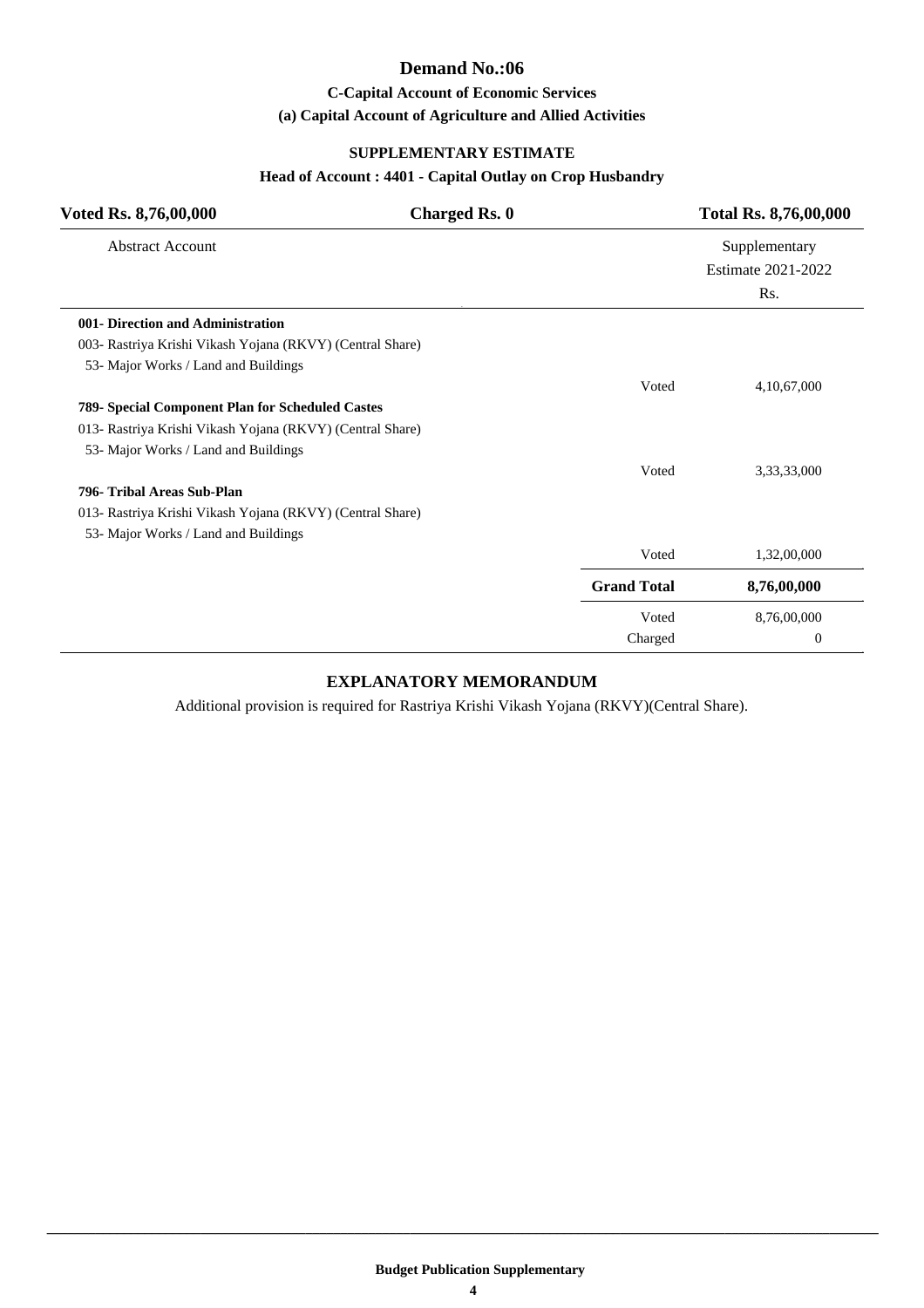#### **B-Social Services**

## **(e) Welfare of SC, ST and OBC's**

#### **SUPPLEMENTARY ESTIMATE**

#### **Head of Account : 2225 - Welfare Of Scheduled Castes, Scheduled Tribes, Other Backward Classes And Minorities**

| Voted Rs. 220,03,12,000                                                   | <b>Charged Rs. 0</b>                                                            |       | Total Rs. 220,03,12,000             |
|---------------------------------------------------------------------------|---------------------------------------------------------------------------------|-------|-------------------------------------|
| <b>Abstract Account</b>                                                   |                                                                                 |       | Supplementary<br>Estimate 2021-2022 |
|                                                                           |                                                                                 |       | Rs.                                 |
| 01- WELFARE OF SCHEDULED CASTES                                           |                                                                                 |       |                                     |
| 102- Economic Development                                                 |                                                                                 |       |                                     |
| 008- Training cum Production Centres                                      |                                                                                 |       |                                     |
| 02-Wages                                                                  |                                                                                 |       |                                     |
|                                                                           |                                                                                 | Voted | 86,000                              |
| 13- Office Expenses                                                       |                                                                                 |       |                                     |
| 03- Maintenance / P.O.L. for Office Vehicles                              |                                                                                 | Voted | 72,000                              |
| 14- Rents, Rates and Taxes                                                |                                                                                 |       |                                     |
|                                                                           |                                                                                 | Voted | 2,62,000                            |
| 28- Payment of Professional and Special Services                          |                                                                                 |       |                                     |
| 02- Other charges                                                         |                                                                                 | Voted | 30,000                              |
| 34- Scholarships and Stipends                                             |                                                                                 |       |                                     |
|                                                                           |                                                                                 | Voted | 1,00,000                            |
| 50- Other Charges                                                         |                                                                                 |       |                                     |
|                                                                           |                                                                                 | Voted | 63,000                              |
| 190- Assistance to Public Sector and Other Undertakings                   |                                                                                 |       |                                     |
|                                                                           | 001- West Bengal Scheduled Castes and Scheduled Tribes Development And Finance  |       |                                     |
| Corporation                                                               |                                                                                 |       |                                     |
| 36- Grants-in-aid-Salaries                                                |                                                                                 |       |                                     |
|                                                                           |                                                                                 | Voted | 19,32,000                           |
| 277- Education                                                            |                                                                                 |       |                                     |
| 047- Post-Matric Scholarship for SC Students (State Share)                |                                                                                 |       |                                     |
| 34- Scholarships and Stipends                                             |                                                                                 |       |                                     |
|                                                                           |                                                                                 | Voted | 50,00,00,000                        |
| 048- Pre-Matric Scholarship for SC Students (Central Share)               |                                                                                 |       |                                     |
| 34- Scholarships and Stipends                                             |                                                                                 |       |                                     |
|                                                                           |                                                                                 | Voted | 25,12,00,000                        |
| 049- Pre-Matric Scholarship for SC Students (State Share)                 |                                                                                 |       |                                     |
| 34- Scholarships and Stipends                                             |                                                                                 |       |                                     |
|                                                                           |                                                                                 | Voted | 22,66,67,000                        |
| <b>03- WELFARE OF BACKWARD CLASSES</b>                                    |                                                                                 |       |                                     |
| 277- Education                                                            |                                                                                 |       |                                     |
| 014- Post Matric Scholarship for OBCs, EBCs and DNTs- PM YASASVI (Central |                                                                                 |       |                                     |
| Share)                                                                    |                                                                                 |       |                                     |
| 34- Scholarships and Stipends                                             |                                                                                 |       |                                     |
|                                                                           |                                                                                 | Voted | 107,50,33,000                       |
|                                                                           | 016- Pre Matric Scholarship for OBCs, EBCs and DNTs- PM YASASVI (Central Share) |       |                                     |
| 34- Scholarships and Stipends                                             |                                                                                 |       |                                     |
|                                                                           |                                                                                 | Voted | 14,48,67,000                        |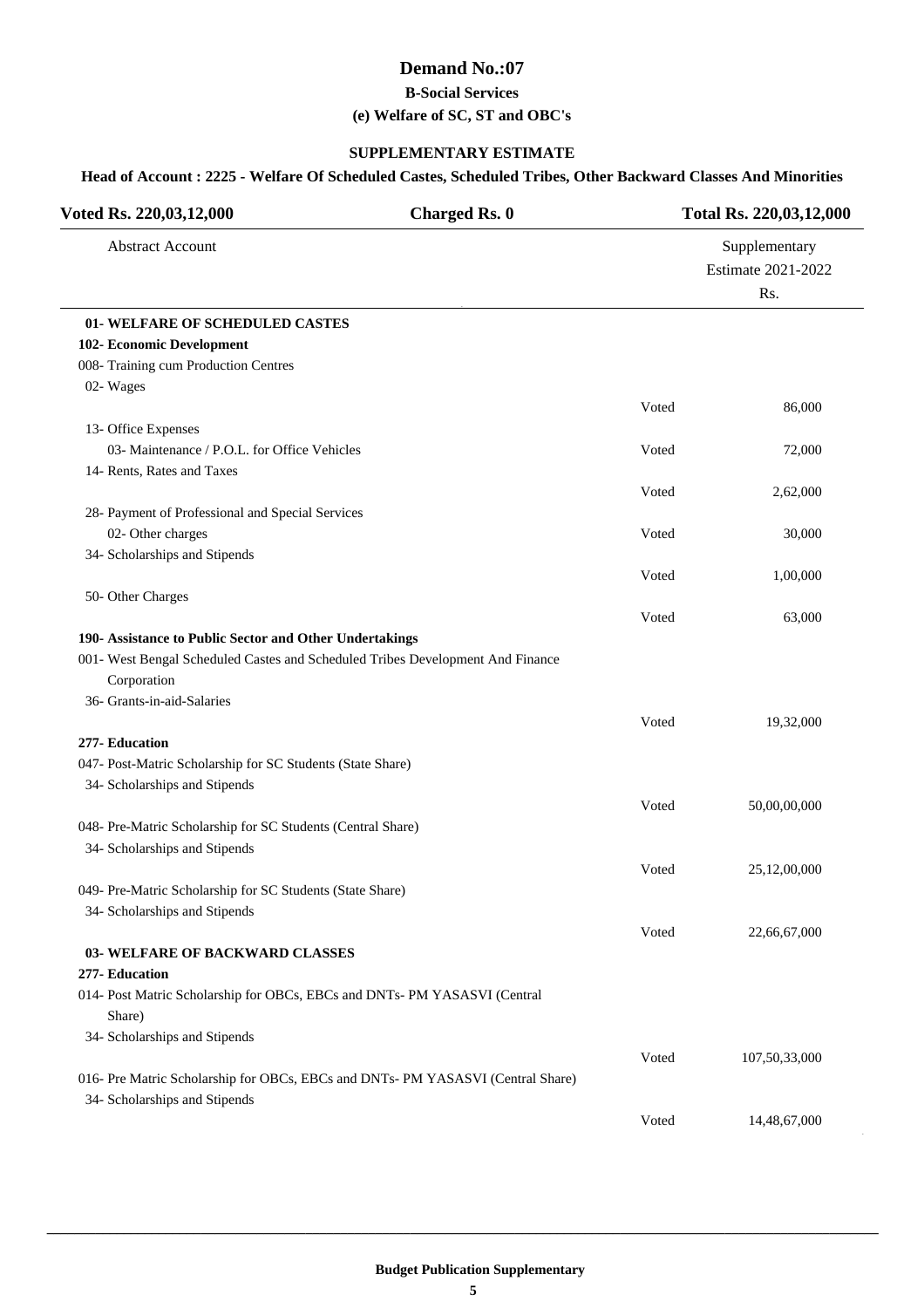|                    | Supplementary      |
|--------------------|--------------------|
|                    | Estimate 2021-2022 |
|                    | Rs.                |
| <b>Grand Total</b> | 220,03,12,000      |
| Voted              | 220,03,12,000      |
| Charged            | $\overline{0}$     |
|                    |                    |

#### **EXPLANATORY MEMORANDUM**

1.Additional provision of Rs. 19,32,000/- is required for West Bengal Schedules Castes and Scheduled Tribes Development and Finance Corporation and Rs.613000/- for Training cum Production Centres.

2. For effective implementation of various schemes for SC and OBC Students new service Heads of Account had to be opened and provision has been made in the following manner:- (i) A total amount of Rs. 50,00,00,000 was provided under new service Heads of Account for implementation of Post Matric Scholarship and Stipend for SC Students.

(ii) A total amount of Rs. 477867000/- was provided under new service Heads of Account for implementation of Pre Matric Scholarship and Stipend for SC Students

(iii) A total amount of Rs. 107,50,33,000/- was provided under new service Heads of Account for implementation of Post Matric Scholarship and Stipend for OBC students. (iv) ) A total amount of Rs. 144867000/- was provided under new service Heads of Account for implementation of Pre Matric Scholarship and Stipend for OBC students. Hence, additional provision of Rs.219,77,67,000/- is required.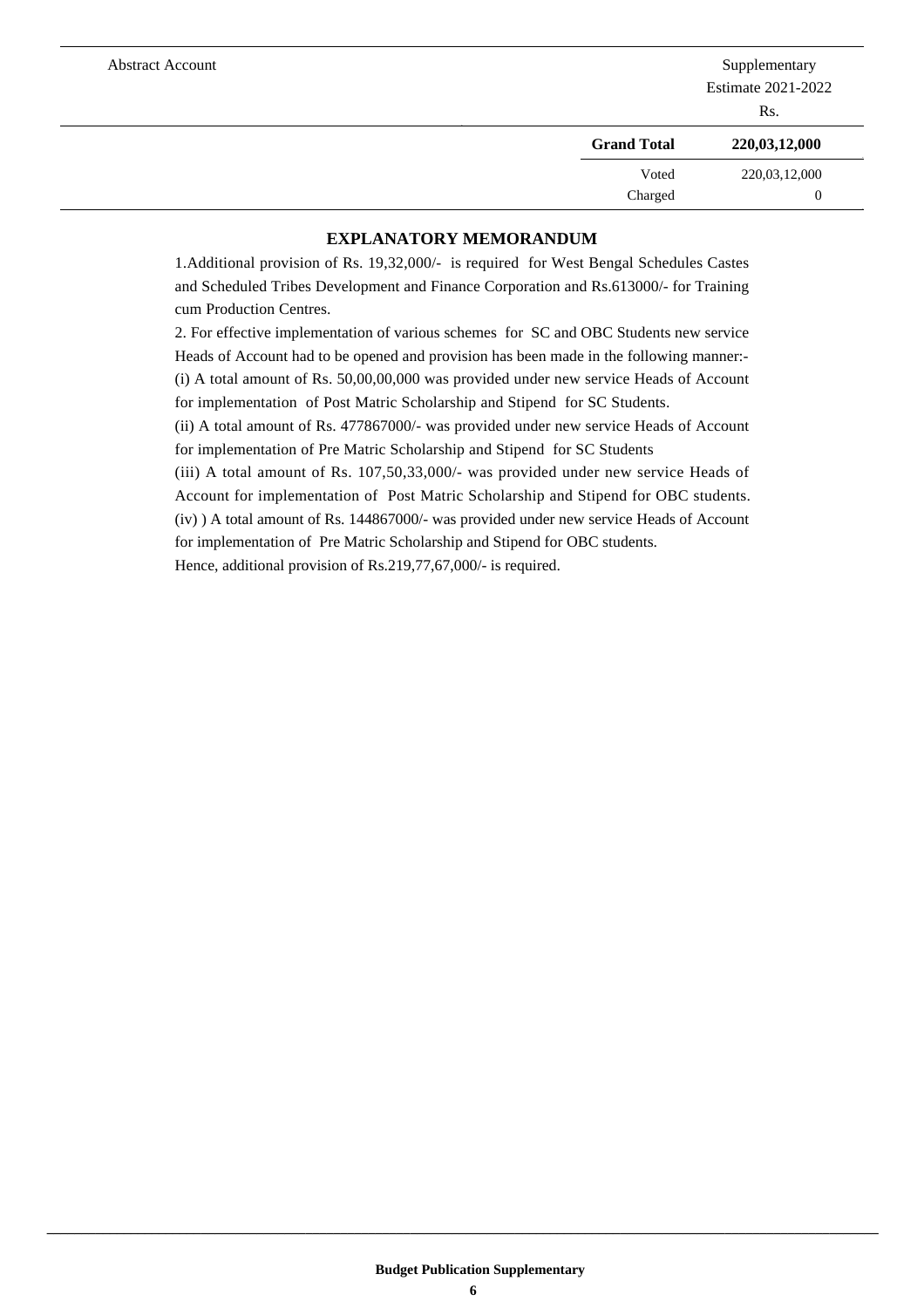## **A-General Services (c) Interest of Payment and Servicing of Debt**

#### **SUPPLEMENTARY ESTIMATE**

**Head of Account : 2049 - Interest Payments**

| Voted Rs. 0                          | <b>Charged Rs. 56,40,50,000</b>                                            |                    | Total Rs. 56,40,50,000              |
|--------------------------------------|----------------------------------------------------------------------------|--------------------|-------------------------------------|
| <b>Abstract Account</b>              |                                                                            |                    | Supplementary<br>Estimate 2021-2022 |
|                                      |                                                                            |                    | Rs.                                 |
| 01- INTEREST ON INTERNAL DEBT        |                                                                            |                    |                                     |
| 200- Interest on Other Intenal Debts |                                                                            |                    |                                     |
| 001-Loans from NCDC                  |                                                                            |                    |                                     |
| 45- Interest/Dividend                |                                                                            |                    |                                     |
|                                      |                                                                            | Charged            | 56,40,00,000                        |
|                                      | 030- Loans from National Bank for Agriculture & Rural Development (NABARD) |                    |                                     |
| 45- Interest/Dividend                |                                                                            |                    |                                     |
|                                      |                                                                            | Charged            | 50,000                              |
|                                      |                                                                            | <b>Grand Total</b> | 56,40,50,000                        |
|                                      |                                                                            | Voted              | $\overline{0}$                      |
|                                      |                                                                            | Charged            | 56,40,50,000                        |

## **EXPLANATORY MEMORANDUM**

.

Additional provision is required for payment of interest on loans taken from National Cooperative Development Corporation and NABARD.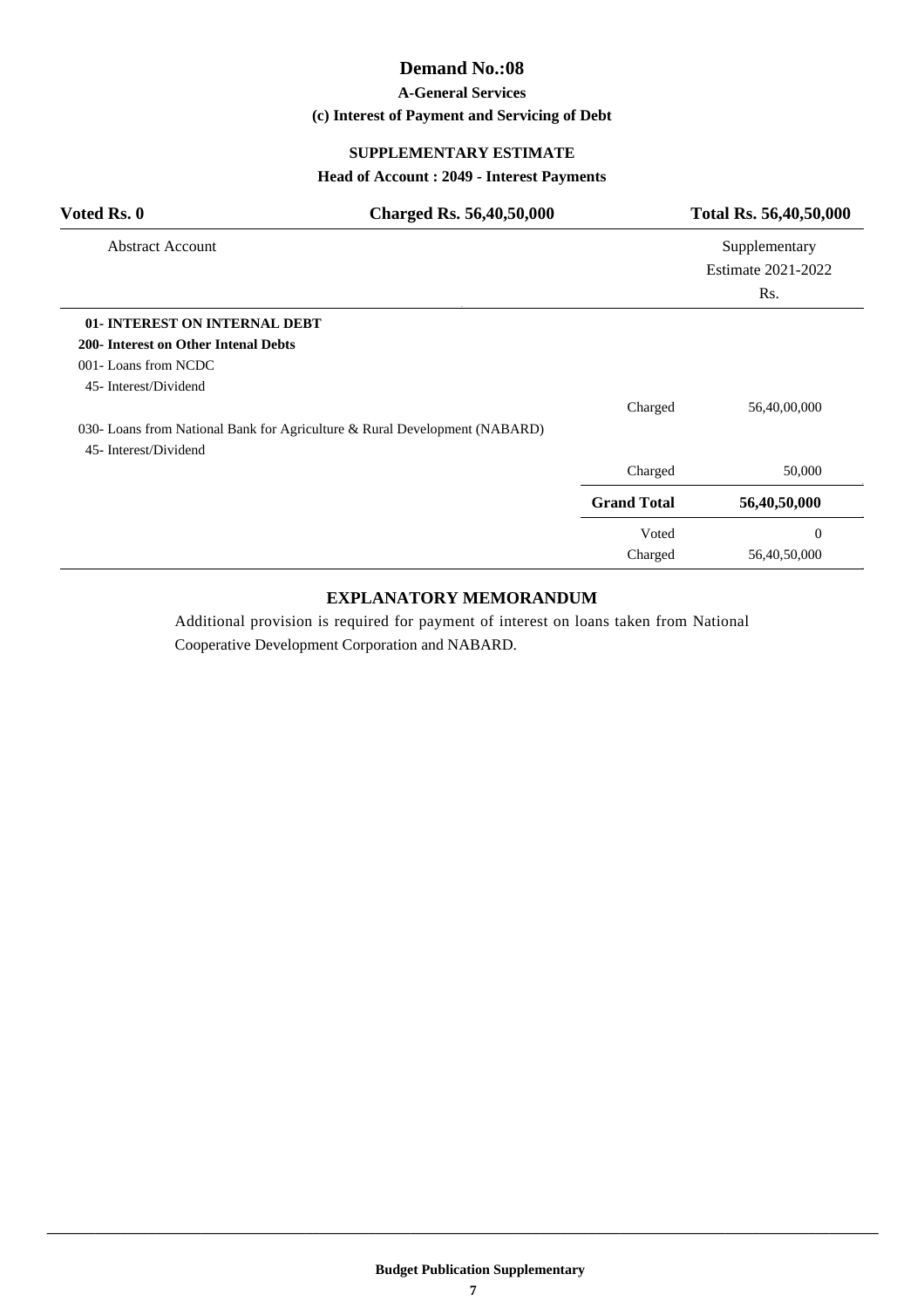## **C-Capital Account of Economic Services (a) Capital Account of Agriculture and Allied Activities**

#### **SUPPLEMENTARY ESTIMATE**

#### **Head of Account : 4425 - Capital Outlay on Co-operation**

| Voted Rs. 0                            | <b>Charged Rs. 27, 29, 45, 000</b> |                    | Total Rs. 27,29,45,000 |
|----------------------------------------|------------------------------------|--------------------|------------------------|
| <b>Abstract Account</b>                |                                    |                    | Supplementary          |
|                                        |                                    |                    | Estimate 2021-2022     |
|                                        |                                    |                    | Rs.                    |
| 001- Direction and Administration      |                                    |                    |                        |
| 001 - Construction of Office Buildings |                                    |                    |                        |
| 53- Major Works / Land and Buildings   |                                    |                    |                        |
|                                        |                                    | Charged            | 27, 29, 45, 000        |
|                                        |                                    | <b>Grand Total</b> | 27,29,45,000           |
|                                        |                                    | Voted              | $\boldsymbol{0}$       |
|                                        |                                    | Charged            | 27, 29, 45, 000        |

#### **EXPLANATORY MEMORANDUM**

.

Rs 27,29,45,000/- was drawn as advance from the contingency fund for payment of decretal dues and equivalent amount is required for recoupment to that fund during the current financial year. Hence, additional provision is required.

#### **Budget Publication Supplementary**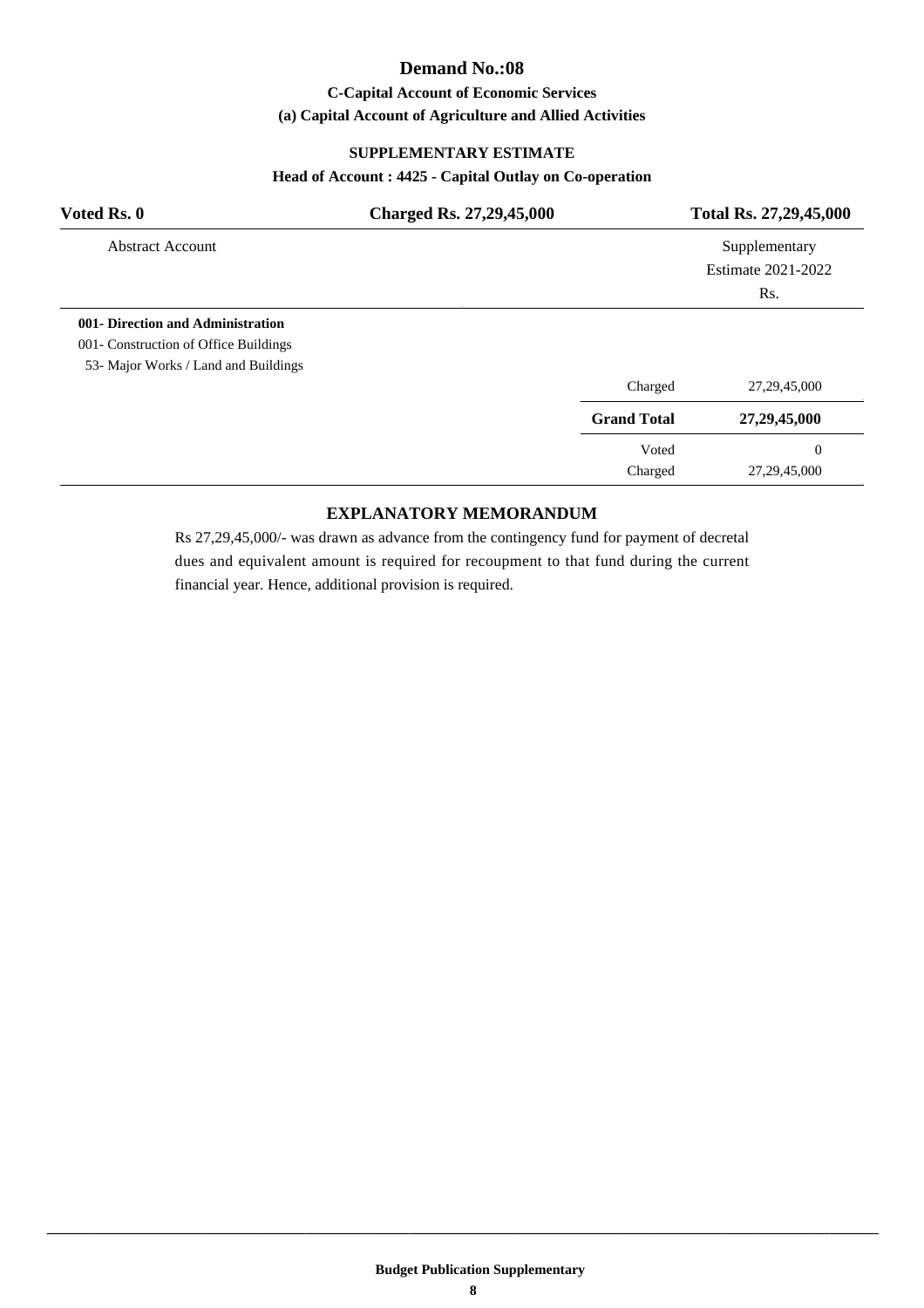## **SUPPLEMENTARY ESTIMATE**

#### **Head of Account : 6003 - Internal Debt of the State Government**

| Voted Rs. 0             | <b>Charged Rs. 68, 19, 20, 000</b>                                                 |                    | Total Rs. 68,19,20,000              |
|-------------------------|------------------------------------------------------------------------------------|--------------------|-------------------------------------|
| <b>Abstract Account</b> |                                                                                    |                    | Supplementary<br>Estimate 2021-2022 |
|                         |                                                                                    |                    | Rs.                                 |
|                         | 105- Loans from the National Bank for Agricultural and Rural Development           |                    |                                     |
|                         | 002- Loans from NABARD for unlicensed State/Central Co-operative Banks for revival |                    |                                     |
| 56- Repayment of Loans  |                                                                                    |                    |                                     |
|                         |                                                                                    | Charged            | 18,20,000                           |
|                         | 108- Loans from National Co-oprative Development Corporation                       |                    |                                     |
|                         | 003- Loans from National Co-operative Development Corporation                      |                    |                                     |
| 56- Repayment of Loans  |                                                                                    |                    |                                     |
|                         |                                                                                    | Charged            | 68,01,00,000                        |
|                         |                                                                                    | <b>Grand Total</b> | 68, 19, 20, 000                     |
|                         |                                                                                    | Voted              | 0                                   |
|                         |                                                                                    | Charged            | 68, 19, 20, 000                     |

## **EXPLANATORY MEMORANDUM**

Additional provision is required for repayment of loans taken from NABARD and National Cooperative Development Corporation.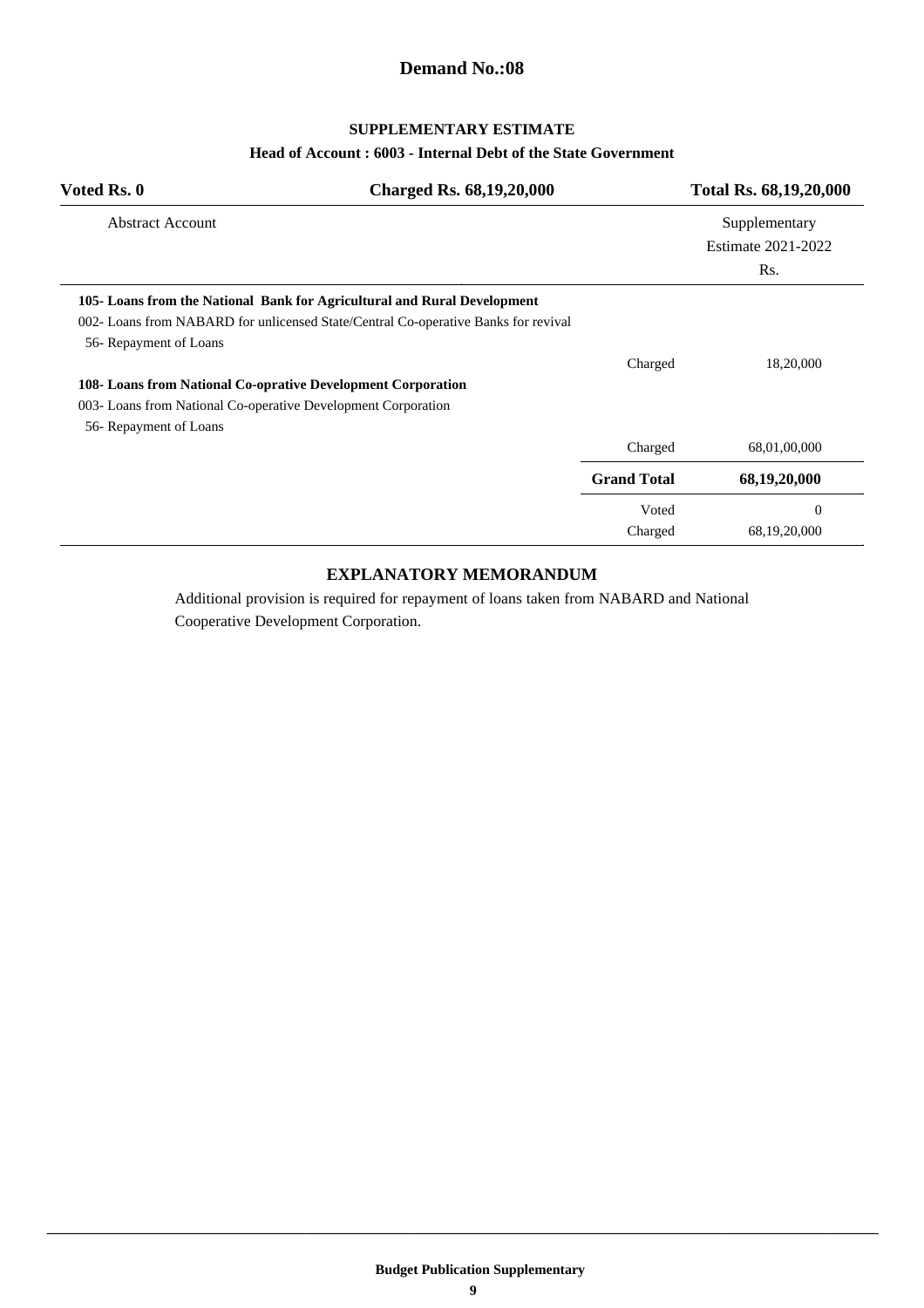## **A-General Services (c) Interest of Payment and Servicing of Debt**

#### **SUPPLEMENTARY ESTIMATE**

**Head of Account : 2049 - Interest Payments**

| Voted Rs. 0                                                                   | <b>Charged Rs. 4715,10,20,000</b> |         | Total Rs. 4715,10,20,000                   |
|-------------------------------------------------------------------------------|-----------------------------------|---------|--------------------------------------------|
| <b>Abstract Account</b>                                                       |                                   |         | Supplementary<br>Estimate 2021-2022<br>Rs. |
| 01- INTEREST ON INTERNAL DEBT                                                 |                                   |         |                                            |
| 101- Interest on Market Loans                                                 |                                   |         |                                            |
| 296-7.09% West Bengal SDL, 2040 issued on 07.10.2020                          |                                   |         |                                            |
| 45- Interest/Dividend                                                         |                                   |         |                                            |
|                                                                               |                                   | Charged | 106,35,00,000                              |
| 297-6.99% West Bengal SDL, 2035 issued on 14.10.2020                          |                                   |         |                                            |
| 45- Interest/Dividend                                                         |                                   |         |                                            |
|                                                                               |                                   | Charged | 139,80,00,000                              |
| 298- 6.88% West Bengal SDL, 2040 issued on 04.11.2020                         |                                   |         |                                            |
| 45- Interest/Dividend                                                         |                                   |         |                                            |
|                                                                               |                                   | Charged | 137,60,00,000                              |
| 299-6.78% West Bengal SDL, 2035 issued on 18.11.2020                          |                                   |         |                                            |
| 45- Interest/Dividend                                                         |                                   |         |                                            |
|                                                                               |                                   | Charged | 135,60,00,000                              |
| 300-6.71% West Bengal SDL, 2040 issued on 09.12.2020                          |                                   |         |                                            |
| 45- Interest/Dividend                                                         |                                   |         |                                            |
|                                                                               |                                   | Charged | 134,20,00,000                              |
| 301-6.68% West Bengal SDL, 2035 issued on 16.12.2020                          |                                   |         |                                            |
| 45- Interest/Dividend                                                         |                                   |         |                                            |
|                                                                               |                                   | Charged | 100,20,00,000                              |
| 302-6.60% West Bengal SDL, 2030 issued on 30.12.2020                          |                                   |         |                                            |
| 45- Interest/Dividend                                                         |                                   |         |                                            |
|                                                                               |                                   | Charged | 132,00,00,000                              |
| 303-6.63% West Bengal SDL, 2041 issued on 13.01.2021                          |                                   |         |                                            |
| 45- Interest/Dividend                                                         |                                   |         |                                            |
|                                                                               |                                   | Charged | 132,60,00,000                              |
| 304-6.61% West Bengal SDL, 2036 issued on 20.01.2021<br>45- Interest/Dividend |                                   |         |                                            |
|                                                                               |                                   | Charged | 198,30,00,000                              |
| 305-6.63% West Bengal SDL, 2031 issued on 27.01.2021                          |                                   |         |                                            |
| 45- Interest/Dividend                                                         |                                   |         |                                            |
|                                                                               |                                   | Charged | 132,60,00,000                              |
| 306-6.89% West Bengal SDL, 2041 issued on 03.02.2021                          |                                   |         |                                            |
| 45- Interest/Dividend                                                         |                                   |         |                                            |
|                                                                               |                                   | Charged | 137,80,00,000                              |
| 307-6.97% West Bengal SDL, 2036 issued on 10.02.2021                          |                                   |         |                                            |
| 45- Interest/Dividend                                                         |                                   |         |                                            |
|                                                                               |                                   | Charged | 104,55,00,000                              |
| 308-7.05% West Bengal SDL, 2031 issued on 17.02.2021                          |                                   |         |                                            |
| 45- Interest/Dividend                                                         |                                   |         |                                            |
|                                                                               |                                   | Charged | 105,75,00,000                              |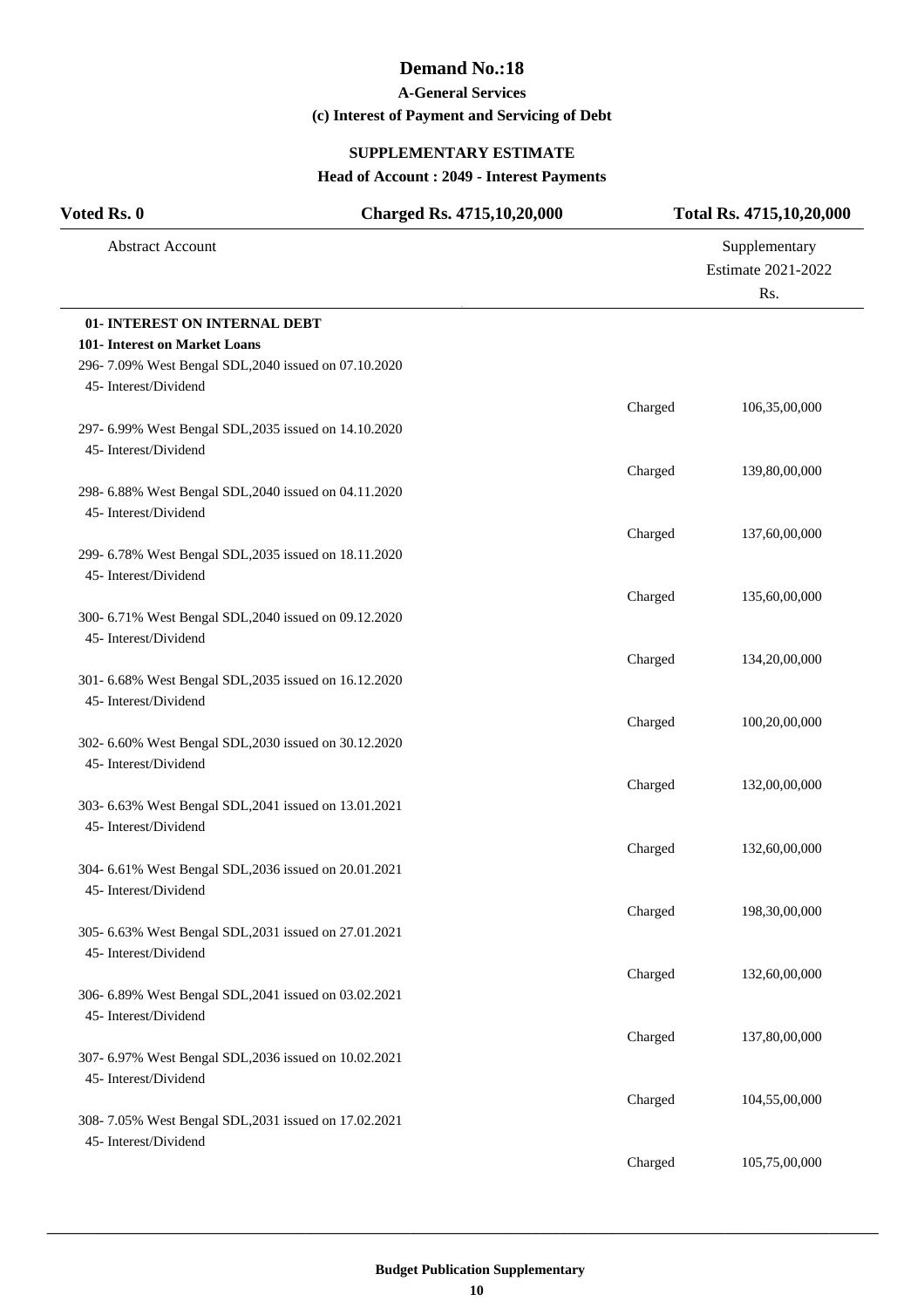| <b>Abstract Account</b>                                                        |         | Supplementary<br>Estimate 2021-2022<br>Rs. |
|--------------------------------------------------------------------------------|---------|--------------------------------------------|
| 309-7.23% West Bengal SDL, 2041 issued on 24.02.2021                           |         |                                            |
| 45- Interest/Dividend                                                          |         |                                            |
| 310-7.25% West Bengal SDL, 2041 issued on 10.03.2021<br>45- Interest/Dividend  | Charged | 144,60,00,000                              |
| 311-7.19% West Bengal SDL, 2036 issued on 17.03.2021<br>45- Interest/Dividend  | Charged | 145,00,00,000                              |
| 312- 6.83% West Bengal SDL, 2031 issued on 24.03.2021<br>45- Interest/Dividend | Charged | 143,80,00,000                              |
| 313-6.99% West Bengal SDL, 2036 issued on 31.03.2021<br>45- Interest/Dividend  | Charged | 136,60,00,000                              |
| 314- 6.83% West Bengal SDL, 2031 issued on 13.05.2021<br>45- Interest/Dividend | Charged | 327,13,20,000                              |
| 315-6.65% West Bengal SDL, 2028 issued on 02.06.2021                           | Charged | 68,30,00,000                               |
| 45- Interest/Dividend<br>316-7.06% West Bengal SDL, 2036 issued on 23.06.2021  | Charged | 99,75,00,000                               |
| 45- Interest/Dividend                                                          | Charged | 105,90,00,000                              |
| 317- 6.79% West Bengal SDL, 2028 issued on 30.06.2021<br>45- Interest/Dividend | Charged | 84, 87, 50, 000                            |
| 318-6.83% West Bengal SDL, 2028 issued on 07.07.2021<br>45- Interest/Dividend  |         |                                            |
| 319-7.02% West Bengal SDL, 2031 issued on 14.07.2021<br>45- Interest/Dividend  | Charged | 51,22,50,000                               |
| 320- 6.99% West Bengal SDL, 2030 issued on 28.07.2021<br>45- Interest/Dividend | Charged | 52,65,00,000                               |
| 321-7.00% West Bengal SDL, 2031 issued on 04.08.2021                           | Charged | 87, 37, 50, 000                            |
| 45- Interest/Dividend                                                          | Charged | 35,00,00,000                               |
| 322-6.79% West Bengal SDL, 2028 issued on 11.08.2021<br>45- Interest/Dividend  | Charged | 50,92,50,000                               |
| 323-6.99% West Bengal SDL, 2031 issued on 25.08.2021<br>45- Interest/Dividend  |         |                                            |
| 324-7.12% West Bengal SDL, 2051 issued on 01.09.2021<br>45- Interest/Dividend  | Charged | 87, 37, 50, 000                            |
| 325- 6.85% West Bengal SDL, 2031 issued on 08.09.2021                          | Charged | 53,40,00,000                               |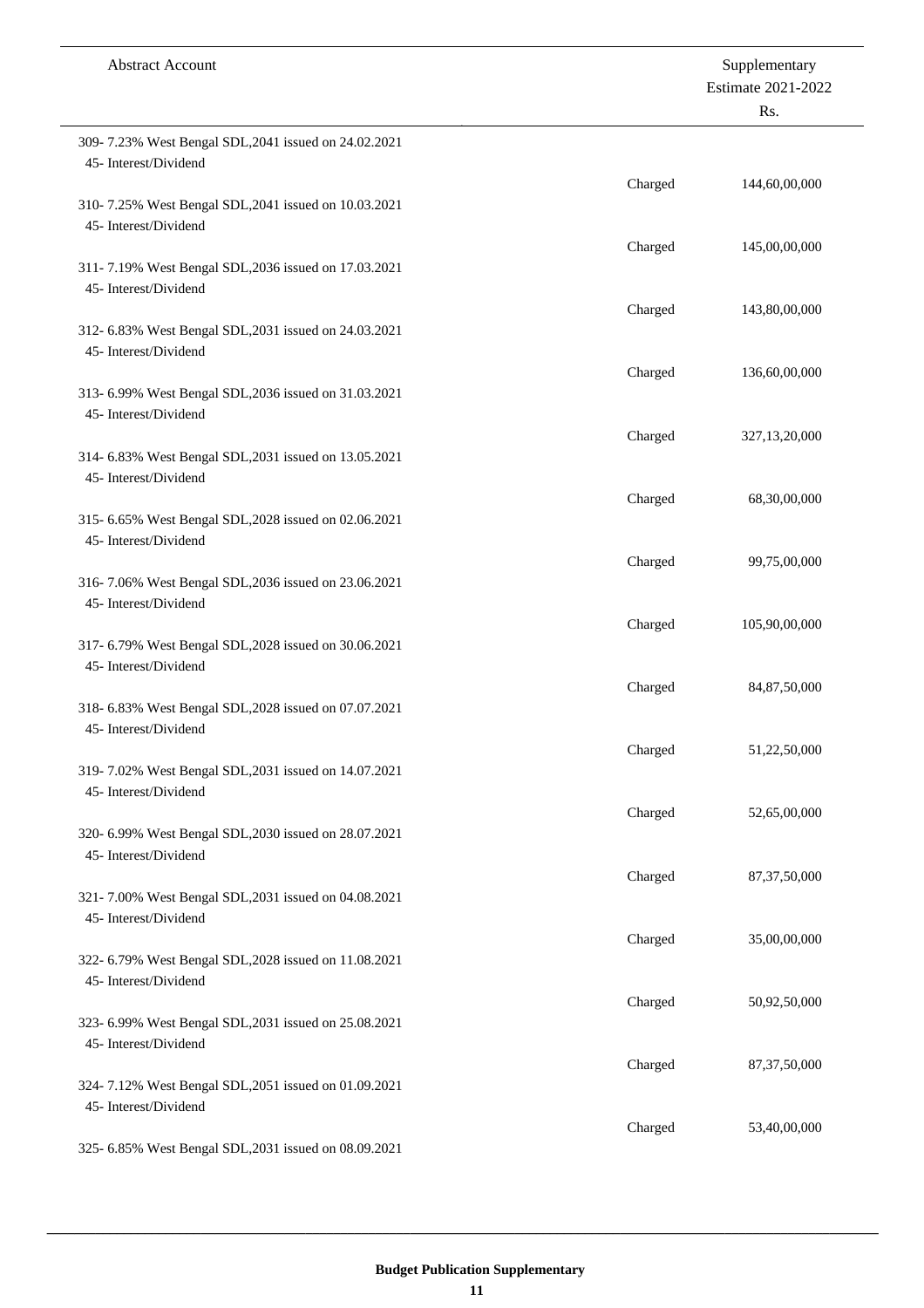| <b>Abstract Account</b>                                                                                    |         | Supplementary<br>Estimate 2021-2022<br>Rs. |
|------------------------------------------------------------------------------------------------------------|---------|--------------------------------------------|
| 45- Interest/Dividend                                                                                      |         |                                            |
| 326- 6.98% West Bengal SDL, 2036 issued on 15.09.2021<br>45- Interest/Dividend                             | Charged | 85,62,50,000                               |
|                                                                                                            | Charged | 34,90,00,000                               |
| 327-6.99% West Bengal SDL, 2036 issued on 29.09.2021<br>45- Interest/Dividend                              |         |                                            |
| 328-7.10% West Bengal SDL 2030 received on 12.02.2020                                                      | Charged | 122,32,50,000                              |
| 45- Interest/Dividend                                                                                      | Charged | 177,50,00,000                              |
| 329- 6.95% West Bengal SDL 2035 received on 26.02.2020<br>45- Interest/Dividend                            |         |                                            |
|                                                                                                            | Charged | 173,75,00,000                              |
| 330-7.05% West Bengal SDL 2030 received on 04.03.2020<br>45- Interest/Dividend                             |         |                                            |
| 331-6.98% West Bengal SDL 2035 received on 11.03.2020<br>45- Interest/Dividend                             | Charged | 211,50,00,000                              |
|                                                                                                            | Charged | 209,40,00,000                              |
| 332- 7.20% West Bengal SDL 2030 received on 18.03.2020<br>45- Interest/Dividend                            |         |                                            |
| 115- Interest on Ways & Means Advances from RBI                                                            | Charged | 180,00,00,000                              |
| 001- Cash Credit and Ways and Means Advances- Interest on Ways and Means<br><b>Advances from RBI</b>       |         |                                            |
| 45- Interest/Dividend                                                                                      |         |                                            |
| 002- Cash Credit and Ways and Means Advances- Interest on Shortfall and Overdraft<br>45- Interest/Dividend | Charged | 2,00,00,000                                |
|                                                                                                            | Charged | 1,50,00,000                                |
| 200- Interest on Other Intenal Debts<br>020- Loans from Rural Infrastructure Development Fund (RIDF)       |         |                                            |
| 45- Interest/Dividend                                                                                      | Charged | 28,00,00,000                               |
| 305-Management of Debt                                                                                     |         |                                            |
| 002- Management of Debt                                                                                    |         |                                            |
| 50- Other Charges                                                                                          | Charged | 4,00,00,000                                |
| 02- INTEREST ON EXTERNAL DEBT                                                                              |         |                                            |
| 213- Interest on Loans from The International Development Associations                                     |         |                                            |
| 001- West Bengal Institutional Strengthening of Gram Panchayat Project[4758-IN]<br>45- Interest/Dividend   |         |                                            |
| 002- West Bengal Acclerated Development of Minor Irrigation Project [5014-IN]                              | Charged | 65,00,000                                  |
| 45- Interest/Dividend                                                                                      | Charged | 30,00,000                                  |
| 216- Interest on Loans from The International Banks For Reconstruction &<br>Development                    |         |                                            |

L.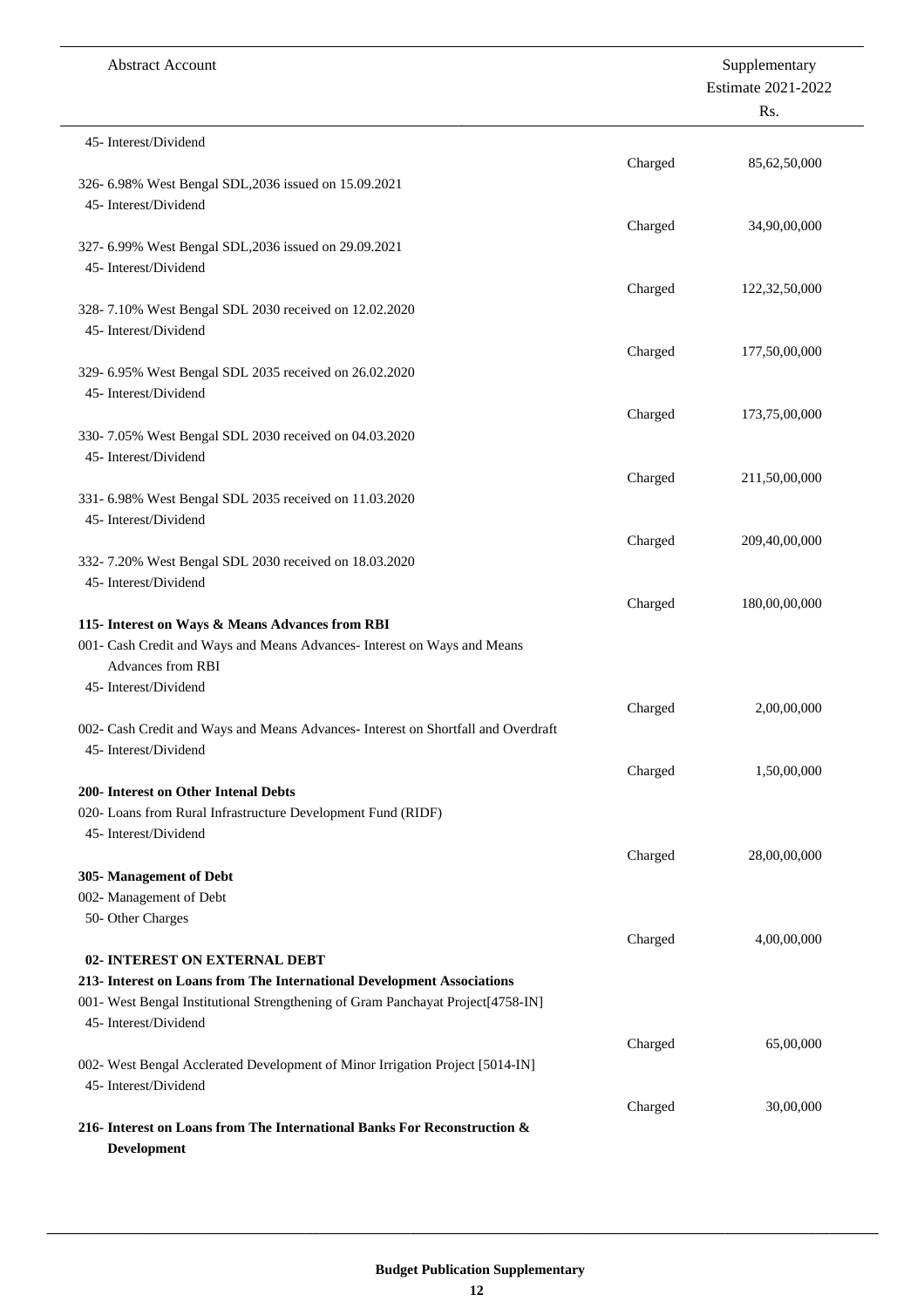| <b>Abstract Account</b>                                                          |                    | Supplementary<br>Estimate 2021-2022<br>Rs. |
|----------------------------------------------------------------------------------|--------------------|--------------------------------------------|
| 004- West Bengal Major Irrigation and Flood Management Project [9025-IN]         |                    |                                            |
| 45- Interest/Dividend                                                            |                    |                                            |
|                                                                                  | Charged            | 5,50,000                                   |
| 50- Other Charges                                                                |                    |                                            |
|                                                                                  | Charged            | 1,05,00,000                                |
| 217- Interest on Loans from The Government Of Japan                              |                    |                                            |
| 002- West Bengal Forest & Biodiversity Conservation Project[IDP-223]             |                    |                                            |
| 50- Other Charges                                                                |                    |                                            |
|                                                                                  | Charged            | 14,00,000                                  |
| 003- West Bengal Piped Water Supply Project (Purulia) [IDP-231]                  |                    |                                            |
| 50- Other Charges                                                                |                    |                                            |
|                                                                                  | Charged            | 50,00,000                                  |
| 249- Interest on Loans from The Asian Development Bank                           |                    |                                            |
| 003- Kolkata Environment Improvement Investment Programme[3053-IN]               |                    |                                            |
| 50- Other Charges                                                                |                    |                                            |
|                                                                                  | Charged            | 30,00,000                                  |
| 004- Kolkata Environmental Improvement Investment Programme Project-2 (3413-IND) |                    |                                            |
| 50- Other Charges                                                                |                    |                                            |
|                                                                                  | Charged            | 1,50,00,000                                |
| 03- INTEREST ON SMALL SAVINGS, PROVIDENT FUNDS, ETC.                             |                    |                                            |
| <b>104- Interest on State Provident Funds</b>                                    |                    |                                            |
| 001- General Provident Fund                                                      |                    |                                            |
| 45- Interest/Dividend                                                            |                    |                                            |
|                                                                                  | Charged            | 100,00,00,000                              |
| 004- All India Service Provident Fund                                            |                    |                                            |
| 45- Interest/Dividend                                                            |                    |                                            |
|                                                                                  | Charged            | 65,00,000                                  |
| <b>05- INTEREST ON RESERVE FUNDS</b>                                             |                    |                                            |
| 105- Interest on General and Other Reserve Funds                                 |                    |                                            |
| 004- State Compensatory Afforestation Fund [SCAF]                                |                    |                                            |
| 45- Interest/Dividend                                                            |                    |                                            |
|                                                                                  | Charged            | 8,20,00,000                                |
|                                                                                  | <b>Grand Total</b> | 4715,10,20,000                             |
|                                                                                  | Voted              | $\boldsymbol{0}$                           |
|                                                                                  | Charged            | 4715,10,20,000                             |

 $\overline{\phantom{a}}$ 

#### **EXPLANATORY MEMORANDUM**

1) Additional provision of Rs.4598,75,20,000/-is required for payment of interest on Market Loan, RIDF, and also on loans taken from various international financial institution for implementation of Externally Aided Projects.

2) Additional provision of Rs. 3,50,00,000/- is required for payment of interest on Ways & Means Advances from RBI.

3) Additional provision of Rs. 4,00,00,000/- is required for payment of management charges to RBI for managing the market loan programme of the State Govt.

4) Additional provision of Rs. 108,85,00,000/- is required for payment of interest on General Provident Fund and State Compensatory Afforestation Fund.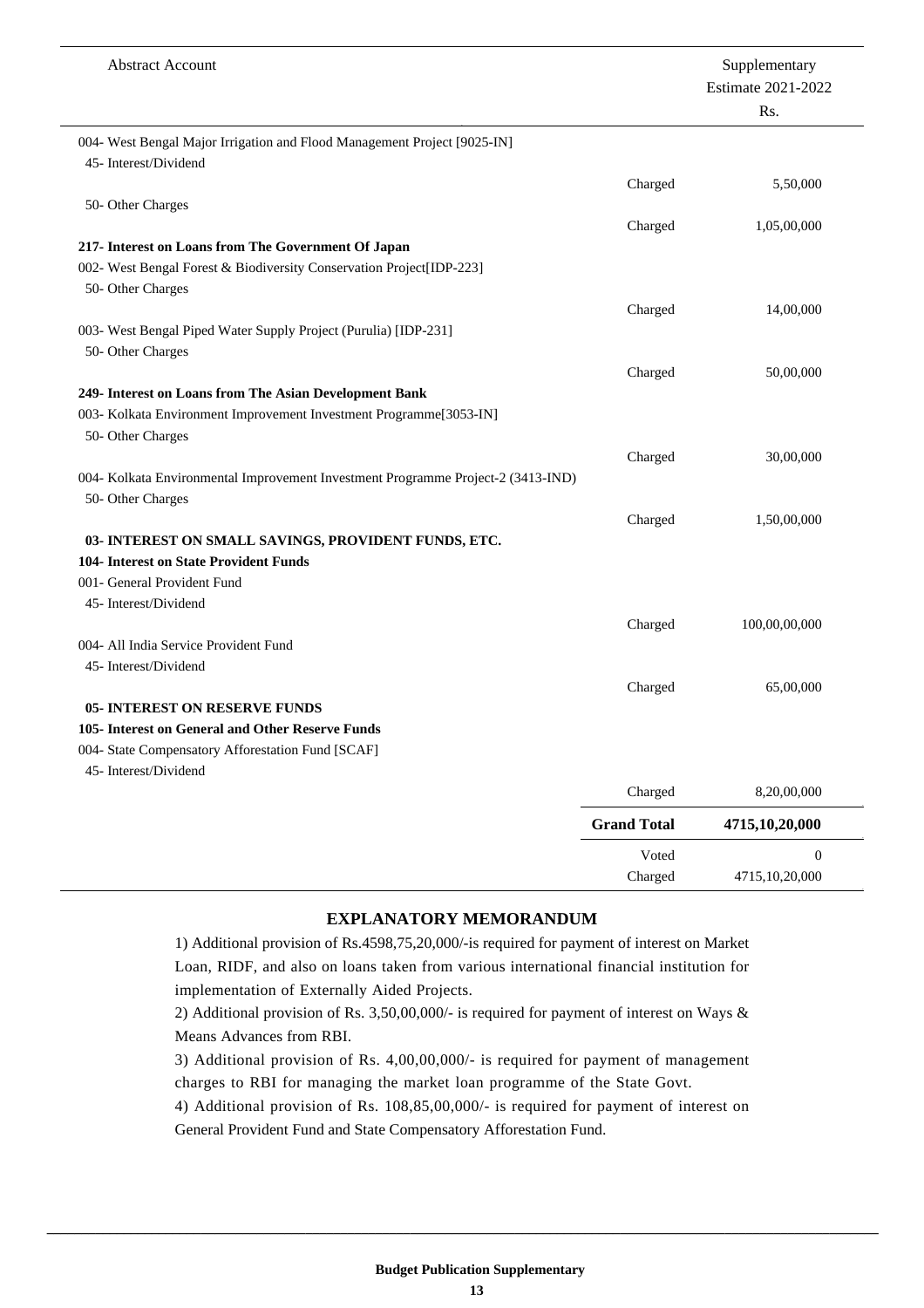#### **A-General Services**

**(d) Administrative Services**

#### **SUPPLEMENTARY ESTIMATE**

#### **Head of Account : 2070 - Other Administrative Services**

| Voted Rs. 50,00,000                                        | <b>Charged Rs. 0</b> |                    | <b>Total Rs. 50,00,000</b>                 |
|------------------------------------------------------------|----------------------|--------------------|--------------------------------------------|
| <b>Abstract Account</b>                                    |                      |                    | Supplementary<br>Estimate 2021-2022<br>Rs. |
| 003- Training                                              |                      |                    |                                            |
| 021- Centre of Fiscal Policy & Public Finance, West Bengal |                      |                    |                                            |
| 01-Salaries                                                |                      |                    |                                            |
| 01- Pay                                                    |                      | Voted              | 6,00,000                                   |
| 02- Dearness Allowance                                     |                      | Voted              | 1,50,000                                   |
| 03- House Rent Allowance                                   |                      | Voted              | 1,50,000                                   |
| 04- Ad hoc Bonus                                           |                      | Voted              | 10,000                                     |
| 07- Other Allowances                                       |                      | Voted              | 50,000                                     |
| 12- Medical Allowance                                      |                      | Voted              | 20,000                                     |
| 02-Wages                                                   |                      |                    |                                            |
|                                                            |                      | Voted              | 2,00,000                                   |
| 11- Travel Expenses                                        |                      |                    |                                            |
|                                                            |                      | Voted              | 2,00,000                                   |
| 12- Medical Reimbursements under WBHS 2008                 |                      |                    |                                            |
|                                                            |                      | Voted              | 1,00,000                                   |
| 13- Office Expenses                                        |                      |                    |                                            |
| 01- Electricity                                            |                      | Voted              | 2,00,000                                   |
| 02-Telephone                                               |                      | Voted              | 1,00,000                                   |
| 03- Maintenance / P.O.L. for Office Vehicles               |                      | Voted              | 2,00,000                                   |
| 04- Other Office Expenses                                  |                      | Voted              | 4,00,000                                   |
| 19- Maintenance                                            |                      |                    |                                            |
|                                                            |                      | Voted              | 4,00,000                                   |
| 27- Minor Works/ Maintenance                               |                      |                    |                                            |
|                                                            |                      | Voted              | 1,00,000                                   |
| 28- Payment of Professional and Special Services           |                      |                    |                                            |
| 02- Other charges                                          |                      | Voted              | 5,00,000                                   |
| 34- Scholarships and Stipends                              |                      |                    |                                            |
|                                                            |                      | Voted              | 5,00,000                                   |
| 50- Other Charges                                          |                      |                    |                                            |
|                                                            |                      | Voted              | 7,20,000                                   |
| 77- Computerisation                                        |                      |                    |                                            |
|                                                            |                      | Voted              | 4,00,000                                   |
|                                                            |                      | <b>Grand Total</b> | 50,00,000                                  |
|                                                            |                      | Voted              | 50,00,000                                  |
|                                                            |                      | Charged            | $\boldsymbol{0}$                           |

## **EXPLANATORY MEMORANDUM**

.

State Government is going to set up Centre of Fiscal Policy and Public Finance, West Bengal. Hence, additional provision is required for administrative services.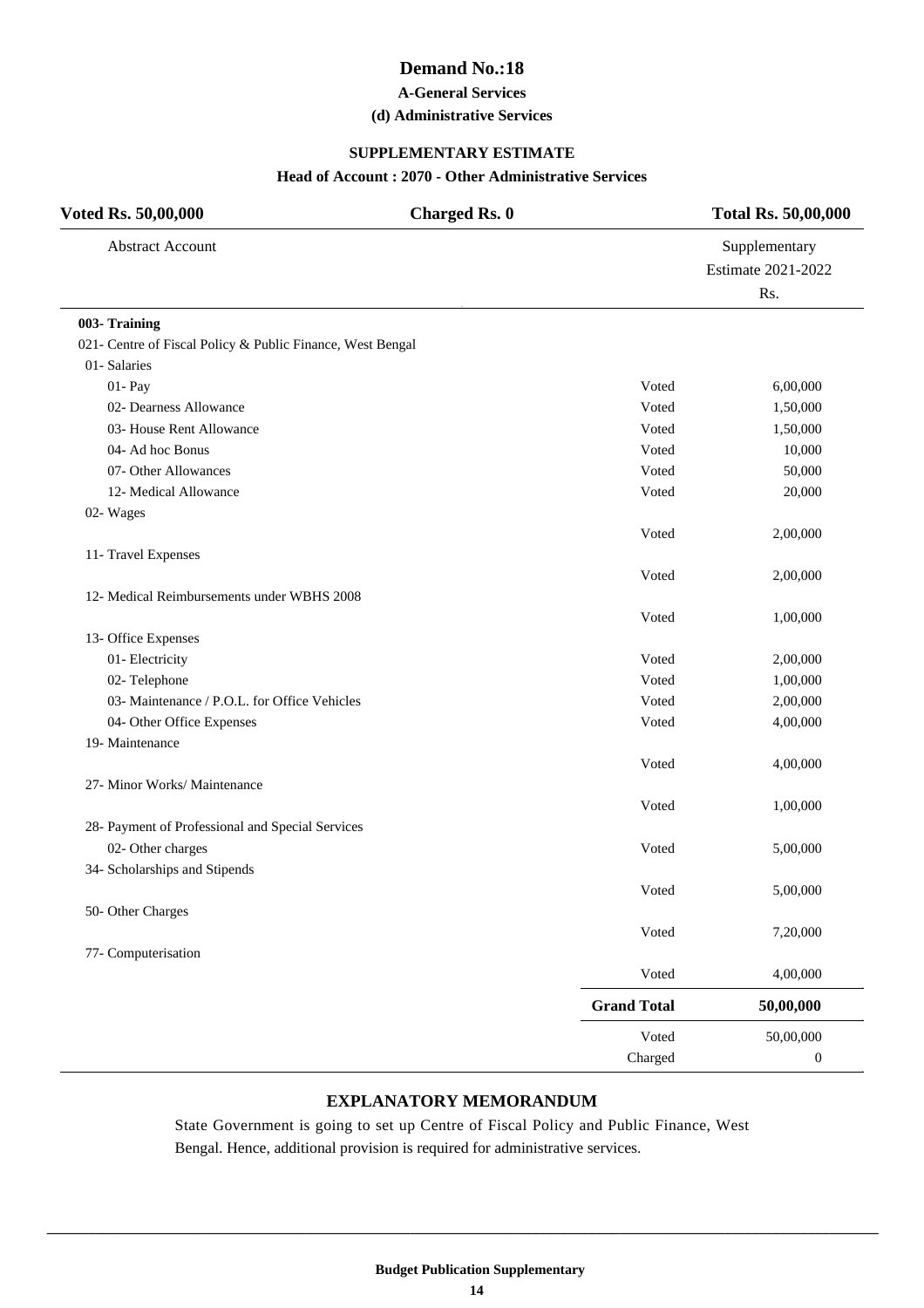## **C-Capital Account of Economic Services**

#### **(f) Capital Account of Industry and Minerals**

#### **SUPPLEMENTARY ESTIMATE**

#### **Head of Account : 4885 - Other Capital Outlay on Industries and Minerals**

| Voted Rs. 128,80,00,000                                  | Charged Rs. 0 |                    | Total Rs. 128,80,00,000 |
|----------------------------------------------------------|---------------|--------------------|-------------------------|
| <b>Abstract Account</b>                                  |               |                    | Supplementary           |
|                                                          |               |                    | Estimate 2021-2022      |
|                                                          |               |                    | Rs.                     |
| 01- INVESTMENTS IN INDUSTRIAL FINALCIAL INSUTITUTIONS    |               |                    |                         |
| 190- Investments In Public Sector And Other Undertakings |               |                    |                         |
| 001 - West Bengal Financial Corporation Ltd              |               |                    |                         |
| 54-Investment                                            |               |                    |                         |
|                                                          |               | Voted              | 128,80,00,000           |
|                                                          |               | <b>Grand Total</b> | 128,80,00,000           |
|                                                          |               | Voted              | 128,80,00,000           |
|                                                          |               | Charged            | $\theta$                |

#### **EXPLANATORY MEMORANDUM**

.

Additional provision is required for investment in West Bengal Financial Corporation Ltd.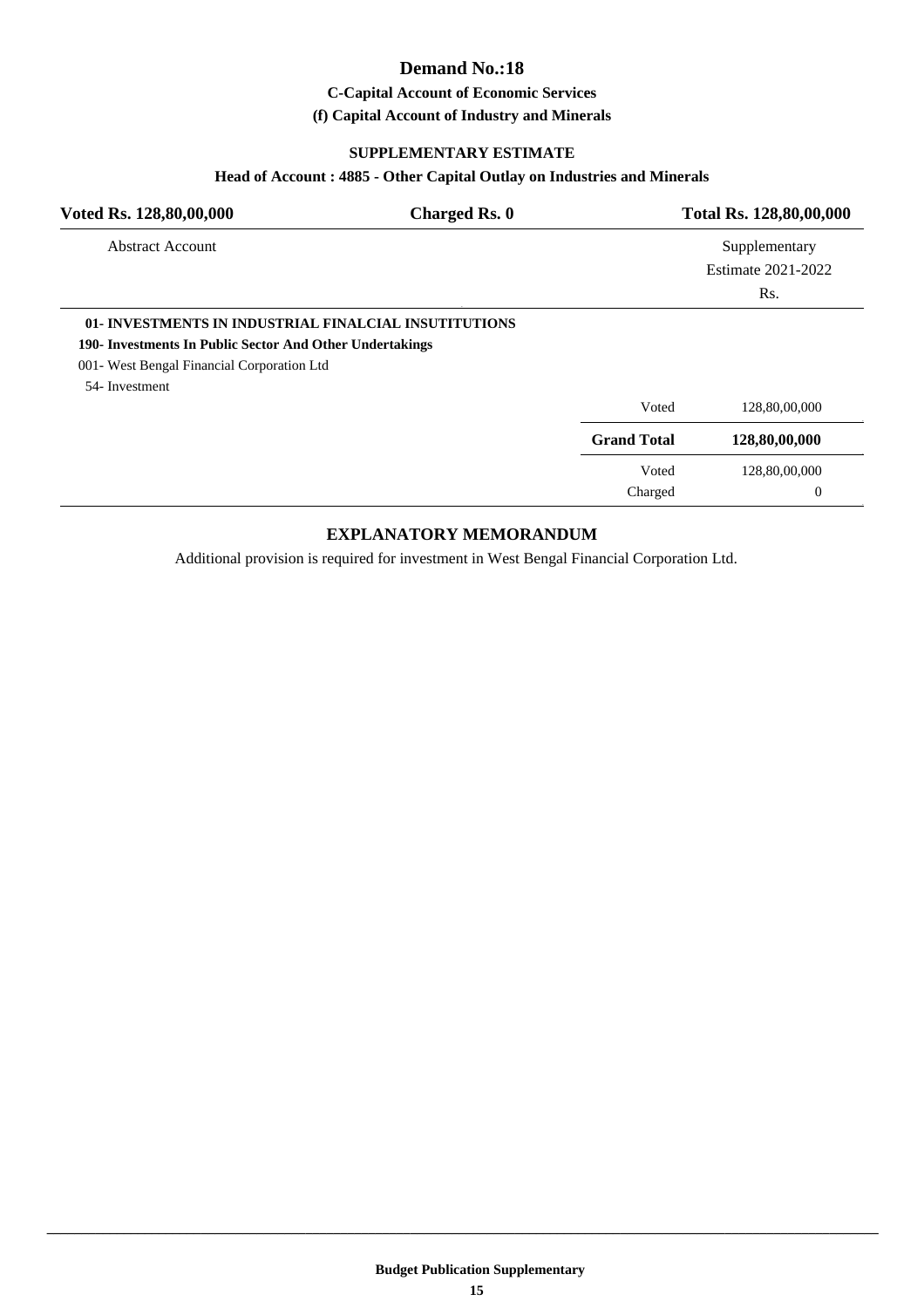## **C-Capital Account of Economic Services**

#### **(j) Capital Account of General Economic Services**

#### **SUPPLEMENTARY ESTIMATE**

#### **Head of Account : 5465 - Investments in General Financial and Trading Institutions**

| Voted Rs. 12,58,07,000                                                | Charged Rs. 0 |                                            | Total Rs. 12,58,07,000 |
|-----------------------------------------------------------------------|---------------|--------------------------------------------|------------------------|
| <b>Abstract Account</b>                                               |               | Supplementary<br>Estimate 2021-2022<br>Rs. |                        |
| 01- INVESTMENTS IN GENERAL FINANCIAL INSTITUTIONS                     |               |                                            |                        |
| 190- Investments in Public Sector and Other Undertakings, Banks, etc. |               |                                            |                        |
| 001- Rural Banks in West Bengal                                       |               |                                            |                        |
| 54-Investment                                                         |               |                                            |                        |
|                                                                       |               | Voted                                      | 10,52,00,000           |
| 002- Goods and Services Tax Network                                   |               |                                            |                        |
| 54- Investment                                                        |               |                                            |                        |
|                                                                       |               | Voted                                      | 2,06,07,000            |
|                                                                       |               | <b>Grand Total</b>                         | 12,58,07,000           |
|                                                                       |               | Voted                                      | 12,58,07,000           |
|                                                                       |               | Charged                                    | $\overline{0}$         |

## **EXPLANATORY MEMORANDUM**

Additional provisions are required for investment in Rural Banks in West Bengal and Goods and Services Tax Network (GSTN).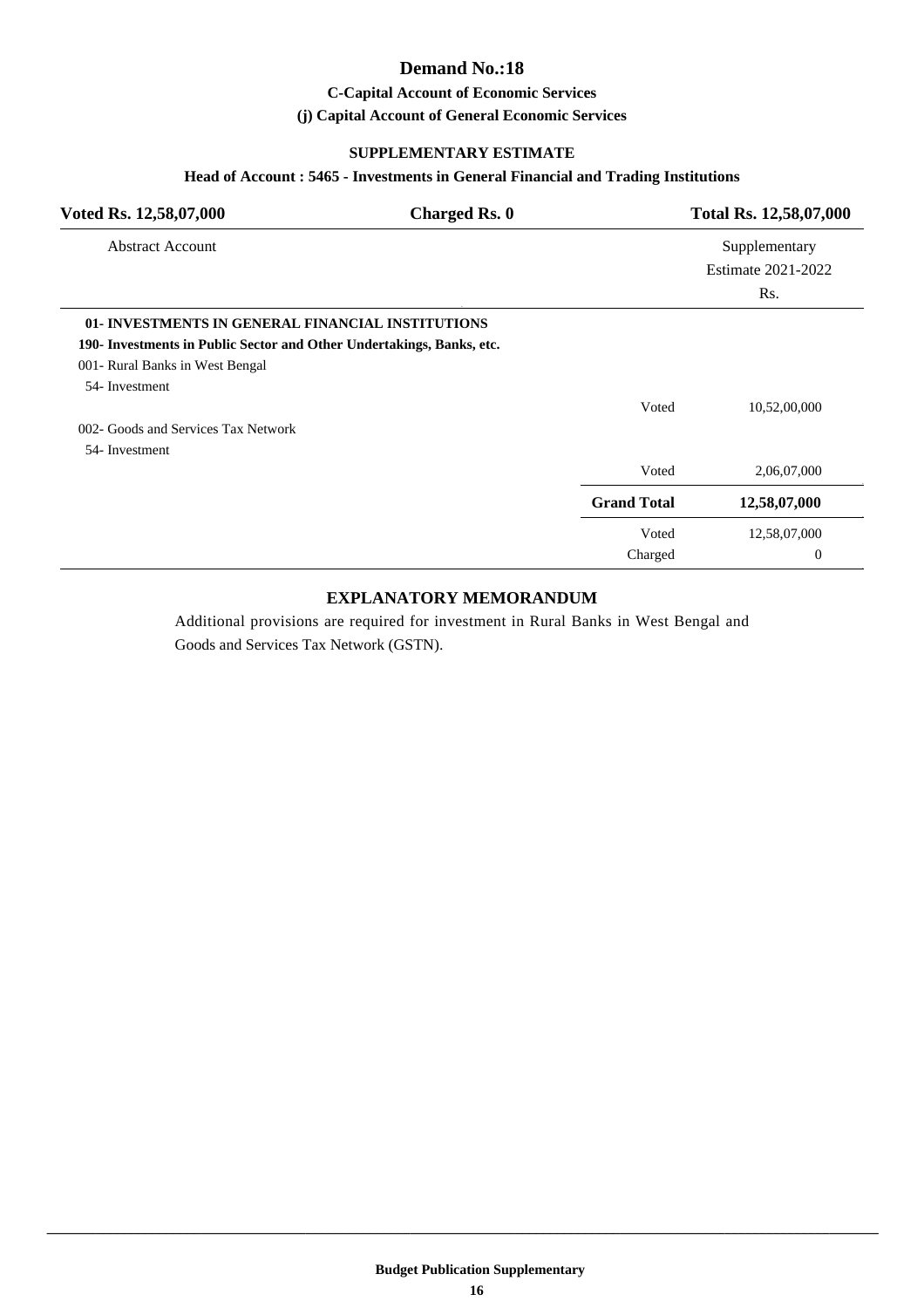## **SUPPLEMENTARY ESTIMATE**

#### **Head of Account : 6003 - Internal Debt of the State Government**

| Voted Rs. 0                                               | <b>Charged Rs. 28,67,00,000</b> |                    | Total Rs. 28,67,00,000 |
|-----------------------------------------------------------|---------------------------------|--------------------|------------------------|
| <b>Abstract Account</b>                                   |                                 |                    | Supplementary          |
|                                                           |                                 |                    | Estimate 2021-2022     |
|                                                           |                                 |                    | Rs.                    |
| 109- Loans from other Institutions                        |                                 |                    |                        |
| 013- Loans from the Rural Infrastructure Development Fund |                                 |                    |                        |
| 56- Repayment of Loans                                    |                                 |                    |                        |
|                                                           |                                 | Charged            | 28,67,00,000           |
|                                                           |                                 | <b>Grand Total</b> | 28,67,00,000           |
|                                                           |                                 | Voted              | $\boldsymbol{0}$       |
|                                                           |                                 | Charged            | 28,67,00,000           |

## **EXPLANATORY MEMORANDUM**

Additional provision is required for repayment of loans taken on account from RIDF.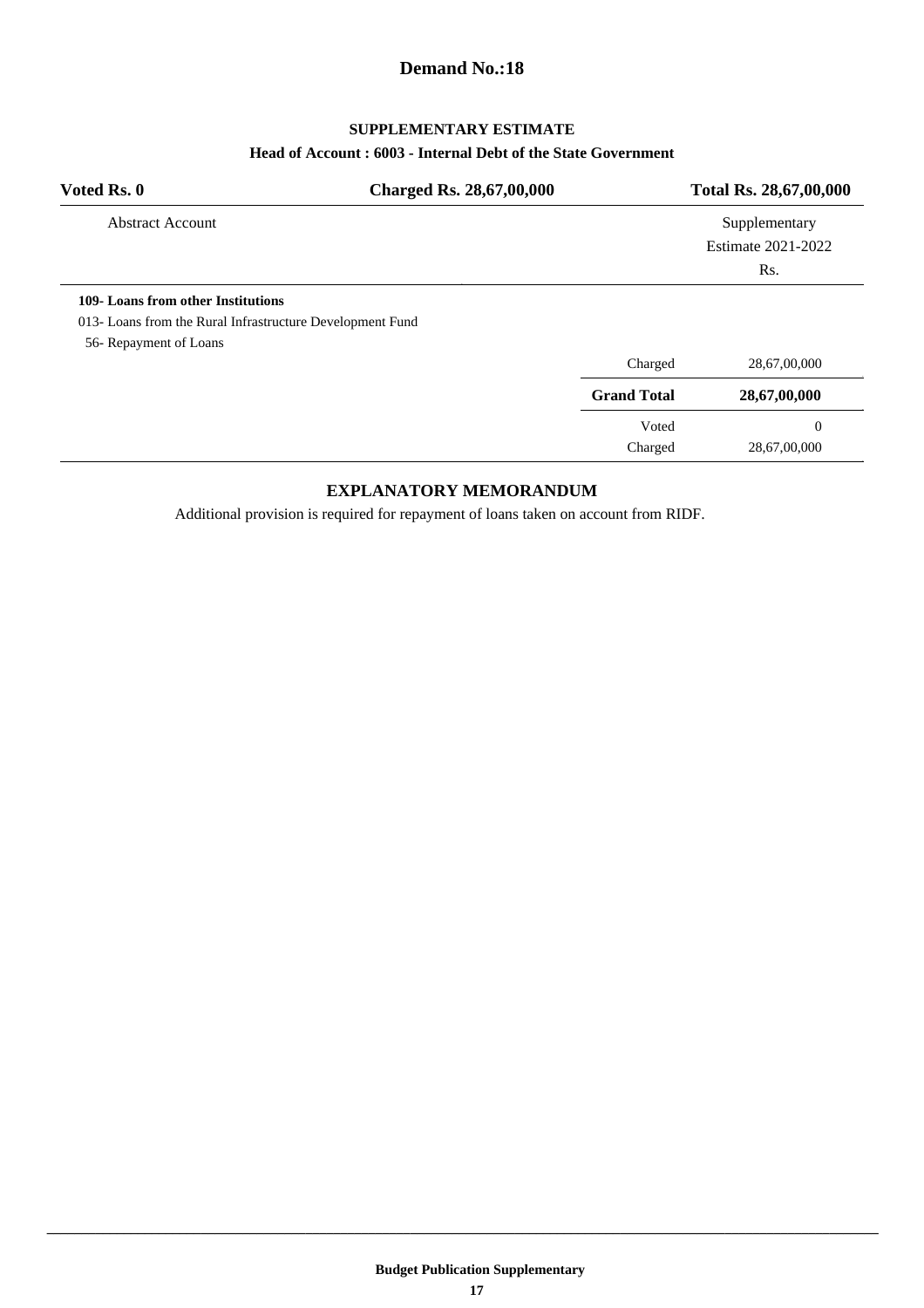## **SUPPLEMENTARY ESTIMATE**

#### **Head of Account : 6004 - Loans and Advances from the Central Government**

| Voted Rs. 0                                      | <b>Charged Rs. 375,00,00,000</b> |                    | Total Rs. 375,00,00,000 |
|--------------------------------------------------|----------------------------------|--------------------|-------------------------|
| <b>Abstract Account</b>                          |                                  |                    | Supplementary           |
|                                                  |                                  |                    | Estimate 2021-2022      |
|                                                  |                                  |                    | Rs.                     |
| 09- OTHER LOANS FOR STATES / UNION TERITORY WITH |                                  |                    |                         |
| <b>LEGISLATURE SCHEMES</b>                       |                                  |                    |                         |
| 101- Block Loans                                 |                                  |                    |                         |
| 002- ACA for EAP                                 |                                  |                    |                         |
| 56- Repayment of Loans                           |                                  |                    |                         |
|                                                  |                                  | Charged            | 375,00,00,000           |
|                                                  |                                  | <b>Grand Total</b> | 375,00,00,000           |
|                                                  |                                  | Voted              | $\overline{0}$          |
|                                                  |                                  | Charged            | 375,00,00,000           |

#### **EXPLANATORY MEMORANDUM**

.

Additional provision is required for repayment of loans for Externally Aided Project (EAP).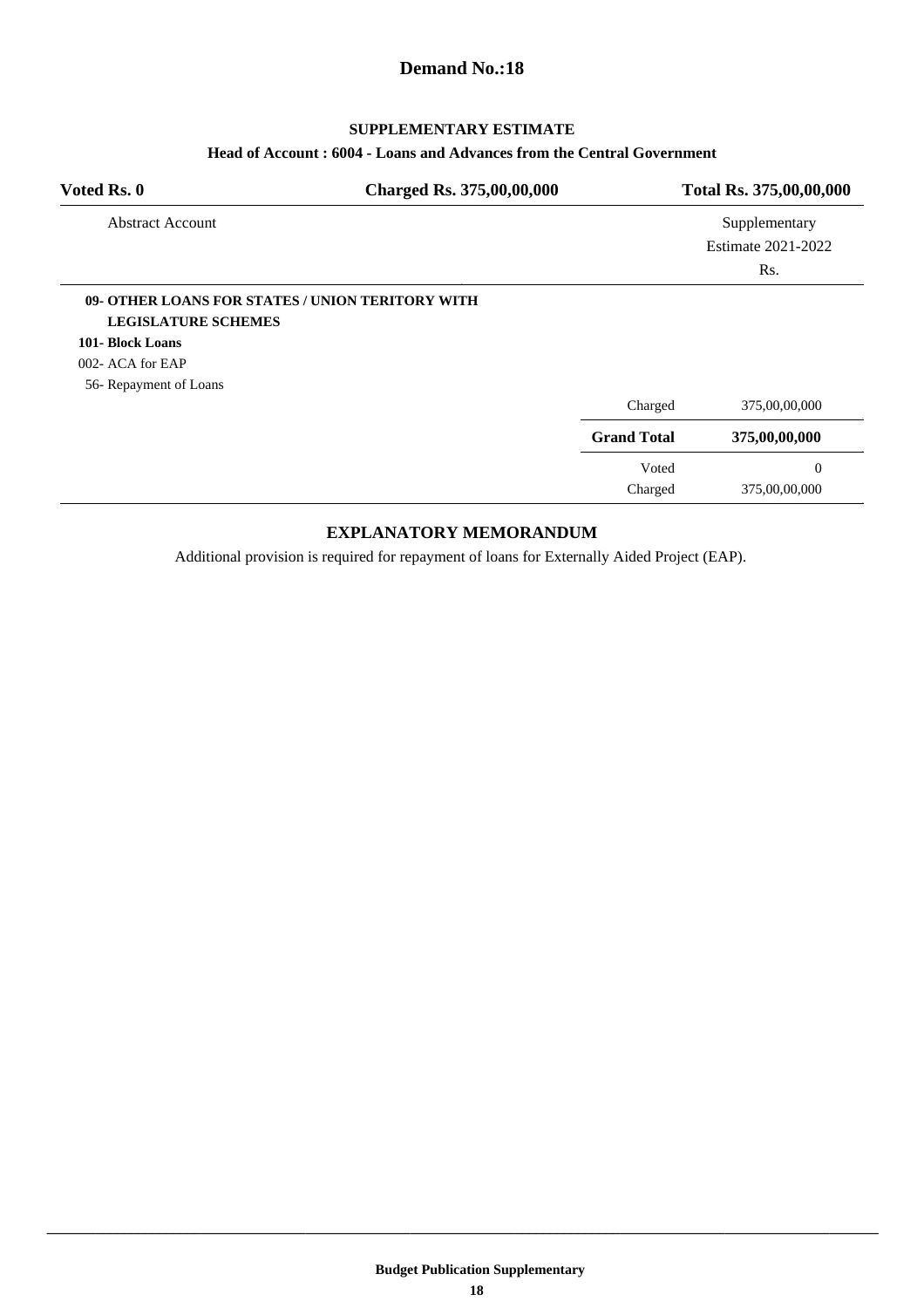## **SUPPLEMENTARY ESTIMATE**

## **Head of Account : 7999 - Appropriation to the Contigency Fund**

| Voted Rs. 180,00,00,000                                          | <b>Charged Rs. 0</b> |                    | Total Rs. 180,00,00,000 |
|------------------------------------------------------------------|----------------------|--------------------|-------------------------|
| <b>Abstract Account</b>                                          |                      |                    | Supplementary           |
|                                                                  |                      |                    | Estimate 2021-2022      |
|                                                                  |                      |                    | Rs.                     |
| 001- Appropriation to Contingency Fund                           |                      |                    |                         |
| 001- Fund Transferred from Consolidated Fund to Contingency Fund |                      |                    |                         |
| 63- Inter-Account Transfer                                       |                      |                    |                         |
|                                                                  |                      | Voted              | 180,00,00,000           |
|                                                                  |                      | <b>Grand Total</b> | 180,00,00,000           |
|                                                                  |                      | Voted              | 180,00,00,000           |
|                                                                  |                      | Charged            | $\boldsymbol{0}$        |

## **EXPLANATORY MEMORANDUM**

At present the provision for Contingency Fund is Rs 20.00 crore. In order to enhance the ceiling of Contingency Fund from Rs 20.00 crore to Rs 200.00 crore, additional provision of Rs 180.00 crore is required.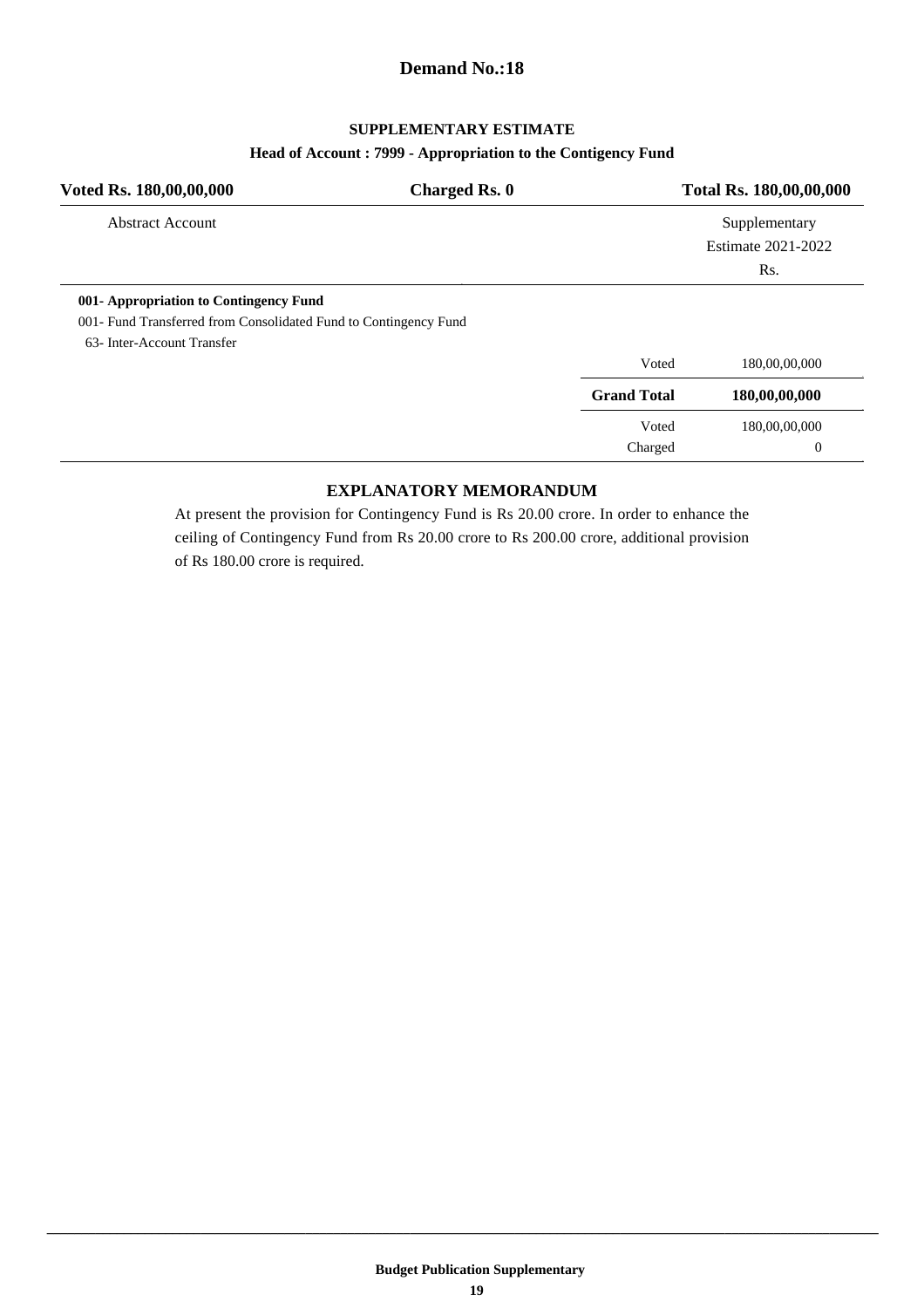## **C-Economic Services**

#### **(a) Agriculture and Allied Activities**

#### **SUPPLEMENTARY ESTIMATE**

**Head of Account : 2405 - Fisheries**

| Voted Rs. 2,00,00,000                                            | <b>Charged Rs. 0</b> |                    | Total Rs. 2,00,00,000               |  |
|------------------------------------------------------------------|----------------------|--------------------|-------------------------------------|--|
| <b>Abstract Account</b>                                          |                      |                    | Supplementary<br>Estimate 2021-2022 |  |
|                                                                  |                      |                    | Rs.                                 |  |
| <b>101- Inland Fisheries</b>                                     |                      |                    |                                     |  |
| 060- Swarna Matsya Yojona-Project on brackish water fish farming |                      |                    |                                     |  |
| 31- Grants-in-aid-GENERAL                                        |                      |                    |                                     |  |
| 02- Other Grants                                                 |                      | Voted              | 2,00,00,000                         |  |
|                                                                  |                      | <b>Grand Total</b> | 2,00,00,000                         |  |
|                                                                  |                      | Voted              | 2,00,00,000                         |  |
|                                                                  |                      | Charged            | $\overline{0}$                      |  |

## **EXPLANATORY MEMORANDUM**

For effective implementation of brakish water fish farming, new service Heads of Account has been opened and provision has been made for Swarna Matsya Yojana.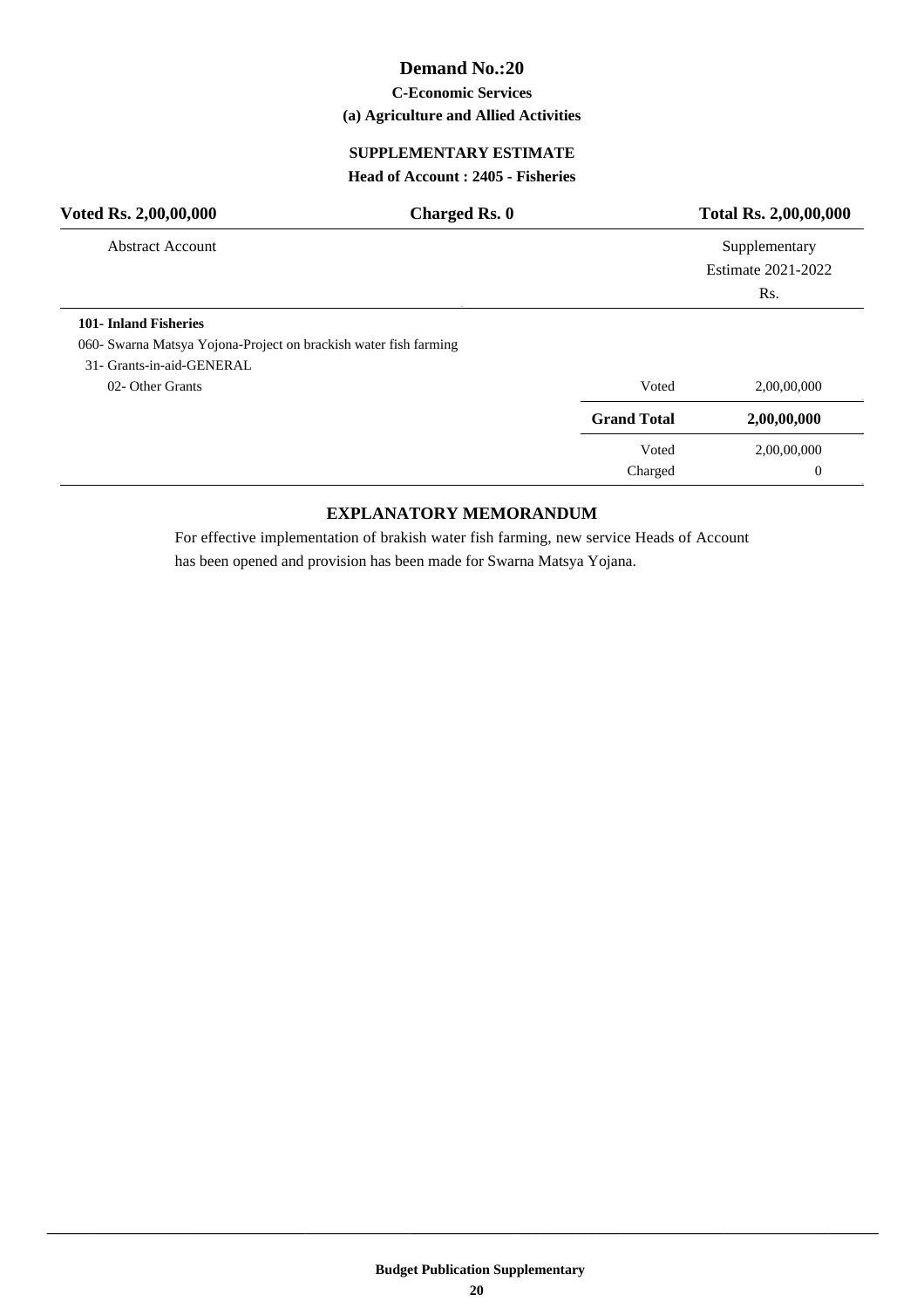# **C-Capital Account of Economic Services**

## **(a) Capital Account of Agriculture and Allied Activities**

## **SUPPLEMENTARY ESTIMATE**

#### **Head of Account : 4401 - Capital Outlay on Crop Husbandry**

| Voted Rs. 0                                               | <b>Charged Rs. 8,48,000</b> |                    | <b>Total Rs. 8,48,000</b>           |
|-----------------------------------------------------------|-----------------------------|--------------------|-------------------------------------|
| <b>Abstract Account</b>                                   |                             |                    | Supplementary<br>Estimate 2021-2022 |
|                                                           |                             |                    | Rs.                                 |
| 104- Agricultural Farms                                   |                             |                    |                                     |
| 006- Rastriya Krishi Vikash Yojana (RKVY) (Central Share) |                             |                    |                                     |
| 53- Major Works / Land and Buildings                      |                             |                    |                                     |
|                                                           |                             | Charged            | 8,48,000                            |
|                                                           |                             | <b>Grand Total</b> | 8,48,000                            |
|                                                           |                             | Voted              | $\overline{0}$                      |
|                                                           |                             | Charged            | 8,48,000                            |

#### **EXPLANATORY MEMORANDUM**

.

Rs 8,48,000/- was drawn as advance from the contingency fund for payment of decretal dues and equivalent amount is required for recoupment to that fund during the current financial year. Hence, additional provision is required.

## **Budget Publication Supplementary**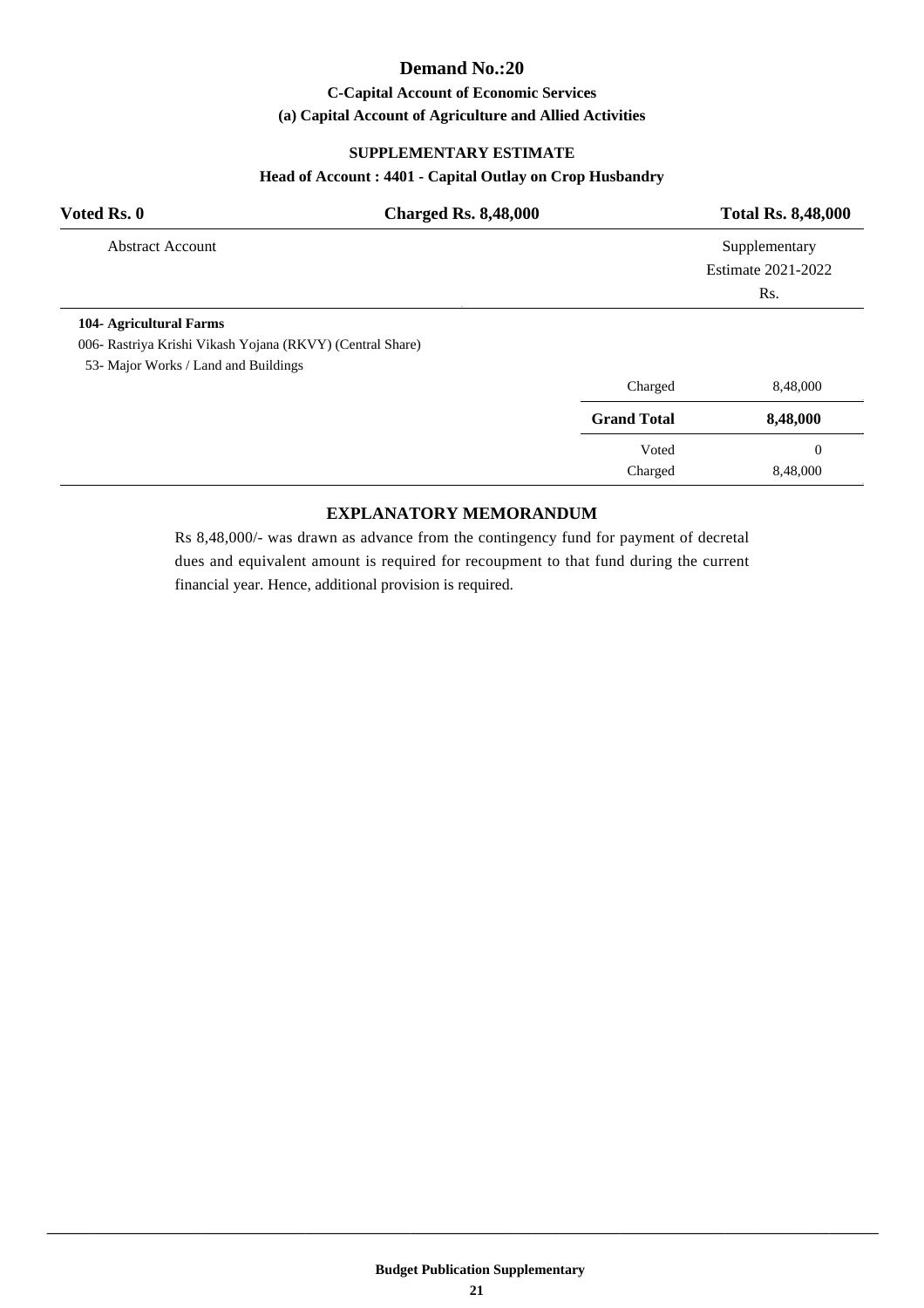## **C-Capital Account of Economic Services (a) Capital Account of Agriculture and Allied Activities**

#### **SUPPLEMENTARY ESTIMATE**

#### **Head of Account : 4405 - Capital Outlay on Fisheries**

| Voted Rs. 6,67,000                                                    | Charged Rs. 0 |                    | <b>Total Rs. 6,67,000</b>           |
|-----------------------------------------------------------------------|---------------|--------------------|-------------------------------------|
| <b>Abstract Account</b>                                               |               |                    | Supplementary<br>Estimate 2021-2022 |
|                                                                       |               |                    | Rs.                                 |
| 101- Inland Fisheries                                                 |               |                    |                                     |
| 009- Construction and Management of Hatcheries in different districts |               |                    |                                     |
| 53- Major Works / Land and Buildings                                  |               |                    |                                     |
|                                                                       |               | Voted              | 6,67,000                            |
|                                                                       |               | <b>Grand Total</b> | 6,67,000                            |
|                                                                       |               | Voted              | 6,67,000                            |
|                                                                       |               | Charged            | $\overline{0}$                      |

#### **EXPLANATORY MEMORANDUM**

Additional provision is required for construction and management of Hatcheries in different districts.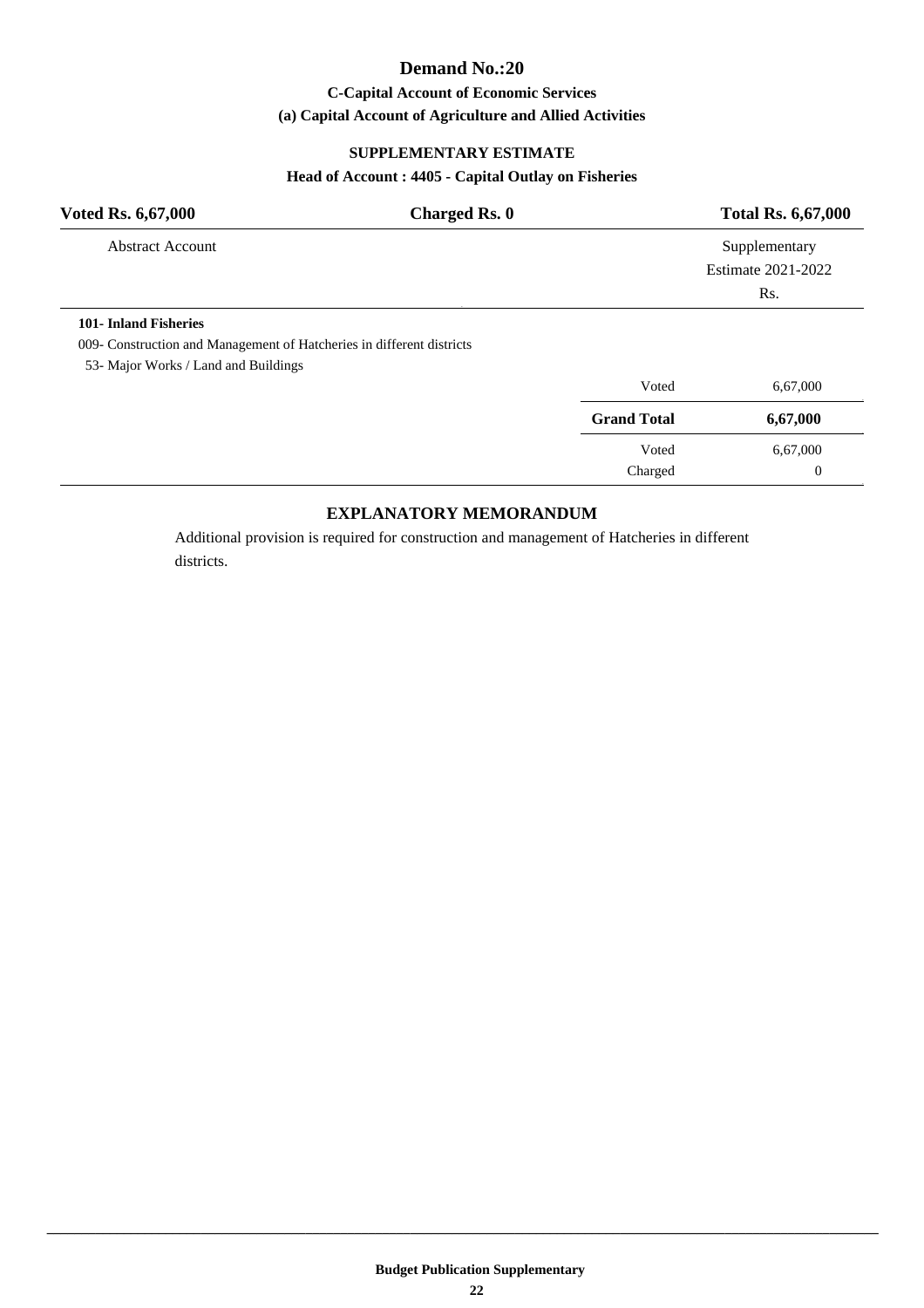## **A-General Services**

#### **(d) Administrative Services**

#### **SUPPLEMENTARY ESTIMATE**

#### **Head of Account : 2052 - Secretariat--General Services**

| Voted Rs. 22,69,81,000             | <b>Charged Rs. 0</b>                                                              |                    | Total Rs. 22,69,81,000                     |
|------------------------------------|-----------------------------------------------------------------------------------|--------------------|--------------------------------------------|
| <b>Abstract Account</b>            |                                                                                   |                    | Supplementary<br>Estimate 2021-2022<br>Rs. |
| 090- Secretariat                   |                                                                                   |                    |                                            |
|                                    | 006- Department of Food & Supplies - Implementation of e-Governance Programme and |                    |                                            |
| Computerisation of TPDS            |                                                                                   |                    |                                            |
| 77- Computerisation                |                                                                                   |                    |                                            |
|                                    |                                                                                   | Voted              | 11,45,58,000                               |
| 015- Department of Food & Supplies |                                                                                   |                    |                                            |
| 02-Wages                           |                                                                                   |                    |                                            |
|                                    |                                                                                   | Voted              | 8,46,15,000                                |
| 07- Medical Reimbursements         |                                                                                   |                    |                                            |
|                                    |                                                                                   | Voted              | 1,40,000                                   |
| 11- Travel Expenses                |                                                                                   |                    |                                            |
|                                    |                                                                                   | Voted              | 19,000                                     |
| 19- Maintenance                    |                                                                                   |                    |                                            |
|                                    |                                                                                   | Voted              | 1,56,50,000                                |
| 50- Other Charges                  |                                                                                   |                    |                                            |
|                                    |                                                                                   | Voted              | 1,19,99,000                                |
|                                    |                                                                                   | <b>Grand Total</b> | 22,69,81,000                               |
|                                    |                                                                                   | Voted              | 22,69,81,000                               |
|                                    |                                                                                   | Charged            | $\boldsymbol{0}$                           |

## **EXPLANATORY MEMORANDUM**

Additional provisions are required for implementation of e-governance programme and establishment charges of Food and Supplies Department.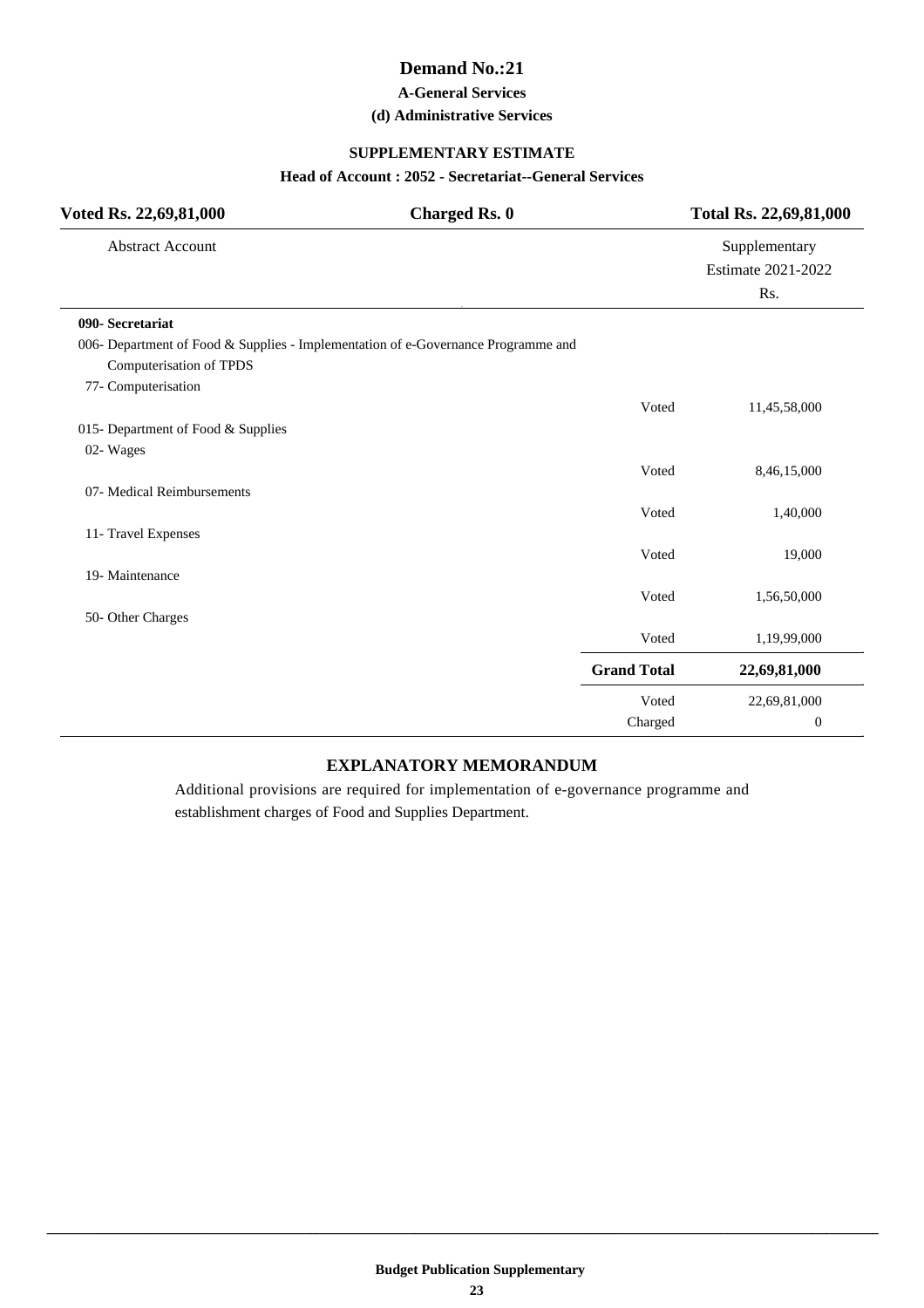#### **B-Social Services**

#### **(g) Social Welfare and Nutrition**

#### **SUPPLEMENTARY ESTIMATE**

#### **Head of Account : 2235 - Social Security And Welfare**

| Voted Rs. 2977,88,42,000                                                  | <b>Charged Rs. 0</b> |                    | Total Rs. 2977,88,42,000                   |
|---------------------------------------------------------------------------|----------------------|--------------------|--------------------------------------------|
| <b>Abstract Account</b>                                                   |                      |                    | Supplementary<br>Estimate 2021-2022<br>Rs. |
| <b>60- OTHER SOCIAL SECURITY AND WELFARE PROGRAMMES</b>                   |                      |                    |                                            |
| <b>200- Other Programmes</b>                                              |                      |                    |                                            |
| 011- State Subsidy for Supply of Rice to the APL/BPL Families in the TPDS |                      |                    |                                            |
| 33- Subsidies                                                             |                      |                    |                                            |
| 05- Other Subsidies                                                       |                      | Voted              | 2957,88,42,000                             |
| 098- Duare Ration Prakalpa                                                |                      |                    |                                            |
| 33- Subsidies                                                             |                      |                    |                                            |
| 05- Other Subsidies                                                       |                      | Voted              | 20,00,00,000                               |
|                                                                           |                      | <b>Grand Total</b> | 2977,88,42,000                             |
|                                                                           |                      | Voted              | 2977,88,42,000                             |
|                                                                           |                      | Charged            | $\overline{0}$                             |

## **EXPLANATORY MEMORANDUM**

.

Additional provisions are required for payment of subsidy for supply of rice to the APL/BPL families under the Targetted Public Distribution System and Duare Ration Prakalpa.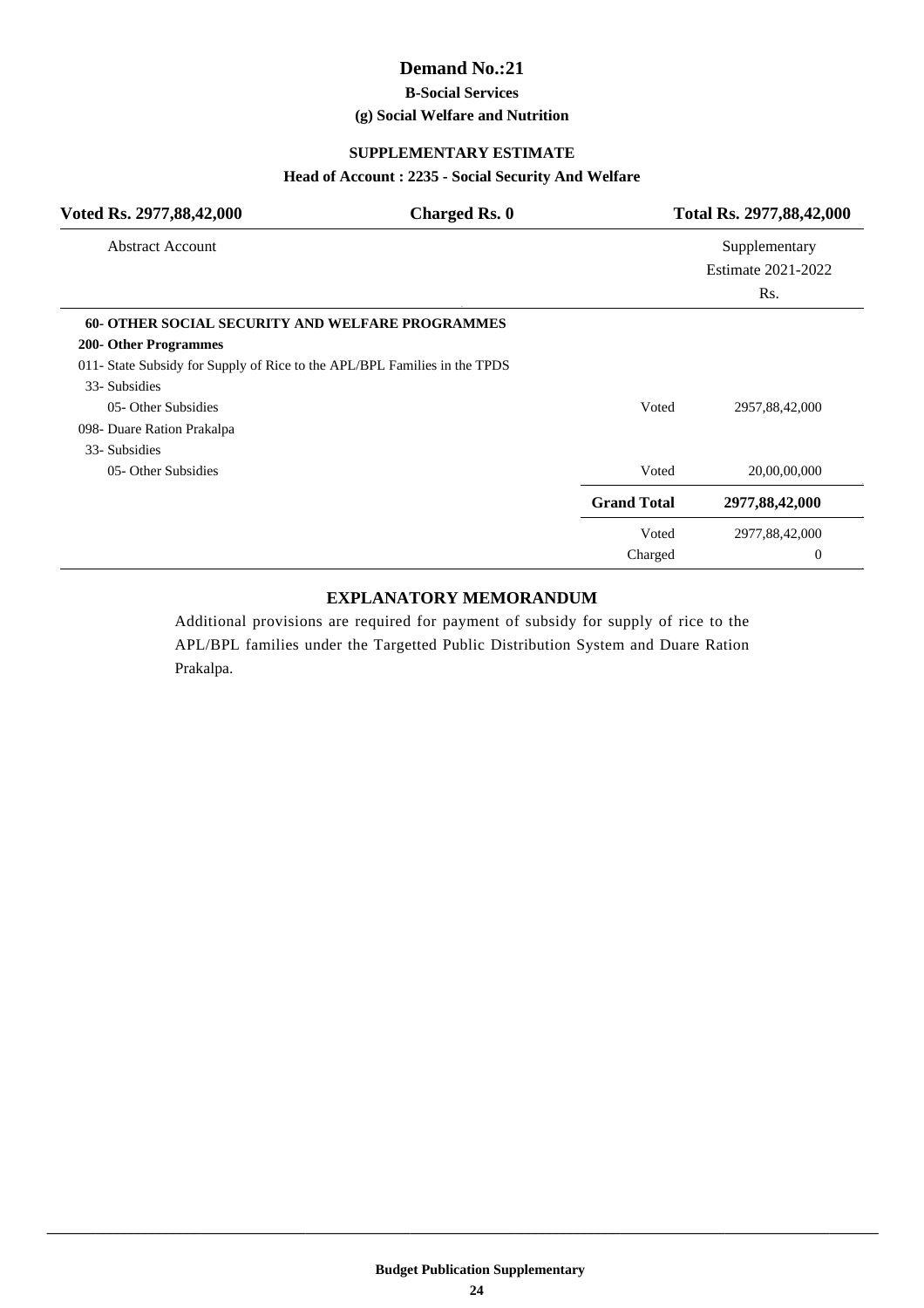## **C-Economic Services**

#### **(a) Agriculture and Allied Activities**

#### **SUPPLEMENTARY ESTIMATE**

#### **Head of Account : 2408 - Food, Storage and Warehousing**

| Voted Rs. 54,40,000                          | <b>Charged Rs. 0</b> |                    | Total Rs. 54,40,000                        |
|----------------------------------------------|----------------------|--------------------|--------------------------------------------|
| <b>Abstract Account</b>                      |                      |                    | Supplementary<br>Estimate 2021-2022<br>Rs. |
| 01-FOOD                                      |                      |                    |                                            |
| 001- Direction and Administration            |                      |                    |                                            |
| 010- West Bengal State Food Commission       |                      |                    |                                            |
| 01-Salaries                                  |                      |                    |                                            |
| 01- Pay                                      |                      | Voted              | 44,00,000                                  |
| 07- Other Allowances                         |                      | Voted              | 2,20,000                                   |
| 13- Office Expenses                          |                      |                    |                                            |
| 03- Maintenance / P.O.L. for Office Vehicles |                      | Voted              | 7,20,000                                   |
| 04- Other Office Expenses                    |                      | Voted              | 1,00,000                                   |
|                                              |                      | <b>Grand Total</b> | 54,40,000                                  |
|                                              |                      | Voted              | 54,40,000                                  |
|                                              |                      | Charged            | $\boldsymbol{0}$                           |

## **EXPLANATORY MEMORANDUM**

Additional provision is required for establishment charges of the West Bengal State Food Commission.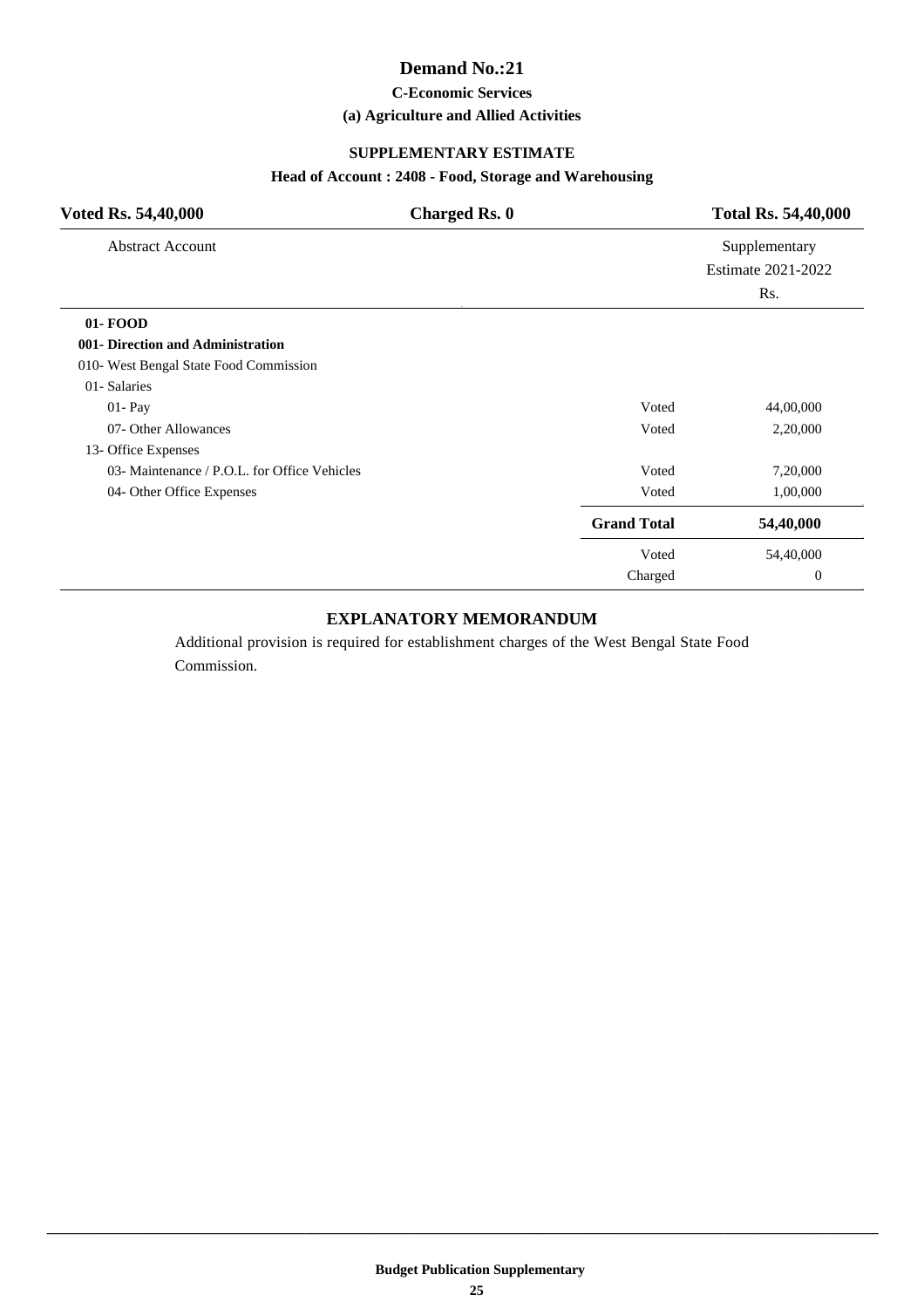## **C-Capital Account of Economic Services**

## **(a) Capital Account of Agriculture and Allied Activities**

## **SUPPLEMENTARY ESTIMATE**

#### **Head of Account : 4408 - Capital Outlay on Food, Storage and Warehousing**

| Voted Rs. 0                          | <b>Charged Rs. 12,00,000</b> |                    | <b>Total Rs. 12,00,000</b> |
|--------------------------------------|------------------------------|--------------------|----------------------------|
| <b>Abstract Account</b>              |                              |                    | Supplementary              |
|                                      |                              |                    | Estimate 2021-2022         |
|                                      |                              |                    | Rs.                        |
| 02- STORAGE AND WAREHOUSING          |                              |                    |                            |
| 800- Other Expenditure               |                              |                    |                            |
| 001- Acquisition of land             |                              |                    |                            |
| 53- Major Works / Land and Buildings |                              |                    |                            |
|                                      |                              | Charged            | 12,00,000                  |
|                                      |                              | <b>Grand Total</b> | 12,00,000                  |
|                                      |                              | Voted              | $\overline{0}$             |
|                                      |                              | Charged            | 12,00,000                  |

## **EXPLANATORY MEMORANDUM**

.

Additional provision is required for acquisition of land.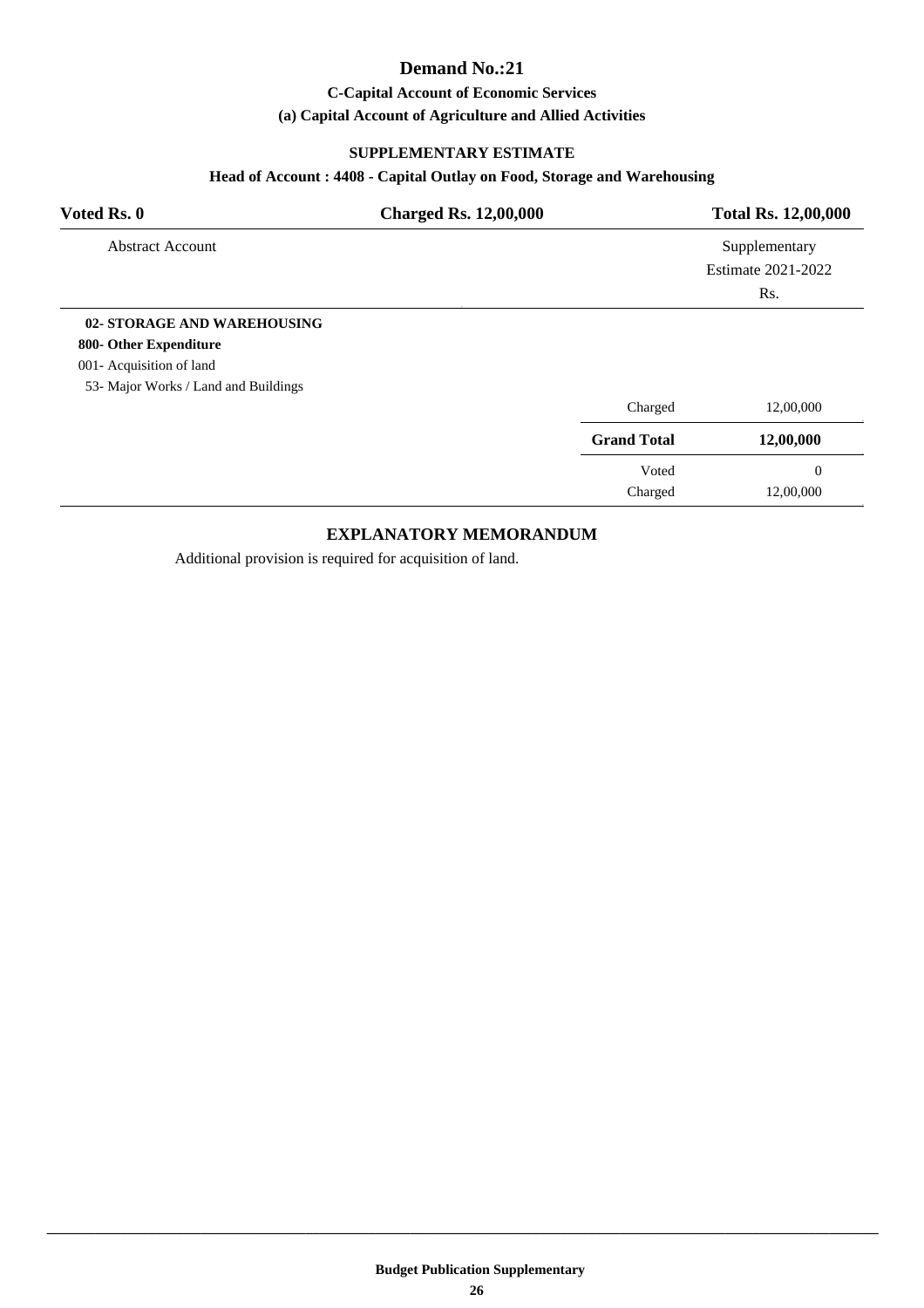## **SUPPLEMENTARY ESTIMATE**

## **Head of Account : 6406 - Loans for Forestry and Wild Life**

| Voted Rs. 4,91,91,000                                         | <b>Charged Rs. 0</b> |                    | Total Rs. 4,91,91,000 |
|---------------------------------------------------------------|----------------------|--------------------|-----------------------|
| <b>Abstract Account</b>                                       |                      |                    | Supplementary         |
|                                                               |                      |                    | Estimate 2021-2022    |
|                                                               |                      |                    | Rs.                   |
| 190- Loans for Public Sector and Other Undertakings           |                      |                    |                       |
| 001- West Bengal Forest Development Corporation Ltd. (WBFDCL) |                      |                    |                       |
| 55-Loans and Advances                                         |                      |                    |                       |
|                                                               |                      | Voted              | 4,91,91,000           |
|                                                               |                      | <b>Grand Total</b> | 4,91,91,000           |
|                                                               |                      | Voted              | 4,91,91,000           |
|                                                               |                      | Charged            | $\mathbf{0}$          |

## **EXPLANATORY MEMORANDUM**

Additional provision is required for giving loan to the West Bengal Forest Development Corporation Ltd. (WBFDCL).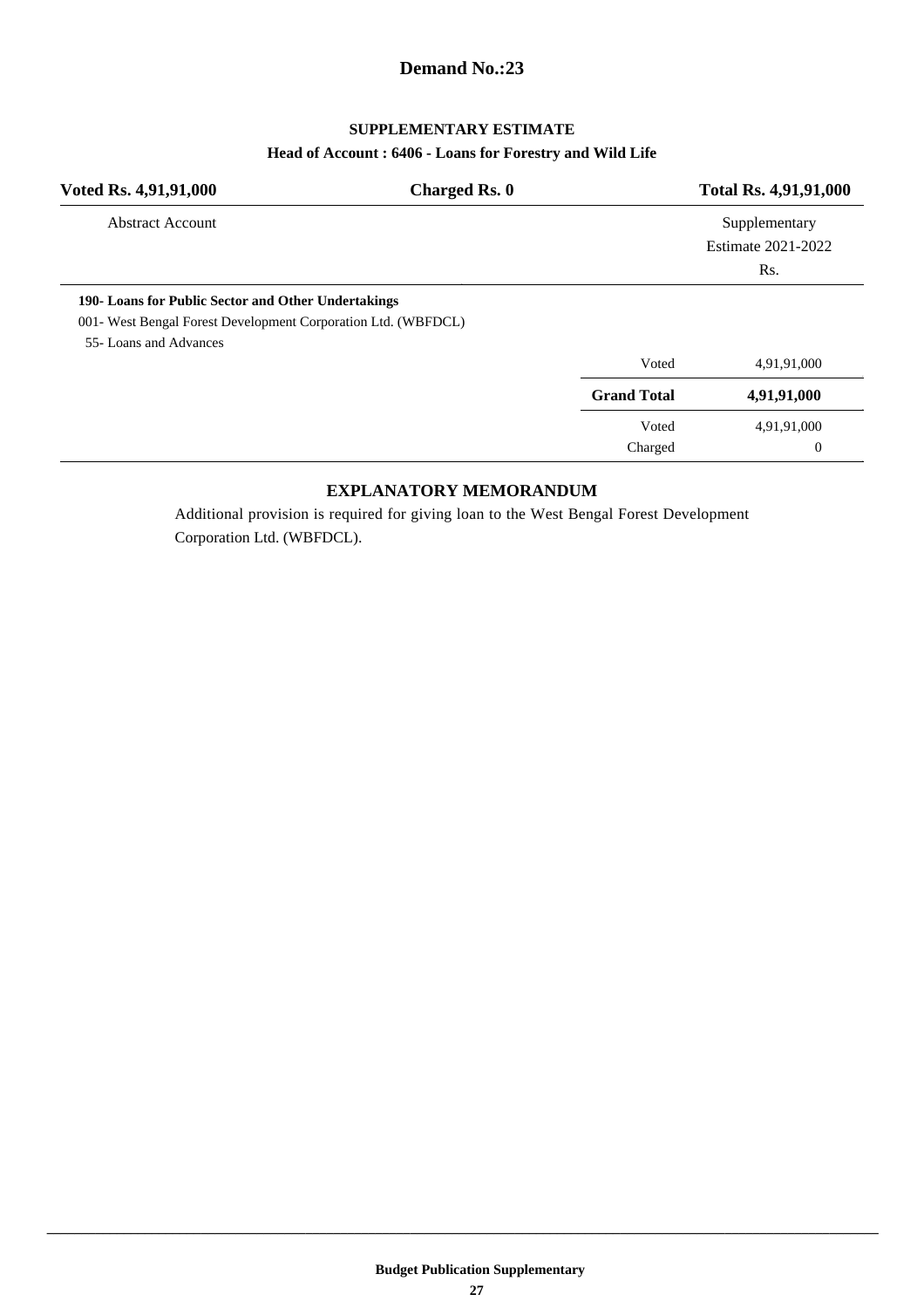#### **B-Social Services**

## **(b) Health and Family Welfare**

## **SUPPLEMENTARY ESTIMATE**

#### **Head of Account : 2210 - Medical and Public Health**

| Voted Rs. 2836,57,69,000                                                        | Charged Rs. 0                                                                        |       | Total Rs. 2836,57,69,000                   |
|---------------------------------------------------------------------------------|--------------------------------------------------------------------------------------|-------|--------------------------------------------|
| <b>Abstract Account</b>                                                         |                                                                                      |       | Supplementary<br>Estimate 2021-2022<br>Rs. |
| 01- URBAN HEALTH SERVICES - ALLOPATHY                                           |                                                                                      |       |                                            |
| <b>104- Medical Stores Depots</b>                                               |                                                                                      |       |                                            |
| 001- Medical Stores Depots                                                      |                                                                                      |       |                                            |
| 21- Materials and Supplies/Stores and Equipment                                 |                                                                                      |       |                                            |
| 05- Medical Gases including Oxygen                                              |                                                                                      | Voted | 2,55,96,000                                |
| 110- Hospital and Dispensaries                                                  |                                                                                      |       |                                            |
|                                                                                 | 084- Capacity Building for Developing Trauma Care Facilities in Government Hospitals |       |                                            |
| on National Highway under Tertiary Care Programs (Central Share)                |                                                                                      |       |                                            |
| 31- Grants-in-aid-GENERAL                                                       |                                                                                      |       |                                            |
| 02- Other Grants                                                                |                                                                                      | Voted | 5,45,00,000                                |
| 35- Grants for creation of Capital Assets                                       |                                                                                      |       |                                            |
|                                                                                 |                                                                                      | Voted | 1,89,00,000                                |
|                                                                                 | 085- Capacity Building for Developing Trauma Care Facilities in Government Hospitals |       |                                            |
| on National Highway under Tertiary Care Programs (State Share)                  |                                                                                      |       |                                            |
| 31- Grants-in-aid-GENERAL                                                       |                                                                                      |       |                                            |
| 02- Other Grants                                                                |                                                                                      | Voted | 4,84,44,000                                |
| 35- Grants for creation of Capital Assets                                       |                                                                                      |       |                                            |
|                                                                                 | 086- National Mental Health Programme under Tertiary Care Programs(Central Share)    | Voted | 1,67,72,000                                |
| 50- Other Charges                                                               |                                                                                      |       |                                            |
|                                                                                 |                                                                                      | Voted | 10,00,000                                  |
| 087- National Mental Health Programme under Tertiary Care Programs(State Share) |                                                                                      |       |                                            |
| 50- Other Charges                                                               |                                                                                      |       |                                            |
|                                                                                 |                                                                                      | Voted | 20,00,000                                  |
| 200- Other Health Schemes                                                       |                                                                                      |       |                                            |
|                                                                                 | 015- Assistance for Diagnostic Infrastructure to Urban PHCs under recommendation of  |       |                                            |
| 15th Finance Commission                                                         |                                                                                      |       |                                            |
| 31- Grants-in-aid-GENERAL                                                       |                                                                                      |       |                                            |
| 02- Other Grants                                                                |                                                                                      | Voted | 26, 37, 72, 000                            |
| 016- Assistance for Urban Health and Wellness Centres (UHWC) under the          |                                                                                      |       |                                            |
| recommendation of 15th Finance Commission                                       |                                                                                      |       |                                            |
| 31- Grants-in-aid-GENERAL                                                       |                                                                                      |       |                                            |
| 02- Other Grants                                                                |                                                                                      | Voted | 166,80,00,000                              |
| 02- URBAN HEALTH SERVICES--OTHER SYSTEMS OF MEDICINES                           |                                                                                      |       |                                            |
| 001- Direction and Administration                                               |                                                                                      |       |                                            |
|                                                                                 | 001- Other Health System for activities covered under Flexible Pool of NUHM (Central |       |                                            |
| Share)                                                                          |                                                                                      |       |                                            |
| 31- Grants-in-aid-GENERAL                                                       |                                                                                      |       |                                            |
| 02- Other Grants                                                                |                                                                                      | Voted | 11,50,67,000                               |
| 35- Grants for creation of Capital Assets                                       |                                                                                      |       |                                            |
|                                                                                 |                                                                                      | Voted | 2,65,33,000                                |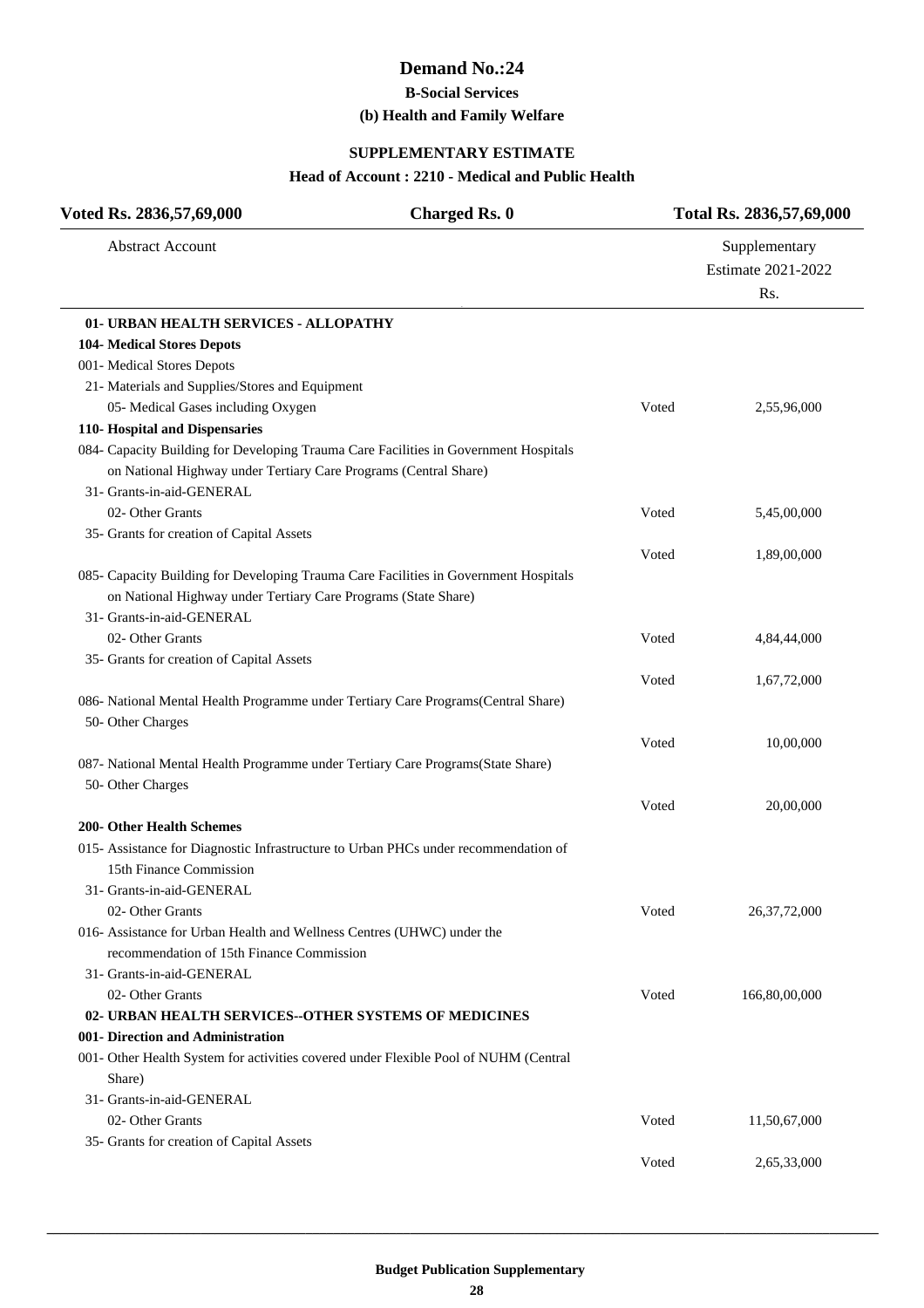| <b>Abstract Account</b>                                                              |       | Supplementary<br>Estimate 2021-2022<br>Rs. |
|--------------------------------------------------------------------------------------|-------|--------------------------------------------|
| 002- Other Health System for activities covered under Flexible Pool of NUHM (State   |       |                                            |
| Share)                                                                               |       |                                            |
| 31- Grants-in-aid-GENERAL                                                            |       |                                            |
| 02- Other Grants                                                                     | Voted | 7,67,11,000                                |
| 35- Grants for creation of Capital Assets                                            |       |                                            |
|                                                                                      | Voted | 1,76,44,000                                |
| 101- Ayurveda                                                                        |       |                                            |
| 014- Development of Treatment & Teaching Facilities in Yoga & Naturapothy            |       |                                            |
| 02-Wages                                                                             |       |                                            |
|                                                                                      | Voted | 9,28,000                                   |
| 13- Office Expenses                                                                  |       |                                            |
| 01- Electricity                                                                      | Voted | 67,000                                     |
| 02-Telephone                                                                         | Voted | 13,000                                     |
| 04- Other Office Expenses                                                            | Voted | 2,67,000                                   |
| 50- Other Charges                                                                    |       |                                            |
|                                                                                      | Voted | 3,33,000                                   |
| 015- West Bengal Council of Yoga & Naturopathy                                       |       |                                            |
| 31- Grants-in-aid-GENERAL                                                            |       |                                            |
| 02- Other Grants                                                                     | Voted | 10,67,000                                  |
| 789- Special Component Plan for Scheduled Castes                                     |       |                                            |
| 001- Other Health System for activities covered under Flexible Pool of NUHM (Central |       |                                            |
| Share)                                                                               |       |                                            |
| 31- Grants-in-aid-GENERAL                                                            |       |                                            |
| 02- Other Grants                                                                     | Voted | 3,66,67,000                                |
| 35- Grants for creation of Capital Assets                                            |       |                                            |
|                                                                                      | Voted | 81,33,000                                  |
| 002- Other Health System for activities covered under Flexible Pool of NUHM (State   |       |                                            |
| Share)                                                                               |       |                                            |
| 31- Grants-in-aid-GENERAL                                                            |       |                                            |
| 02- Other Grants                                                                     | Voted | 2,44,45,000                                |
| 35- Grants for creation of Capital Assets                                            | Voted | 54,67,000                                  |
| 796- Tribal Areas Sub-Plan                                                           |       |                                            |
| 001- Other Health System for activities covered under Flexible Pool of NUHM (Central |       |                                            |
| Share)                                                                               |       |                                            |
| 31- Grants-in-aid-GENERAL                                                            |       |                                            |
| 02- Other Grants                                                                     | Voted | 1,17,33,000                                |
| 35- Grants for creation of Capital Assets                                            |       |                                            |
|                                                                                      | Voted | 12,00,000                                  |
| 002- Other Health System for activities covered under Flexible Pool of NUHM (State   |       |                                            |
| Share)                                                                               |       |                                            |
| 31- Grants-in-aid-GENERAL                                                            |       |                                            |
| 02- Other Grants                                                                     | Voted | 78,23,000                                  |
| 35- Grants for creation of Capital Assets                                            |       |                                            |
|                                                                                      | Voted | 8,00,000                                   |
| 03- RURAL HEALTH SERVICES--ALLOPATHY                                                 |       |                                            |
| 001- Direction and Administration                                                    |       |                                            |
| 001- Implementation of Schemes under RCH Flexible pool under NHM (Central Share)     |       |                                            |
|                                                                                      |       |                                            |

31- Grants-in-aid-GENERAL

 $\overline{\phantom{a}}$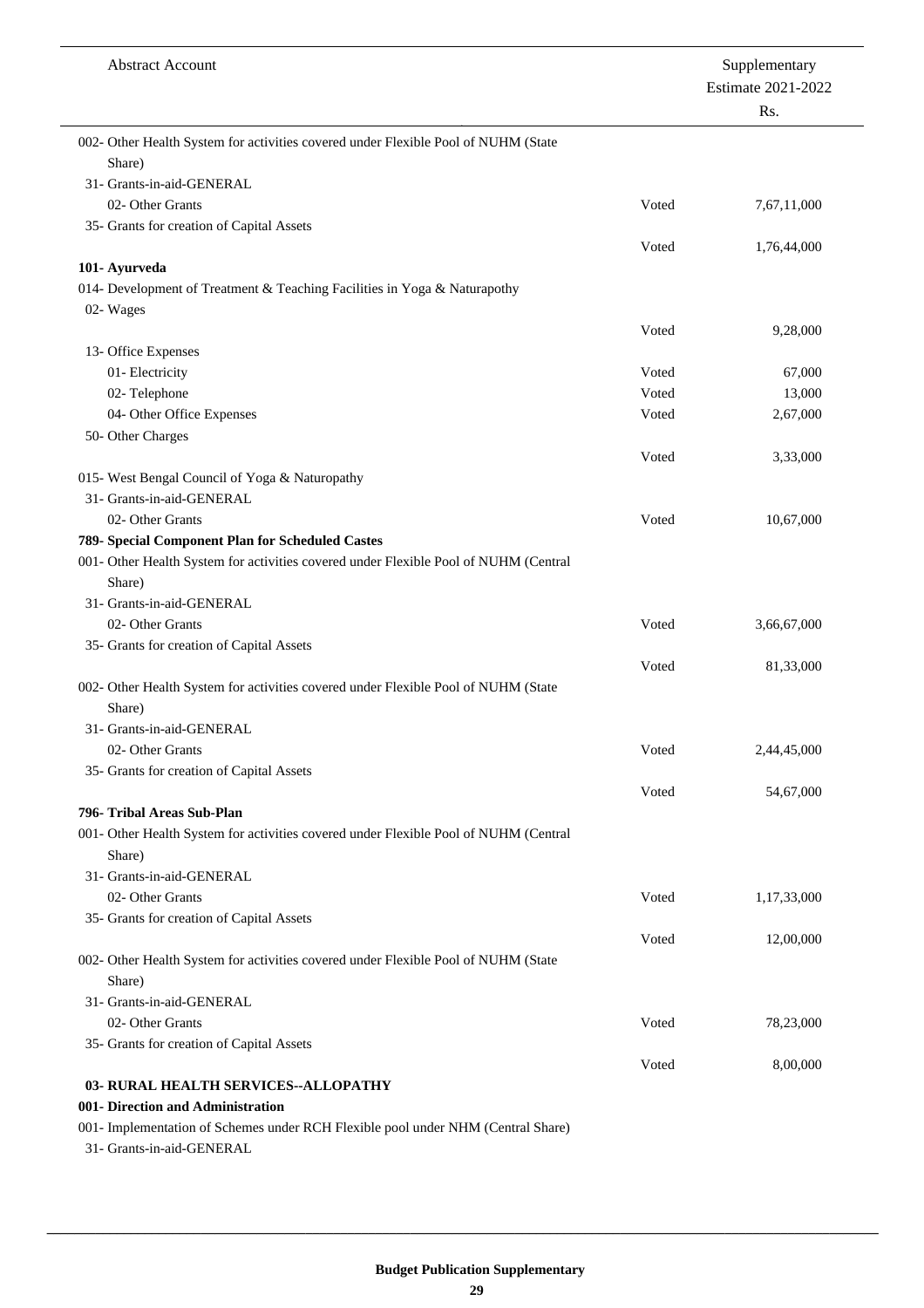| <b>Abstract Account</b>                                                                                                             |       | Supplementary<br>Estimate 2021-2022<br>Rs. |
|-------------------------------------------------------------------------------------------------------------------------------------|-------|--------------------------------------------|
| 02- Other Grants                                                                                                                    | Voted | 77,29,33,000                               |
| 002- Implementation of Schemes under RCH Flexible pool under NHM (State Share)<br>31- Grants-in-aid-GENERAL                         |       |                                            |
| 02- Other Grants                                                                                                                    | Voted | 51,52,89,000                               |
| 003- ASHA Benefit Packages (State Share)                                                                                            |       |                                            |
| 31- Grants-in-aid-GENERAL                                                                                                           |       |                                            |
| 02- Other Grants                                                                                                                    | Voted | 17,89,32,000                               |
| 004- ASHA Benefit Packages (Central Share)                                                                                          |       |                                            |
| 31- Grants-in-aid-GENERAL                                                                                                           |       |                                            |
| 02- Other Grants                                                                                                                    | Voted | 26,84,00,000                               |
| 011- Schemes under Flexible Pool for Non-Communicable Diseases under NRHM<br>(Central Share)                                        |       |                                            |
| 31- Grants-in-aid-GENERAL                                                                                                           |       |                                            |
| 02- Other Grants                                                                                                                    | Voted | 5,97,33,000                                |
| 35- Grants for creation of Capital Assets                                                                                           |       |                                            |
|                                                                                                                                     | Voted | 66,67,000                                  |
| 012- Schemes under Flexible Pool for Non-Communicable Diseases under NRHM (State<br>Share)                                          |       |                                            |
| 31- Grants-in-aid-GENERAL                                                                                                           |       |                                            |
| 02- Other Grants                                                                                                                    | Voted | 3,98,23,000                                |
| 35- Grants for creation of Capital Assets                                                                                           |       |                                            |
|                                                                                                                                     | Voted | 44,44,000                                  |
| 013- Integrated Disease Surveillance Project (IDSP) under Flexible Pool for                                                         |       |                                            |
| Communicable Diseases under NRHM (Central Share)                                                                                    |       |                                            |
| 31- Grants-in-aid-GENERAL                                                                                                           |       |                                            |
| 02- Other Grants                                                                                                                    | Voted | 80,00,000                                  |
| 014- Integrated Disease Surveillance Project (IDSP) under Flexible Pool for                                                         |       |                                            |
| Communicable Diseases under NRHM (State Share)                                                                                      |       |                                            |
| 31- Grants-in-aid-GENERAL                                                                                                           |       |                                            |
| 02- Other Grants                                                                                                                    | Voted | 53,33,000                                  |
| 015- National Leprosy Elimination Programme (NLEP) under Flexible Pool for                                                          |       |                                            |
| Communicable Diseases under NRHM (Central Share)                                                                                    |       |                                            |
| 31- Grants-in-aid-GENERAL                                                                                                           |       |                                            |
| 02- Other Grants                                                                                                                    | Voted | 37,33,000                                  |
| 016- National Leprosy Elimination Programme (NLEP) under Flexible Pool for                                                          |       |                                            |
| Communicable Diseases under NRHM (State Share)                                                                                      |       |                                            |
| 31- Grants-in-aid-GENERAL                                                                                                           |       |                                            |
| 02- Other Grants                                                                                                                    | Voted | 24,89,000                                  |
| 017- National Viral Hepatitis Control Programme (NVHCP) under Flexible Pool for<br>Communicable Diseases under NRHM (Central Share) |       |                                            |
| 31- Grants-in-aid-GENERAL                                                                                                           |       |                                            |
| 02- Other Grants                                                                                                                    | Voted | 34,67,000                                  |
| 018- National Viral Hepatitis Control Programme (NVHCP) under Flexible Pool for                                                     |       |                                            |
| Communicable Diseases under NRHM (State Share)                                                                                      |       |                                            |
| 31- Grants-in-aid-GENERAL                                                                                                           |       |                                            |
| 02- Other Grants                                                                                                                    | Voted | 23,11,000                                  |
| 019- Other Health System for activities under NRHM (Central Share)                                                                  |       |                                            |
| 31- Grants-in-aid-GENERAL                                                                                                           |       |                                            |
| 02- Other Grants                                                                                                                    | Voted | 125,00,00,000                              |
|                                                                                                                                     |       |                                            |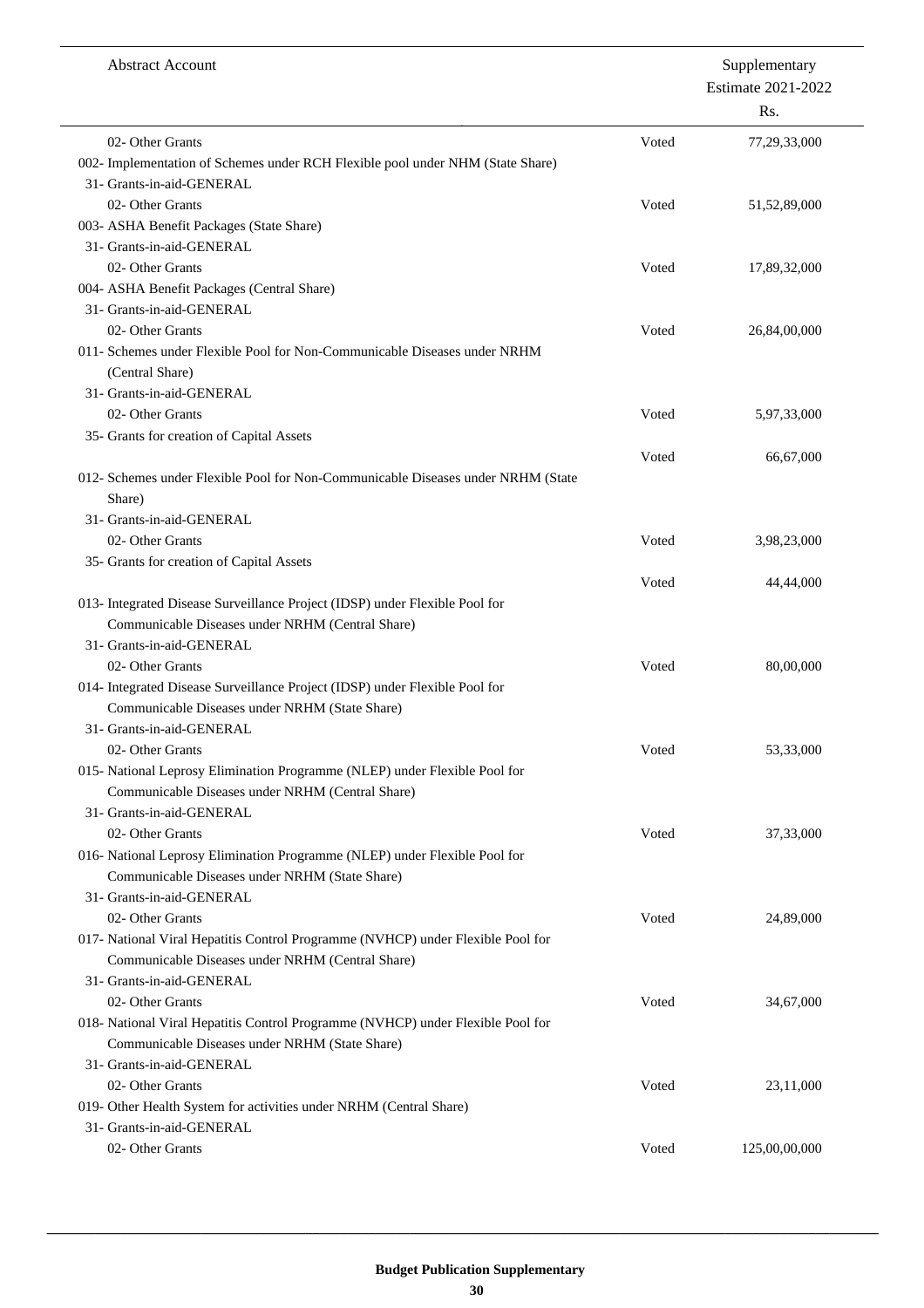| <b>Abstract Account</b>                                                                       |       | Supplementary<br>Estimate 2021-2022 |
|-----------------------------------------------------------------------------------------------|-------|-------------------------------------|
|                                                                                               |       | Rs.                                 |
| 35- Grants for creation of Capital Assets                                                     |       |                                     |
|                                                                                               | Voted | 14,00,00,000                        |
| 020- Other Health System for activities under NRHM (State Share)<br>31- Grants-in-aid-GENERAL |       |                                     |
| 02- Other Grants                                                                              | Voted | 83,07,00,000                        |
| 35- Grants for creation of Capital Assets                                                     |       |                                     |
|                                                                                               | Voted | 9,04,00,000                         |
| 023- Infrastructure Maintenance under NRHM (State Share)                                      |       |                                     |
| 31- Grants-in-aid-GENERAL                                                                     |       |                                     |
| 02- Other Grants                                                                              | Voted | 243,56,20,000                       |
| 024- India Covid-19 Emergency Response & Health System Preparedness package under             |       |                                     |
| Other Health System for activities covered under NRHM (Central Share)                         |       |                                     |
| 31- Grants-in-aid-GENERAL                                                                     |       |                                     |
| 02- Other Grants                                                                              | Voted | 403,18,67,000                       |
| 025- India Covid-19 Emergency Response & Health System Preparedness package under             |       |                                     |
| Other Health System for activities covered under NRHM (State Share)                           |       |                                     |
| 31- Grants-in-aid-GENERAL                                                                     |       |                                     |
| 02- Other Grants                                                                              | Voted | 405,00,00,000                       |
| 026- National Vector Borne Disease Control Programme (NVBDCP) under Flexible Pool             |       |                                     |
| for Communicable Diseases under NRHM (Central Share)                                          |       |                                     |
| 31- Grants-in-aid-GENERAL                                                                     |       |                                     |
| 02- Other Grants                                                                              | Voted | 1,33,33,000                         |
| 027- National Vector Borne Disease Control Programme (NVBDCP) under Flexible Pool             |       |                                     |
| for Communicable Diseases under NRHM (State Share)                                            |       |                                     |
| 31- Grants-in-aid-GENERAL                                                                     |       |                                     |
| 02- Other Grants                                                                              | Voted | 88,89,000                           |
| 028- National Tuberculosis Elimination Programme(NTEP) under Flexible Pool for                |       |                                     |
| Communicable Diseases under NRHM (Central Share)                                              |       |                                     |
| 31- Grants-in-aid-GENERAL                                                                     |       |                                     |
| 02- Other Grants                                                                              | Voted | 8,69,33,000                         |
| 029- National Tuberculosis Elimination Programme(NTEP)under Flexible Pool for                 |       |                                     |
| Communicable Diseases under NRHM(State Share)                                                 |       |                                     |
| 31- Grants-in-aid-GENERAL                                                                     |       |                                     |
| 02- Other Grants                                                                              | Voted | 5,79,56,000                         |
| 030- National Programme for Control of Blindness (NPCB) under Flexible Pool for Non-          |       |                                     |
| Communicable Diseases under NRHM (Central Share)<br>31- Grants-in-aid-GENERAL                 |       |                                     |
| 02- Other Grants                                                                              | Voted | 40,00,000                           |
| 031- National Programme for Control of Blindness (NPCB) under Flexible Pool for Non-          |       |                                     |
| Communicable Diseases under NRHM (State Share)                                                |       |                                     |
| 31- Grants-in-aid-GENERAL                                                                     |       |                                     |
| 02- Other Grants                                                                              | Voted | 20,00,000                           |
| 032- National Programme for Health Care for Elderly (NPHCE) under Flexible Pool for           |       |                                     |
| Non-Communicable Diseases under NRHM (Central Share)                                          |       |                                     |
| 31- Grants-in-aid-GENERAL                                                                     |       |                                     |
| 02- Other Grants                                                                              | Voted | 5,00,000                            |
| 033- National Programme for Health Care for Elderly (NPHCE) under Flexible Pool for           |       |                                     |
| Non-Communicable Diseases under NRHM (State Share)                                            |       |                                     |
| 31- Grants-in-aid-GENERAL                                                                     |       |                                     |

 $\overline{a}$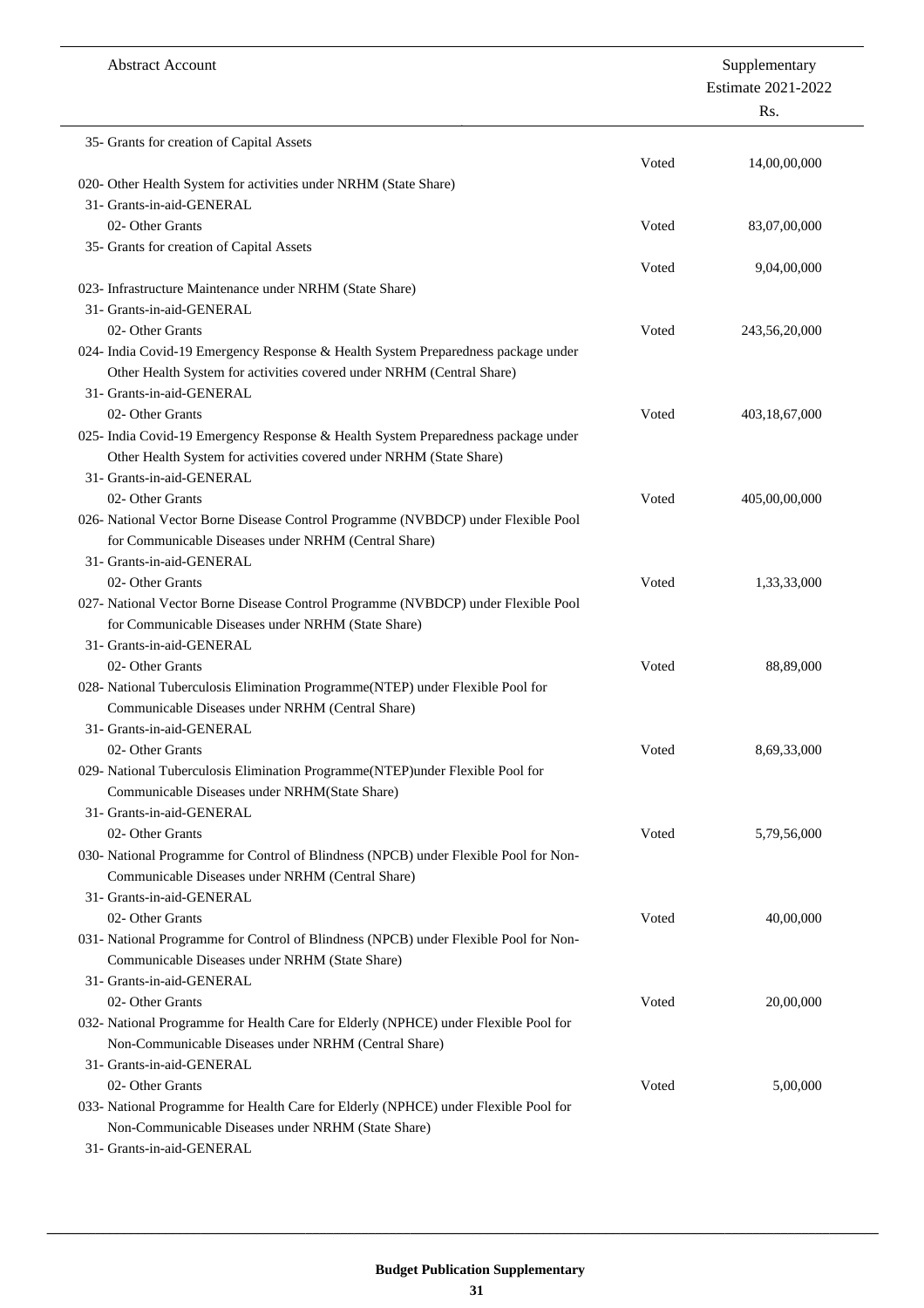| <b>Abstract Account</b>                                                              |       | Supplementary<br>Estimate 2021-2022<br>Rs. |
|--------------------------------------------------------------------------------------|-------|--------------------------------------------|
| 02- Other Grants                                                                     | Voted | 15,00,000                                  |
| 034- National Programme for Prevention & Control of Cancer, Diabetes, Cardiovascular |       |                                            |
| Diseases and Stroke(NPCDCS)under Flexible Pool for Non-Communicable                  |       |                                            |
| Diseases under NRHM (State Share)                                                    |       |                                            |
| 31- Grants-in-aid-GENERAL                                                            |       |                                            |
| 02- Other Grants                                                                     | Voted | 20,00,000                                  |
| 035- National Programme for Prevention & Control of Cancer, Diabetes, Cardiovascular |       |                                            |
| Diseases and Stroke(NPCDCS)under Flexible Pool for Non-Communicable                  |       |                                            |
| Diseases under NRHM (Central Share)                                                  |       |                                            |
| 31- Grants-in-aid-GENERAL                                                            |       |                                            |
| 02- Other Grants                                                                     | Voted | 10,00,000                                  |
| 036- National Tobacco Control Programme (NTCP) under Flexible Pool for Non-          |       |                                            |
| Communicable Diseases under NRHM(Central Share)                                      |       |                                            |
| 31- Grants-in-aid-GENERAL                                                            |       |                                            |
| 02- Other Grants                                                                     | Voted | 20,00,000                                  |
| 037- National Tobacco Control Programme (NTCP) under Flexible Pool for Non-          |       |                                            |
| Communicable Diseases under NRHM(State Share)                                        |       |                                            |
| 31- Grants-in-aid-GENERAL                                                            |       |                                            |
| 02- Other Grants                                                                     | Voted | 20,00,000                                  |
| 103- Primary Health Centres                                                          |       |                                            |
| 001- Health Units                                                                    |       |                                            |
| 01-Salaries                                                                          |       |                                            |
| $01 - Pay$                                                                           | Voted | 25,00,00,000                               |
| 02- Dearness Allowance                                                               | Voted | 2,31,11,000                                |
| 004- Assistance for Diagnostic Infrastructure to Health Sub Centres / Primary Health |       |                                            |
| Centres under recommendation of 15th Finance Commission                              |       |                                            |
| 31- Grants-in-aid-GENERAL                                                            |       |                                            |
| 02- Other Grants                                                                     | Voted | 203, 37, 47, 000                           |
| 005- Assistance for Conversion of Rural Health Sub Centres / Primary Health Centres  |       |                                            |
| into Health & Wellness Centres under recommendation of 15th Finance                  |       |                                            |
| Commission                                                                           |       |                                            |
| 31- Grants-in-aid-GENERAL                                                            |       |                                            |
| 02- Other Grants                                                                     | Voted | 147,23,00,000                              |
| 006- Assistance for Block Level Public Health Units under recommendation of 15th     |       |                                            |
| <b>Finance Commission</b>                                                            |       |                                            |
| 31- Grants-in-aid-GENERAL                                                            |       |                                            |
| 02- Other Grants                                                                     | Voted | 69,21,97,000                               |
| 789- Special Component Plan for Scheduled Castes                                     |       |                                            |
| 015- Implementation of Schemes under RCH Flexible pool under NHM (Central Share)     |       |                                            |
| 31- Grants-in-aid-GENERAL                                                            |       |                                            |
| 02- Other Grants                                                                     | Voted | 34,05,33,000                               |
| 016- Implementation of Schemes under RCH Flexible pool under NHM (State Share)       |       |                                            |
| 31- Grants-in-aid-GENERAL                                                            |       |                                            |
| 02- Other Grants                                                                     | Voted |                                            |
|                                                                                      |       | 22,70,21,000                               |
| 017- ASHA Benefit Packages (State Share)<br>31- Grants-in-aid-GENERAL                |       |                                            |
|                                                                                      |       |                                            |
| 02- Other Grants                                                                     | Voted | 14,40,89,000                               |
| 018- ASHA Benefit Packages (Central Share)                                           |       |                                            |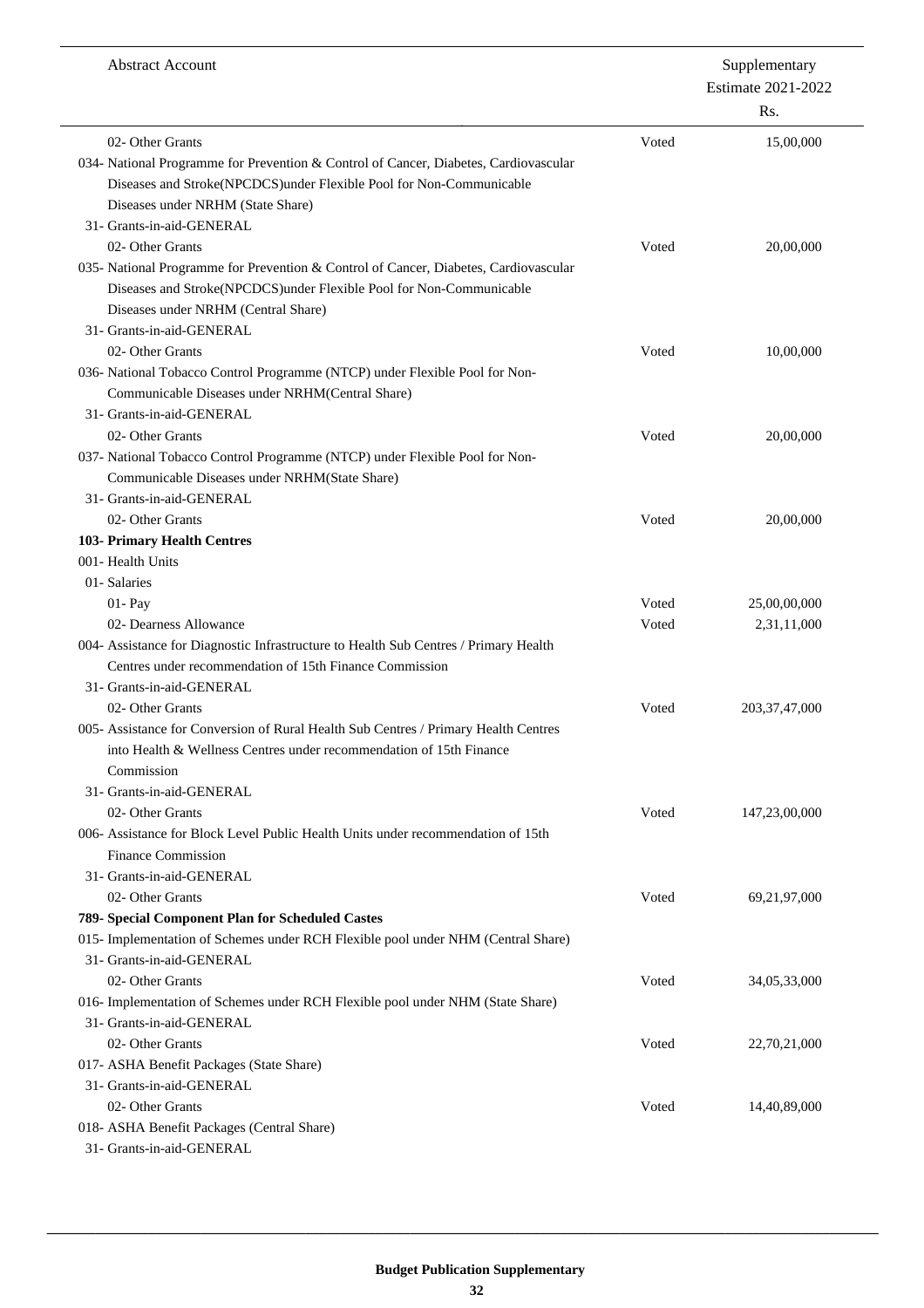| <b>Abstract Account</b>                                                                       |       | Supplementary<br>Estimate 2021-2022<br>Rs. |
|-----------------------------------------------------------------------------------------------|-------|--------------------------------------------|
| 02- Other Grants                                                                              | Voted | 21,61,33,000                               |
| 025- Schemes under Flexible Pool for Non-Communicable Diseases under NRHM<br>(Central Share)  |       |                                            |
| 31- Grants-in-aid-GENERAL                                                                     |       |                                            |
| 02- Other Grants                                                                              | Voted | 1,98,67,000                                |
| 35- Grants for creation of Capital Assets                                                     |       |                                            |
|                                                                                               | Voted | 21,33,000                                  |
| 026- Schemes under Flexible Pool for Non-Communicable Diseases under NRHM (State              |       |                                            |
| Share)                                                                                        |       |                                            |
| 31- Grants-in-aid-GENERAL                                                                     |       |                                            |
| 02- Other Grants                                                                              | Voted | 1,32,44,000                                |
| 35- Grants for creation of Capital Assets                                                     |       |                                            |
|                                                                                               | Voted | 14,23,000                                  |
| 027- Integrated Disease Surveillance Project (IDSP) under Flexible Pool for                   |       |                                            |
| Communicable Diseases under NRHM (Central Share)                                              |       |                                            |
| 31- Grants-in-aid-GENERAL                                                                     |       |                                            |
| 02- Other Grants                                                                              | Voted | 13,33,000                                  |
| 028- Integrated Disease Surveillance Project (IDSP) under Flexible Pool for                   |       |                                            |
| Communicable Diseases under NRHM (State Share)                                                |       |                                            |
| 31- Grants-in-aid-GENERAL                                                                     |       |                                            |
| 02- Other Grants                                                                              | Voted | 8,89,000                                   |
| 029- National Leprosy Elimination Programme (NLEP) under Flexible Pool for                    |       |                                            |
| Communicable Diseases under NRHM (Central Share)                                              |       |                                            |
| 31- Grants-in-aid-GENERAL                                                                     |       |                                            |
| 02- Other Grants                                                                              | Voted | 44,00,000                                  |
| 030- National Leprosy Elimination Programme (NLEP) under Flexible Pool for                    |       |                                            |
| Communicable Diseases under NRHM (State Share)                                                |       |                                            |
| 31- Grants-in-aid-GENERAL                                                                     |       |                                            |
| 02- Other Grants                                                                              | Voted | 29,33,000                                  |
| 031- National Viral Hepatitis Control Programme (NVHCP) under Flexible Pool for               |       |                                            |
| Communicable Diseases under NRHM (Central Share)                                              |       |                                            |
| 31- Grants-in-aid-GENERAL                                                                     |       |                                            |
| 02- Other Grants                                                                              | Voted | 12,00,000                                  |
| 032- National Viral Hepatitis Control Programme (NVHCP) under Flexible Pool for               |       |                                            |
| Communicable Diseases under NRHM (State Share)                                                |       |                                            |
| 31- Grants-in-aid-GENERAL                                                                     |       |                                            |
| 02- Other Grants                                                                              | Voted | 8,00,000                                   |
| 033- Other Health System for activities under NRHM (Central Share)                            |       |                                            |
| 31- Grants-in-aid-GENERAL                                                                     |       |                                            |
| 02- Other Grants                                                                              | Voted | 30,00,00,000                               |
| 35- Grants for creation of Capital Assets                                                     |       |                                            |
|                                                                                               | Voted |                                            |
|                                                                                               |       | 5,00,00,000                                |
| 034- Other Health System for activities under NRHM (State Share)<br>31- Grants-in-aid-GENERAL |       |                                            |
|                                                                                               |       |                                            |
| 02- Other Grants                                                                              | Voted | 19,00,00,000                               |
| 35- Grants for creation of Capital Assets                                                     |       |                                            |
|                                                                                               | Voted | 3,09,00,000                                |
| 037- Infrastructure Maintenance under NRHM (State Share)<br>21 Cropte in oid CEMED AL         |       |                                            |
|                                                                                               |       |                                            |

31- Grants-in-aid-GENERAL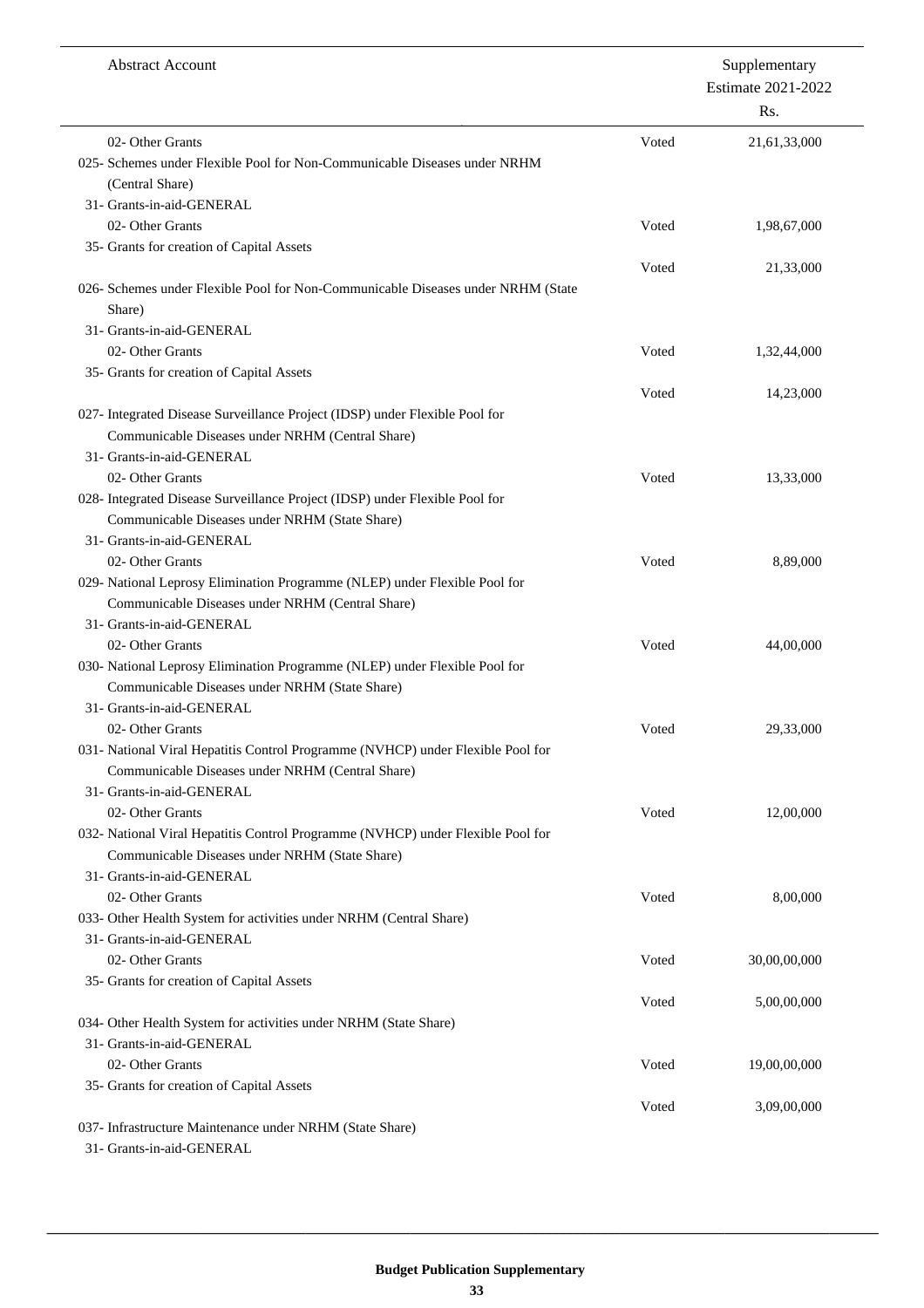| <b>Abstract Account</b>                                                              |       | Supplementary<br><b>Estimate 2021-2022</b><br>Rs. |
|--------------------------------------------------------------------------------------|-------|---------------------------------------------------|
| 02- Other Grants                                                                     | Voted | 103, 37, 78, 000                                  |
| 038- National Vector Borne Disease Control Programme (NVBDCP) under Flexible Pool    |       |                                                   |
| for Communicable Diseases under NRHM (Central Share)                                 |       |                                                   |
| 31- Grants-in-aid-GENERAL                                                            |       |                                                   |
| 02- Other Grants                                                                     | Voted | 45,33,000                                         |
| 039- National Vector Borne Disease Control Programme (NVBDCP) under Flexible Pool    |       |                                                   |
| for Communicable Diseases under NRHM (State Share)                                   |       |                                                   |
| 31- Grants-in-aid-GENERAL                                                            |       |                                                   |
| 02- Other Grants                                                                     | Voted | 30,23,000                                         |
| 040- National Tuberculosis Elimination Programme(NTEP)under Flexible Pool for        |       |                                                   |
| Communicable Diseases under NRHM(Central Share)                                      |       |                                                   |
| 31- Grants-in-aid-GENERAL                                                            |       |                                                   |
| 02- Other Grants                                                                     | Voted | 6,02,67,000                                       |
| 041- National Tuberculosis Elimination Programme(NTEP)under Flexible Pool for        |       |                                                   |
| Communicable Diseases under NRHM(State Share)                                        |       |                                                   |
| 31- Grants-in-aid-GENERAL                                                            |       |                                                   |
| 02- Other Grants                                                                     | Voted | 4,01,78,000                                       |
| 042- National Programme for Control of Blindness (NPCB) under Flexible Pool for Non- |       |                                                   |
| Communicable Diseases under NRHM (Central Share)                                     |       |                                                   |
| 31- Grants-in-aid-GENERAL                                                            |       |                                                   |
| 02- Other Grants                                                                     | Voted | 20,00,000                                         |
| 043- National Programme for Control of Blindness (NPCB) under Flexible Pool for Non- |       |                                                   |
| Communicable Diseases under NRHM (State Share)                                       |       |                                                   |
| 31- Grants-in-aid-GENERAL                                                            |       |                                                   |
| 02- Other Grants                                                                     | Voted | 10,00,000                                         |
| 044- National Programme for Health Care for Elderly (NPHCE) under Flexible Pool for  |       |                                                   |
| Non-Communicable Diseases under NRHM (Central Share)                                 |       |                                                   |
| 31- Grants-in-aid-GENERAL                                                            |       |                                                   |
| 02- Other Grants                                                                     | Voted |                                                   |
|                                                                                      |       | 50,00,000                                         |
| 045- National Programme for Health Care for Elderly (NPHCE) under Flexible Pool for  |       |                                                   |
| Non-Communicable Diseases under NRHM (State Share)<br>31- Grants-in-aid-GENERAL      |       |                                                   |
|                                                                                      |       |                                                   |
| 02- Other Grants                                                                     | Voted | 15,00,000                                         |
| 047- National Programme for Prevention & Control of Cancer, Diabetes, Cardiovascular |       |                                                   |
| Diseases and Stroke(NPCDCS)under Flexible Pool for Non-Communicable                  |       |                                                   |
| Diseases under NRHM (State Share)                                                    |       |                                                   |
| 31- Grants-in-aid-GENERAL                                                            |       |                                                   |
| 02- Other Grants                                                                     | Voted | 20,00,000                                         |
| 048- National Tobacco Control Programme (NTCP) under Flexible Pool for Non-          |       |                                                   |
| Communicable Diseases under NRHM(Central Share)                                      |       |                                                   |
| 31- Grants-in-aid-GENERAL                                                            |       |                                                   |
| 02- Other Grants                                                                     | Voted | 30,00,000                                         |
| 049- National Tobacco Control Programme (NTCP) under Flexible Pool for Non-          |       |                                                   |
| Communicable Diseases under NRHM(State Share)                                        |       |                                                   |
| 31- Grants-in-aid-GENERAL                                                            |       |                                                   |
| 02- Other Grants                                                                     | Voted | 10,00,000                                         |
| 796- Tribal Areas Sub-Plan                                                           |       |                                                   |
| 015- Implementation of Schemes under RCH Flexible pool under NHM (Central Share)     |       |                                                   |
| 21 Cropte in aid CENED AL                                                            |       |                                                   |

31- Grants-in-aid-GENERAL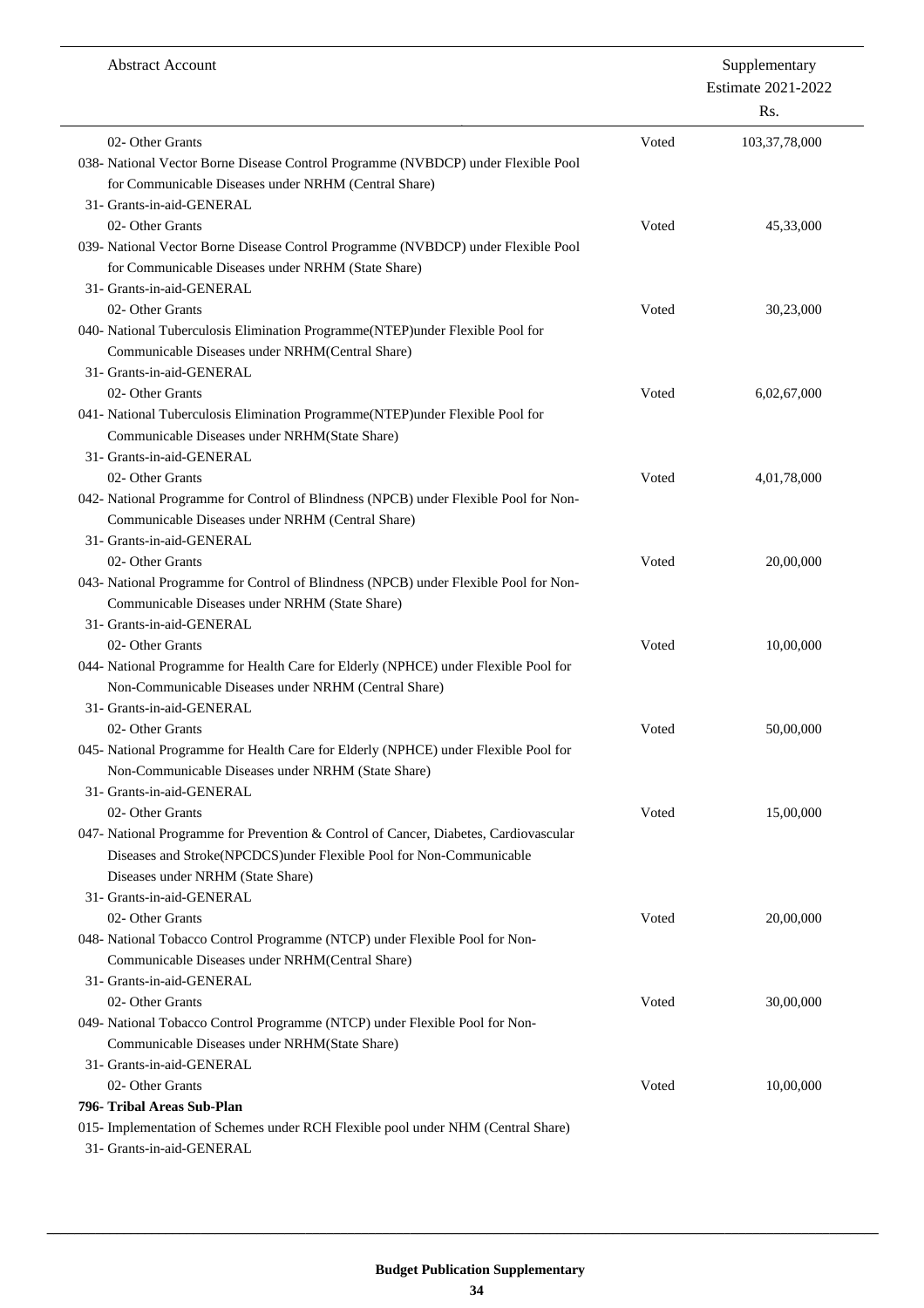| <b>Abstract Account</b>                                                          |       | Supplementary<br>Estimate 2021-2022 |
|----------------------------------------------------------------------------------|-------|-------------------------------------|
|                                                                                  |       | Rs.                                 |
| 02- Other Grants                                                                 | Voted | 8,41,33,000                         |
| 016- Implementation of Schemes under RCH Flexible pool under NHM (State Share)   |       |                                     |
| 31- Grants-in-aid-GENERAL                                                        |       |                                     |
| 02- Other Grants                                                                 | Voted | 5,60,89,000                         |
| 017- ASHA Benefit Packages (Central Share)                                       |       |                                     |
| 31- Grants-in-aid-GENERAL                                                        |       |                                     |
| 02- Other Grants                                                                 | Voted | 2,94,67,000                         |
| 018- ASHA Benefit Packages (State Share)                                         |       |                                     |
| 31- Grants-in-aid-GENERAL                                                        |       |                                     |
| 02- Other Grants                                                                 | Voted | 1,96,44,000                         |
| 025- Schemes under Flexible Pool for Non-Communicable Diseases under NRHM        |       |                                     |
| (Central Share)                                                                  |       |                                     |
| 31- Grants-in-aid-GENERAL                                                        |       |                                     |
| 02- Other Grants                                                                 | Voted | 49,33,000                           |
| 35- Grants for creation of Capital Assets                                        |       |                                     |
|                                                                                  | Voted | 5,33,000                            |
| 026- Schemes under Flexible Pool for Non-Communicable Diseases under NRHM (State |       |                                     |
| Share)                                                                           |       |                                     |
| 31- Grants-in-aid-GENERAL                                                        |       |                                     |
| 02- Other Grants                                                                 | Voted | 32,89,000                           |
| 35- Grants for creation of Capital Assets                                        |       |                                     |
|                                                                                  | Voted | 3,56,000                            |
| 027- Integrated Disease Surveillance Project (IDSP) under Flexible Pool for      |       |                                     |
| Communicable Diseases under NRHM (Central Share)                                 |       |                                     |
| 31- Grants-in-aid-GENERAL                                                        |       |                                     |
| 02- Other Grants                                                                 | Voted | 40,00,000                           |
| 028- Integrated Disease Surveillance Project (IDSP) under Flexible Pool for      |       |                                     |
| Communicable Diseases under NRHM (State Share)                                   |       |                                     |
| 31- Grants-in-aid-GENERAL                                                        |       |                                     |
| 02- Other Grants                                                                 | Voted | 26,67,000                           |
| 029- National Leprosy Elimination Programme (NLEP) under Flexible Pool for       |       |                                     |
| Communicable Diseases under NRHM (Central Share)                                 |       |                                     |
| 31- Grants-in-aid-GENERAL                                                        |       |                                     |
| 02- Other Grants                                                                 | Voted | 2,67,000                            |
| 030- National Leprosy Elimination Programme (NLEP) under Flexible Pool for       |       |                                     |
| Communicable Diseases under NRHM (State Share)                                   |       |                                     |
| 31- Grants-in-aid-GENERAL                                                        |       |                                     |
| 02- Other Grants                                                                 | Voted | 1,77,000                            |
| 031- National Viral Hepatitis Control Programme (NVHCP) under Flexible Pool for  |       |                                     |
| Communicable Diseases under NRHM (Central Share)                                 |       |                                     |
| 31- Grants-in-aid-GENERAL                                                        |       |                                     |
| 02- Other Grants                                                                 | Voted | 2,67,000                            |
| 032- National Viral Hepatitis Control Programme (NVHCP) under Flexible Pool for  |       |                                     |
| Communicable Diseases under NRHM (State Share)                                   |       |                                     |
| 31- Grants-in-aid-GENERAL                                                        |       |                                     |
| 02- Other Grants                                                                 | Voted | 1,77,000                            |
| 033- Other Health System for activities under NRHM (Central Share)               |       |                                     |
| 31- Grants-in-aid-GENERAL                                                        |       |                                     |
| 02- Other Grants                                                                 | Voted | 17,33,00,000                        |
|                                                                                  |       |                                     |

 $\overline{a}$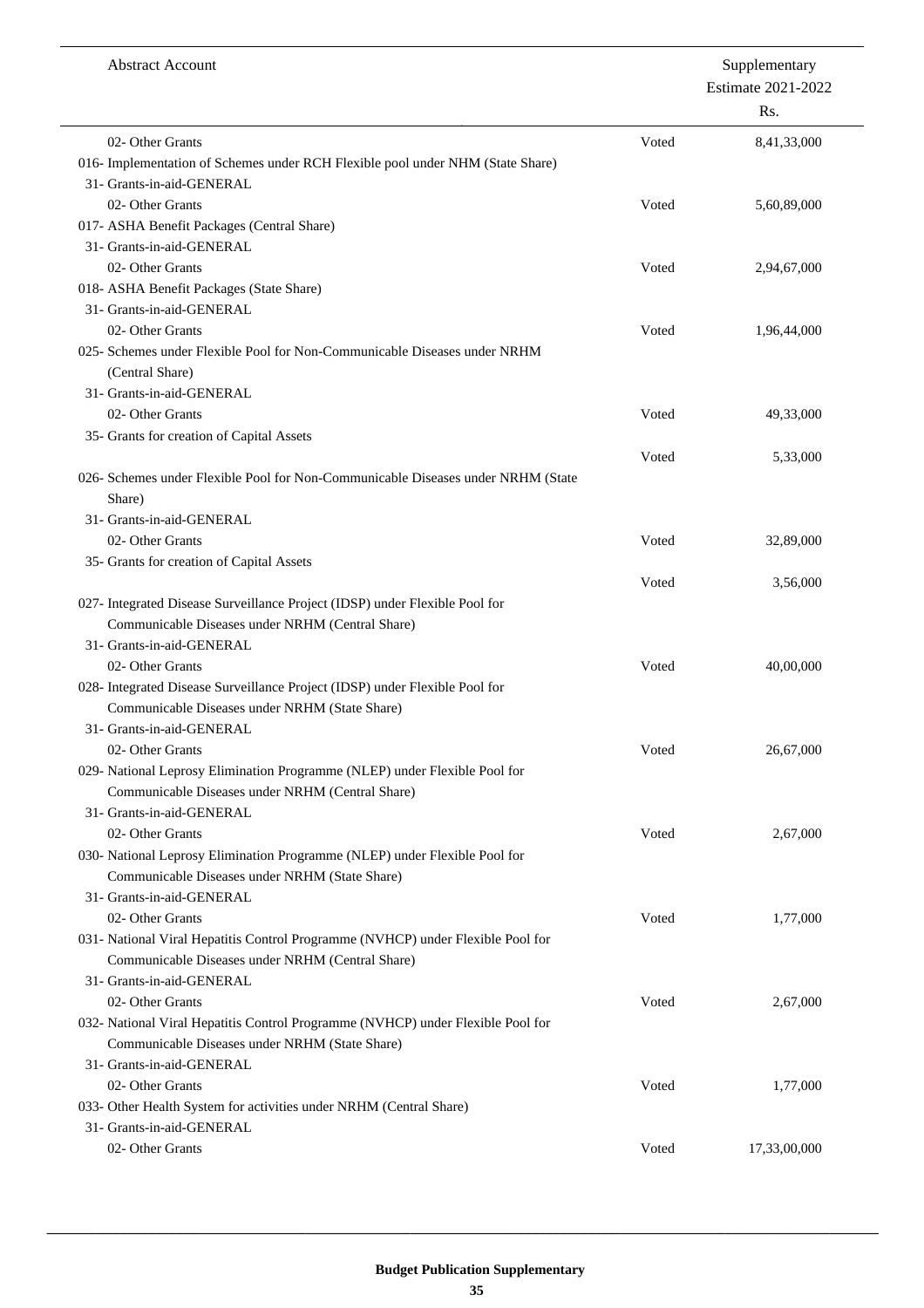| <b>Abstract Account</b>                                                                                                                   |       | Supplementary<br>Estimate 2021-2022<br>Rs. |
|-------------------------------------------------------------------------------------------------------------------------------------------|-------|--------------------------------------------|
| 35- Grants for creation of Capital Assets                                                                                                 |       |                                            |
|                                                                                                                                           | Voted | 1,27,00,000                                |
| 034- Other Health System for activities under NRHM (State Share)                                                                          |       |                                            |
| 31- Grants-in-aid-GENERAL                                                                                                                 |       |                                            |
| 02- Other Grants                                                                                                                          | Voted | 11,56,00,000                               |
| 35- Grants for creation of Capital Assets                                                                                                 | Voted | 1,00,00,000                                |
| 037- Infrastructure Maintenance under NRHM (State Share)                                                                                  |       |                                            |
| 31- Grants-in-aid-GENERAL                                                                                                                 |       |                                            |
| 02- Other Grants                                                                                                                          | Voted | 22,74,31,000                               |
| 038- National Vector Borne Disease Control Programme (NVBDCP) under Flexible Pool                                                         |       |                                            |
| for Communicable Diseases under NRHM (Central Share)                                                                                      |       |                                            |
| 31- Grants-in-aid-GENERAL                                                                                                                 |       |                                            |
| 02- Other Grants                                                                                                                          | Voted | 10,67,000                                  |
| 039- National Vector Borne Disease Control Programme (NVBDCP) under Flexible Pool                                                         |       |                                            |
| for Communicable Diseases under NRHM (State Share)                                                                                        |       |                                            |
| 31- Grants-in-aid-GENERAL                                                                                                                 |       |                                            |
| 02- Other Grants                                                                                                                          | Voted | 7,11,000                                   |
| 040- National Tuberculosis Elimination Programme(NTEP)under Flexible Pool for                                                             |       |                                            |
| Communicable Diseases under NRHM (Central Share)                                                                                          |       |                                            |
| 31- Grants-in-aid-GENERAL                                                                                                                 |       |                                            |
| 02- Other Grants                                                                                                                          | Voted | 1,50,67,000                                |
| 041- National Tuberculosis Elimination Programme(NTEP)under Flexible Pool for                                                             |       |                                            |
| Communicable Diseases under NRHM (State Share)                                                                                            |       |                                            |
| 31- Grants-in-aid-GENERAL                                                                                                                 |       |                                            |
| 02- Other Grants                                                                                                                          | Voted | 1,00,44,000                                |
| 042- National Programme for Control of Blindness (NPCB) under Flexible Pool for Non-                                                      |       |                                            |
| Communicable Diseases under NRHM (Central Share)                                                                                          |       |                                            |
| 31- Grants-in-aid-GENERAL                                                                                                                 |       |                                            |
| 02- Other Grants                                                                                                                          | Voted | 40,00,000                                  |
| 043- National Programme for Control of Blindness (NPCB) under Flexible Pool for Non-                                                      |       |                                            |
| Communicable Diseases under NRHM (State Share)                                                                                            |       |                                            |
| 31- Grants-in-aid-GENERAL<br>02- Other Grants                                                                                             |       |                                            |
|                                                                                                                                           | Voted | 10,00,000                                  |
| 045- National Programme for Health Care for Elderly (NPHCE) under Flexible Pool for<br>Non-Communicable Diseases under NRHM (State Share) |       |                                            |
| 31- Grants-in-aid-GENERAL                                                                                                                 |       |                                            |
| 02- Other Grants                                                                                                                          | Voted | 15,00,000                                  |
| 046- National Programme for Prevention & Control of Cancer, Diabetes, Cardiovascular                                                      |       |                                            |
| Diseases and Stroke(NPCDCS) under Flexible Pool for Non-Communicable                                                                      |       |                                            |
| Diseases under NRHM (Central Share)                                                                                                       |       |                                            |
| 31- Grants-in-aid-GENERAL                                                                                                                 |       |                                            |
| 02- Other Grants                                                                                                                          | Voted | 40,00,000                                  |
| 047- National Programme for Prevention & Control of Cancer, Diabetes, Cardiovascular                                                      |       |                                            |
| Diseases and Stroke(NPCDCS)under Flexible Pool for Non-Communicable                                                                       |       |                                            |
| Diseases under NRHM (State Share)                                                                                                         |       |                                            |
| 31- Grants-in-aid-GENERAL                                                                                                                 |       |                                            |
| 02- Other Grants                                                                                                                          | Voted | 15,00,000                                  |
|                                                                                                                                           |       |                                            |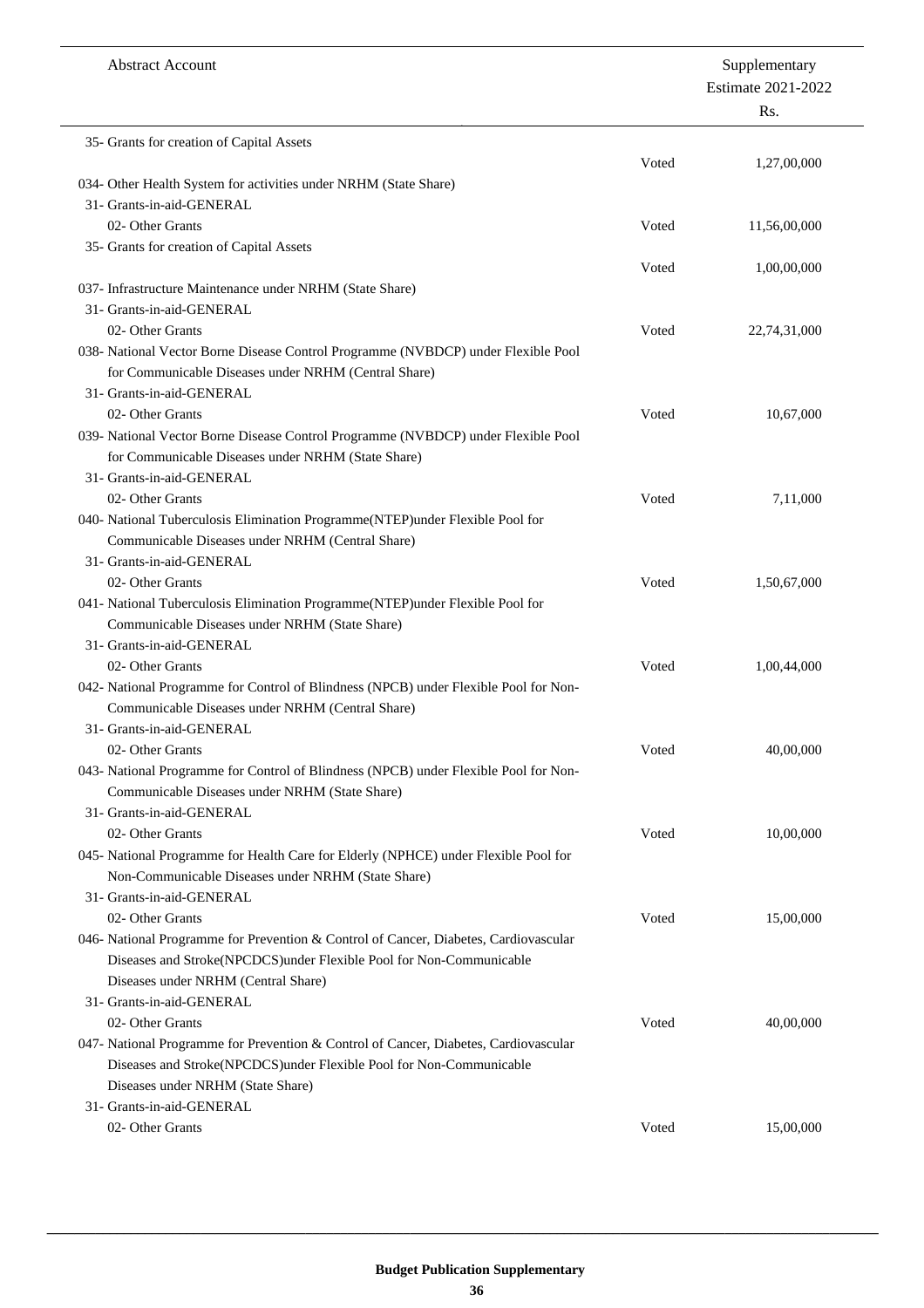| 048- National Tobacco Control Programme (NTCP) under Flexible Pool for Non-<br>Communicable Diseases under NRHM(Central Share)<br>31- Grants-in-aid-GENERAL<br>02- Other Grants<br>049- National Tobacco Control Programme (NTCP) under Flexible Pool for Non-<br>Communicable Diseases under NRHM(State Share)<br>31- Grants-in-aid-GENERAL<br>02- Other Grants<br>06- PUBLIC HEALTH<br>001- Direction and Administration<br>004- State Organ & Tissue Transplantation Organization<br>26- Advertising and Publicity Expenses<br>98-Training<br>005- State Organ & Tissue Transplantation Organization under NOTTO under Tertiary<br>Care Programs (Central Share)<br>50- Other Charges | Voted<br>Voted | 20,00,000     |
|------------------------------------------------------------------------------------------------------------------------------------------------------------------------------------------------------------------------------------------------------------------------------------------------------------------------------------------------------------------------------------------------------------------------------------------------------------------------------------------------------------------------------------------------------------------------------------------------------------------------------------------------------------------------------------------|----------------|---------------|
|                                                                                                                                                                                                                                                                                                                                                                                                                                                                                                                                                                                                                                                                                          |                |               |
|                                                                                                                                                                                                                                                                                                                                                                                                                                                                                                                                                                                                                                                                                          |                |               |
|                                                                                                                                                                                                                                                                                                                                                                                                                                                                                                                                                                                                                                                                                          |                |               |
|                                                                                                                                                                                                                                                                                                                                                                                                                                                                                                                                                                                                                                                                                          |                |               |
|                                                                                                                                                                                                                                                                                                                                                                                                                                                                                                                                                                                                                                                                                          |                |               |
|                                                                                                                                                                                                                                                                                                                                                                                                                                                                                                                                                                                                                                                                                          |                |               |
|                                                                                                                                                                                                                                                                                                                                                                                                                                                                                                                                                                                                                                                                                          |                |               |
|                                                                                                                                                                                                                                                                                                                                                                                                                                                                                                                                                                                                                                                                                          |                | 10,00,000     |
|                                                                                                                                                                                                                                                                                                                                                                                                                                                                                                                                                                                                                                                                                          |                |               |
|                                                                                                                                                                                                                                                                                                                                                                                                                                                                                                                                                                                                                                                                                          |                |               |
|                                                                                                                                                                                                                                                                                                                                                                                                                                                                                                                                                                                                                                                                                          |                |               |
|                                                                                                                                                                                                                                                                                                                                                                                                                                                                                                                                                                                                                                                                                          |                |               |
|                                                                                                                                                                                                                                                                                                                                                                                                                                                                                                                                                                                                                                                                                          | Voted          | 1,33,33,000   |
|                                                                                                                                                                                                                                                                                                                                                                                                                                                                                                                                                                                                                                                                                          |                |               |
|                                                                                                                                                                                                                                                                                                                                                                                                                                                                                                                                                                                                                                                                                          | Voted          | 6,67,000      |
|                                                                                                                                                                                                                                                                                                                                                                                                                                                                                                                                                                                                                                                                                          |                |               |
|                                                                                                                                                                                                                                                                                                                                                                                                                                                                                                                                                                                                                                                                                          |                |               |
|                                                                                                                                                                                                                                                                                                                                                                                                                                                                                                                                                                                                                                                                                          |                |               |
|                                                                                                                                                                                                                                                                                                                                                                                                                                                                                                                                                                                                                                                                                          | Voted          | 20,00,000     |
| 101- Prevention and Control of Diseases                                                                                                                                                                                                                                                                                                                                                                                                                                                                                                                                                                                                                                                  |                |               |
| 056- Prevention and Control of Dengue                                                                                                                                                                                                                                                                                                                                                                                                                                                                                                                                                                                                                                                    |                |               |
| 31- Grants-in-aid-GENERAL                                                                                                                                                                                                                                                                                                                                                                                                                                                                                                                                                                                                                                                                |                |               |
| 02- Other Grants                                                                                                                                                                                                                                                                                                                                                                                                                                                                                                                                                                                                                                                                         | Voted          | 83,25,000     |
| 50- Other Charges                                                                                                                                                                                                                                                                                                                                                                                                                                                                                                                                                                                                                                                                        |                |               |
|                                                                                                                                                                                                                                                                                                                                                                                                                                                                                                                                                                                                                                                                                          | Voted          | 8,53,06,000   |
| 789- Special Component Plan for Scheduled Castes                                                                                                                                                                                                                                                                                                                                                                                                                                                                                                                                                                                                                                         |                |               |
| 014- Swasthya Sathi                                                                                                                                                                                                                                                                                                                                                                                                                                                                                                                                                                                                                                                                      |                |               |
| 31- Grants-in-aid-GENERAL                                                                                                                                                                                                                                                                                                                                                                                                                                                                                                                                                                                                                                                                |                |               |
| 02- Other Grants                                                                                                                                                                                                                                                                                                                                                                                                                                                                                                                                                                                                                                                                         | Voted          | 180,00,00,000 |
| 80- GENERAL                                                                                                                                                                                                                                                                                                                                                                                                                                                                                                                                                                                                                                                                              |                |               |
| 101- Ayushman Bharat-Ayushman Bharat-Pradhan Mantri Jan Arogya Yojana                                                                                                                                                                                                                                                                                                                                                                                                                                                                                                                                                                                                                    |                |               |
| (PMJAY)                                                                                                                                                                                                                                                                                                                                                                                                                                                                                                                                                                                                                                                                                  |                |               |
| 001- Health and Wellness Centres (Central Share)                                                                                                                                                                                                                                                                                                                                                                                                                                                                                                                                                                                                                                         |                |               |
| 31- Grants-in-aid-GENERAL                                                                                                                                                                                                                                                                                                                                                                                                                                                                                                                                                                                                                                                                |                |               |
| 02- Other Grants                                                                                                                                                                                                                                                                                                                                                                                                                                                                                                                                                                                                                                                                         | Voted          | 23,34,67,000  |
| 35- Grants for creation of Capital Assets                                                                                                                                                                                                                                                                                                                                                                                                                                                                                                                                                                                                                                                |                |               |
|                                                                                                                                                                                                                                                                                                                                                                                                                                                                                                                                                                                                                                                                                          | Voted          | 4,12,00,000   |
| 002- Health and Wellness Centres (State Share)                                                                                                                                                                                                                                                                                                                                                                                                                                                                                                                                                                                                                                           |                |               |
| 31- Grants-in-aid-GENERAL                                                                                                                                                                                                                                                                                                                                                                                                                                                                                                                                                                                                                                                                |                |               |
| 02- Other Grants                                                                                                                                                                                                                                                                                                                                                                                                                                                                                                                                                                                                                                                                         | Voted          | 15,56,45,000  |
| 35- Grants for creation of Capital Assets                                                                                                                                                                                                                                                                                                                                                                                                                                                                                                                                                                                                                                                |                |               |
|                                                                                                                                                                                                                                                                                                                                                                                                                                                                                                                                                                                                                                                                                          | Voted          |               |
|                                                                                                                                                                                                                                                                                                                                                                                                                                                                                                                                                                                                                                                                                          |                | 2,74,67,000   |
| 003- Ayushman Bharat-Health and Wellness Centres under NUHM(Central Share)<br>31- Grants-in-aid-GENERAL                                                                                                                                                                                                                                                                                                                                                                                                                                                                                                                                                                                  |                |               |
|                                                                                                                                                                                                                                                                                                                                                                                                                                                                                                                                                                                                                                                                                          |                |               |
| 02- Other Grants                                                                                                                                                                                                                                                                                                                                                                                                                                                                                                                                                                                                                                                                         |                |               |
| 35- Grants for creation of Capital Assets                                                                                                                                                                                                                                                                                                                                                                                                                                                                                                                                                                                                                                                | Voted          | 10,29,33,000  |
|                                                                                                                                                                                                                                                                                                                                                                                                                                                                                                                                                                                                                                                                                          |                |               |
| 004- Ayushman Bharat-Health and Wellness Centres under NUHM(State Share)<br>31- Grants-in-aid-GENERAL                                                                                                                                                                                                                                                                                                                                                                                                                                                                                                                                                                                    | Voted          | 1,14,67,000   |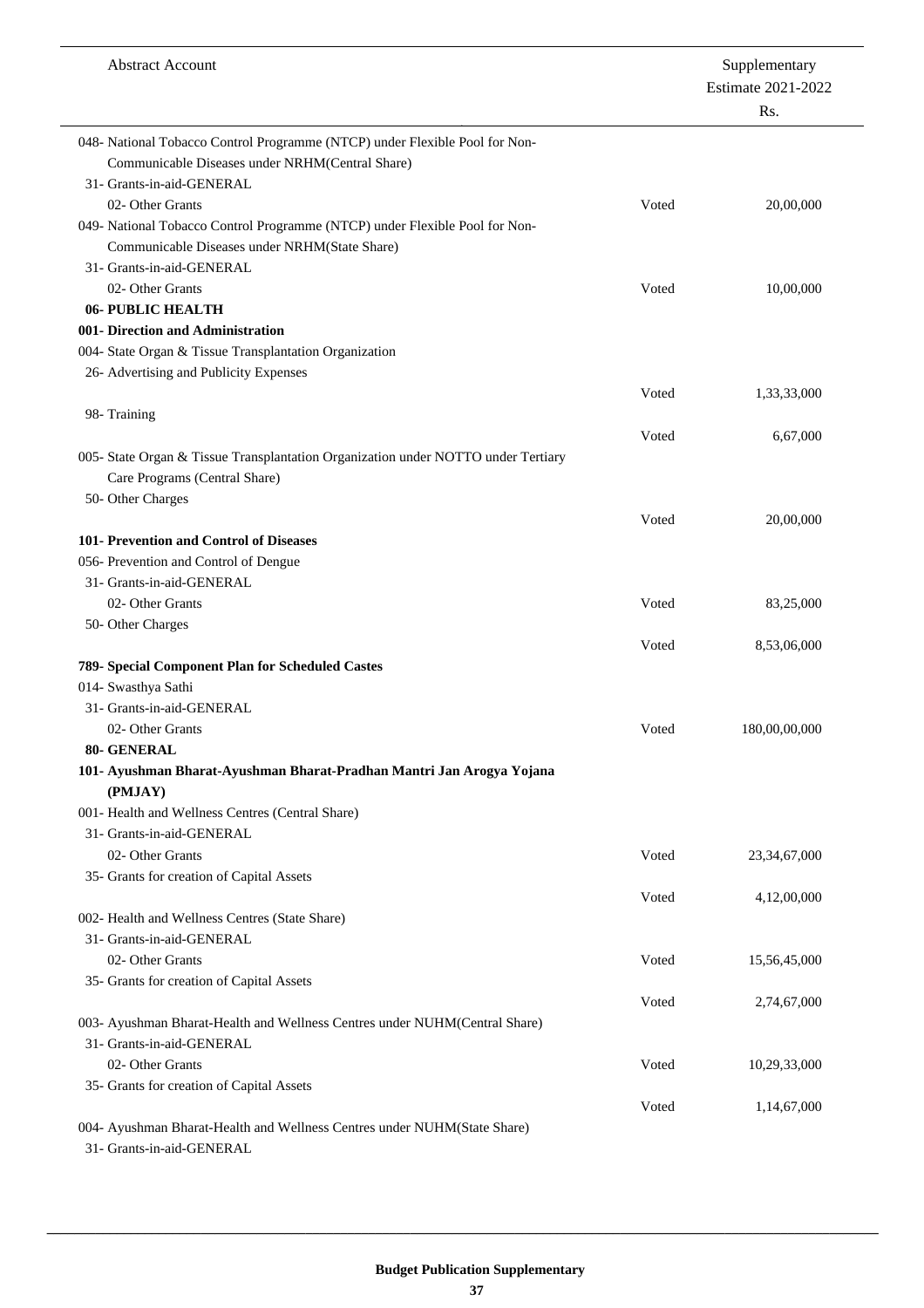| <b>Abstract Account</b>                                                                                                           |                    | Supplementary<br>Estimate 2021-2022<br>Rs. |
|-----------------------------------------------------------------------------------------------------------------------------------|--------------------|--------------------------------------------|
| 02- Other Grants                                                                                                                  | Voted              | 6,86,23,000                                |
| 35- Grants for creation of Capital Assets                                                                                         |                    |                                            |
| 789- Special Component Plan for Scheduled Castes<br>001- Health and Wellness Centres (Central Share)<br>31- Grants-in-aid-GENERAL | Voted              | 76,44,000                                  |
| 02- Other Grants                                                                                                                  | Voted              | 20,26,67,000                               |
| 35- Grants for creation of Capital Assets                                                                                         |                    |                                            |
| 002- Health and Wellness Centres (State Share)<br>31- Grants-in-aid-GENERAL                                                       | Voted              | 3,57,33,000                                |
| 02- Other Grants                                                                                                                  | Voted              | 13,51,12,000                               |
| 35- Grants for creation of Capital Assets                                                                                         | Voted              |                                            |
| 003- Ayushman Bharat-Health and Wellness Centres under NUHM(Central Share)<br>31- Grants-in-aid-GENERAL                           |                    | 2,38,21,000                                |
| 02- Other Grants                                                                                                                  | Voted              | 3,44,00,000                                |
| 35- Grants for creation of Capital Assets                                                                                         | Voted              | 37,33,000                                  |
| 004- Ayushman Bharat-Health and Wellness Centres under NUHM(State Share)<br>31- Grants-in-aid-GENERAL                             |                    |                                            |
| 02- Other Grants<br>35- Grants for creation of Capital Assets                                                                     | Voted              | 2,29,33,000                                |
|                                                                                                                                   | Voted              | 24,89,000                                  |
| 796- Tribal Area Sub-plan                                                                                                         |                    |                                            |
| 001- Health and Wellness Centres (Central Share)<br>31- Grants-in-aid-GENERAL                                                     |                    |                                            |
| 02- Other Grants                                                                                                                  | Voted              | 2,68,00,000                                |
| 35- Grants for creation of Capital Assets                                                                                         | Voted              | 48,00,000                                  |
| 002- Health and Wellness Centres (State Share)                                                                                    |                    |                                            |
| 31- Grants-in-aid-GENERAL                                                                                                         |                    |                                            |
| 02- Other Grants                                                                                                                  | Voted              | 1,78,65,000                                |
| 35- Grants for creation of Capital Assets                                                                                         | Voted              | 32,00,000                                  |
| 003- Ayushman Bharat-Health and Wellness Centres under NUHM(Central Share)                                                        |                    |                                            |
| 31- Grants-in-aid-GENERAL                                                                                                         |                    |                                            |
| 02- Other Grants                                                                                                                  | Voted              | 84,00,000                                  |
| 35- Grants for creation of Capital Assets                                                                                         |                    |                                            |
| 004- Ayushman Bharat-Health and Wellness Centres under NUHM(State Share)<br>31- Grants-in-aid-GENERAL                             | Voted              | 9,33,000                                   |
| 02- Other Grants                                                                                                                  | Voted              | 56,00,000                                  |
| 35- Grants for creation of Capital Assets                                                                                         | Voted              | 6,21,000                                   |
|                                                                                                                                   | <b>Grand Total</b> | 2836,57,69,000                             |
|                                                                                                                                   |                    |                                            |
|                                                                                                                                   | Voted<br>Charged   | 2836,57,69,000<br>$\boldsymbol{0}$         |

 **\_\_\_\_\_\_\_\_\_\_\_\_\_\_\_\_\_\_\_\_\_\_\_\_\_\_\_\_\_\_\_\_\_\_\_\_\_\_\_\_\_\_\_\_\_\_\_\_\_\_\_\_\_\_\_\_\_\_\_\_\_\_\_\_\_\_\_\_\_\_\_\_\_\_\_\_\_\_\_\_\_\_\_\_\_\_\_\_\_\_\_\_\_\_\_\_\_\_\_\_\_\_\_\_\_\_\_\_\_\_\_\_\_\_\_\_\_\_\_**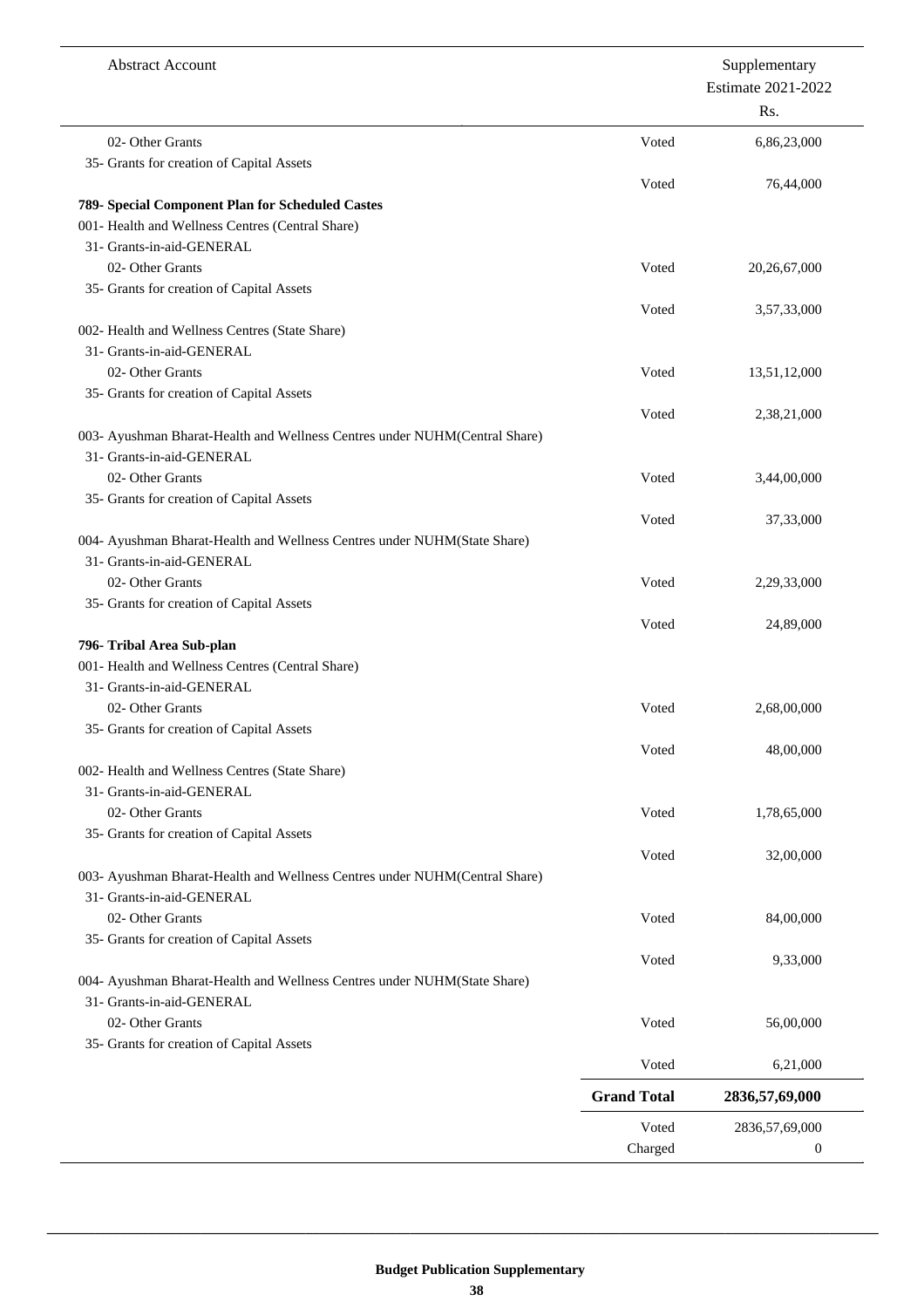#### **EXPLANATORY MEMORANDUM**

(i) As per recommendation of 15th Finance Commission, a total amount of Rs. 829.06 Crore will be available to the State Government in 2021-22 as Health Grant for Urban & Rural Local Bodies. It was decided that H&FW Department will implement schemes amounting to Rs. 613,00,16,000/-, out of the total amount of Rs. 829.06 Lakh. This fund has been provided under new service Heads of Account.

(ii)Government of India has adopted a new policy decision for implementation of various schemes under National Health Mission (NURM & NRHM) through Single Nodal Agency. For this purpose, a dedicated bank account for the scheme was required to be opened and entire fund consisting of Central Share & State Share was to be deposited to the said bank account. As such, new service Heads of Account had to be opened in conformity with the guidelines of the Central Government.

An additional amount of Rs. 1988,47,40,000/- is required under the new service Heads of Account.

(ii)An additional amount of Rs. 14.00 Crore is required for Centrally Sponsored Schemes "Tertiary Care Programmes".

(iii)An additional amount of Rs. 2,55,96,000/- is required for supplying of oxygen by Medical Stores Depots.

(iv) An additional amount of Rs. 26,75,000/- is required for establishment cost of Ayurveda.

(v) An additional amount of Rs. 27,31,11,000/- is required for establishment cost of Primary Health Centres.

(vi) Additional amount of Rs. 190,96,31,000/- is required for State Organ & Tisuue Transplantation, prevention of dengue & Swasthya Sathi Programme.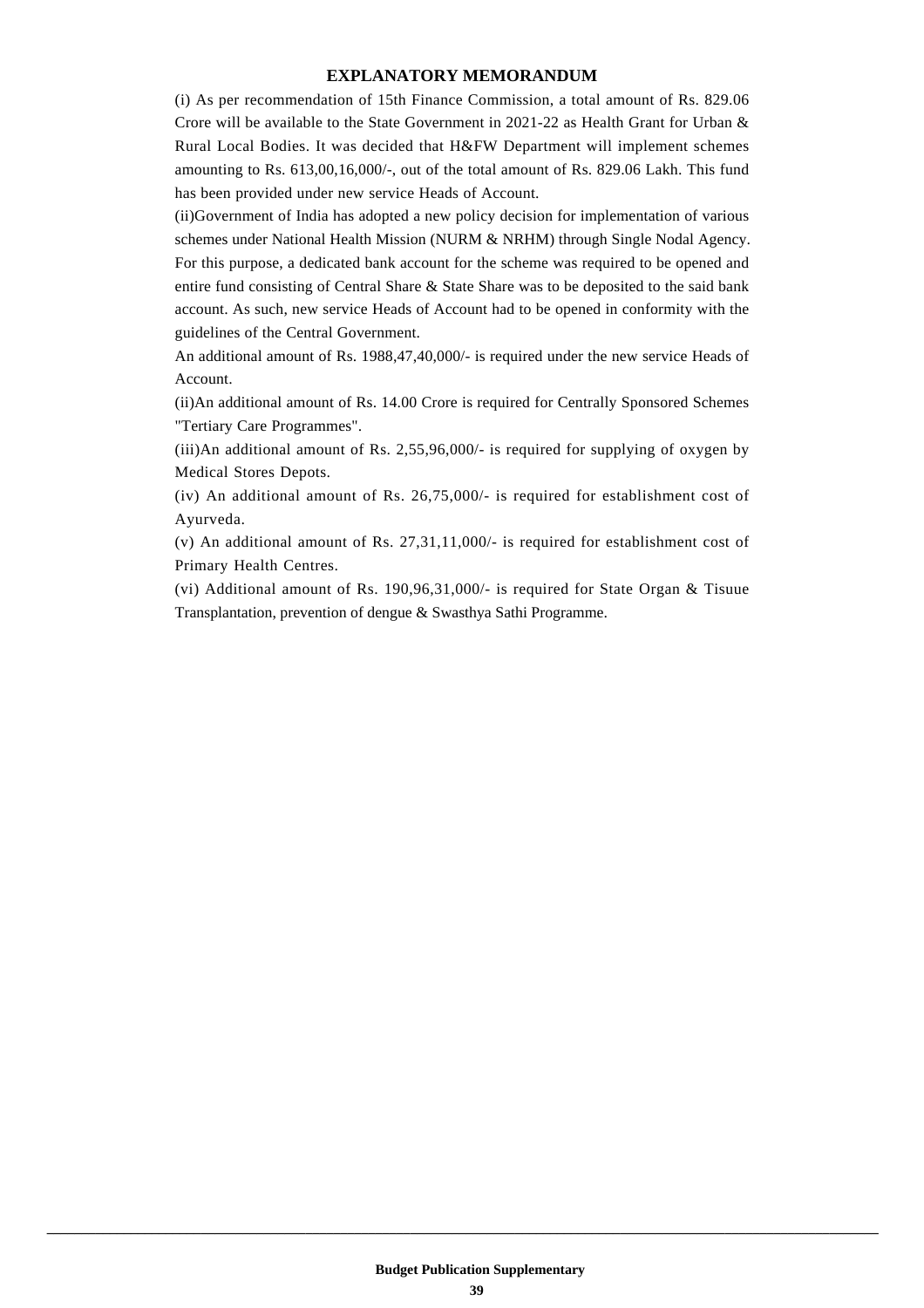#### **B-Social Services**

**(b) Health and Family Welfare**

### **SUPPLEMENTARY ESTIMATE**

**Head of Account : 2211 - Family Welfare**

| Voted Rs. 87,80,27,000                                                       | Charged Rs. 0                                                                    |       | Total Rs. 87,80,27,000                     |
|------------------------------------------------------------------------------|----------------------------------------------------------------------------------|-------|--------------------------------------------|
| <b>Abstract Account</b>                                                      |                                                                                  |       | Supplementary<br>Estimate 2021-2022<br>Rs. |
| 001- Direction and Administration                                            |                                                                                  |       |                                            |
| 004- National Health Mission (NHM)(Central Share)                            |                                                                                  |       |                                            |
| 01-Salaries                                                                  |                                                                                  |       |                                            |
| 01- Pay                                                                      |                                                                                  | Voted | 21,72,98,000                               |
| 02- Dearness Allowance                                                       |                                                                                  | Voted | 18,95,00,000                               |
| 04- Ad hoc Bonus                                                             |                                                                                  | Voted | 24,08,000                                  |
| 12- Medical Allowance                                                        |                                                                                  | Voted | 1,19,21,000                                |
| 02-Wages                                                                     |                                                                                  |       |                                            |
|                                                                              |                                                                                  | Voted | 1,87,000                                   |
| 07- Medical Reimbursements                                                   |                                                                                  |       |                                            |
|                                                                              |                                                                                  | Voted | 67,000                                     |
| 11- Travel Expenses                                                          |                                                                                  |       |                                            |
|                                                                              |                                                                                  | Voted | 2,33,000                                   |
| 13- Office Expenses                                                          |                                                                                  |       |                                            |
| 01- Electricity                                                              |                                                                                  | Voted | 5,67,000                                   |
| 04- Other Office Expenses                                                    |                                                                                  | Voted | 23,33,000                                  |
| 34- Scholarships and Stipends                                                |                                                                                  |       |                                            |
|                                                                              |                                                                                  | Voted | 2,00,000                                   |
| 50- Other Charges                                                            |                                                                                  |       |                                            |
|                                                                              |                                                                                  | Voted | 20,83,000                                  |
|                                                                              | 010- Direction and Administration under Infrastructure Maintenance under NRHM    |       |                                            |
| (Central Share)                                                              |                                                                                  |       |                                            |
| 01-Salaries                                                                  |                                                                                  |       |                                            |
| $01 - Pay$                                                                   |                                                                                  | Voted | 14,40,00,000                               |
| 02- Dearness Allowance                                                       |                                                                                  | Voted | 43,33,000                                  |
| 03- House Rent Allowance                                                     |                                                                                  | Voted | 1,73,20,000                                |
| 07- Other Allowances                                                         |                                                                                  | Voted | 1,06,67,000                                |
| 12- Medical Allowance                                                        |                                                                                  | Voted | 63,40,000                                  |
| 011- Sub Centres under Infrastructure Maintenance under NRHM (Central Share) |                                                                                  |       |                                            |
| 01-Salaries                                                                  |                                                                                  |       |                                            |
| 01- Pay                                                                      |                                                                                  | Voted | 70,84,000                                  |
| 02- Dearness Allowance                                                       |                                                                                  | Voted | 36,00,000                                  |
| 03- House Rent Allowance                                                     |                                                                                  | Voted | 44,00,000                                  |
| 07- Other Allowances                                                         |                                                                                  | Voted | 66,67,000                                  |
| 12- Medical Allowance                                                        |                                                                                  | Voted | 35,51,000                                  |
|                                                                              | 012- Urban Family Welfare Centres (UFWCs) under Infrastructure Maintenance under |       |                                            |
| NRHM (Central Share)                                                         |                                                                                  |       |                                            |
| 01-Salaries                                                                  |                                                                                  |       |                                            |
| 01- Pay                                                                      |                                                                                  | Voted | 10,00,00,000                               |
| 02- Dearness Allowance                                                       |                                                                                  | Voted | 30,00,000                                  |
| 03- House Rent Allowance                                                     |                                                                                  | Voted | 1,20,00,000                                |
|                                                                              |                                                                                  |       |                                            |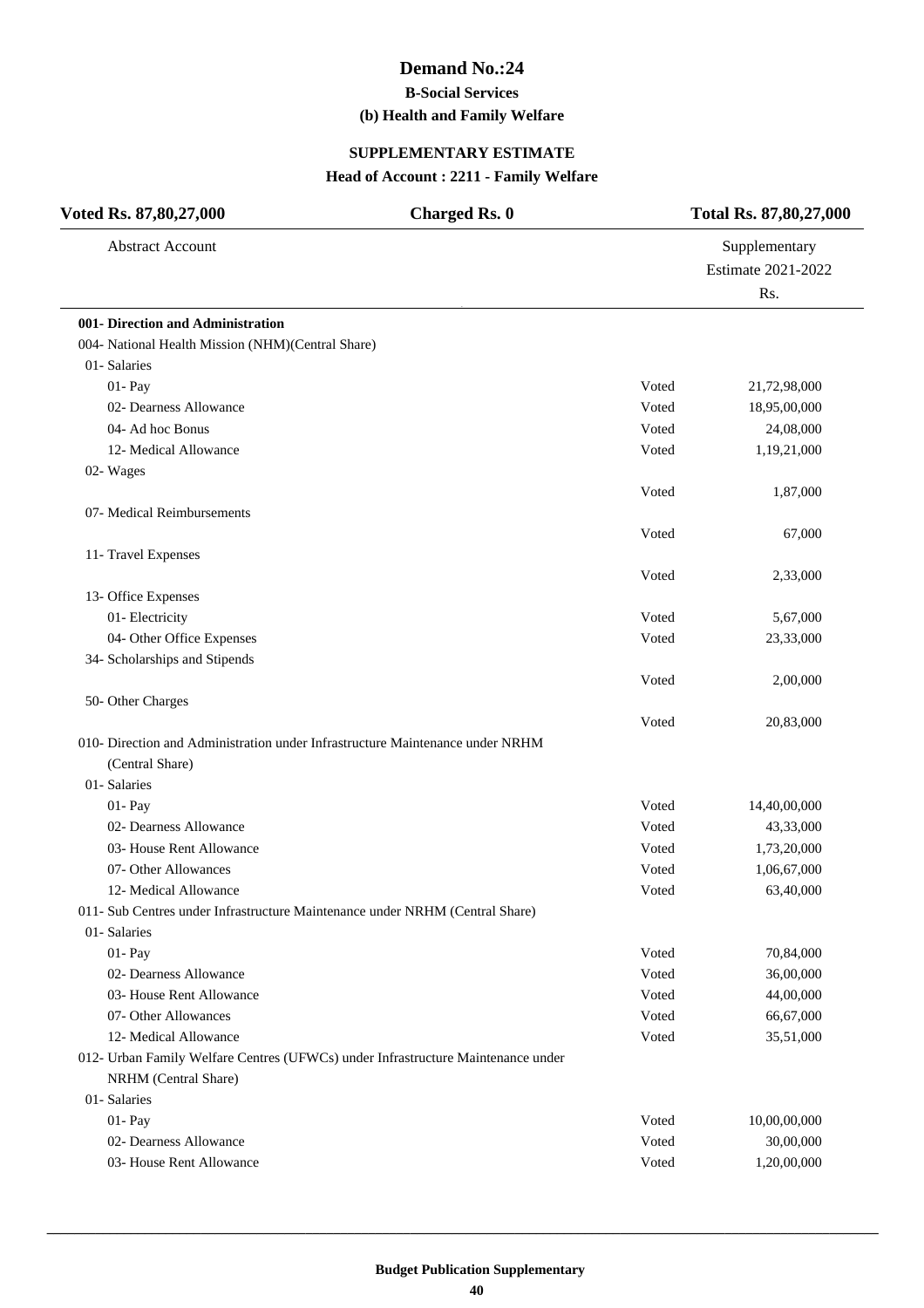Abstract Account Supplementary Supplementary Supplementary Supplementary Estimate 2021-2022 Rs. . 07- Other Allowances and the state of the state of the US and the Voted and 1,58,68,000 of the US and the US and the US and the US and the US and the US and the US and the US and the US and the US and the US and the US and 12- Medical Allowance Voted 82,00,000 31- Grants-in-aid-GENERAL 02- Other Grants 5,33,000 36- Grants-in-aid-Salaries Voted 3,00,00,000 014- Basic Training for ANM/LHVs under Infrastructure Maintenance under NRHM (Central Share) 01- Salaries 01- Pay 2,66,67,000 2,66,67,000 02- Dearness Allowance Voted 8,00,000 03- House Rent Allowance Voted 40,00,000 07- Other Allowances and the state of the state of the state of the state of the state of the state of the state of the state of the state of the state of the state of the state of the state of the state of the state of th 12- Medical Allowance Voted 19,39,000 015- Maintenance and Strengthening of Health & FW Training Centres (HFWTCs) under Infrastructure Maintenance under NRHM (Central Share) 01- Salaries 01- Pay 3,33,000 Pay 93,33,000 Pay 93,33,000 Pay 93,33,000 Pay 93,33,000 Pay 93,33,000 Pay 93,33,000 Pay 93,33,000 02- Dearness Allowance Voted 2,80,000 03- House Rent Allowance Voted 11,20,000 07- Other Allowances and the state of the state of the state of the state of the state of the state of the state of the state of the state of the state of the state of the state of the state of the state of the state of th 12- Medical Allowance Voted 11,34,000 016- Basic Training for MPWs (Male) under Infrastructure Maintenance under NRHM (Central Share) 01- Salaries 01- Pay Voted 22,00,000 02- Dearness Allowance Voted 67,000 03- House Rent Allowance Voted 2,67,000 07- Other Allowances Voted 3,33,000 12- Medical Allowance Voted 3,14,000 **789- Special Component Plan for Scheduled Castes** 001- Village Health Guide Scheme 28- Payment of Professional and Special Services 01- Capitation fees for IMPs  $\qquad \qquad$  Voted  $1,09,67,000$ **796- Tribal Areas Sub-Plan** 001- Village Health Guide Scheme 28- Payment of Professional and Special Services 01- Capitation fees for IMPs 30 and 20179,000 and 20179,000 and 20179,000 and 20179,000 and 20179,000 and 20179,000 and 20179,000 and 20179,000 and 20179,000 and 20179,000 and 20179,000 and 20179,000 and 20179,000 and 2017 **Grand Total 87,80,27,000**  Voted 87,80,27,000 Charged 0

.

.

.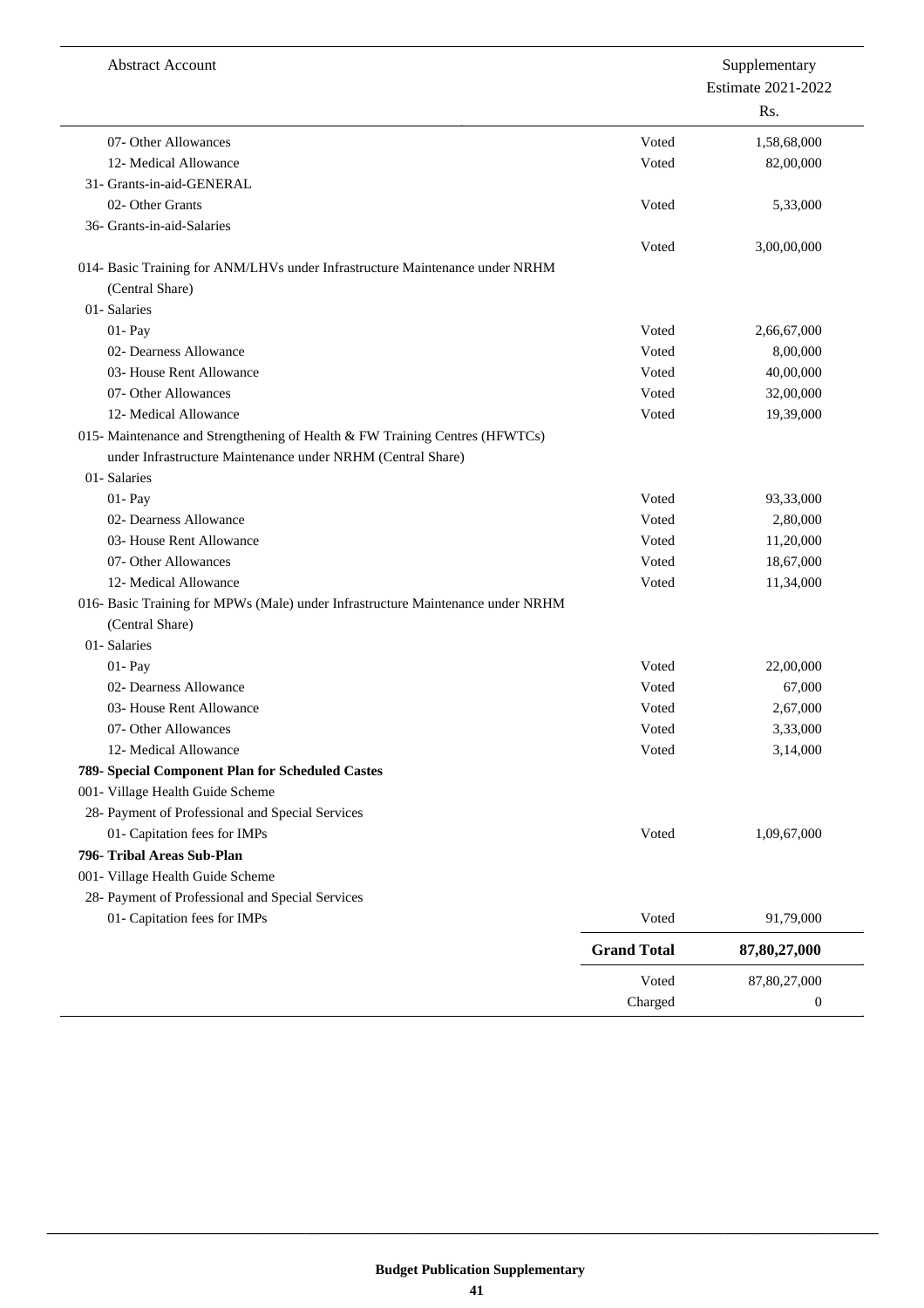#### **EXPLANATORY MEMORANDUM**

Government of India has adopted a new policy decision for implementation of schemes under National Health Mission through Single Nodal Agency. For this purpose, a dedicated bank account for the scheme was required to be opened and entire fund consisting of Central Share & State Share was to be deposited to the said bank account. As such, new service Heads of Account had to be opened in conformity with the guidelines of the Central Government. A total amount of Rs. 85,78,81,000/- was provided as establishment charges of National Health Mission under the new service Heads of Account. Besides this, an additional amount of Rs. 2,01,46,000/- had to be provided for remuneration of persons engaged as Community Health Guides. Thus, a total additional fund of Rs. 87,80,27,000/- is required.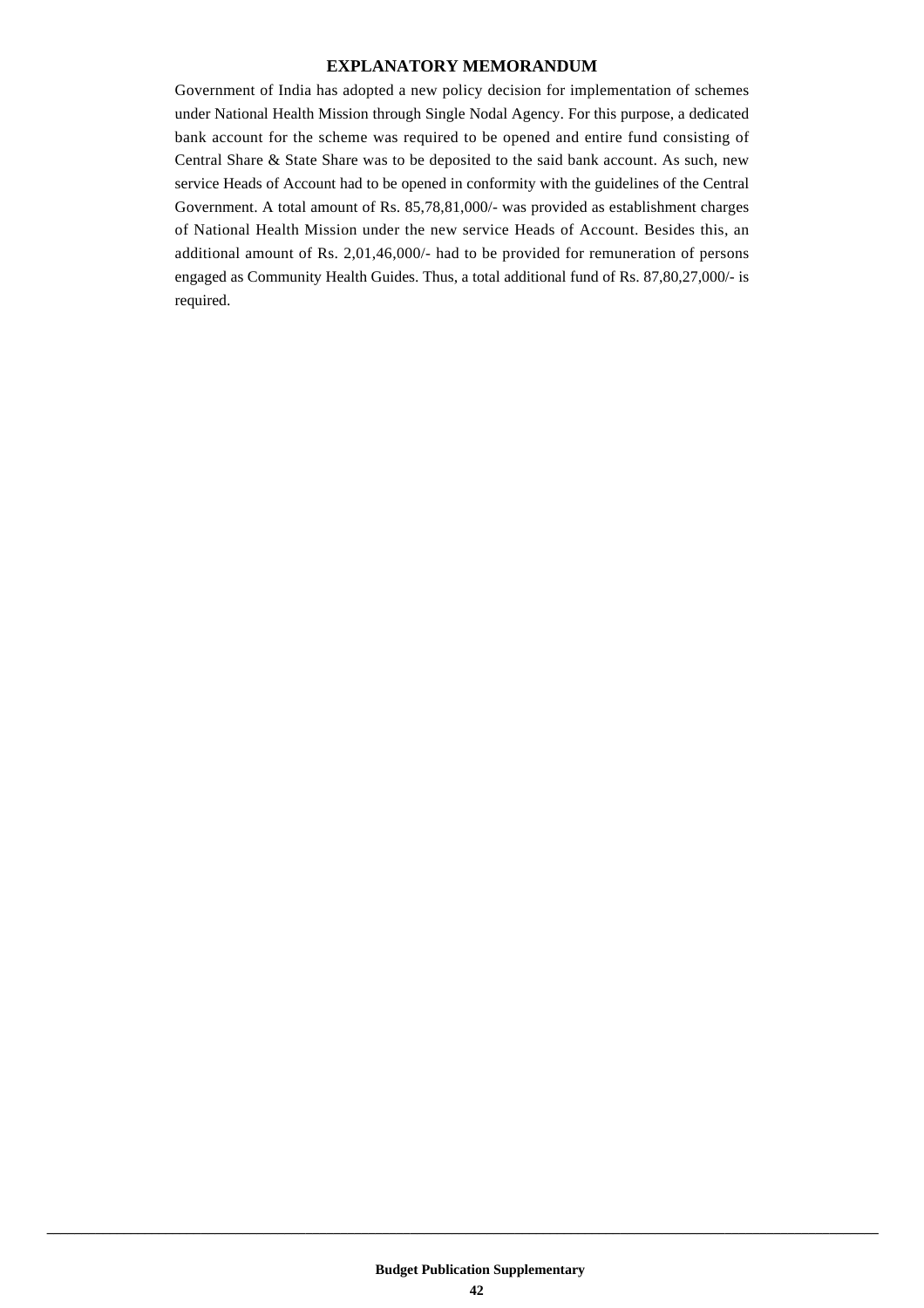**B-Social Services**

### **(h) Others**

### **SUPPLEMENTARY ESTIMATE**

#### **Head of Account : 2251 - Secretariat--Social Services**

| Voted Rs. 4,80,16,000                        | <b>Charged Rs. 0</b> |                    | Total Rs. 4,80,16,000               |
|----------------------------------------------|----------------------|--------------------|-------------------------------------|
| <b>Abstract Account</b>                      |                      |                    | Supplementary<br>Estimate 2021-2022 |
|                                              |                      |                    | Rs.                                 |
| 090- Secretariate                            |                      |                    |                                     |
| 001- Department of Health and Family Welfare |                      |                    |                                     |
| 02-Wages                                     |                      |                    |                                     |
|                                              |                      | Voted              | 76,12,000                           |
| 07- Medical Reimbursements                   |                      |                    |                                     |
|                                              |                      | Voted              | 4,41,000                            |
| 12- Medical Reimbursements under WBHS 2008   |                      |                    |                                     |
|                                              |                      | Voted              | 9,10,000                            |
| 26- Advertising and Publicity Expenses       |                      | Voted              |                                     |
| 27- Minor Works/ Maintenance                 |                      |                    | 2,99,62,000                         |
|                                              |                      | Voted              | 1,34,000                            |
| 78- Outsourcing of Services                  |                      |                    |                                     |
|                                              |                      | Voted              | 89,57,000                           |
|                                              |                      | <b>Grand Total</b> | 4,80,16,000                         |
|                                              |                      | Voted              | 4,80,16,000                         |
|                                              |                      | Charged            | $\mathbf{0}$                        |

# **EXPLANATORY MEMORANDUM**

Additional fund is required for establishment cost of the Secretariat Office of H&FW Department.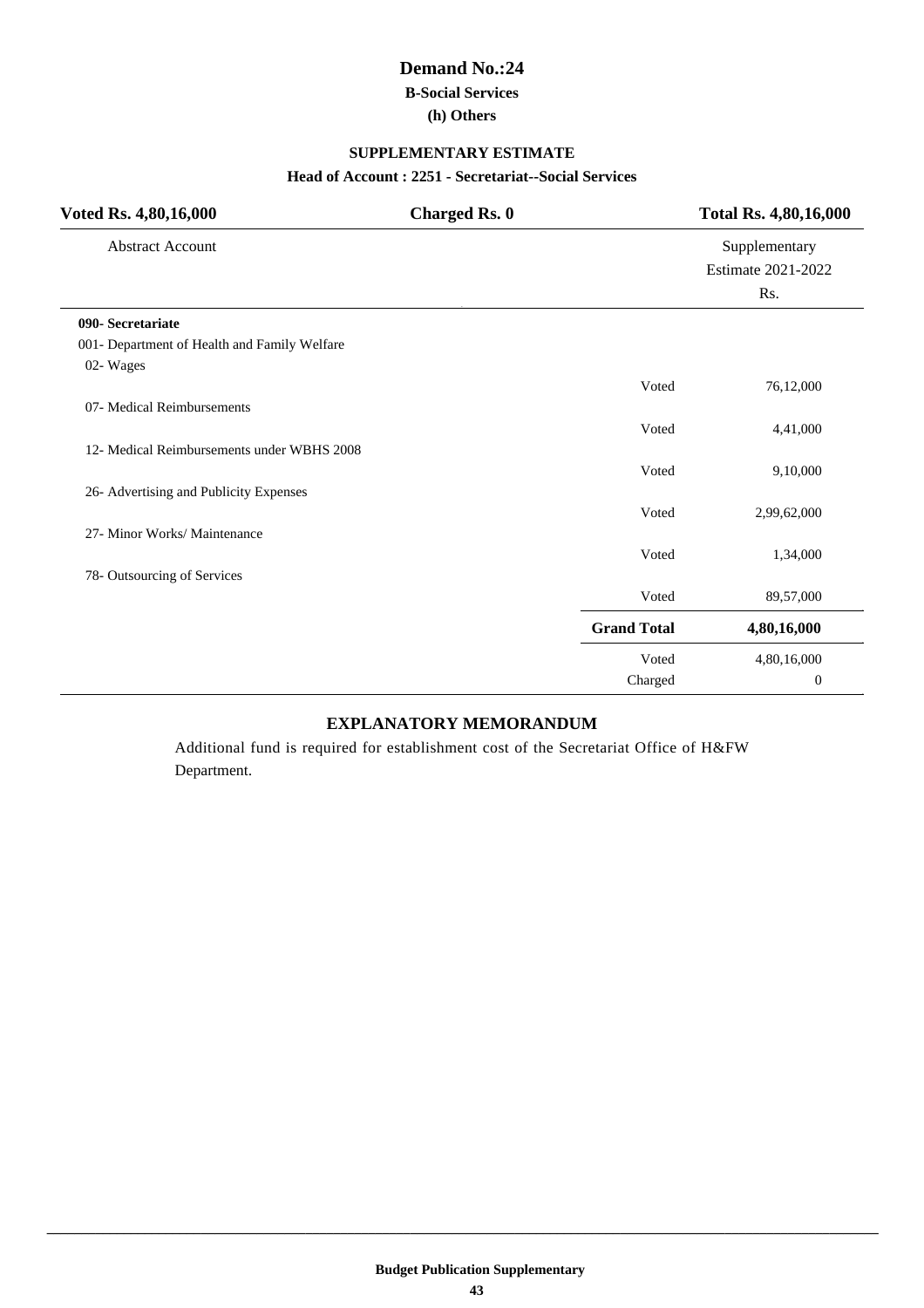### **C-Economic Services**

#### **(b) Rural Development**

#### **SUPPLEMENTARY ESTIMATE**

#### **Head of Account : 2515 - Other Rural Development Programmes**

| Voted Rs. 21,09,000                                                | Charged Rs. 0 |                    | <b>Total Rs. 21,09,000</b>          |
|--------------------------------------------------------------------|---------------|--------------------|-------------------------------------|
| <b>Abstract Account</b>                                            |               |                    | Supplementary<br>Estimate 2021-2022 |
|                                                                    |               |                    | Rs.                                 |
| 102- Community Development                                         |               |                    |                                     |
| 009- Maintenance of Health Centres established under C.D.P. Blocks |               |                    |                                     |
| 01-Salaries                                                        |               |                    |                                     |
| $01 - Pay$                                                         |               | Voted              | 16,62,000                           |
| 02- Dearness Allowance                                             |               | Voted              | 72,000                              |
| 03- House Rent Allowance                                           |               | Voted              | 2,55,000                            |
| 07- Other Allowances                                               |               | Voted              | 15,000                              |
| 12- Medical Allowance                                              |               | Voted              | 22,000                              |
| 12- Medical Reimbursements under WBHS 2008                         |               |                    |                                     |
|                                                                    |               | Voted              | 63,000                              |
| 21- Materials and Supplies/Stores and Equipment                    |               |                    |                                     |
| 01-Diet                                                            |               | Voted              | 20,000                              |
|                                                                    |               | <b>Grand Total</b> | 21,09,000                           |
|                                                                    |               | Voted              | 21,09,000                           |
|                                                                    |               | Charged            | $\boldsymbol{0}$                    |

### **EXPLANATORY MEMORANDUM**

Additional fund is required for establishment cost of maintenance of Health Centres under Community Development Programme.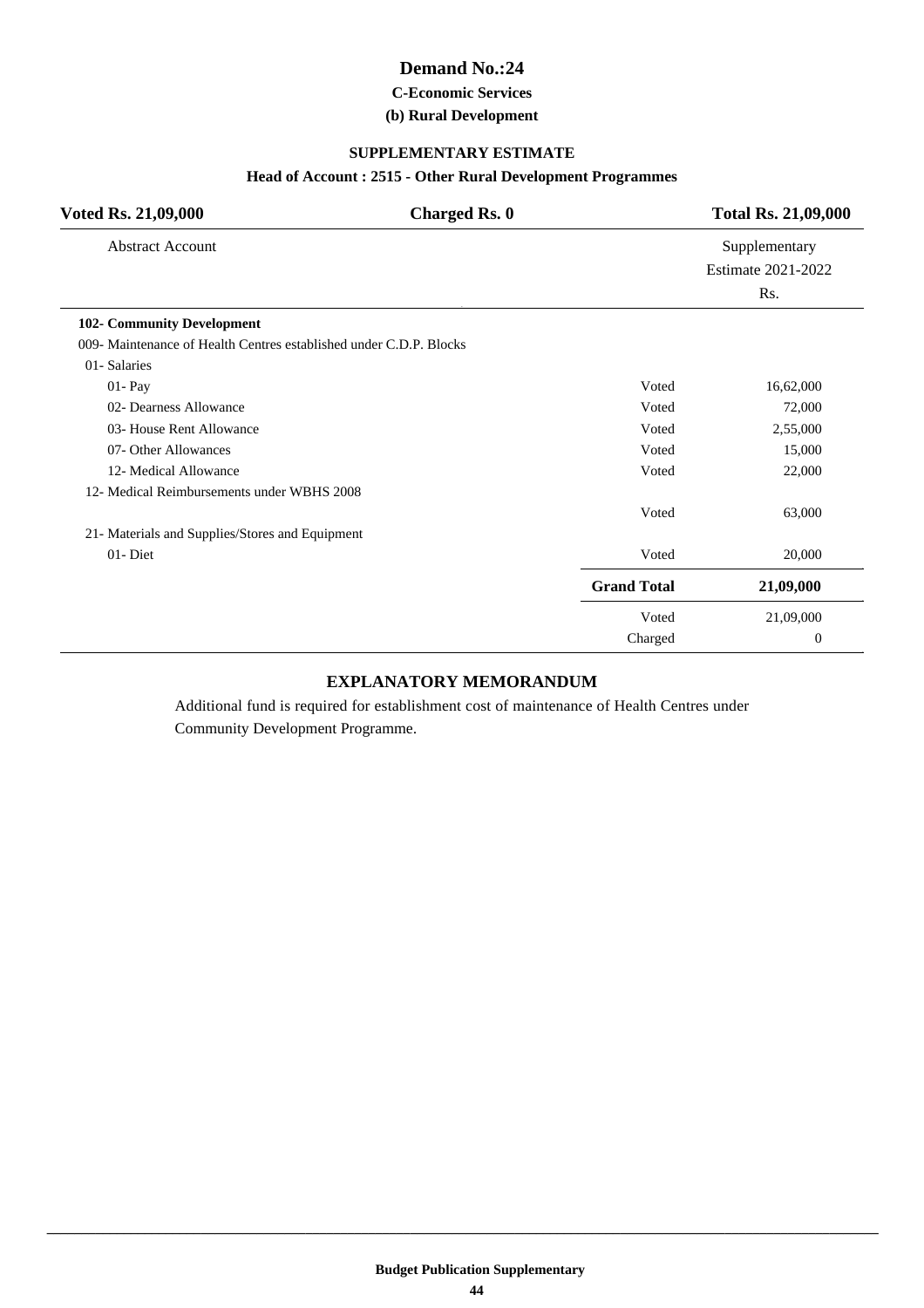**B-Capital Account of Social Services (b) Health and Family Welfare**

#### **SUPPLEMENTARY ESTIMATE**

#### **Head of Account : 4210 - Capital Outlay on Medical and Public Health**

| Voted Rs. 41,20,00,000                           | Charged Rs. 0                                                                     |                    | Total Rs. 41,20,00,000    |
|--------------------------------------------------|-----------------------------------------------------------------------------------|--------------------|---------------------------|
| <b>Abstract Account</b>                          |                                                                                   |                    | Supplementary             |
|                                                  |                                                                                   |                    | <b>Estimate 2021-2022</b> |
|                                                  |                                                                                   |                    | Rs.                       |
| 03- MEDICAL EDUCATION, TRAINING AND RESEARCH     |                                                                                   |                    |                           |
| 105-Allopathy                                    |                                                                                   |                    |                           |
|                                                  | 035- State Organ & Tissue Transplantation Organization under NOTTO under Tertiary |                    |                           |
| Care Programs (Central Share)                    |                                                                                   |                    |                           |
| 53- Major Works / Land and Buildings             |                                                                                   |                    |                           |
|                                                  |                                                                                   | Voted              | 20,00,000                 |
| 80- GENERAL                                      |                                                                                   |                    |                           |
| 001- Direction and Administration                |                                                                                   |                    |                           |
| 001- Implementation of Schemes under RIDF        |                                                                                   |                    |                           |
| 53- Major Works / Land and Buildings             |                                                                                   |                    |                           |
|                                                  |                                                                                   | Voted              | 28,00,00,000              |
| 789- Special Component Plan for Scheduled Castes |                                                                                   |                    |                           |
| 003- Implementation of Schemes under RIDF        |                                                                                   |                    |                           |
| 53- Major Works / Land and Buildings             |                                                                                   |                    |                           |
|                                                  |                                                                                   | Voted              | 10,00,00,000              |
| 796- Tribal Areas Sub-Plan                       |                                                                                   |                    |                           |
| 002- Implementation of Schemes under RIDF        |                                                                                   |                    |                           |
| 53- Major Works / Land and Buildings             |                                                                                   |                    |                           |
|                                                  |                                                                                   | Voted              | 3,00,00,000               |
|                                                  |                                                                                   | <b>Grand Total</b> | 41,20,00,000              |
|                                                  |                                                                                   | Voted              | 41,20,00,000              |
|                                                  |                                                                                   | Charged            | $\boldsymbol{0}$          |

### **EXPLANATORY MEMORANDUM**

Projects under Rural Infrastructure Development Fund (RIDF) were not implemented by the Health & Family Welfare Department till 2020-21. No provision for projects under RIDF were kept in the budget of H&FW Department. But during the current financial year, some projects under RIDF are being implemented by H&FW Department. For providing fund for the said project 3 new service Heads of Account had to be opened in the budget of H&FW Department and a total provision of Rs. 41 Crore was made under the said service Heads of Account. In addition to that a new service Head of Account for major works in respect of State Organ & Tissue Transplantation Organisation had also been opened and an amount of Rs. 20 Lakh was provided.

So, the total additional fund required is Rs. 41.20 Crore.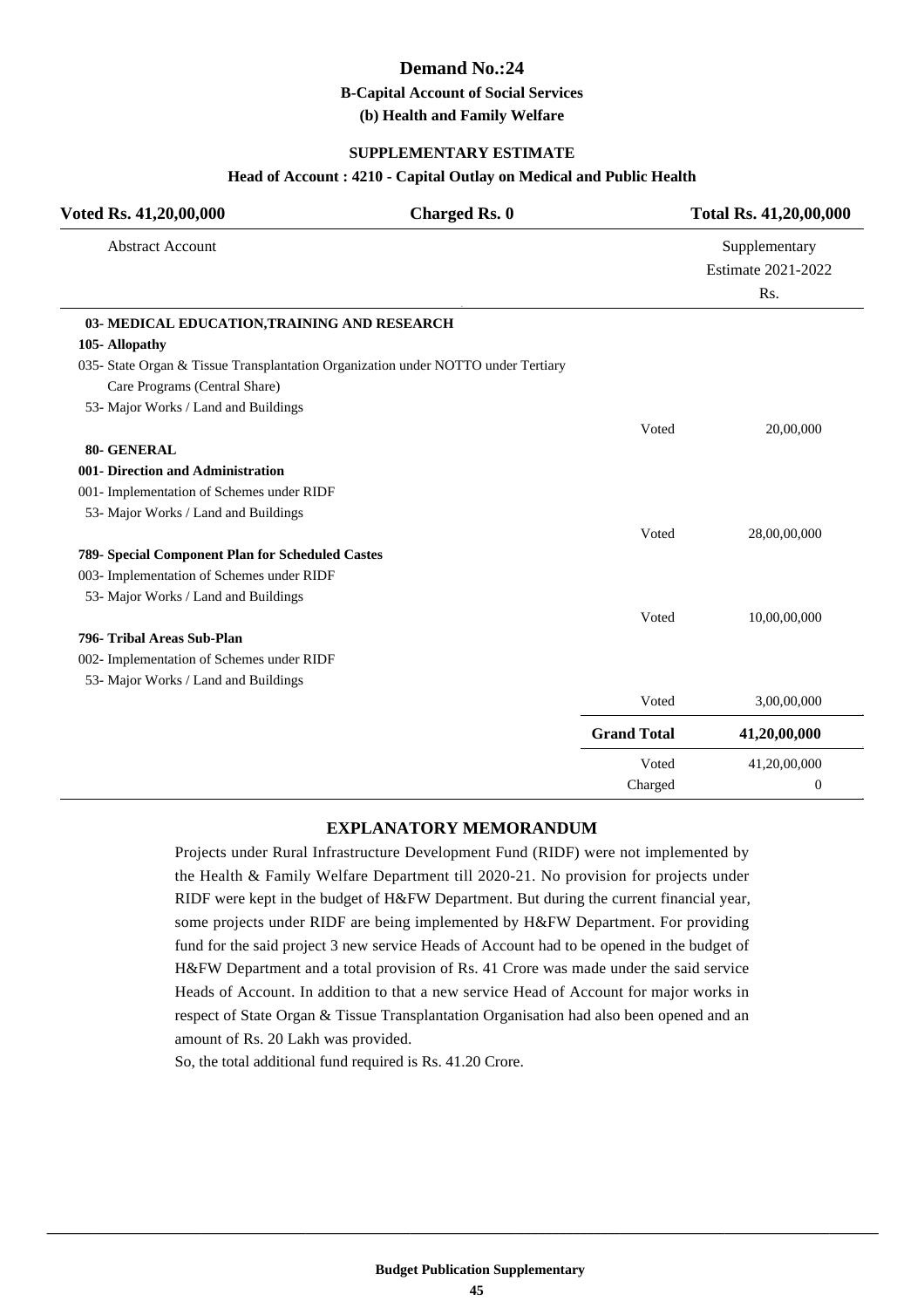# **Demand No.:25 CAPITAL EXPENDITURE OUTSIDE THE REVENUE ACCOUNT A-Capital Account of General Services**

#### **SUPPLEMENTARY ESTIMATE**

#### **Head of Account : 4059 - Capital Outlay on Public Works**

| Voted Rs. 0                                        | <b>Charged Rs. 25,00,000</b> |                    | <b>Total Rs. 25,00,000</b> |
|----------------------------------------------------|------------------------------|--------------------|----------------------------|
| <b>Abstract Account</b>                            |                              |                    | Supplementary              |
|                                                    |                              |                    | Estimate 2021-2022         |
|                                                    |                              |                    | Rs.                        |
| 01- OFFICE BUILDINGS                               |                              |                    |                            |
| 051- Construction                                  |                              |                    |                            |
| 012- Construction of office buildings of PWD Civil |                              |                    |                            |
| 53- Major Works / Land and Buildings               |                              |                    |                            |
|                                                    |                              | Charged            | 25,00,000                  |
|                                                    |                              | <b>Grand Total</b> | 25,00,000                  |
|                                                    |                              | Voted              | $\theta$                   |
|                                                    |                              | Charged            | 25,00,000                  |

### **EXPLANATORY MEMORANDUM**

.

Rs 25,00,000/- was drawn as advance from the contingency fund for payment of decretal dues and equivalent amount is required for recoupment to that fund during the current financial year. Hence, additional provision is required.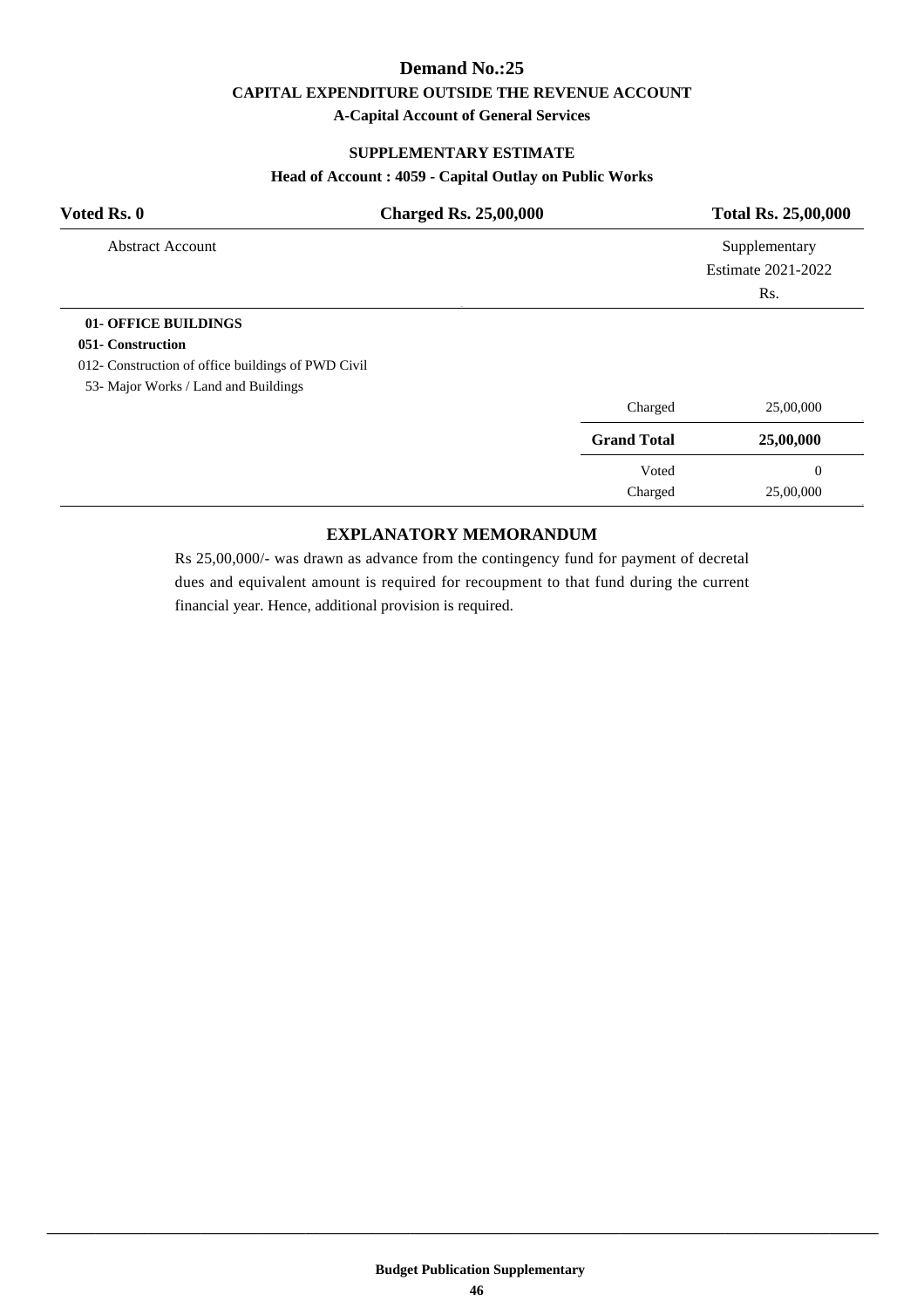**C-Capital Account of Economic Services**

**(g) Capital Account of Transport**

### **SUPPLEMENTARY ESTIMATE**

#### **Head of Account : 5054 - Capital Outlay on Roads and Bridges**

| Voted Rs. 0                                     | <b>Charged Rs. 11,06,39,000</b> | Total Rs. 11,06,39,000                     |
|-------------------------------------------------|---------------------------------|--------------------------------------------|
| <b>Abstract Account</b>                         |                                 | Supplementary<br>Estimate 2021-2022<br>Rs. |
| <b>03- STATE HIGHWAYS</b>                       |                                 |                                            |
| 337- Road Works                                 |                                 |                                            |
| 011- Improvement of State Roads & Bridges       |                                 |                                            |
| 53- Major Works / Land and Buildings            |                                 |                                            |
|                                                 | Charged                         | 7,69,42,000                                |
| 800- Other Expenditure                          |                                 |                                            |
| 001- Development of State Roads(other than BMS) |                                 |                                            |
| 53- Major Works / Land and Buildings            |                                 |                                            |
|                                                 | Charged                         | 26,67,000                                  |
| 04- DISTRICT AND OTHER ROADS                    |                                 |                                            |
| 337- Road Works                                 |                                 |                                            |
| 002- Development of State Roads- District Roads |                                 |                                            |
| 53- Major Works / Land and Buildings            |                                 |                                            |
|                                                 | Charged                         | 3,10,30,000                                |
|                                                 | <b>Grand Total</b>              | 11,06,39,000                               |
|                                                 | Voted                           | $\overline{0}$                             |
|                                                 | Charged                         | 11,06,39,000                               |

### **EXPLANATORY MEMORANDUM**

Rs 11,06,39,000/- was drawn as advance from the contingency fund for payment of decretal dues and equivalent amount is required for recoupment to that fund during the current Financial Year. Hence, additional provision is required.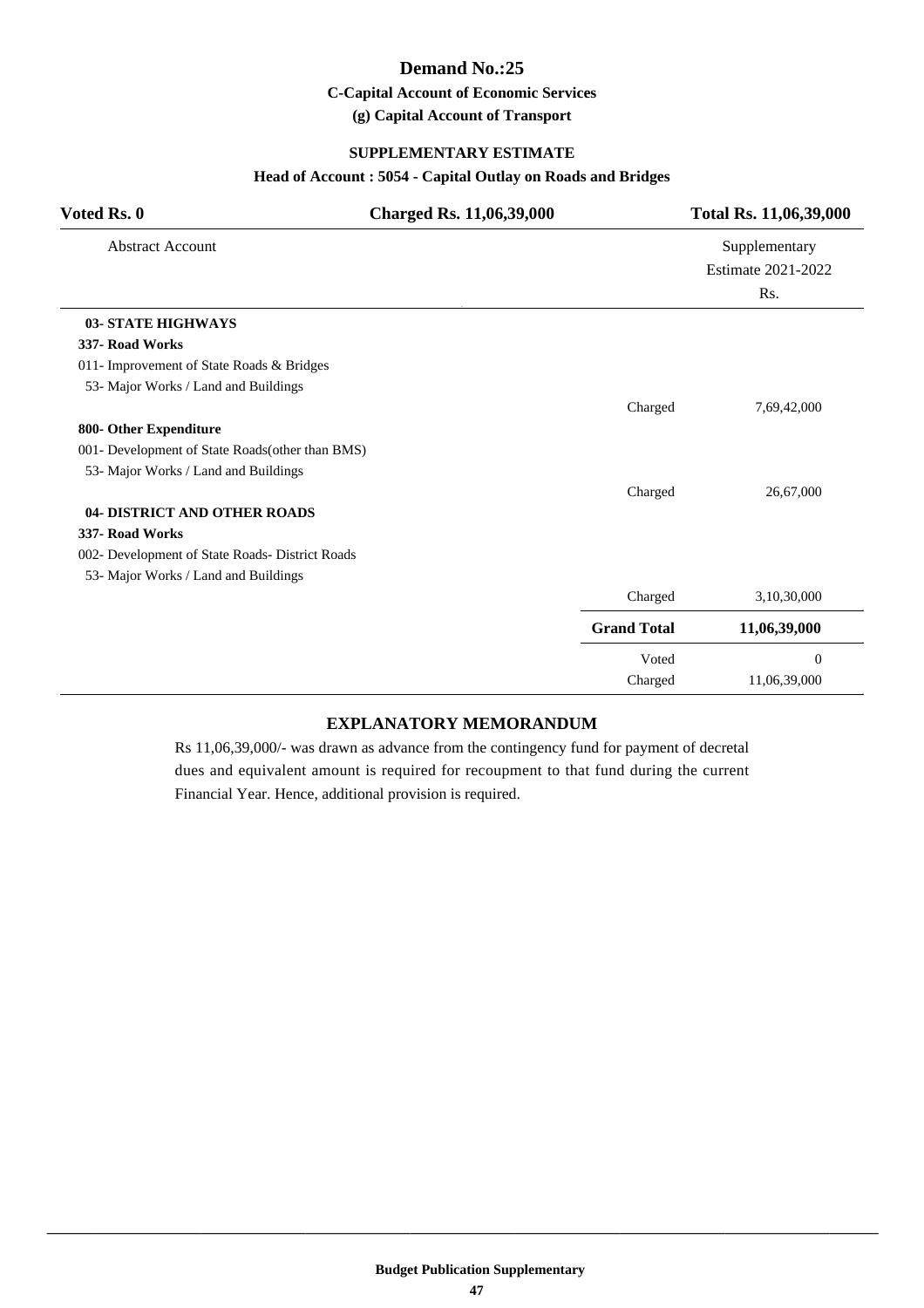# **B-Social Services**

**a) Education, Sports, Art and Culture**

### **SUPPLEMENTARY ESTIMATE**

**Head of Account : 2205 - Art and Culture**

| Voted Rs. 11,12,68,000                                                               | <b>Charged Rs. 0</b> | Total Rs. 11,12,68,000              |
|--------------------------------------------------------------------------------------|----------------------|-------------------------------------|
| <b>Abstract Account</b>                                                              |                      | Supplementary<br>Estimate 2021-2022 |
|                                                                                      |                      | Rs.                                 |
| 102- Promotion of Arts and Culture                                                   |                      |                                     |
| 049- Bangla Sangeet Mela                                                             |                      |                                     |
| 31- Grants-in-aid-GENERAL                                                            |                      |                                     |
| 02- Other Grants                                                                     | Voted                | 23,33,000                           |
| 50- Other Charges                                                                    |                      |                                     |
|                                                                                      | Voted                | 6,98,35,000                         |
| 050- Folk and Tribal Culture                                                         |                      |                                     |
| 31- Grants-in-aid-GENERAL                                                            |                      |                                     |
| 02- Other Grants                                                                     | Voted                | 3,00,000                            |
|                                                                                      |                      |                                     |
| 36- Grants-in-aid-Salaries                                                           |                      |                                     |
|                                                                                      | Voted                | 45,00,000                           |
| 051- Financial Assistance to Cultural Institutions for Promotion of Drama, Music and |                      |                                     |
| other Cultural Activities                                                            |                      |                                     |
| 31- Grants-in-aid-GENERAL                                                            |                      |                                     |
| 02- Other Grants                                                                     | Voted                | 2,24,00,000                         |
| 052- Fairs and Festivals                                                             |                      |                                     |
| 31- Grants-in-aid-GENERAL                                                            |                      |                                     |
| 02- Other Grants                                                                     | Voted                | 1,19,00,000                         |
|                                                                                      | <b>Grand Total</b>   | 11,12,68,000                        |
|                                                                                      | Voted                | 11,12,68,000                        |
|                                                                                      | Charged              | $\boldsymbol{0}$                    |

### **EXPLANATORY MEMORANDUM**

.

Additional provisions are required for:

(I)Bangla Sangeet Mela.

(ii)Folk and Tribal Culture.

(iii)Financial assistance to cultural institutions for promotion of drama, music and other

cultural activities.

(iv)Fairs and festivals.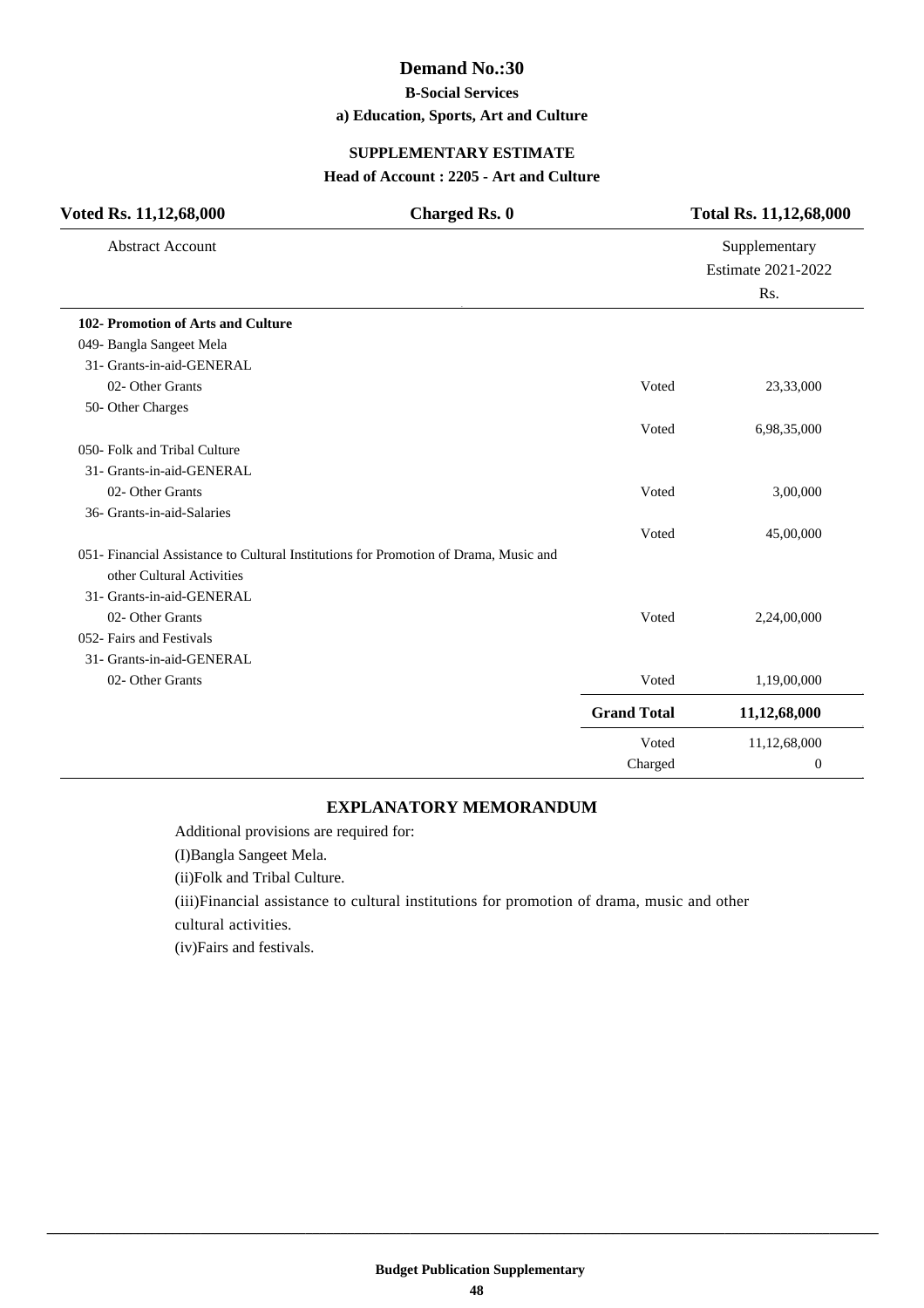#### **B-Social Services**

### **(d) Information and Broadcasting**

### **SUPPLEMENTARY ESTIMATE**

### **Head of Account : 2220 - Information and Publicity**

| Voted Rs. 1,00,20,000      | Charged Rs. 0 |                    | Total Rs. 1,00,20,000                      |
|----------------------------|---------------|--------------------|--------------------------------------------|
| <b>Abstract Account</b>    |               |                    | Supplementary<br>Estimate 2021-2022<br>Rs. |
| <b>60- OTHERS</b>          |               |                    |                                            |
| 800- Other Expenditure     |               |                    |                                            |
| 010- Mahajati Sadan        |               |                    |                                            |
| 31- Grants-in-aid-GENERAL  |               |                    |                                            |
| 02- Other Grants           |               | Voted              | 19,20,000                                  |
| 36- Grants-in-aid-Salaries |               |                    |                                            |
|                            |               | Voted              | 81,00,000                                  |
|                            |               | <b>Grand Total</b> | 1,00,20,000                                |
|                            |               | Voted              | 1,00,20,000                                |
|                            |               | Charged            | $\boldsymbol{0}$                           |

### **EXPLANATORY MEMORANDUM**

.

Additional provision is required for payment of grant to Mahajati Sadan.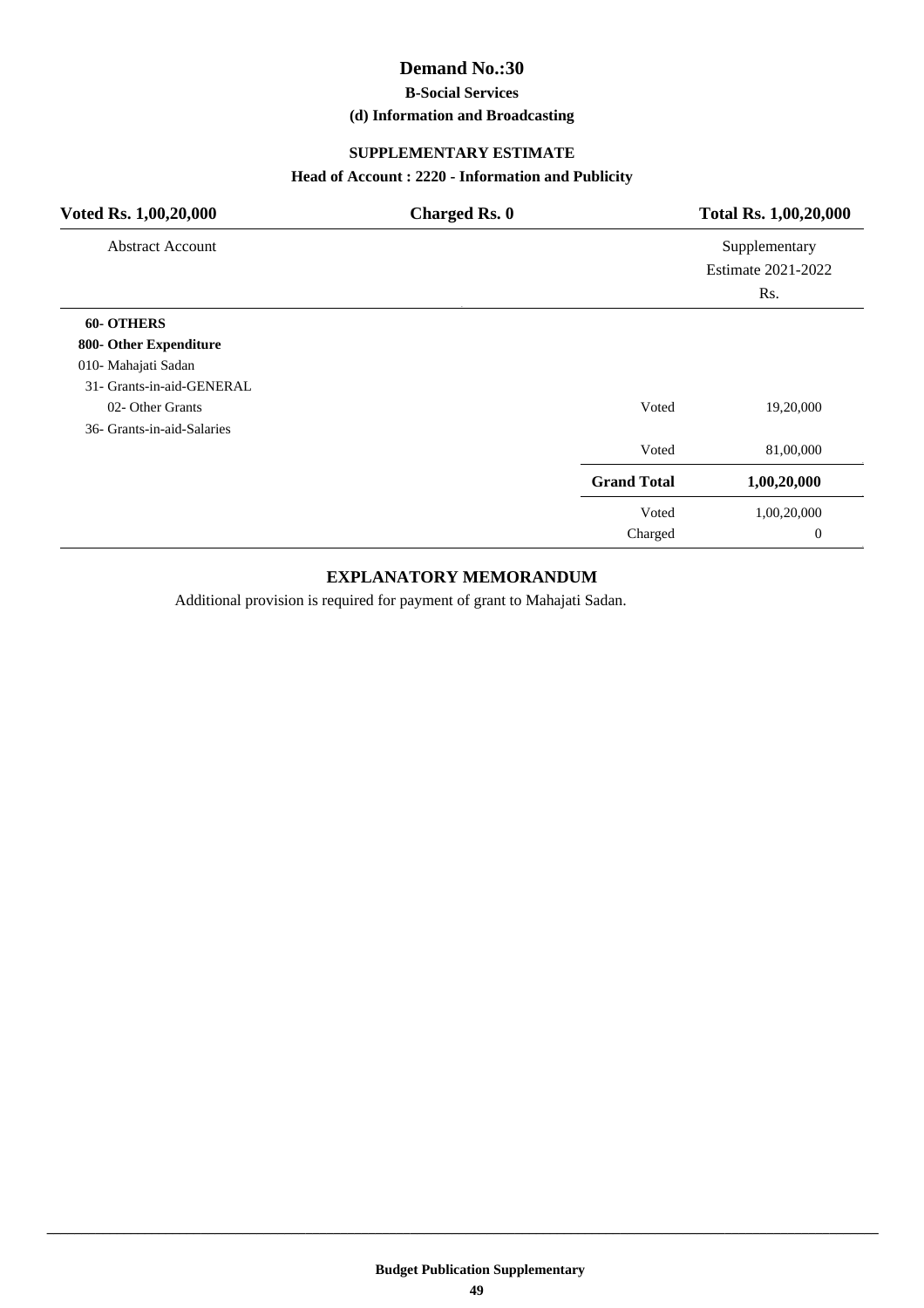### **C-Capital Account of Economic Services**

#### **(f) Capital Account of Industry and Minerals**

### **SUPPLEMENTARY ESTIMATE**

#### **Head of Account : 4859 - Capital Outlay On Telecommunication And Electronics Industries**

| Voted Rs. 20,00,00,000        | Charged Rs. 0                                                                         |                    | Total Rs. 20,00,00,000 |
|-------------------------------|---------------------------------------------------------------------------------------|--------------------|------------------------|
| <b>Abstract Account</b>       |                                                                                       |                    | Supplementary          |
|                               |                                                                                       |                    | Estimate 2021-2022     |
|                               |                                                                                       |                    | Rs.                    |
| 01- TELE-COMMUNICATIONS       |                                                                                       |                    |                        |
| 004- Research and Development |                                                                                       |                    |                        |
|                               | 001- Development and upgradation of infrastructure relating to information technology |                    |                        |
| 60- Other Capital Expenditure |                                                                                       |                    |                        |
|                               |                                                                                       | Voted              | 20,00,00,000           |
|                               |                                                                                       | <b>Grand Total</b> | 20,00,00,000           |
|                               |                                                                                       | Voted              | 20,00,00,000           |
|                               |                                                                                       | Charged            | $\theta$               |

### **EXPLANATORY MEMORANDUM**

.

For effective implementation of development and up gradation of infrastructure relating to information technology new service Heads of Account has been opened and additional provision is required.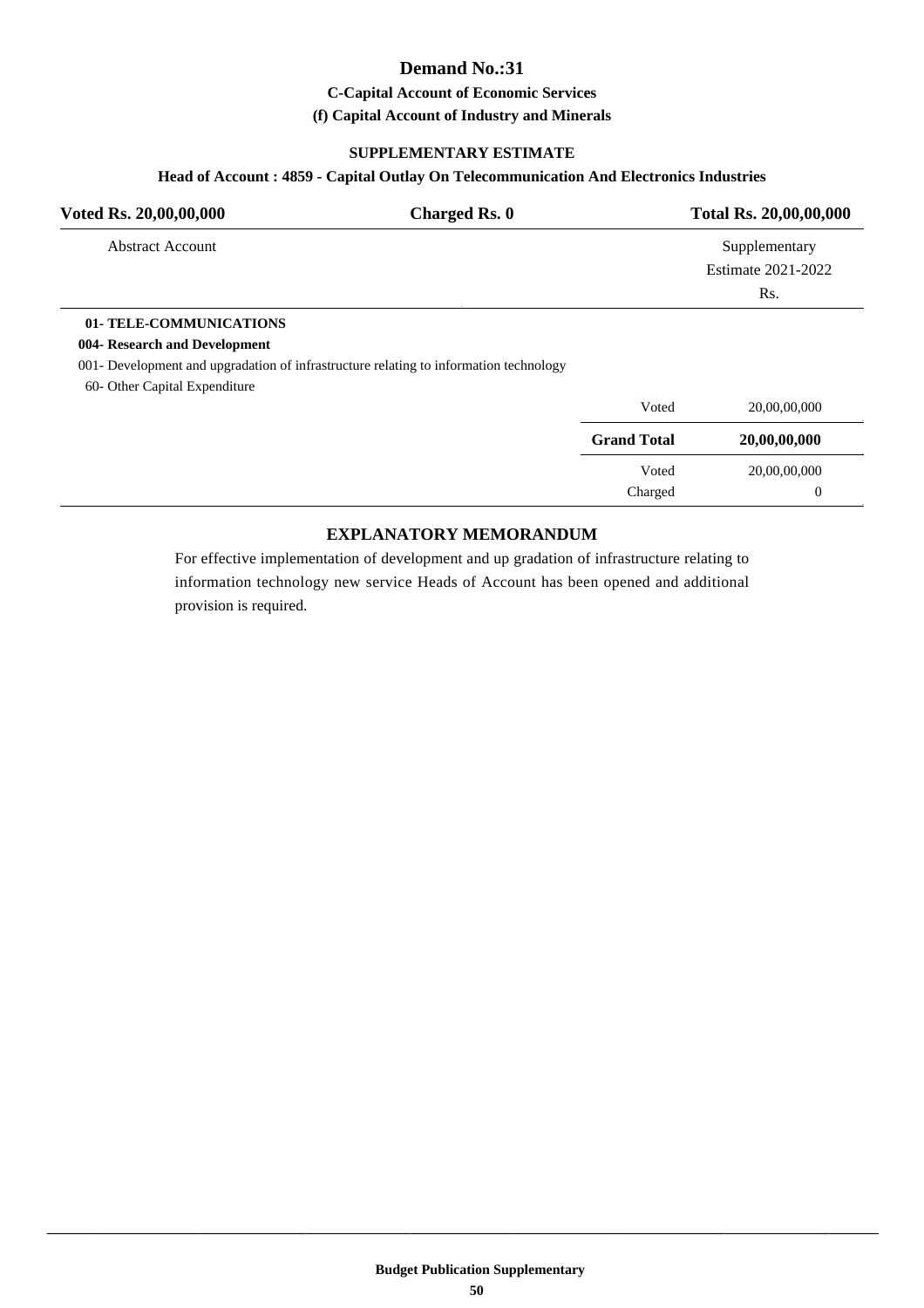# **C-Capital Account of Economic Services**

## **(d) Capital Account of Irrigation and Flood Control**

### **SUPPLEMENTARY ESTIMATE**

### **Head of Account : 4711 - Capital Outlay on Flood Control Projects**

| Voted Rs. 0                          | <b>Charged Rs. 21,43,33,000</b>                                                      |                    | Total Rs. 21,43,33,000 |
|--------------------------------------|--------------------------------------------------------------------------------------|--------------------|------------------------|
| <b>Abstract Account</b>              |                                                                                      |                    | Supplementary          |
|                                      |                                                                                      |                    | Estimate 2021-2022     |
|                                      |                                                                                      |                    | Rs.                    |
| 01- FLOOD CONTROL                    |                                                                                      |                    |                        |
| 103- Civil Works                     |                                                                                      |                    |                        |
|                                      | 564- Schemes Under Flood Management Programme (FMP) (State Share)                    |                    |                        |
| 53- Major Works / Land and Buildings |                                                                                      |                    |                        |
|                                      |                                                                                      | Charged            | 16,55,21,000           |
| 03- DRAINAGE                         |                                                                                      |                    |                        |
| 103- Civil Works                     |                                                                                      |                    |                        |
|                                      | 107- Dredging of drainage channels including purchase of new machinery and equipment |                    |                        |
| 53- Major Works / Land and Buildings |                                                                                      |                    |                        |
|                                      |                                                                                      | Charged            | 4,88,12,000            |
|                                      |                                                                                      | <b>Grand Total</b> | 21,43,33,000           |
|                                      |                                                                                      | Voted              | $\overline{0}$         |
|                                      |                                                                                      | Charged            | 21,43,33,000           |

### **EXPLANATORY MEMORANDUM**

.

Rs 21,43,33,,000/- was drawn as advance from the contingency fund for payment of Decretal Dues and equivalent amount is required for recoupment to that fund during the current Financial Year. Hence, additional provision is required.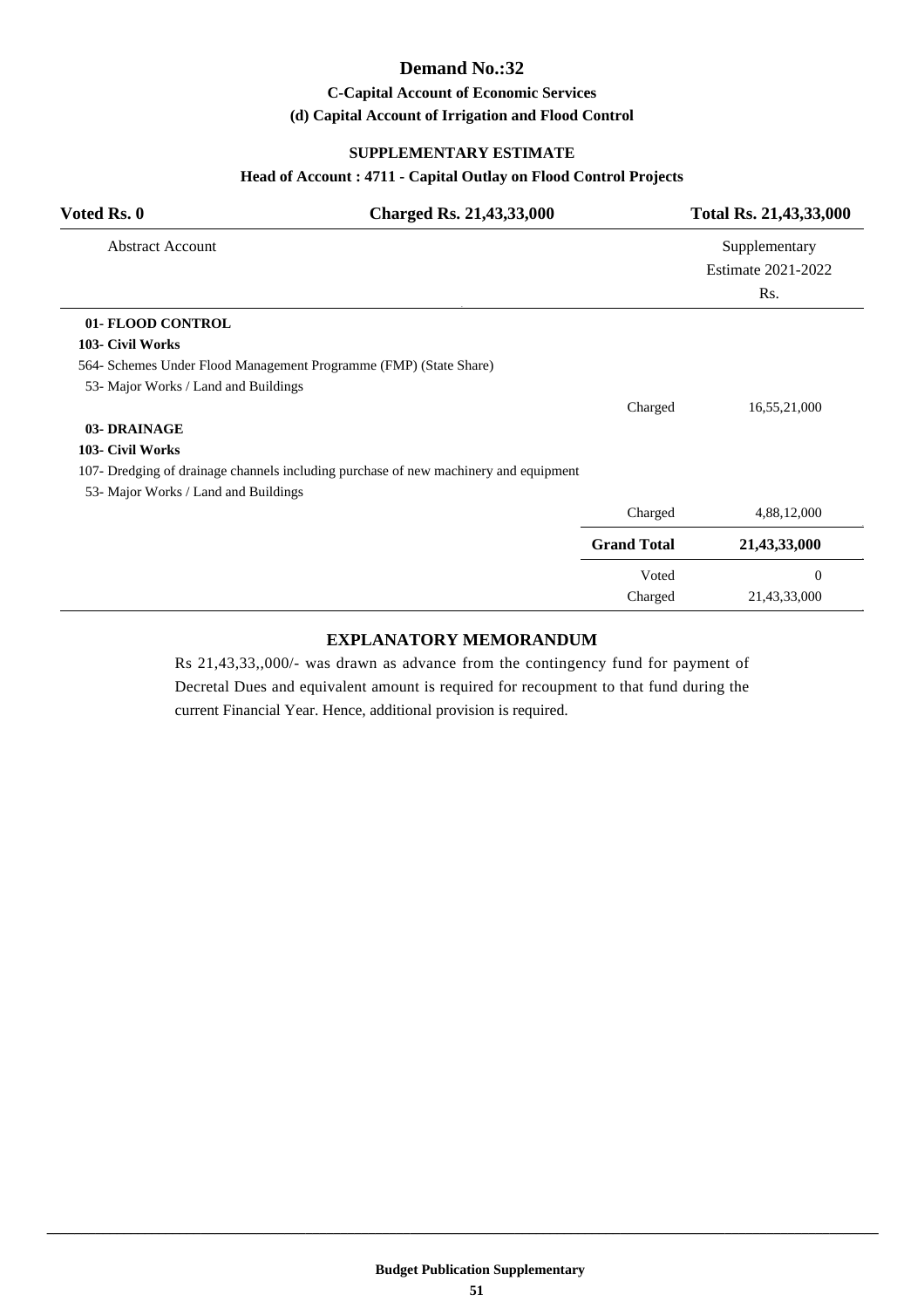### **SUPPLEMENTARY ESTIMATE**

#### **Head of Account : 6004 - Loans and Advances from the Central Government**

| Voted Rs. 0                          | <b>Charged Rs. 6,00,000</b>                                                          |                    | <b>Total Rs. 6,00,000</b> |
|--------------------------------------|--------------------------------------------------------------------------------------|--------------------|---------------------------|
| <b>Abstract Account</b>              |                                                                                      |                    | Supplementary             |
|                                      |                                                                                      |                    | Estimate 2021-2022        |
|                                      |                                                                                      |                    | Rs.                       |
| 01- NON-PLAN LOANS                   |                                                                                      |                    |                           |
| 800- Other Loans                     |                                                                                      |                    |                           |
|                                      | 011- Loans for Irrigation, Navigation, Flood Control and Drainage Projects: Emergent |                    |                           |
| flood protection/anti-errosion works |                                                                                      |                    |                           |
| 56- Repayment of Loans               |                                                                                      |                    |                           |
|                                      |                                                                                      | Charged            | 6,00,000                  |
|                                      |                                                                                      | <b>Grand Total</b> | 6,00,000                  |
|                                      |                                                                                      | Voted              | $\theta$                  |

#### **EXPLANATORY MEMORANDUM**

Charged 6,00,000

.

Additional provision is required for repayment of loans for emergent flood protection/antierosion works.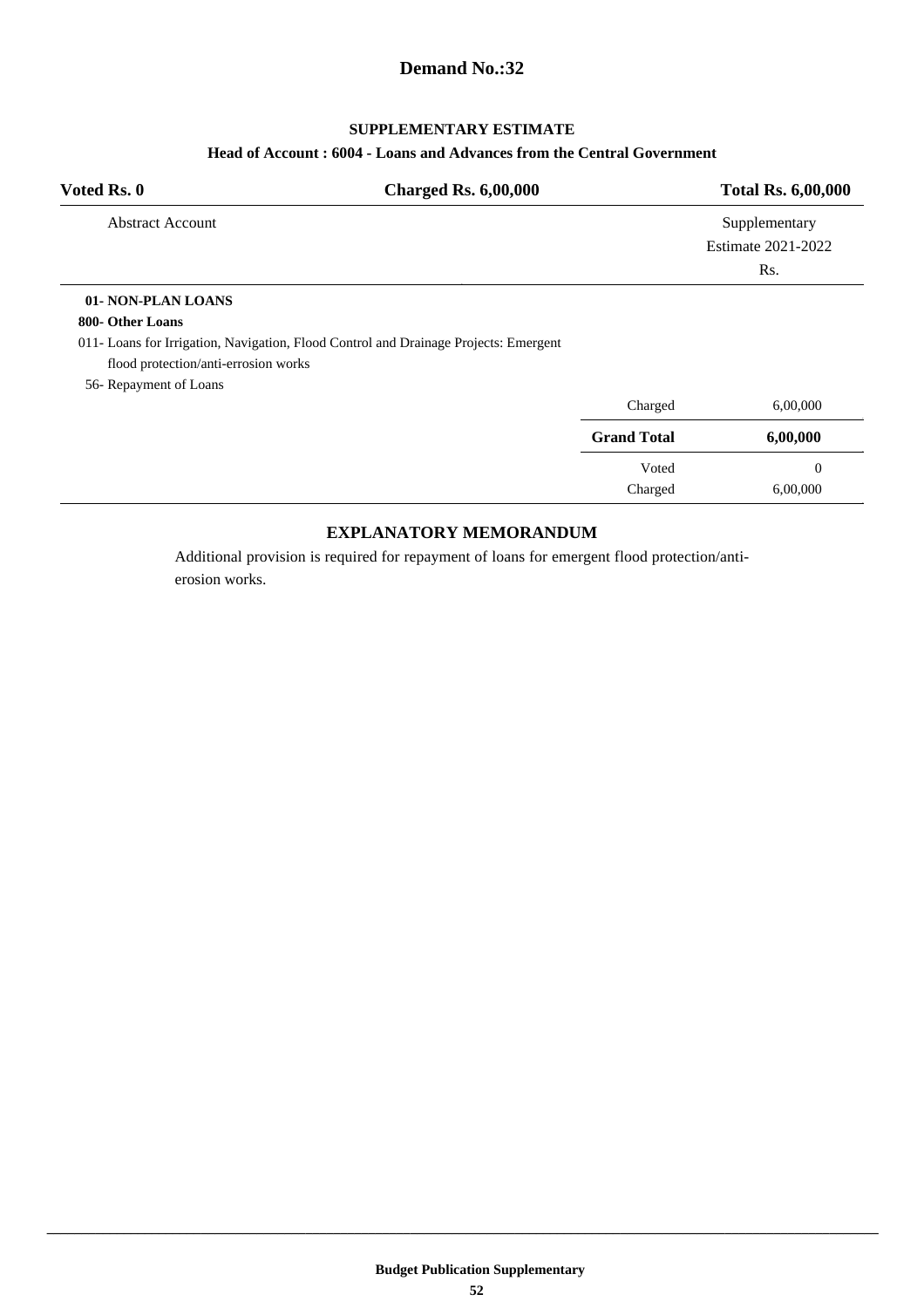**A-General Services**

**(d) Administrative Services**

### **SUPPLEMENTARY ESTIMATE**

**Head of Account : 2056 - Jails**

| Voted Rs. 8,70,74,000                           | <b>Charged Rs. 0</b> |                    | Total Rs. 8,70,74,000                      |
|-------------------------------------------------|----------------------|--------------------|--------------------------------------------|
| <b>Abstract Account</b>                         |                      |                    | Supplementary<br>Estimate 2021-2022<br>Rs. |
| <b>101- Correctional Homes</b>                  |                      |                    |                                            |
| 001- Presidency Correctional Home. [JL]         |                      |                    |                                            |
| 01-Salaries                                     |                      |                    |                                            |
| $01 - Pay$                                      |                      | Voted              | 3,51,53,000                                |
| 02- Dearness Allowance                          |                      | Voted              | 14,66,000                                  |
| 03- House Rent Allowance                        |                      | Voted              | 33,70,000                                  |
| 07- Other Allowances                            |                      | Voted              | 50,000                                     |
| 09- Ration Allowance                            |                      | Voted              | 27,50,000                                  |
| 12- Medical Allowance                           |                      | Voted              | 5,95,000                                   |
| 02-Wages                                        |                      |                    |                                            |
|                                                 |                      | Voted              | 3,32,000                                   |
| 21- Materials and Supplies/Stores and Equipment |                      |                    |                                            |
| 01-Diet                                         |                      | Voted              | 54,20,000                                  |
| 002- Central Correctional Homes. [JL]           |                      |                    |                                            |
| 01-Salaries                                     |                      |                    |                                            |
| 01- Pay                                         |                      | Voted              | 3,79,38,000                                |
|                                                 |                      | <b>Grand Total</b> | 8,70,74,000                                |
|                                                 |                      | Voted              | 8,70,74,000                                |
|                                                 |                      | Charged            | $\boldsymbol{0}$                           |

## **EXPLANATORY MEMORANDUM**

Additional provisions are required for establishment charges of Presidency Correctional Home and Central Correctional Home.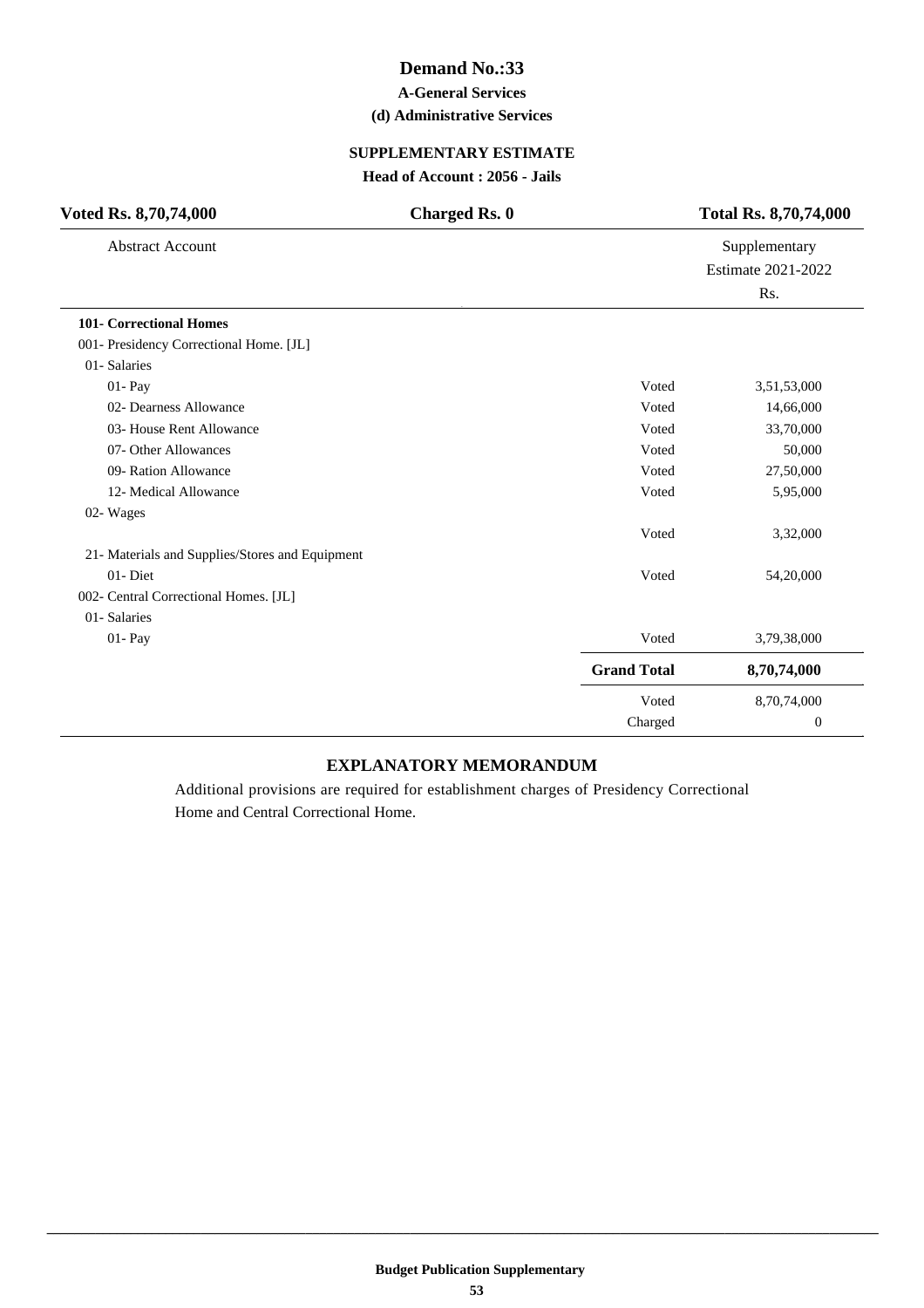# **Demand No.:33 CAPITAL EXPENDITURE OUTSIDE THE REVENUE ACCOUNT A-Capital Account of General Services**

#### **SUPPLEMENTARY ESTIMATE**

#### **Head of Account : 4059 - Capital Outlay on Public Works**

| Voted Rs. 18,51,31,000                  | <b>Charged Rs. 0</b> |                    | Total Rs. 18,51,31,000 |
|-----------------------------------------|----------------------|--------------------|------------------------|
| <b>Abstract Account</b>                 |                      |                    | Supplementary          |
|                                         |                      |                    | Estimate 2021-2022     |
|                                         |                      |                    | Rs.                    |
| <b>60- OTHER BUILDINGS</b>              |                      |                    |                        |
| 051- Constructions                      |                      |                    |                        |
| 011- Construction of Correctional Homes |                      |                    |                        |
| 53- Major Works / Land and Buildings    |                      |                    |                        |
|                                         |                      | Voted              | 18,51,31,000           |
|                                         |                      | <b>Grand Total</b> | 18,51,31,000           |
|                                         |                      | Voted              | 18,51,31,000           |
|                                         |                      | Charged            | $\boldsymbol{0}$       |

#### **EXPLANATORY MEMORANDUM**

.

Additional provision is required for construction of Correctional Homes.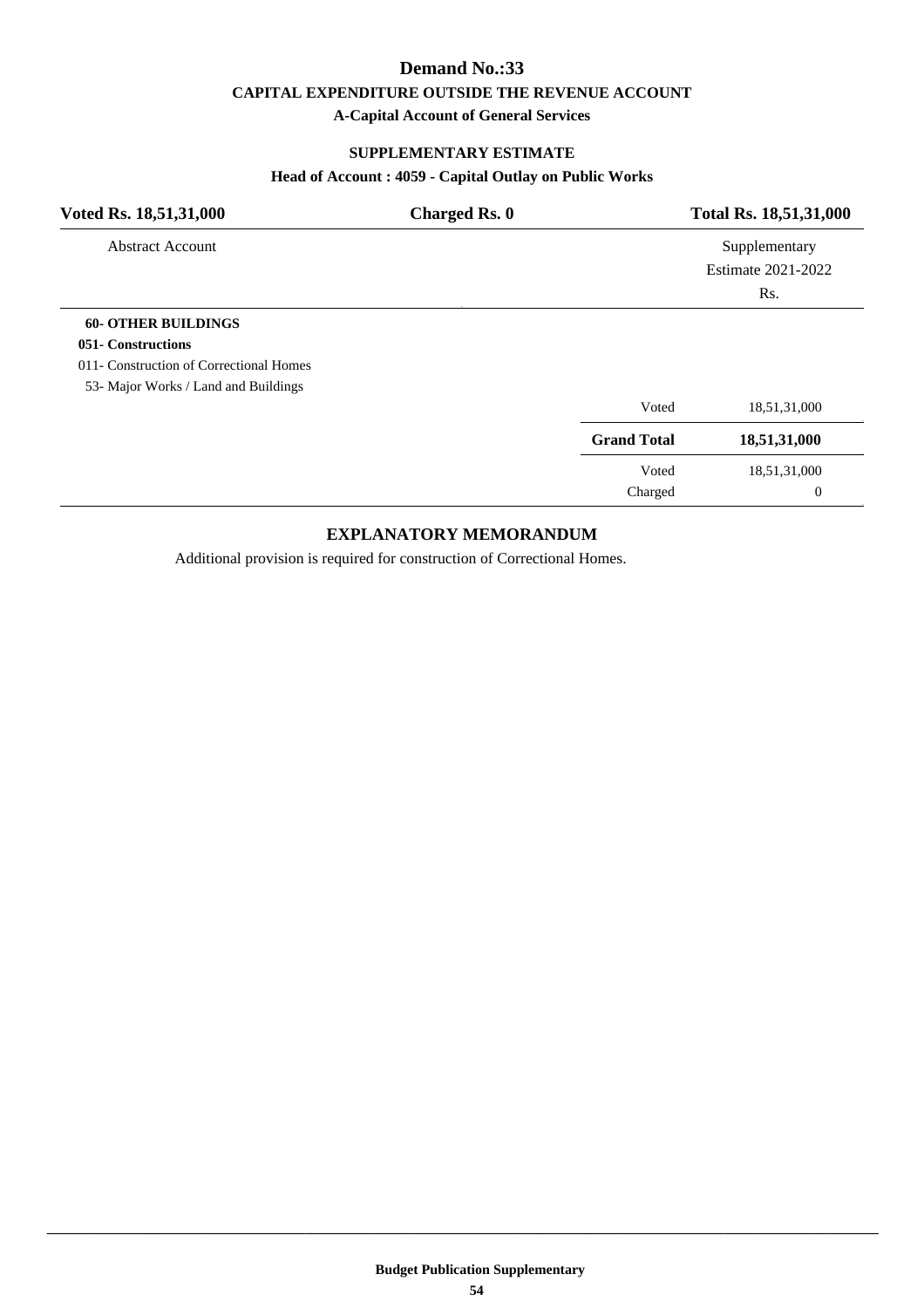### **A-General Services (c) Interest of Payment and Servicing of Debt**

#### **SUPPLEMENTARY ESTIMATE**

### **Head of Account : 2049 - Interest Payments**

.

| Voted Rs. 0                                                        | <b>Charged Rs. 16,99,95,000</b> | Total Rs. 16,99,95,000 |
|--------------------------------------------------------------------|---------------------------------|------------------------|
| Abstract Account                                                   |                                 | Supplementary          |
|                                                                    |                                 | Estimate 2021-2022     |
|                                                                    |                                 | Rs.                    |
| <b>60- INTEREST ON OTHER OBLIGATIONS</b>                           |                                 |                        |
| 101- Interest on Deposits                                          |                                 |                        |
| 010- Interest on Finance Commission Grants relating to P& RD Dept. |                                 |                        |
| 45- Interest/Dividend                                              |                                 |                        |

| 16,99,95,000   | Charged            |
|----------------|--------------------|
| 16,99,95,000   | <b>Grand Total</b> |
| $\overline{0}$ | Voted              |
| 16,99,95,000   | Charged            |

### **EXPLANATORY MEMORANDUM**

Additional fund is required for payment interest to Rural Local Bodies on delayed release of 15th Finance Commission Grants.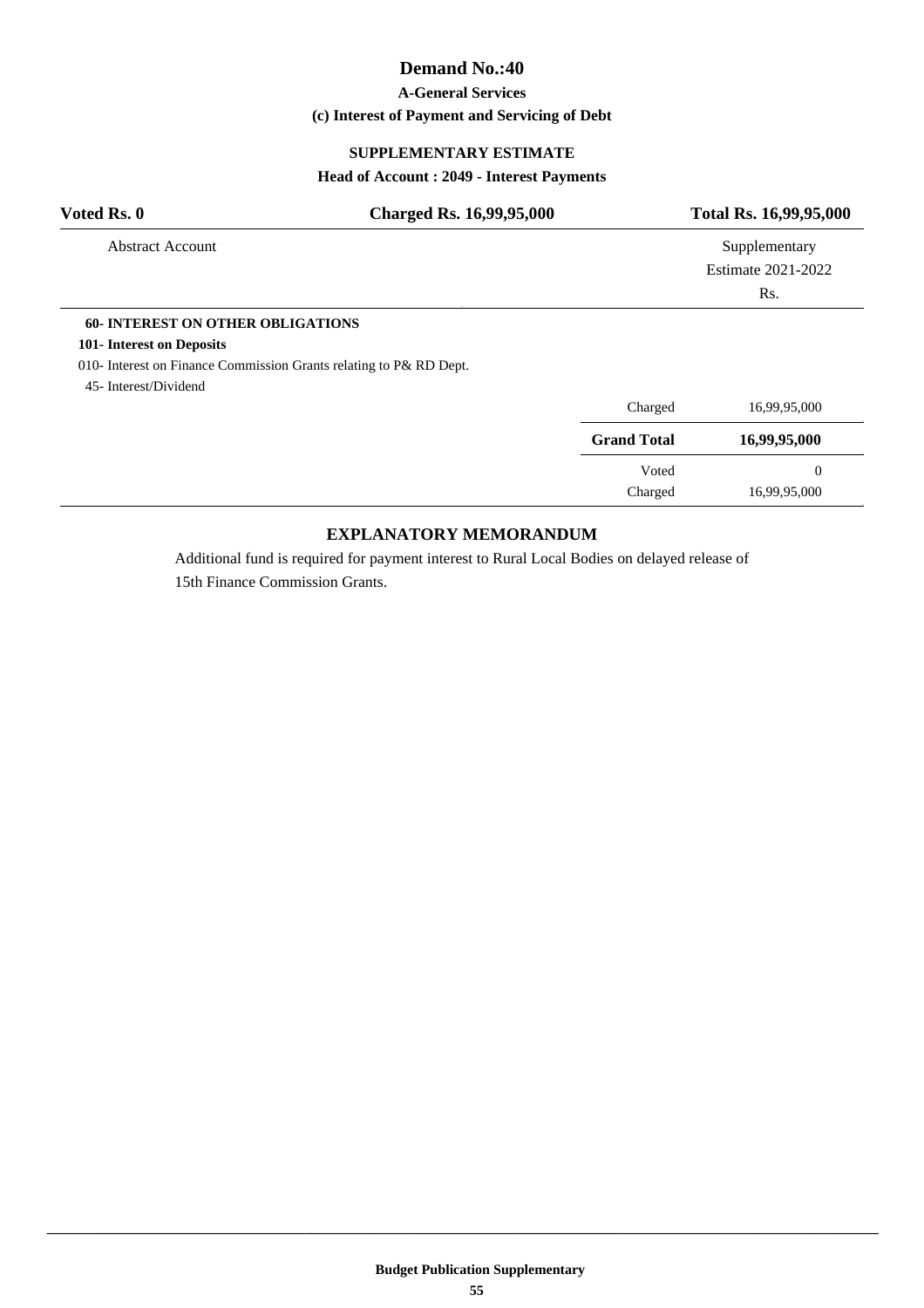### **C-Economic Services**

#### **(b) Rural Development**

#### **SUPPLEMENTARY ESTIMATE**

#### **Head of Account : 2501 - Special Programmes for Rural Development**

| Voted Rs. 118,07,56,000                                                                                                                                                                                                                                                    | Charged Rs. 0 |                    | Total Rs. 118,07,56,000                    |
|----------------------------------------------------------------------------------------------------------------------------------------------------------------------------------------------------------------------------------------------------------------------------|---------------|--------------------|--------------------------------------------|
| <b>Abstract Account</b>                                                                                                                                                                                                                                                    |               |                    | Supplementary<br>Estimate 2021-2022<br>Rs. |
| <b>06- SELF EMPLOMENT PROGRAMMES</b><br>102- National Rural Livlihood Mission (N R L M)                                                                                                                                                                                    |               |                    |                                            |
| 004- National Rural Economic Transformation Project (NRETP) under DAY-NRLM<br>(Central Share)<br>31- Grants-in-aid-GENERAL<br>02- Other Grants<br>005- National Rural Economic Transformation Project (NRETP) under DAY-NRLM<br>(State Share)<br>31- Grants-in-aid-GENERAL |               | Voted              | 65,00,00,000                               |
| 02- Other Grants                                                                                                                                                                                                                                                           |               | Voted              | 53,07,56,000                               |
|                                                                                                                                                                                                                                                                            |               | <b>Grand Total</b> | 118,07,56,000                              |
|                                                                                                                                                                                                                                                                            |               | Voted<br>Charged   | 118,07,56,000<br>$\boldsymbol{0}$          |

### **EXPLANATORY MEMORANDUM**

Additional provision is required for new service Heads of Account for implemenation of National Rural Economic Transformation Project under CSS DAY-NRLM.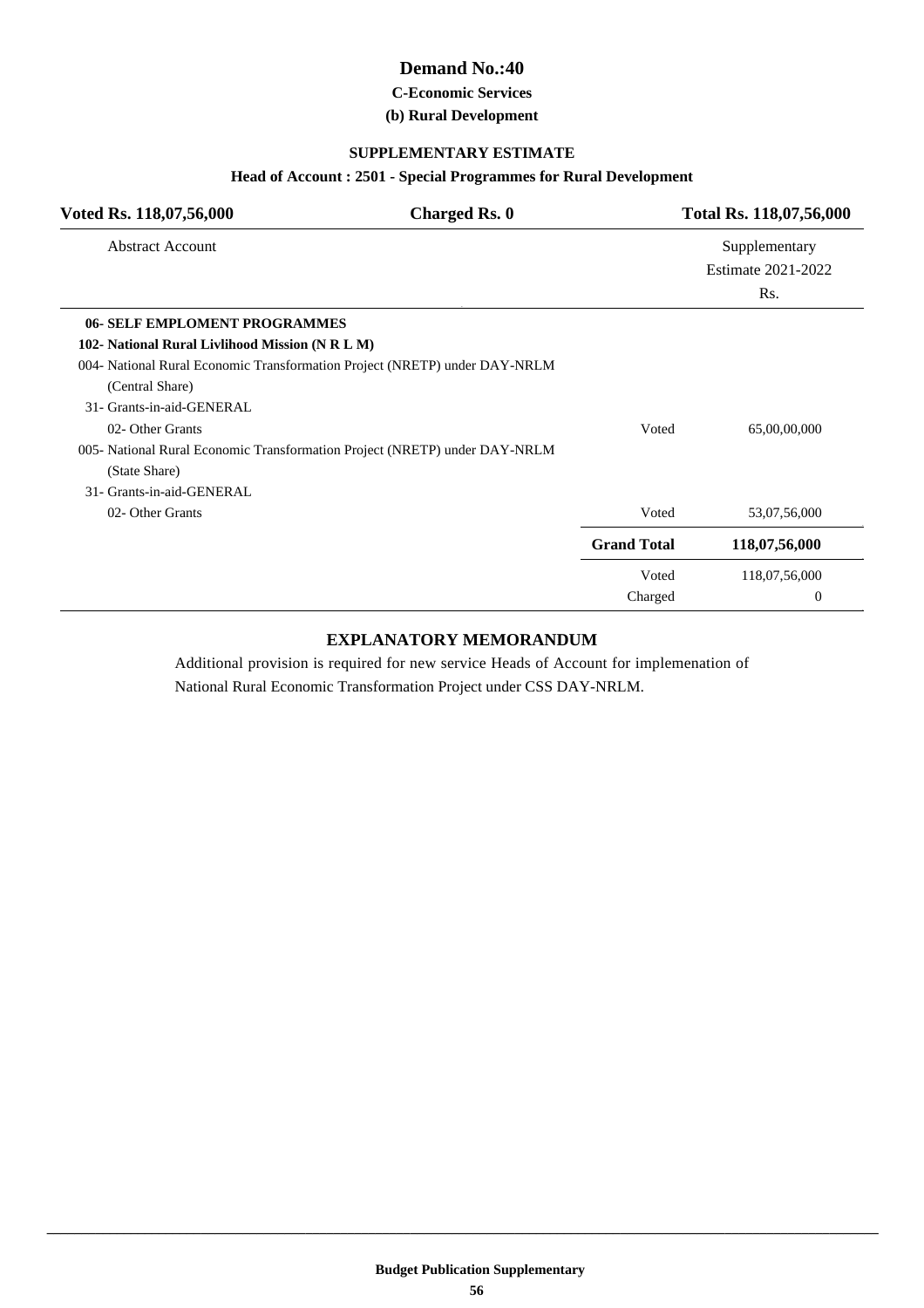**C-Economic Services**

### **(b) Rural Development**

### **SUPPLEMENTARY ESTIMATE**

**Head of Account : 2505 - Rural Employment**

| Voted Rs. 6,46,00,000                                                             | Charged Rs. 0 |                    | Total Rs. 6,46,00,000 |
|-----------------------------------------------------------------------------------|---------------|--------------------|-----------------------|
| <b>Abstract Account</b>                                                           |               |                    | Supplementary         |
|                                                                                   |               |                    | Estimate 2021-2022    |
|                                                                                   |               |                    | Rs.                   |
| <b>60- OTHER PROGRAMMES</b>                                                       |               |                    |                       |
| 106- National Rural Employment Guarantee Scheme                                   |               |                    |                       |
| 007- Capacity Building and Technical Support under Project Unnati (Central Share) |               |                    |                       |
| 31- Grants-in-aid-GENERAL                                                         |               |                    |                       |
| 02- Other Grants                                                                  |               | Voted              | 4,65,12,000           |
| 789- Special Component Plan for Scheduled Castes                                  |               |                    |                       |
| 005- Capacity Building and Technical Support under Project Unnati (Central Share) |               |                    |                       |
| 31- Grants-in-aid-GENERAL                                                         |               |                    |                       |
| 02- Other Grants                                                                  |               | Voted              | 1,42,12,000           |
| 796- Tribal Areas Sub-Plan                                                        |               |                    |                       |
| 006- Capacity Building and Technical Support under Project Unnati (Central Share) |               |                    |                       |
| 31- Grants-in-aid-GENERAL                                                         |               |                    |                       |
| 02- Other Grants                                                                  |               | Voted              | 38,76,000             |
|                                                                                   |               | <b>Grand Total</b> | 6,46,00,000           |
|                                                                                   |               | Voted              | 6,46,00,000           |
|                                                                                   |               | Charged            | $\theta$              |

### **EXPLANATORY MEMORANDUM**

Additional provision is required for capacity building and technical support under new service Heads of Account under Centrally Sponsored Scheme project Unnati.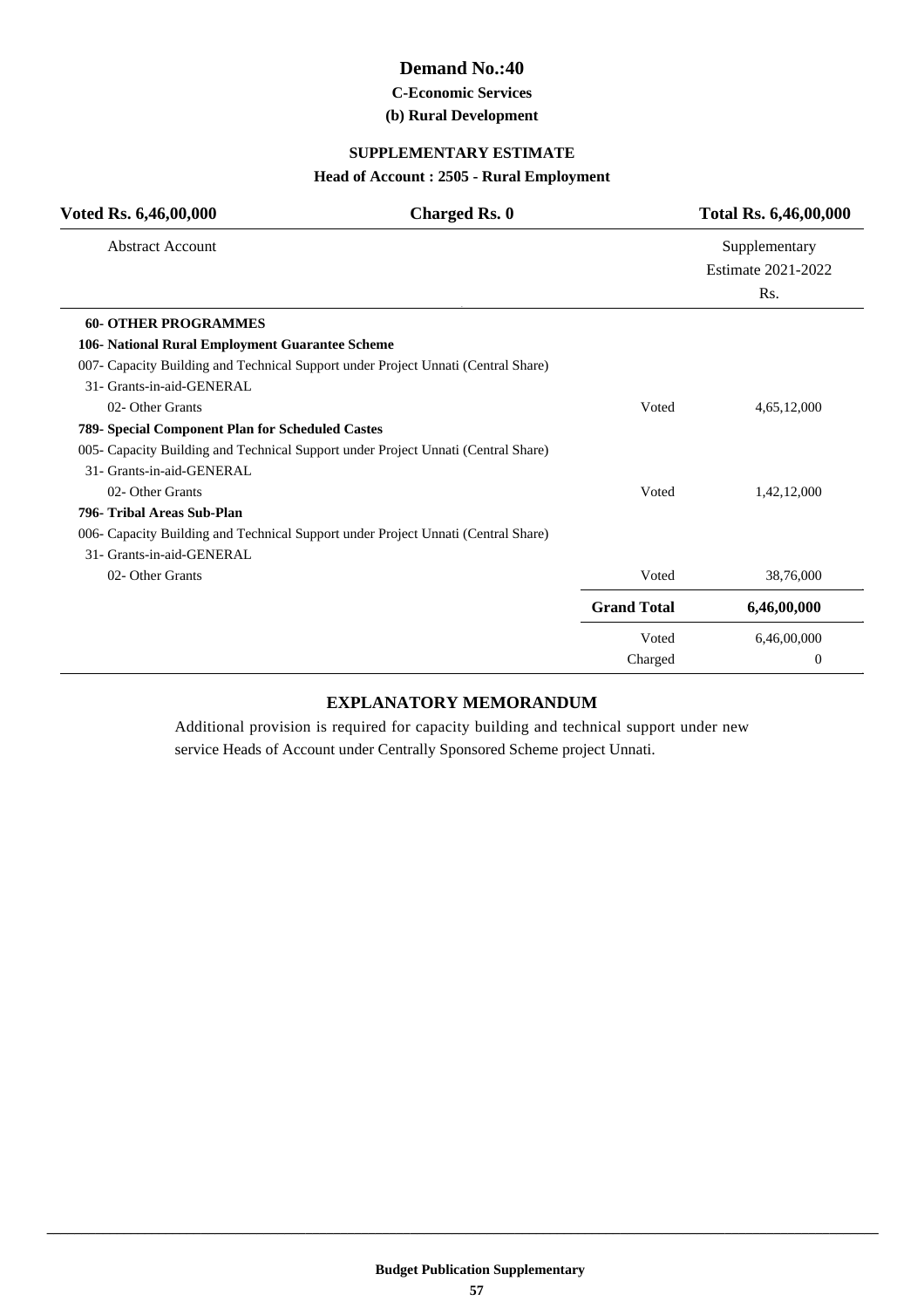### **C-Economic Services**

#### **(b) Rural Development**

#### **SUPPLEMENTARY ESTIMATE**

#### **Head of Account : 2515 - Other Rural Development Programmes**

| Voted Rs. 8,34,00,000               | <b>Charged Rs. 0</b>                                                               | Total Rs. 8,34,00,000               |
|-------------------------------------|------------------------------------------------------------------------------------|-------------------------------------|
| <b>Abstract Account</b>             |                                                                                    | Supplementary<br>Estimate 2021-2022 |
|                                     |                                                                                    | Rs.                                 |
| 197- Assistance to Block Panchayats |                                                                                    |                                     |
|                                     | 013- Assistance for Building-less PHCs & CHCs under recommendation of 15th Finance |                                     |
| Commission (FC-XV)                  |                                                                                    |                                     |
| 31- Grants-in-aid-GENERAL           |                                                                                    |                                     |
| 02- Other Grants                    | Voted                                                                              | 8,34,00,000                         |
|                                     | <b>Grand Total</b>                                                                 | 8,34,00,000                         |
|                                     | Voted                                                                              | 8,34,00,000                         |
|                                     | Charged                                                                            | $\theta$                            |

### **EXPLANATORY MEMORANDUM**

.

Additional provision is required for assistance for building less PHCs and CHCs under the recommendation of 15th Finance Commission.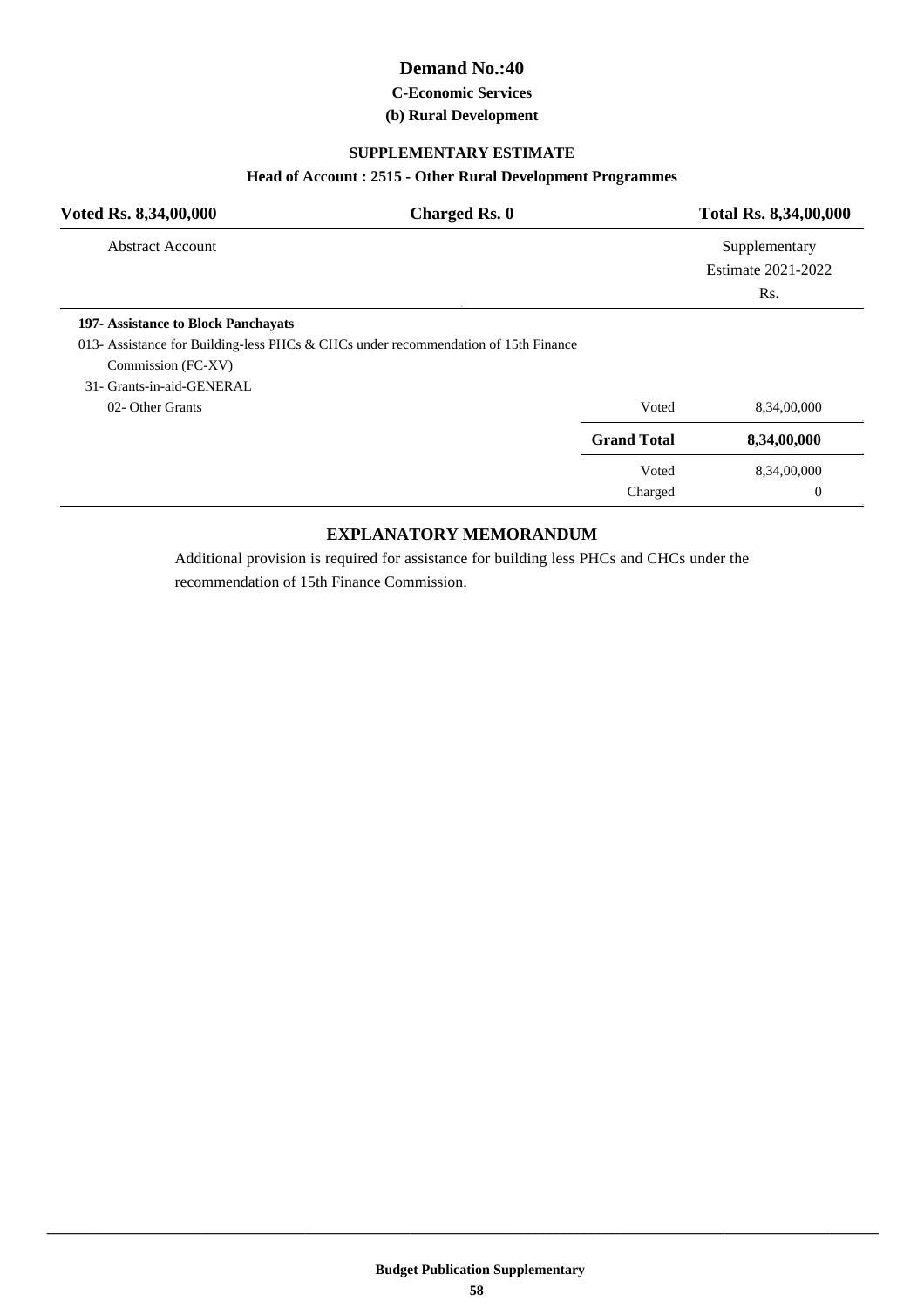**A-General Services**

**(d) Administrative Services**

#### **SUPPLEMENTARY ESTIMATE**

**Head of Account : 2062 - Vigilance**

| <b>Voted Rs. 10,000</b>                                     | <b>Charged Rs. 0</b> |                    | <b>Total Rs. 10,000</b>             |
|-------------------------------------------------------------|----------------------|--------------------|-------------------------------------|
| <b>Abstract Account</b>                                     |                      |                    | Supplementary<br>Estimate 2021-2022 |
|                                                             |                      |                    | Rs.                                 |
| 104- Vigilance Commission of West Bengal                    |                      |                    |                                     |
| 003- Reimbursement of Trap Money related to Vigilance Cases |                      |                    |                                     |
| 41- Secret Service Expenditure                              |                      |                    |                                     |
|                                                             |                      | Voted              | 10,000                              |
|                                                             |                      | <b>Grand Total</b> | 10,000                              |
|                                                             |                      | Voted              | 10,000                              |
|                                                             |                      | Charged            | $\theta$                            |

### **EXPLANATORY MEMORANDUM**

Additional provision is required for re-imbursement of trap money related to vigilance cases.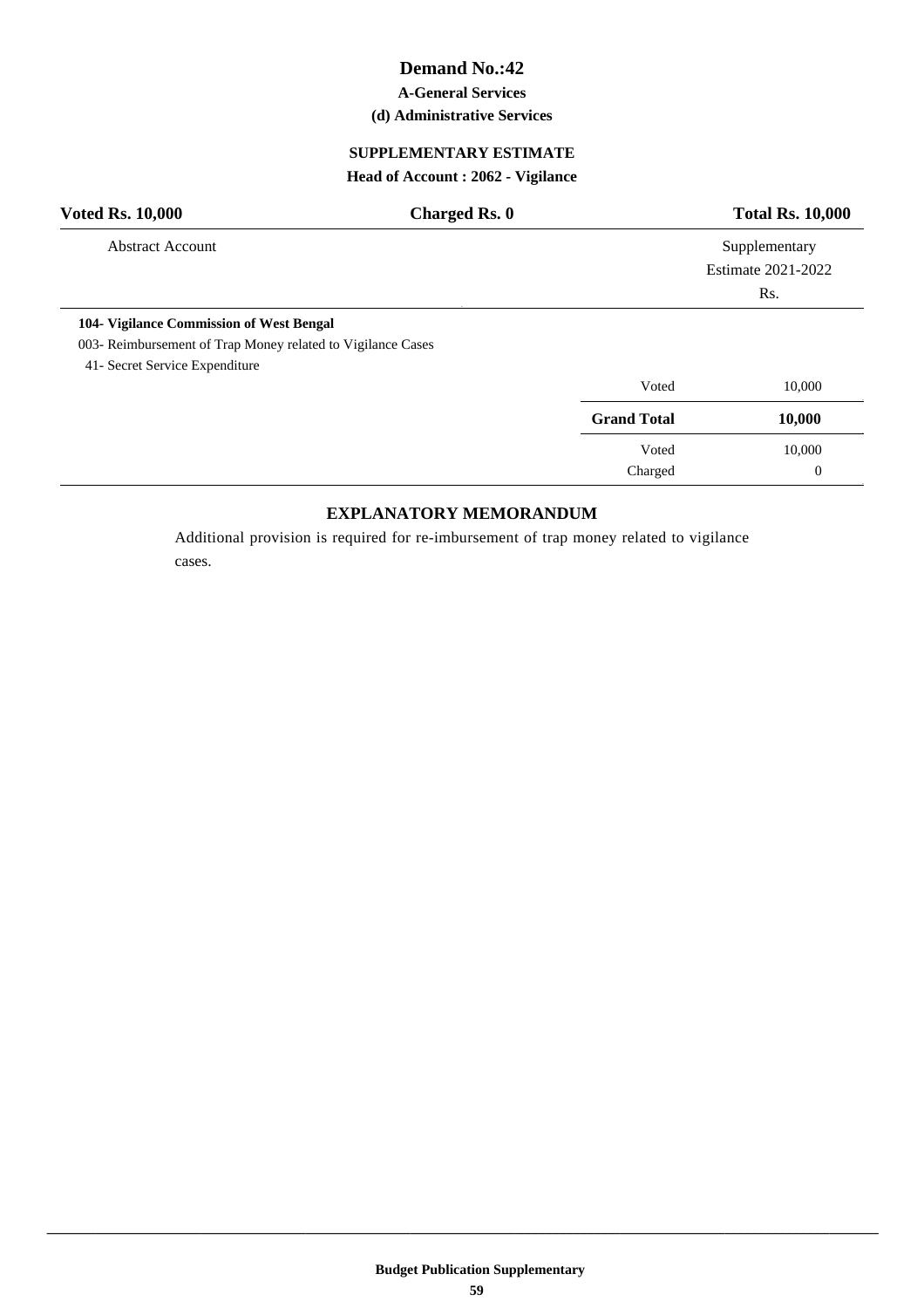### **B-Social Services**

#### **(g) Social Welfare and Nutrition**

### **SUPPLEMENTARY ESTIMATE**

#### **Head of Account : 2235 - Social Security And Welfare**

| Voted Rs. 94,13,00,000                                  | <b>Charged Rs. 0</b> |                    | Total Rs. 94,13,00,000                     |
|---------------------------------------------------------|----------------------|--------------------|--------------------------------------------|
| <b>Abstract Account</b>                                 |                      |                    | Supplementary<br>Estimate 2021-2022<br>Rs. |
| 02- SOCIAL WELFARE<br>001- Direction and Administration |                      |                    |                                            |
| 023- BANGLA SAHAYATA KENDRA                             |                      |                    |                                            |
| 28- Payment of Professional and Special Services        |                      |                    |                                            |
| 02- Other charges                                       |                      | Voted              | 83,98,00,000                               |
| 32- Contribution                                        |                      |                    |                                            |
|                                                         |                      | Voted              | 3,60,00,000                                |
| 50- Other Charges                                       |                      |                    |                                            |
|                                                         |                      | Voted              | 5,35,00,000                                |
| 77- Computerisation                                     |                      |                    |                                            |
|                                                         |                      | Voted              | 1,20,00,000                                |
|                                                         |                      | <b>Grand Total</b> | 94,13,00,000                               |
|                                                         |                      | Voted              | 94,13,00,000                               |
|                                                         |                      | Charged            | $\boldsymbol{0}$                           |

### **EXPLANATORY MEMORANDUM**

For smooth functioning of various welfare activities of the State Government new service head of account has been opened for Bangla Sahayata Kendra, hence additional provision is required.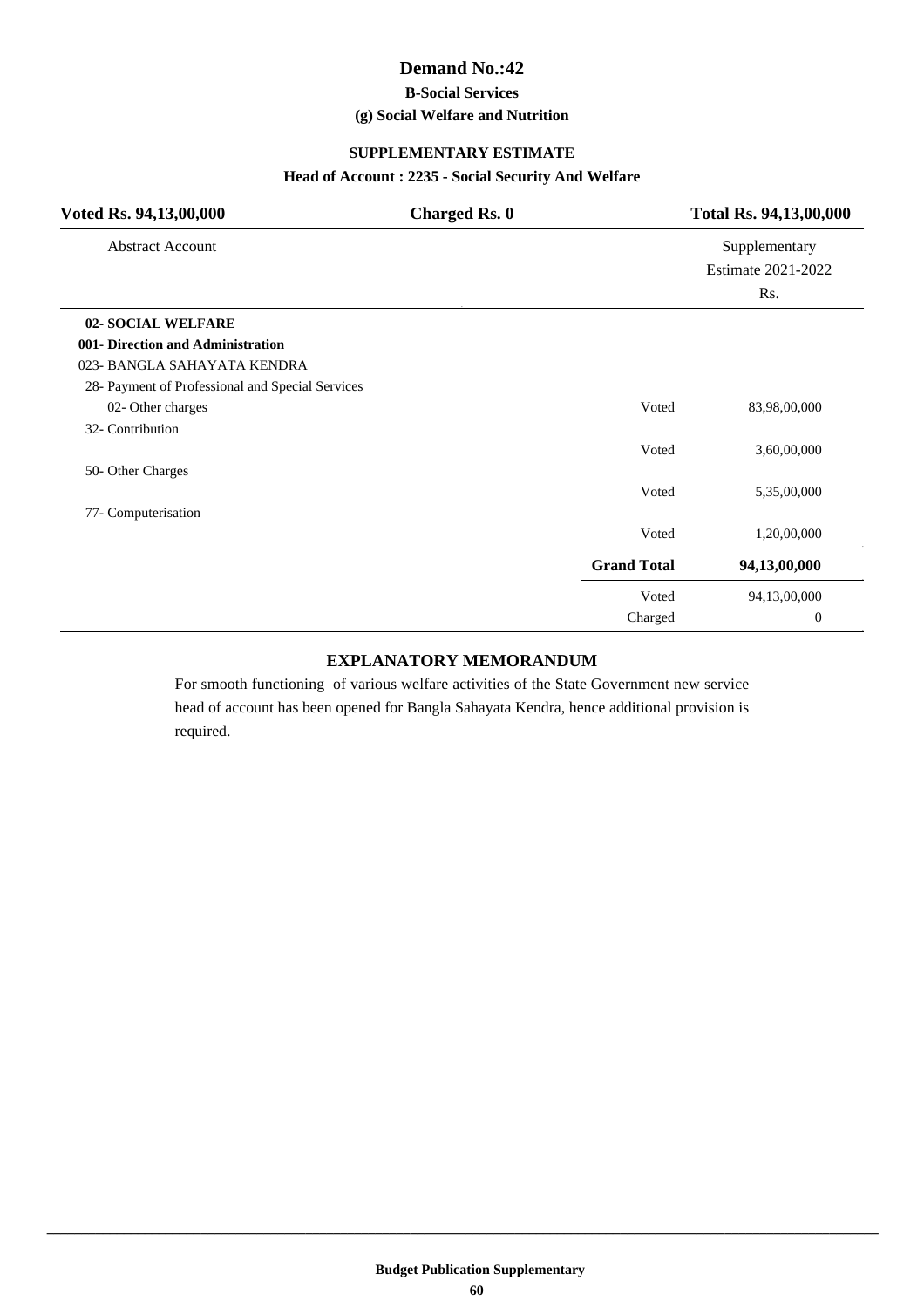**A-General Services**

#### **(b) Fiscal Services**

#### **SUPPLEMENTARY ESTIMATE**

#### **Head of Account : 2045 - Other Taxes and Duties on Commodities and Services**

| Voted Rs. 1,22,69,000                    | Charged Rs. 0                                                                          |         | Total Rs. 1,22,69,000               |
|------------------------------------------|----------------------------------------------------------------------------------------|---------|-------------------------------------|
| <b>Abstract Account</b>                  |                                                                                        |         | Supplementary<br>Estimate 2021-2022 |
|                                          |                                                                                        |         | Rs.                                 |
| 103- Collection Charges-Electricity Duty |                                                                                        |         |                                     |
| 001- Electric Inspector                  |                                                                                        |         |                                     |
| 01-Salaries                              |                                                                                        |         |                                     |
| $01 - Pay$                               |                                                                                        | Voted   | 45,27,000                           |
| 02- Dearness Allowance                   |                                                                                        | Voted   | 4,45,000                            |
| 03- House Rent Allowance                 |                                                                                        | Voted   | 4,31,000                            |
|                                          | 003- Charges connected with the Administration of the West Bengal Lifts and Excalators |         |                                     |
| Act, 1955                                |                                                                                        |         |                                     |
| 01-Salaries                              |                                                                                        |         |                                     |
| 02- Dearness Allowance                   |                                                                                        | Voted   | 37,000                              |
| 03- House Rent Allowance                 |                                                                                        | Voted   | 1,48,000                            |
| 12- Medical Allowance                    |                                                                                        | Voted   | 4,000                               |
| 006- Director of Electricity             |                                                                                        |         |                                     |
| 77- Computerisation                      |                                                                                        |         |                                     |
|                                          |                                                                                        | Voted   | 66,77,000                           |
|                                          | <b>Grand Total</b>                                                                     |         | 1,22,69,000                         |
|                                          |                                                                                        | Voted   | 1,22,69,000                         |
|                                          |                                                                                        | Charged | $\boldsymbol{0}$                    |

### **EXPLANATORY MEMORANDUM**

Additional provision is required for establishment charges relating to Electricity Duty.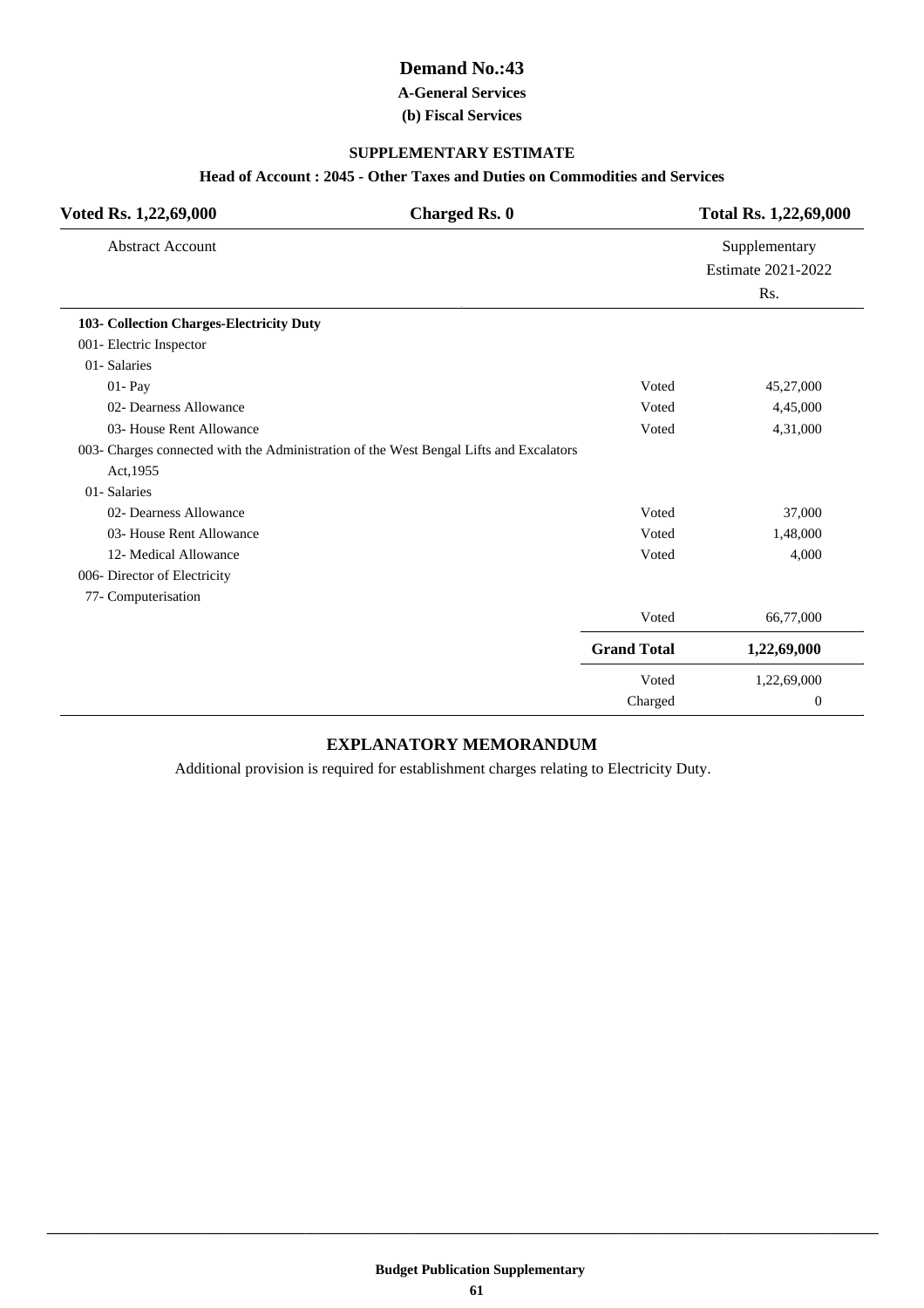### **C-Economic Services**

### **(c) Special Areas Programmes**

### **SUPPLEMENTARY ESTIMATE**

### **Head of Account : 2575 - Other Special Areas Programmes**

| Voted Rs. 52,89,000                         | Charged Rs. 0 |                    | <b>Total Rs. 52,89,000</b>                 |
|---------------------------------------------|---------------|--------------------|--------------------------------------------|
| <b>Abstract Account</b>                     |               |                    | Supplementary<br>Estimate 2021-2022<br>Rs. |
| 02- BACKWARD AREAS                          |               |                    |                                            |
| 101- Area Development                       |               |                    |                                            |
| 012- Integrated Rural Energy Programme [PO] |               |                    |                                            |
| 01-Salaries                                 |               |                    |                                            |
| $01 - Pay$                                  |               | Voted              | 46,19,000                                  |
| 02- Dearness Allowance                      |               | Voted              | 1,70,000                                   |
| 03- House Rent Allowance                    |               | Voted              | 4,97,000                                   |
| 07- Other Allowances                        |               | Voted              | 3,000                                      |
|                                             |               | <b>Grand Total</b> | 52,89,000                                  |
|                                             |               | Voted              | 52,89,000                                  |
|                                             |               | Charged            | $\mathbf{0}$                               |

### **EXPLANATORY MEMORANDUM**

Additional provision is required for establishment charges of Integrated Rural Energy Programme.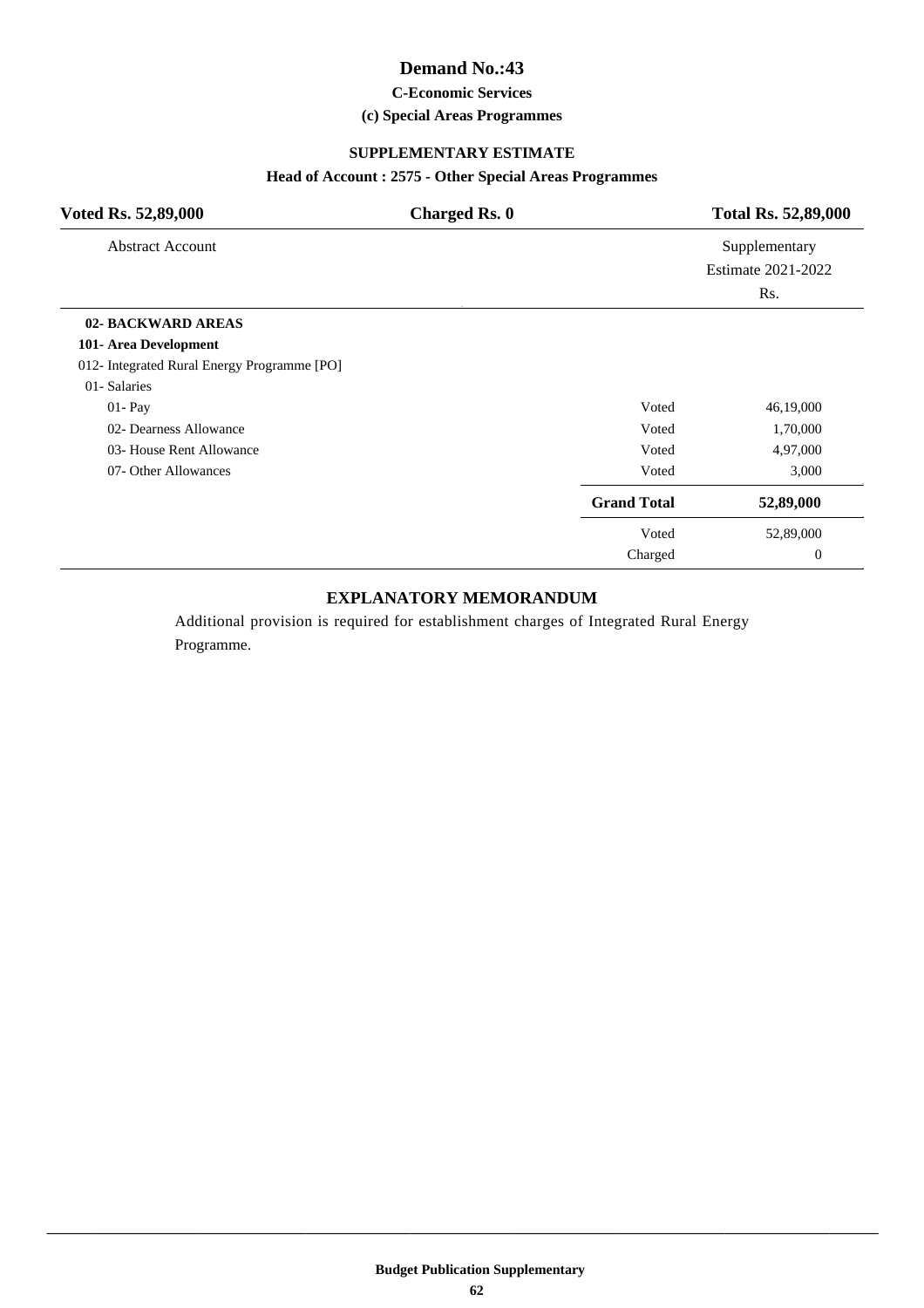**C-Economic Services**

#### **(e) Energy**

### **SUPPLEMENTARY ESTIMATE**

**Head of Account : 2801 - Power**

| Voted Rs. 610,00,00,000                                                    | <b>Charged Rs. 0</b> |                    | Total Rs. 610,00,00,000 |
|----------------------------------------------------------------------------|----------------------|--------------------|-------------------------|
| <b>Abstract Account</b>                                                    |                      |                    | Supplementary           |
|                                                                            |                      |                    | Estimate 2021-2022      |
|                                                                            |                      |                    | Rs.                     |
| 80- GENERAL                                                                |                      |                    |                         |
| 101- Assistance to Electricity Boards                                      |                      |                    |                         |
| 003- Subsidy to WBSEDCL for subsidization in power tariff to its Consumers |                      |                    |                         |
| 33- Subsidies                                                              |                      |                    |                         |
| 02- To WBSEB/Power                                                         |                      | Voted              | 610,00,00,000           |
|                                                                            |                      | <b>Grand Total</b> | 610,00,00,000           |
|                                                                            |                      | Voted              | 610,00,00,000           |
|                                                                            |                      | Charged            | $\overline{0}$          |

### **EXPLANATORY MEMORANDUM**

.

Additional provision is required for subsidy to WBSEDCL for subsidization in power tariff to its consumers.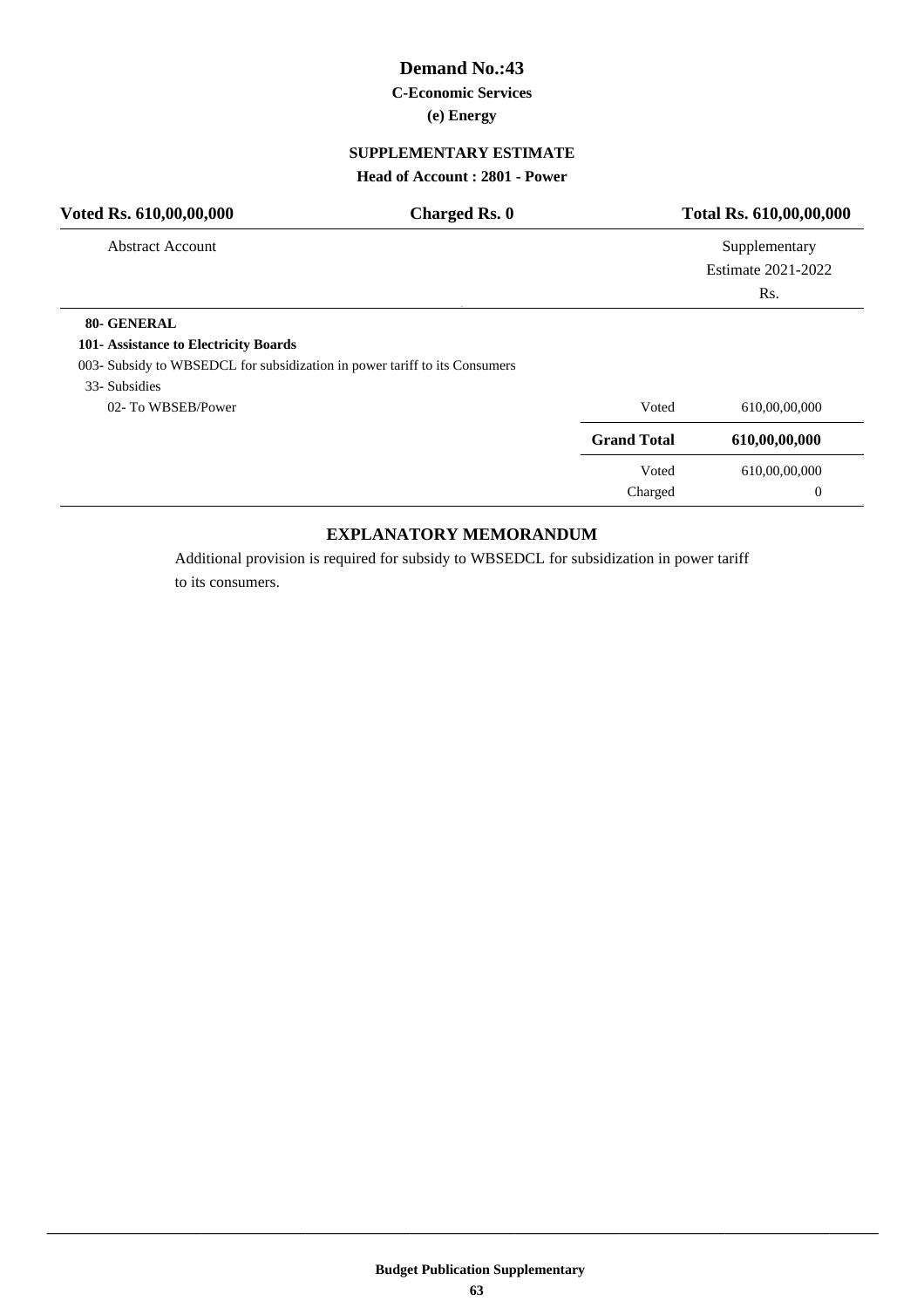**C-Capital Account of Economic Services (e) Capital Account of Energy**

#### **SUPPLEMENTARY ESTIMATE**

#### **Head of Account : 4801 - Capital Outlay on Power Projects**

| <b>Voted Rs. 8,00,000</b>                                      | <b>Charged Rs. 0</b>                                                            |                    | <b>Total Rs. 8,00,000</b>           |
|----------------------------------------------------------------|---------------------------------------------------------------------------------|--------------------|-------------------------------------|
| <b>Abstract Account</b>                                        |                                                                                 |                    | Supplementary<br>Estimate 2021-2022 |
|                                                                |                                                                                 |                    | Rs.                                 |
| 01- HYDEL GENERATION                                           |                                                                                 |                    |                                     |
| 190- Investments in Public Sector and Other Undertakings       |                                                                                 |                    |                                     |
|                                                                | 003- Equity participation of the State Government for Upgradation, Renovation & |                    |                                     |
| Modernization [R&M] of Bindu Barrage at Jaidhaka Hydel Project |                                                                                 |                    |                                     |
| 54- Investment                                                 |                                                                                 |                    |                                     |
|                                                                |                                                                                 | Voted              | 8,00,000                            |
|                                                                |                                                                                 | <b>Grand Total</b> | 8,00,000                            |
|                                                                |                                                                                 | Voted              | 8,00,000                            |
|                                                                |                                                                                 | Charged            | $\mathbf{0}$                        |

### **EXPLANATORY MEMORANDUM**

Additional provision is required for equity participation of the State government for ungradation, renovation and modernization of Bindu Barrage at Jaldhaka Hydel Project.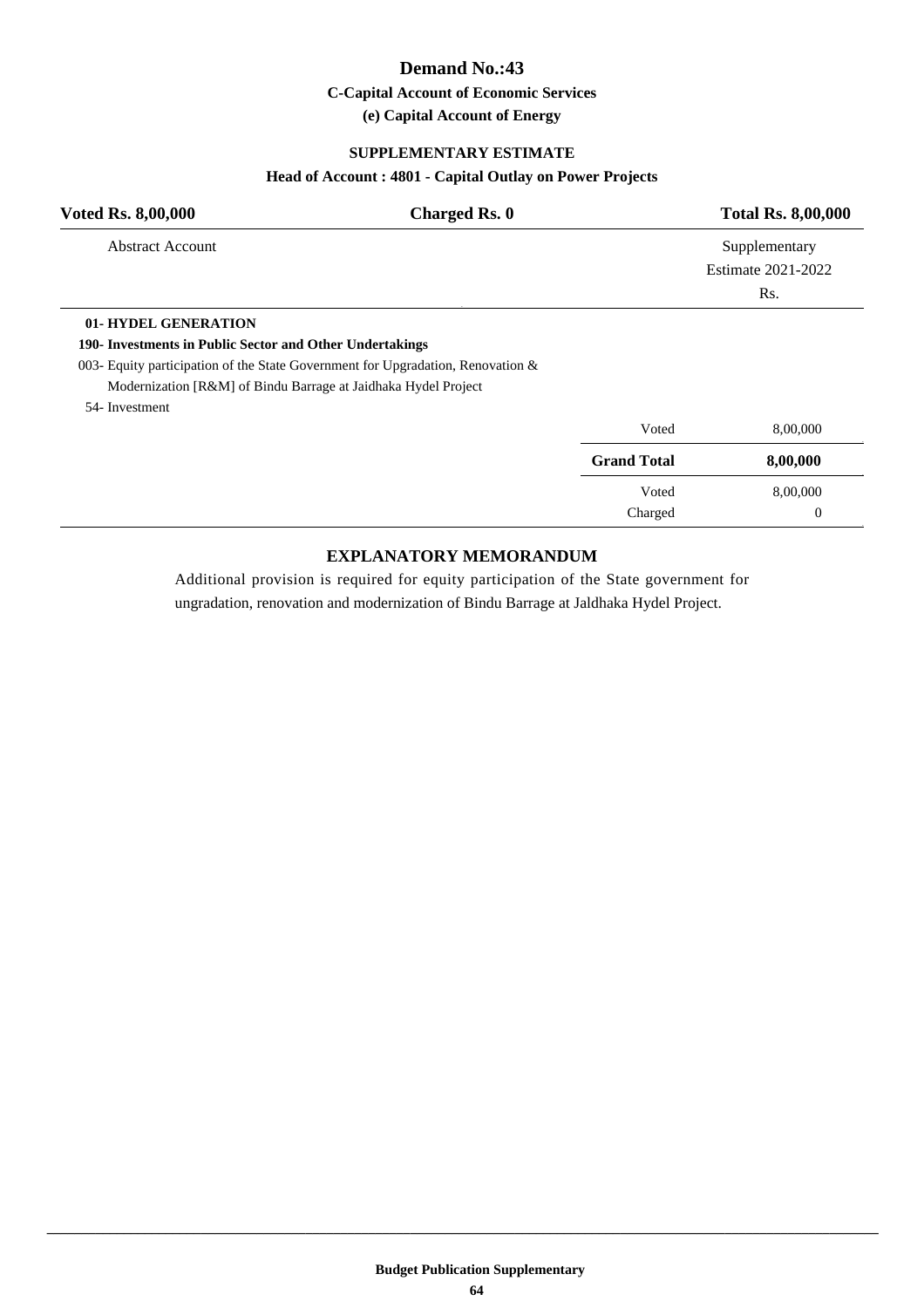**A-General Services**

#### **(d) Administrative Services**

#### **SUPPLEMENTARY ESTIMATE**

#### **Head of Account : 2059 - Public Works**

| Voted Rs. 40,35,000                                                  | <b>Charged Rs. 0</b> |                    | <b>Total Rs. 40,35,000</b> |
|----------------------------------------------------------------------|----------------------|--------------------|----------------------------|
| <b>Abstract Account</b>                                              |                      |                    | Supplementary              |
|                                                                      |                      |                    | Estimate 2021-2022         |
|                                                                      |                      |                    | Rs.                        |
| 01- OFFICE BUILDINGS                                                 |                      |                    |                            |
| 053- Maintenance and Repairs                                         |                      |                    |                            |
| 006- Government non-residental buildings (Public Health Engineering) |                      |                    |                            |
| 19- Maintenance                                                      |                      |                    |                            |
|                                                                      |                      | Voted              | 40,35,000                  |
|                                                                      |                      | <b>Grand Total</b> | 40,35,000                  |
|                                                                      |                      | Voted              | 40,35,000                  |
|                                                                      |                      | Charged            | $\theta$                   |

#### **EXPLANATORY MEMORANDUM**

.

Additional provision is required for maintenance and repairs in respect of Govt. Non residential building under PHE department.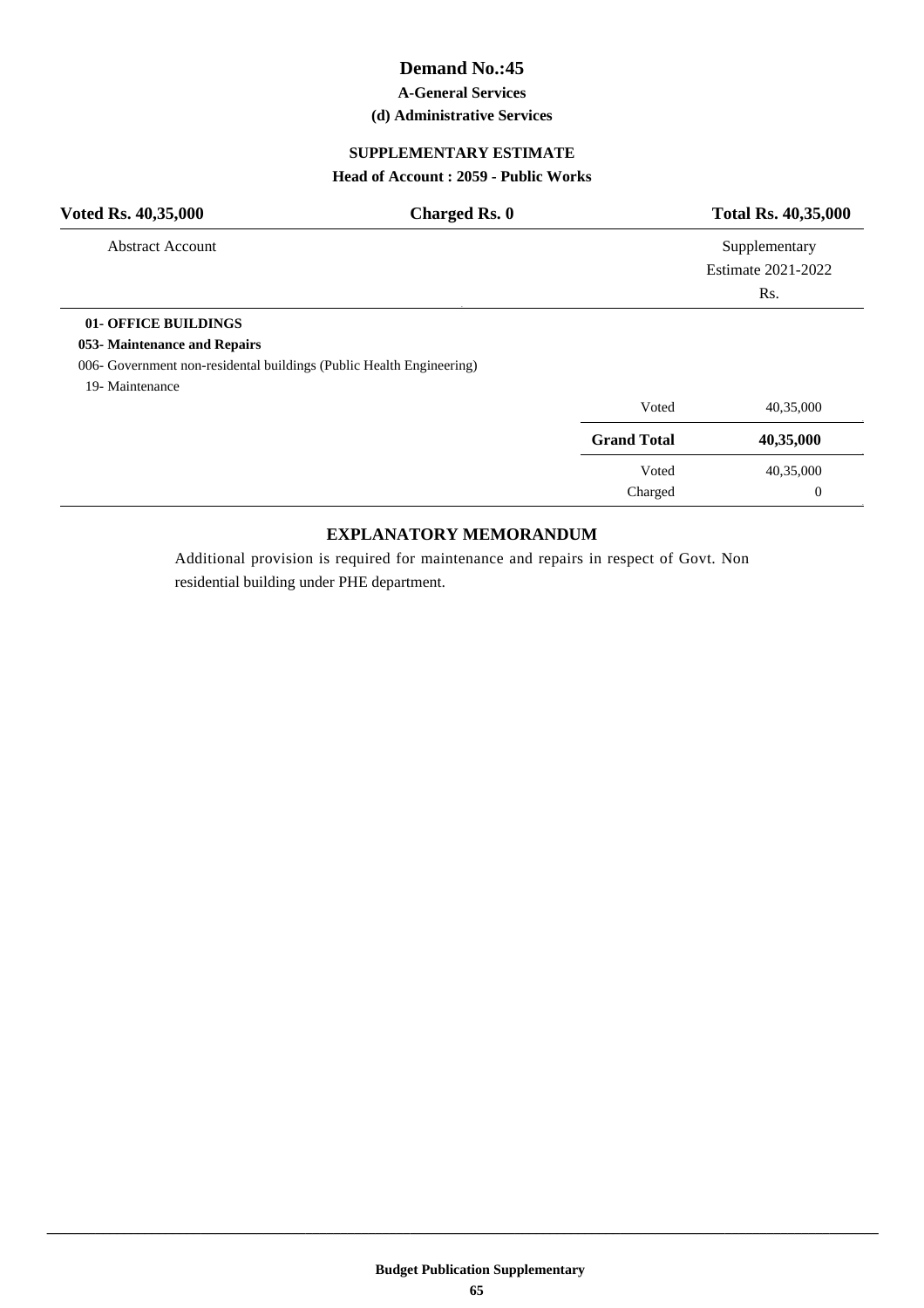### **B-Social Services**

# **(c) Water Supply, Sanitation, Housing and Urban Development**

#### **SUPPLEMENTARY ESTIMATE**

### **Head of Account : 2215 - Water Supply and Sanitation**

| Voted Rs. 8,52,92,000                                                    | <b>Charged Rs. 0</b> |       | Total Rs. 8,52,92,000               |
|--------------------------------------------------------------------------|----------------------|-------|-------------------------------------|
| <b>Abstract Account</b>                                                  |                      |       | Supplementary<br>Estimate 2021-2022 |
|                                                                          |                      |       | Rs.                                 |
| 01- WATER SUPPLY                                                         |                      |       |                                     |
| 052- Machinery and Equipment                                             |                      |       |                                     |
| 001- Purchase of Machinery and Equipment in P.H.E. Dte.                  |                      |       |                                     |
| 19- Maintenance                                                          |                      |       |                                     |
|                                                                          |                      | Voted | 46,11,000                           |
| 27- Minor Works/ Maintenance                                             |                      |       |                                     |
|                                                                          |                      | Voted | 8,09,000                            |
| 101- Urban Water Supply                                                  |                      |       |                                     |
| 002- Neoravally Water Supply Scheme                                      |                      |       |                                     |
| 19- Maintenance                                                          |                      |       |                                     |
|                                                                          |                      | Voted | 15,30,000                           |
| 27- Minor Works/ Maintenance                                             |                      |       |                                     |
|                                                                          |                      | Voted | 11,46,000                           |
| 004- Operation and maintenance of other Departments Water Supply Schemes |                      |       |                                     |
| 19- Maintenance                                                          |                      |       |                                     |
|                                                                          |                      | Voted | 37,14,000                           |
| 102- Rural Water Supply Programme                                        |                      |       |                                     |
| 001- Piped Water Supply Scheme (for rural areas)                         |                      |       |                                     |
| 01-Salaries                                                              |                      |       |                                     |
| 01- Pay                                                                  |                      | Voted | 14,08,000                           |
| 02- Dearness Allowance                                                   |                      | Voted | 1,55,000                            |
| 03- House Rent Allowance                                                 |                      | Voted | 7,75,000                            |
| 04- Ad hoc Bonus                                                         |                      | Voted | 5,000                               |
| 07- Other Allowances                                                     |                      | Voted | 12,000                              |
| 12- Medical Allowance                                                    |                      | Voted | 4,000                               |
| 14- Grade Pay                                                            |                      | Voted | 20,000                              |
| 02-Wages                                                                 |                      |       |                                     |
|                                                                          |                      | Voted | 6,30,82,000                         |
| 11- Travel Expenses                                                      |                      |       |                                     |
|                                                                          |                      | Voted | 8,000                               |
| 12- Medical Reimbursements under WBHS 2008                               |                      |       |                                     |
|                                                                          |                      | Voted | 4,000                               |
| 13- Office Expenses                                                      |                      |       |                                     |
| 01- Electricity                                                          |                      | Voted | 17,000                              |
| 02-Telephone                                                             |                      | Voted | 6,000                               |
| 03- Maintenance / P.O.L. for Office Vehicles                             |                      | Voted | 1,000                               |
| 04- Other Office Expenses                                                |                      | Voted | 2,000                               |
| 19- Maintenance                                                          |                      |       |                                     |
|                                                                          |                      | Voted | 79,83,000                           |
|                                                                          |                      |       |                                     |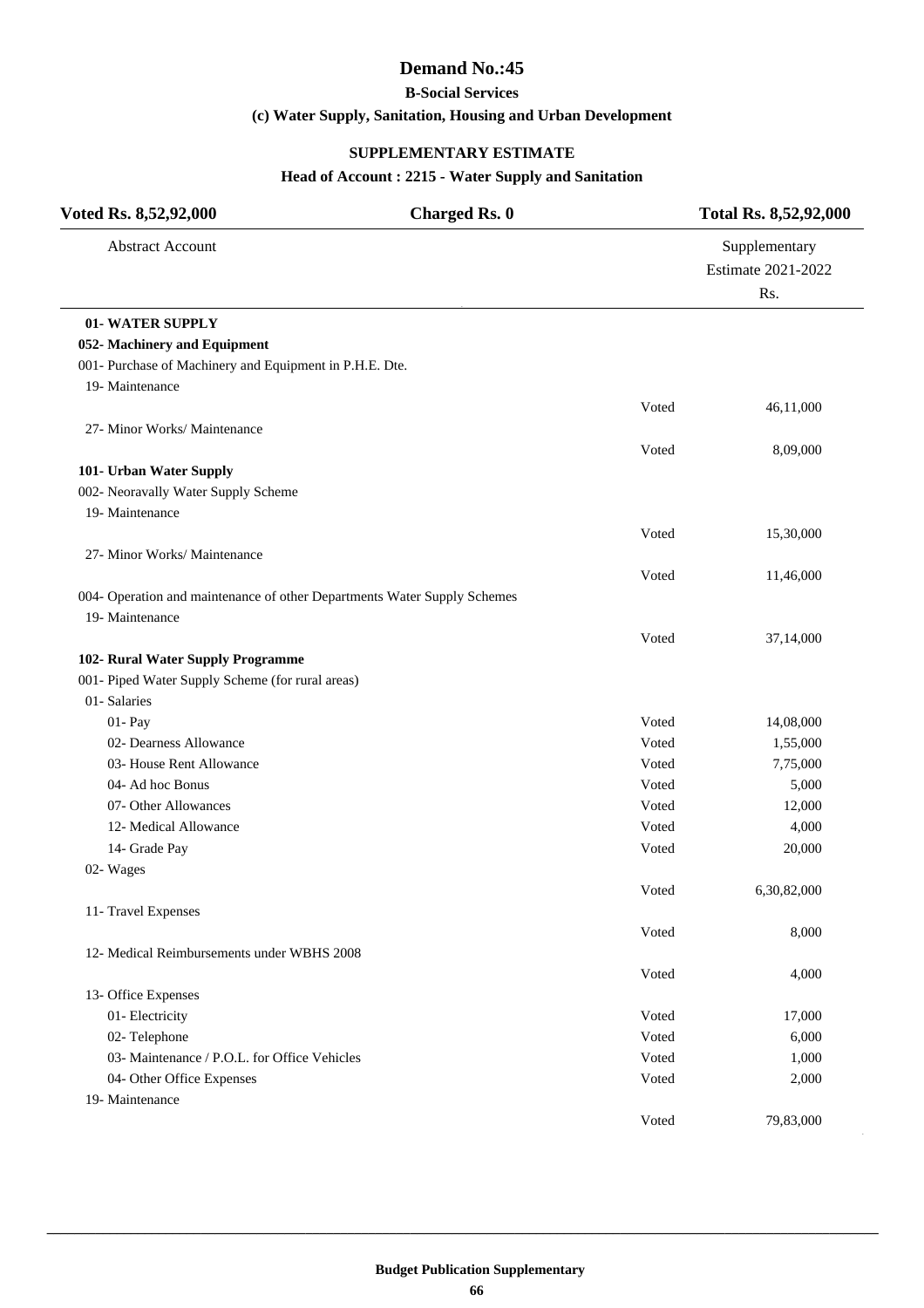| <b>Abstract Account</b> |                    | Supplementary      |
|-------------------------|--------------------|--------------------|
|                         |                    | Estimate 2021-2022 |
|                         |                    | Rs.                |
|                         | <b>Grand Total</b> | 8,52,92,000        |
|                         | Voted              | 8,52,92,000        |
|                         | Charged            | $\boldsymbol{0}$   |

# **EXPLANATORY MEMORANDUM**

Additional provision is required for establishment charges, maintenance and minor works.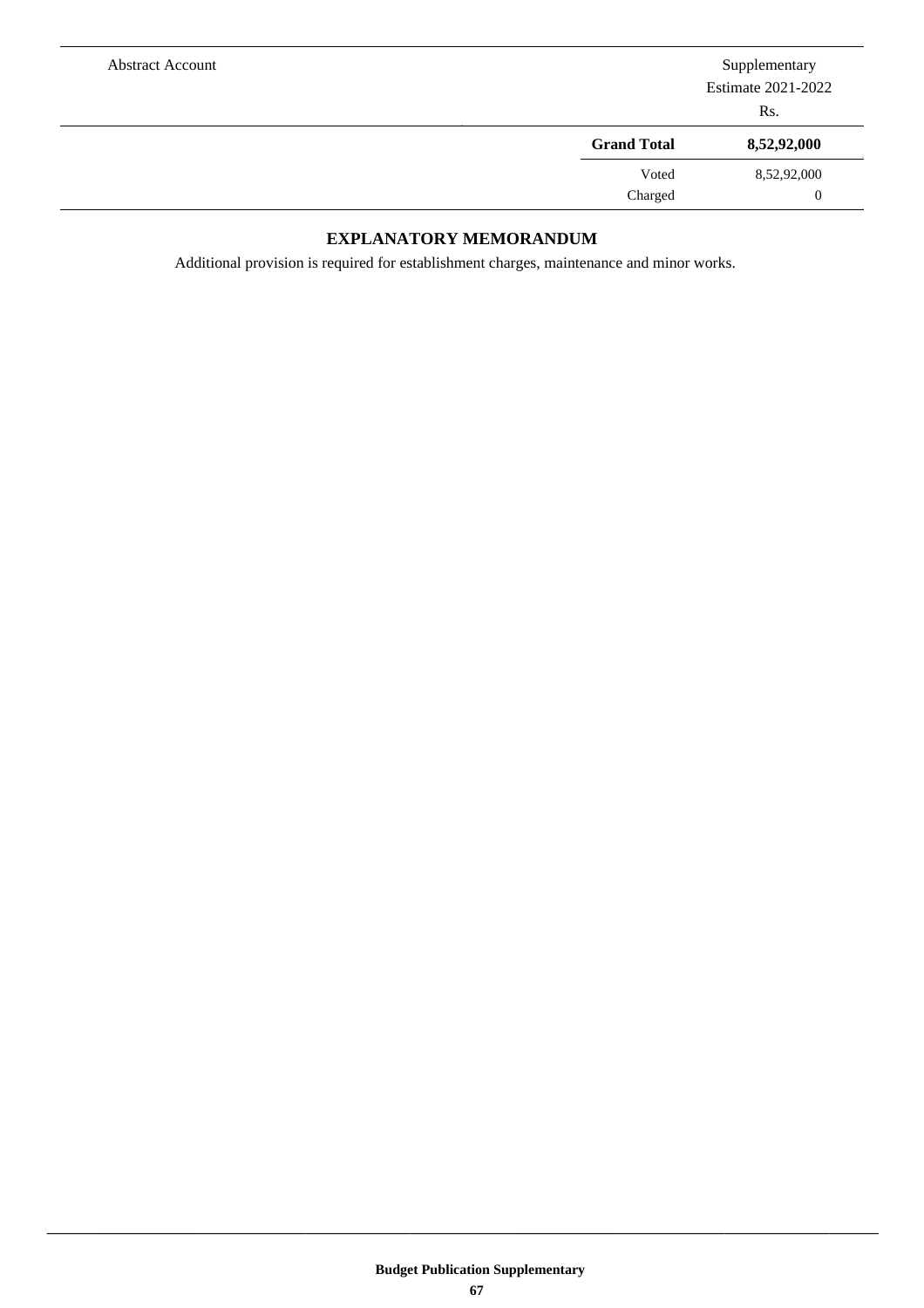## **B-Capital Account of Social Services**

## **(c) Water Supply, Sanitation, Housing and Urban Development**

### **SUPPLEMENTARY ESTIMATE**

#### **Head of Account : 4215 - Capital Outlay on Water Supply and Sanitation**

| Voted Rs. 1202,28,98,000                                                     | <b>Charged Rs. 0</b> |                    | Total Rs. 1202,28,98,000 |
|------------------------------------------------------------------------------|----------------------|--------------------|--------------------------|
| <b>Abstract Account</b>                                                      |                      |                    | Supplementary            |
|                                                                              |                      |                    | Estimate 2021-2022       |
|                                                                              |                      |                    | Rs.                      |
| 01- WATER SUPPLY                                                             |                      |                    |                          |
| 102- Rural Water Supply                                                      |                      |                    |                          |
| 004- Piped Water Supply Schemes for Rural Areas (NRDWP) (Jal Jeevan Mission) |                      |                    |                          |
| (State Share)                                                                |                      |                    |                          |
| 53- Major Works / Land and Buildings                                         |                      |                    |                          |
|                                                                              |                      | Voted              | 1202,28,98,000           |
|                                                                              |                      | <b>Grand Total</b> | 1202,28,98,000           |
|                                                                              |                      | Voted              | 1202,28,98,000           |
|                                                                              |                      | Charged            | $\theta$                 |

## **EXPLANATORY MEMORANDUM**

.

Additional provision is required for additional requirement of fund on account of Jal Jeevan Mission.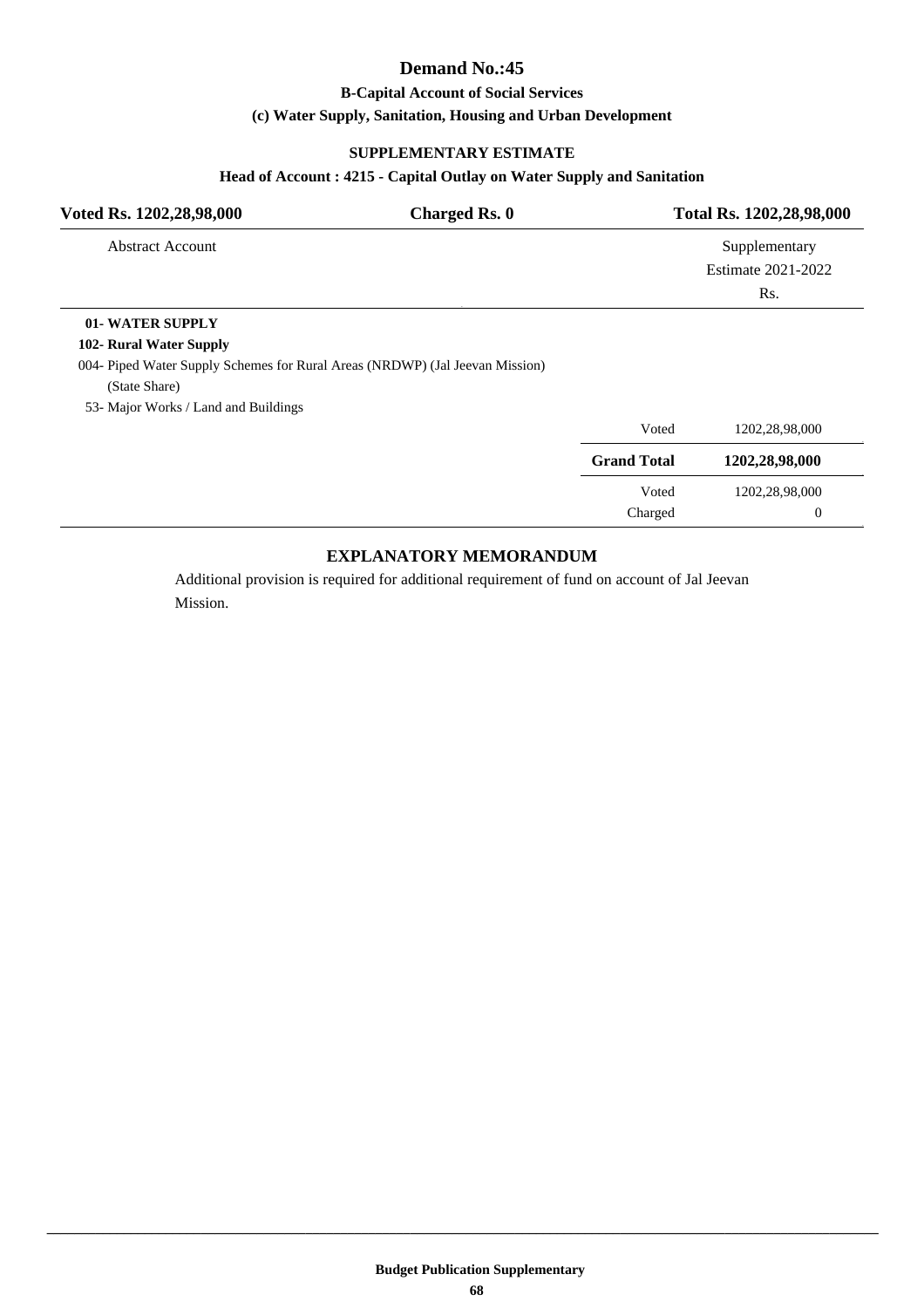### **B-Social Services**

## **(f) Labour and Labour Welfare**

## **SUPPLEMENTARY ESTIMATE**

## **Head of Account : 2230 - Labour and Employment**

| Voted Rs. 2,61,93,000                                                            | Charged Rs. 0 |                    | Total Rs. 2,61,93,000                      |
|----------------------------------------------------------------------------------|---------------|--------------------|--------------------------------------------|
| <b>Abstract Account</b>                                                          |               |                    | Supplementary<br>Estimate 2021-2022<br>Rs. |
| 03- TRAINING                                                                     |               |                    |                                            |
| 003- Training of Craftsmen and Supervisors                                       |               |                    |                                            |
| 021 - Strengthening of Infrastructure for Institutional Training [Central Share] |               |                    |                                            |
| 31- Grants-in-aid-GENERAL                                                        |               |                    |                                            |
| 02- Other Grants                                                                 |               | Voted              | 1,83,35,000                                |
| 022- Strengthening of Infrastructure for Institutional Training [State Share]    |               |                    |                                            |
| 31- Grants-in-aid-GENERAL                                                        |               |                    |                                            |
| 02- Other Grants                                                                 |               | Voted              | 78,58,000                                  |
|                                                                                  |               | <b>Grand Total</b> | 2,61,93,000                                |
|                                                                                  |               | Voted              | 2,61,93,000                                |
|                                                                                  |               | Charged            | $\overline{0}$                             |

## **EXPLANATORY MEMORANDUM**

.

Additional provision is required for strengthening of infrastructure for institutional training.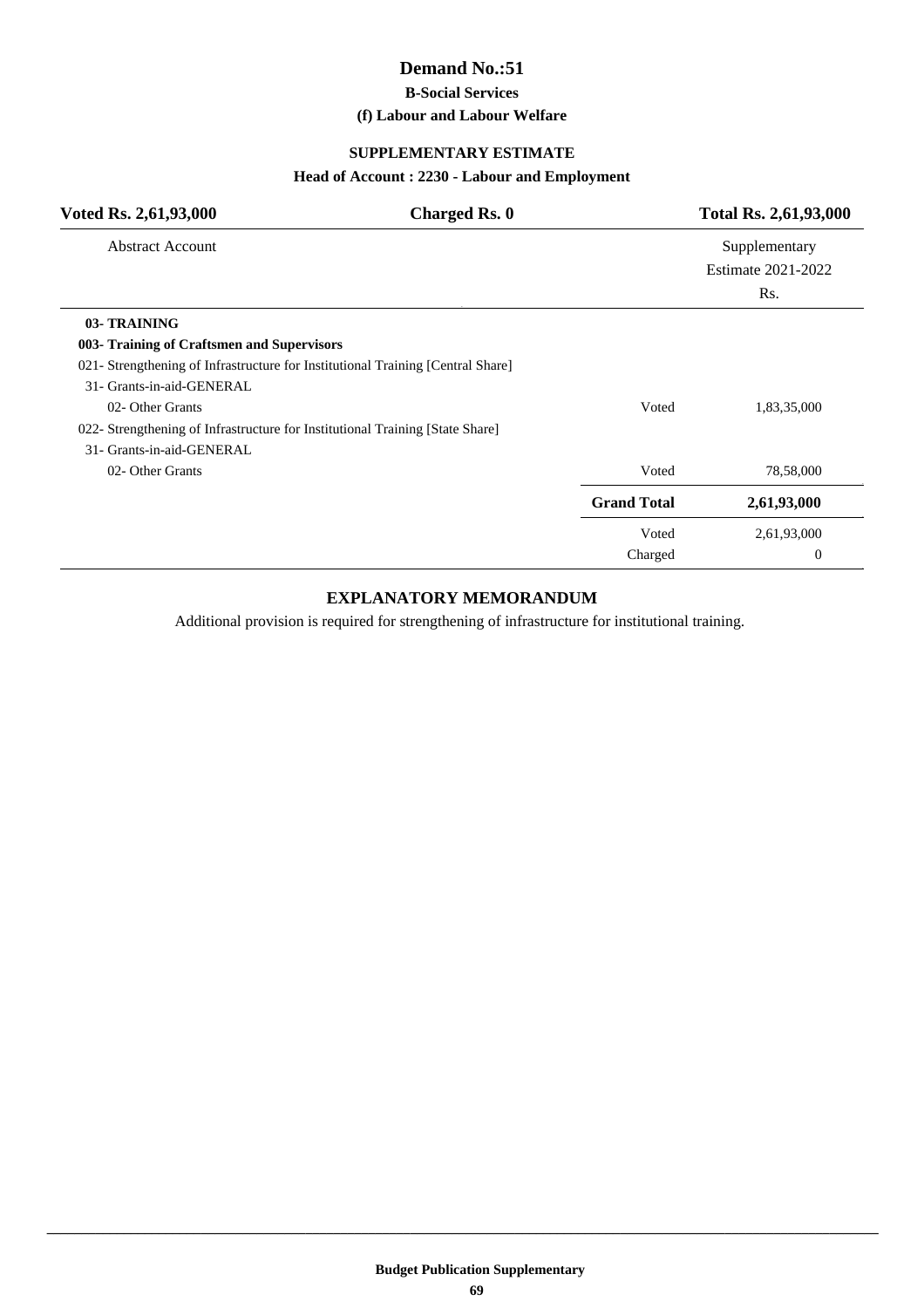**C-Economic Services**

**(j) General Economic Services**

### **SUPPLEMENTARY ESTIMATE**

**Head of Account : 3452 - Tourism**

| Voted Rs. 9,12,73,000                                                     | Charged Rs. 0                                                                  |                    | Total Rs. 9,12,73,000               |
|---------------------------------------------------------------------------|--------------------------------------------------------------------------------|--------------------|-------------------------------------|
| <b>Abstract Account</b>                                                   |                                                                                |                    | Supplementary<br>Estimate 2021-2022 |
|                                                                           |                                                                                |                    | Rs.                                 |
| 01- TOURIST INFRASTRUCTURE                                                |                                                                                |                    |                                     |
| <b>102- Tourist Accomodation</b>                                          |                                                                                |                    |                                     |
| 003- Promotional benefits under West Bengal Home Stay Tourism Policy 2017 |                                                                                |                    |                                     |
| 31- Grants-in-aid-GENERAL                                                 |                                                                                |                    |                                     |
| 02- Other Grants                                                          |                                                                                | Voted              | 27,33,000                           |
| 190- Assistance to Public Sector and Other Undertakings                   |                                                                                |                    |                                     |
| scheme-cost re-imbursible by GoI                                          | 001- Grants to WBTDCL for improving civil amenities at Belur Math under PRASAD |                    |                                     |
| 35- Grants for creation of Capital Assets                                 |                                                                                |                    |                                     |
|                                                                           |                                                                                | Voted              | 8,85,40,000                         |
|                                                                           |                                                                                | <b>Grand Total</b> | 9,12,73,000                         |
|                                                                           |                                                                                | Voted              | 9,12,73,000                         |
|                                                                           |                                                                                | Charged            | 0                                   |

## **EXPLANATORY MEMORANDUM**

.

(i)New service head of account for promotional benefits under West Bengal Homestay Tourism Policy has been opened. Hence, additional provision is required. (ii)New service head of account for payment of grants to WBTDCL for improving civil amenities at Belur Math under PRASAD Scheme re-imbursible by GOI has been opened. Hence, additional provision is required.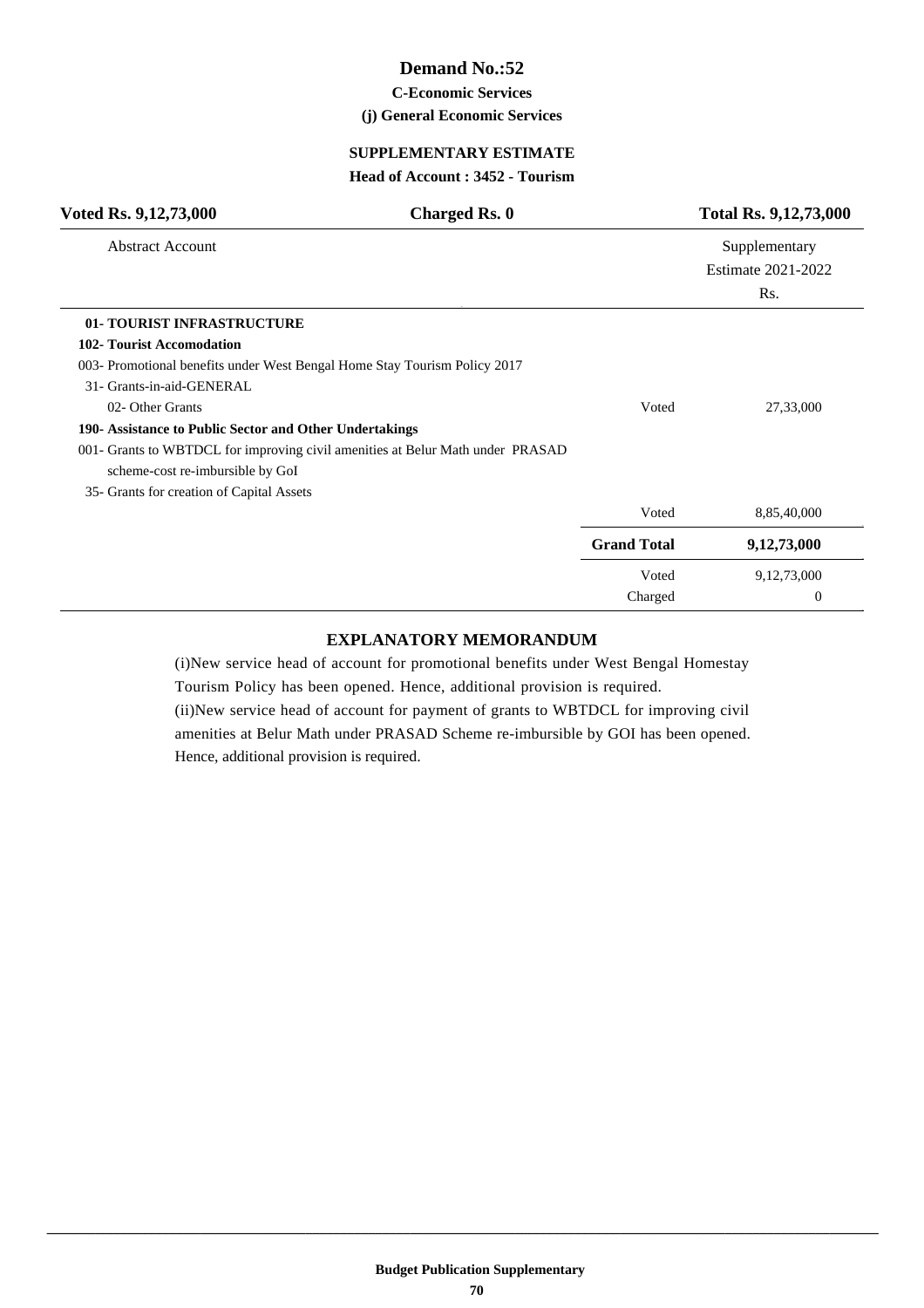**A-General Services**

**(b) Fiscal Services**

#### **SUPPLEMENTARY ESTIMATE**

**Head of Account : 2041 - Taxes on Vehicles**

| Voted Rs. 2,92,92,000                        | <b>Charged Rs. 0</b> |                    | Total Rs. 2,92,92,000                      |
|----------------------------------------------|----------------------|--------------------|--------------------------------------------|
| <b>Abstract Account</b>                      |                      |                    | Supplementary<br>Estimate 2021-2022<br>Rs. |
| 001- Direction and Administration            |                      |                    |                                            |
| 003- Transport Directorate                   |                      |                    |                                            |
| 01-Salaries                                  |                      |                    |                                            |
| 01- Pay                                      |                      | Voted              | 13,35,000                                  |
| 02- Dearness Allowance                       |                      | Voted              | 11,85,000                                  |
| 03- House Rent Allowance                     |                      | Voted              | 14,34,000                                  |
| 04- Ad hoc Bonus                             |                      | Voted              | 13,000                                     |
| 05- Interim Relief                           |                      | Voted              | 1,25,000                                   |
| 14- Grade Pay                                |                      | Voted              | 11,000                                     |
| 07- Medical Reimbursements                   |                      |                    |                                            |
|                                              |                      | Voted              | 8,56,000                                   |
| 13- Office Expenses                          |                      |                    |                                            |
| 03- Maintenance / P.O.L. for Office Vehicles |                      | Voted              | 12,000                                     |
| 78- Outsourcing of Services                  |                      |                    |                                            |
|                                              |                      | Voted              | 20,00,000                                  |
| 101- Collection of Charges                   |                      |                    |                                            |
| 001- Collection of Charges                   |                      |                    |                                            |
| 01-Salaries                                  |                      |                    |                                            |
| $01 - Pay$                                   |                      | Voted              | 1,83,19,000                                |
| 02- Dearness Allowance                       |                      | Voted              | 28,80,000                                  |
| 03- House Rent Allowance                     |                      | Voted              | 11,22,000                                  |
|                                              |                      | <b>Grand Total</b> | 2,92,92,000                                |
|                                              |                      | Voted              | 2,92,92,000                                |
|                                              |                      | Charged            | $\boldsymbol{0}$                           |

## **EXPLANATORY MEMORANDUM**

Additional provisions are required for establishment charges of Transport Directorate and its subordinate offices.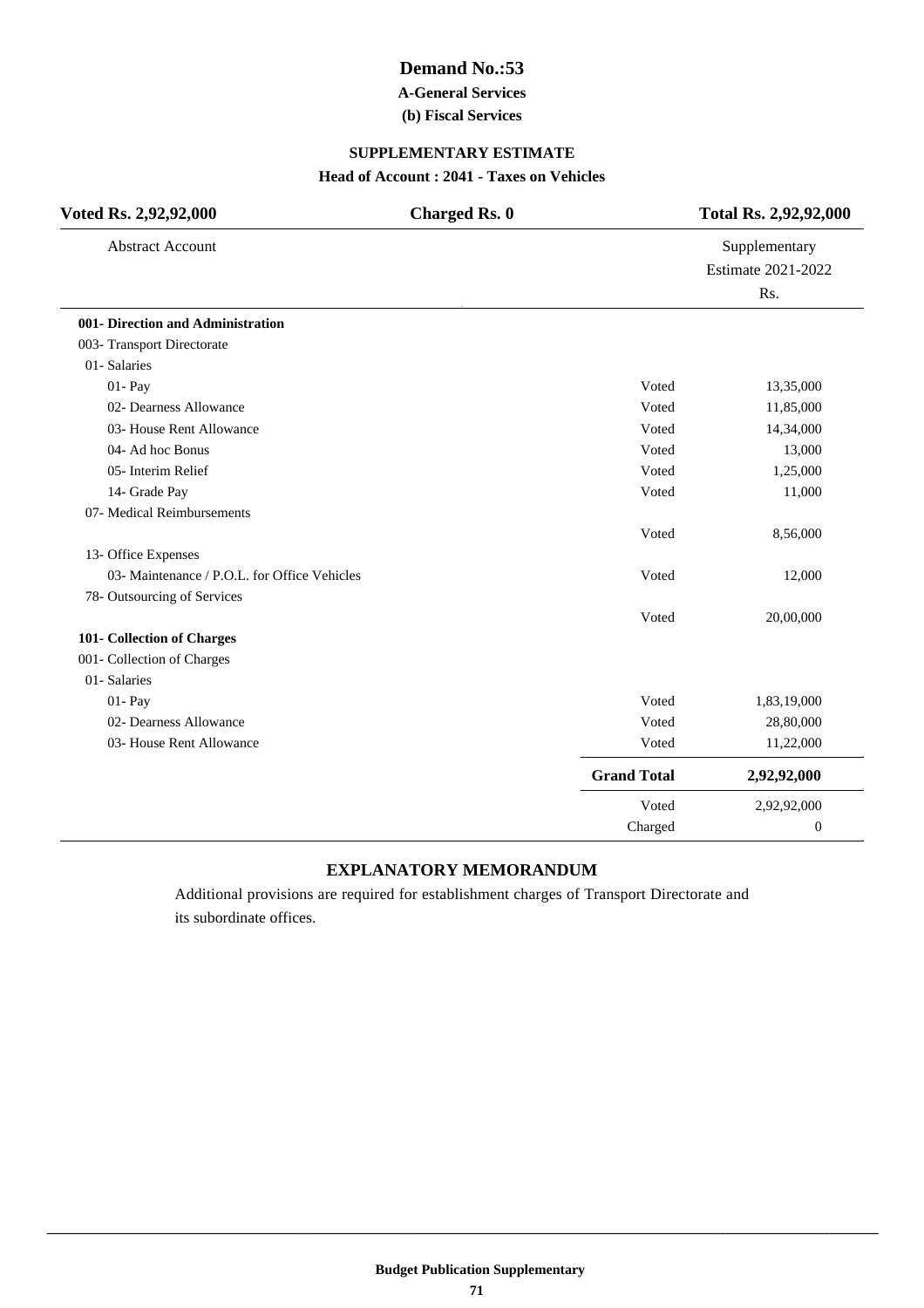#### **A-General Services**

#### **(d) Administrative Services**

### **SUPPLEMENTARY ESTIMATE**

#### **Head of Account : 2070 - Other Administrative Services**

| Voted Rs. 13,53,07,000                     | <b>Charged Rs. 9,26,000</b> | Total Rs. 13,62,33,000              |
|--------------------------------------------|-----------------------------|-------------------------------------|
| <b>Abstract Account</b>                    |                             | Supplementary<br>Estimate 2021-2022 |
|                                            |                             | Rs.                                 |
| 114- Purchase and Maintenance of Transport |                             |                                     |
| 001-Motor Vehicles                         |                             |                                     |
| 02-Wages                                   |                             |                                     |
|                                            | Charged                     | 9,26,000                            |
| 12- Medical Reimbursements under WBHS 2008 |                             |                                     |
|                                            | Voted                       | 1,80,000                            |
| 51- Motor Vehicles                         |                             |                                     |
|                                            | Voted                       | 3,09,15,000                         |
| 003- Hire Charges of Helicopters           |                             |                                     |
| 50- Other Charges                          |                             |                                     |
|                                            | Voted                       | 10,42,12,000                        |
|                                            | <b>Grand Total</b>          | 13,62,33,000                        |
|                                            | Voted                       | 13,53,07,000                        |
|                                            | Charged                     | 9,26,000                            |

## **EXPLANATORY MEMORANDUM**

Rs 9,26,000/- was drawn as advance from the contingency fund for payment of decretal dues and equivalent amount is required for recoupment to that fund during the current financial year. Hence, additional provision is required.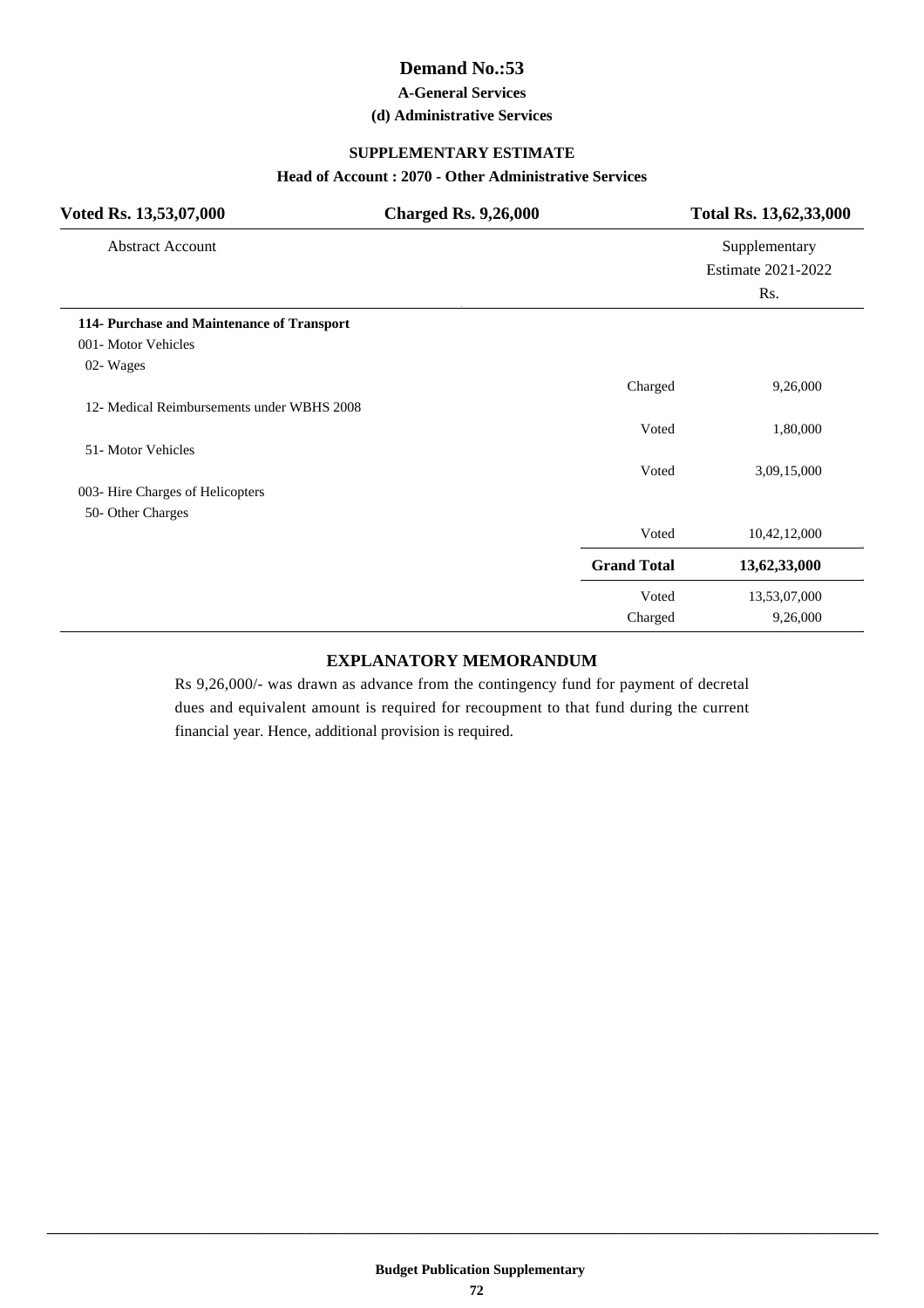**C-Economic Services**

### **(g) Transport**

### **SUPPLEMENTARY ESTIMATE**

**Head of Account : 3051 - Ports and Lighthouses**

| Voted Rs. 10,15,000                                                             | <b>Charged Rs. 0</b> | <b>Total Rs. 10,15,000</b>                 |
|---------------------------------------------------------------------------------|----------------------|--------------------------------------------|
| <b>Abstract Account</b>                                                         |                      | Supplementary<br>Estimate 2021-2022<br>Rs. |
| 01-MAJOR PORTS                                                                  |                      |                                            |
| 105- Dock-yard and Dry Docking                                                  |                      |                                            |
| 001- Establishment of a Repairing and Servicing Yard                            |                      |                                            |
| 01-Salaries                                                                     |                      |                                            |
| 01- Pay                                                                         | Voted                | 3,05,000                                   |
| 02- Dearness Allowance                                                          | Voted                | 18,000                                     |
| 03- House Rent Allowance                                                        | Voted                | 61,000                                     |
| 800- Other Expenditure                                                          |                      |                                            |
| 003- Port Establishment Administration of Inland Steam Vessels (Amendment) Act. |                      |                                            |
| 01-Salaries                                                                     |                      |                                            |
| $01 - Pay$                                                                      | Voted                | 1,40,000                                   |
| 02- Dearness Allowance                                                          | Voted                | 13,000                                     |
| 03- House Rent Allowance                                                        | Voted                | 11,000                                     |
| 008- Pooled Launches (i) IWT Navigation Cell                                    |                      |                                            |
| 01-Salaries                                                                     |                      |                                            |
| 02- Dearness Allowance                                                          | Voted                | 13,000                                     |
| 03- House Rent Allowance                                                        | Voted                | 35,000                                     |
| 02-Wages                                                                        |                      |                                            |
|                                                                                 | Voted                | 4,19,000                                   |
|                                                                                 | <b>Grand Total</b>   | 10,15,000                                  |
|                                                                                 | Voted                | 10,15,000                                  |
|                                                                                 | Charged              | $\boldsymbol{0}$                           |

## **EXPLANATORY MEMORANDUM**

Additional provisions are required for establishment charges of inland water organisations.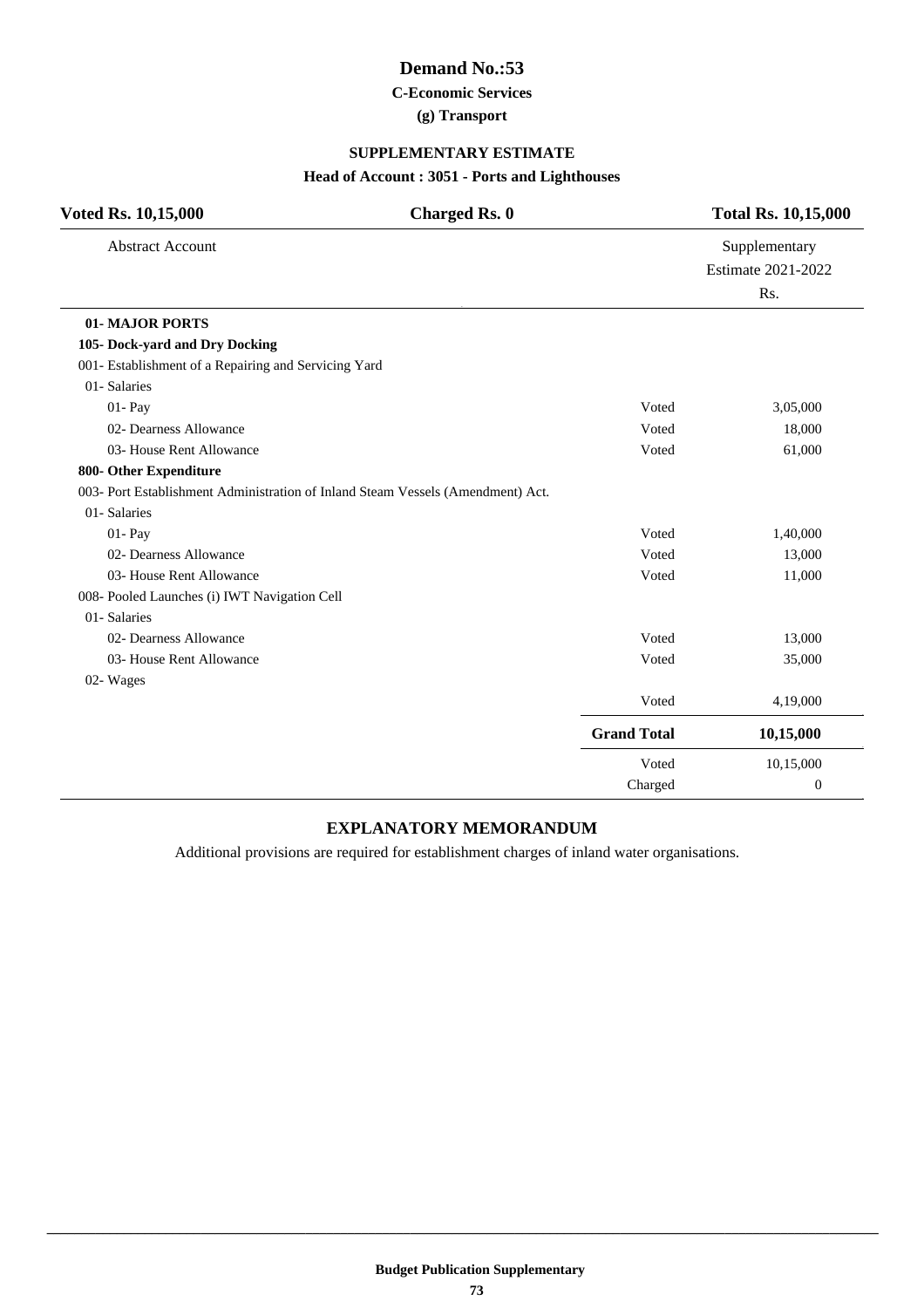**C-Economic Services**

## **(g) Transport**

### **SUPPLEMENTARY ESTIMATE**

**Head of Account : 3053 - Civil Aviation**

| Voted Rs. 1,85,86,000                                   | Charged Rs. 0 |                    | Total Rs. 1,85,86,000                      |
|---------------------------------------------------------|---------------|--------------------|--------------------------------------------|
| <b>Abstract Account</b>                                 |               |                    | Supplementary<br>Estimate 2021-2022<br>Rs. |
| 003- Training and Education                             |               |                    |                                            |
| 002- Development of Flying Training Institute of Behala |               |                    |                                            |
| 27- Minor Works/ Maintenance                            |               |                    |                                            |
|                                                         |               | Voted              | 1,75,00,000                                |
| <b>60- OTHER AERONAUTICAL SERVICES</b>                  |               |                    |                                            |
| <b>101- Communications</b>                              |               |                    |                                            |
| 001- Viability Gap Funding (VGF) Assistance             |               |                    |                                            |
| 33- Subsidies                                           |               |                    |                                            |
| 05- Other Subsidies                                     |               | Voted              | 10,86,000                                  |
|                                                         |               | <b>Grand Total</b> | 1,85,86,000                                |
|                                                         |               | Voted              | 1,85,86,000                                |
|                                                         |               | Charged            | $\boldsymbol{0}$                           |

## **EXPLANATORY MEMORANDUM**

.

Additional provisions are required for training and education and other aeronautical services related to Civil Aviation of Transport Department.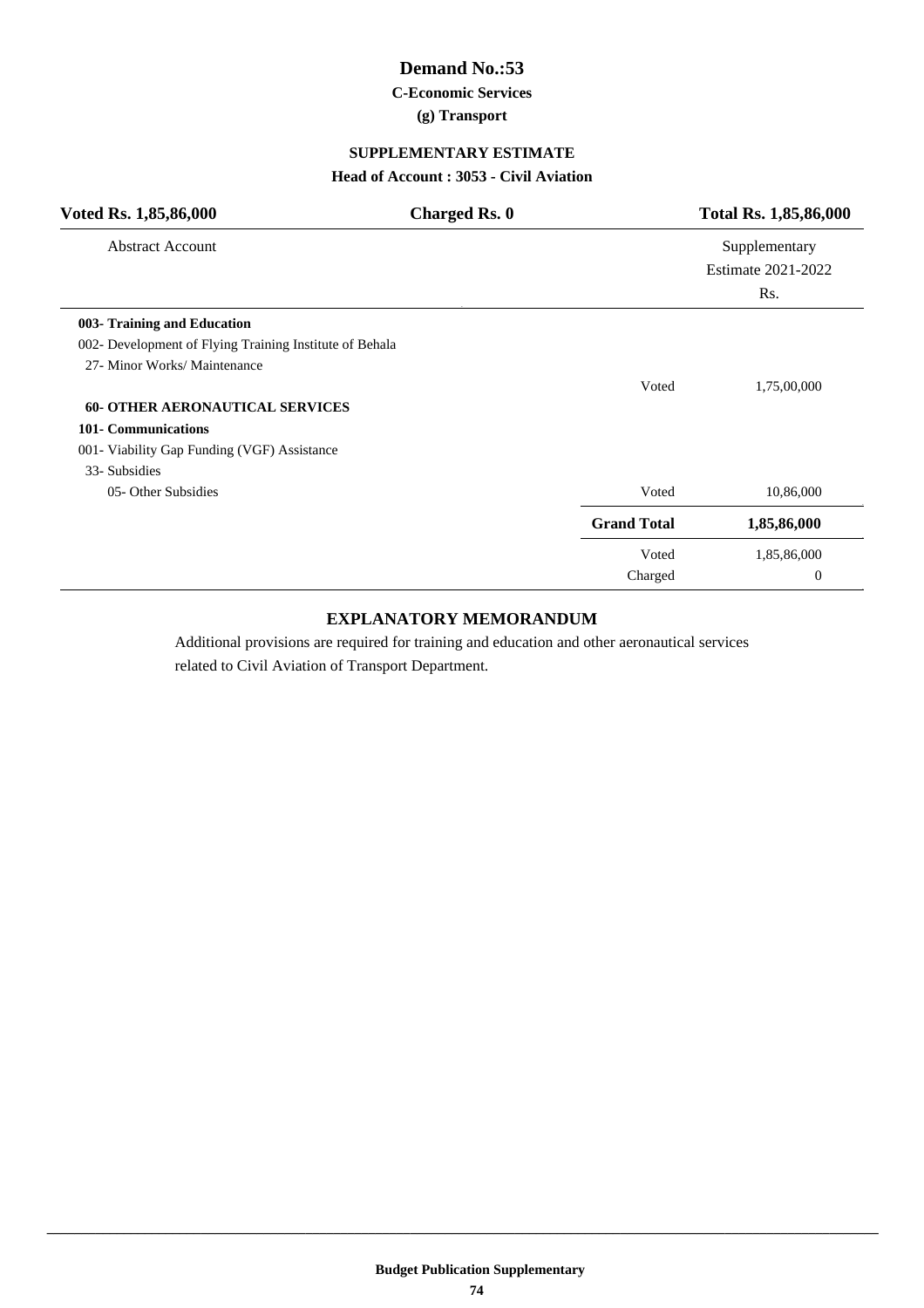**C-Economic Services**

### **(g) Transport**

### **SUPPLEMENTARY ESTIMATE**

**Head of Account : 3055 - Road Transport**

| Voted Rs. 548,28,76,000                                  | Charged Rs. 0 |                    | Total Rs. 548,28,76,000 |
|----------------------------------------------------------|---------------|--------------------|-------------------------|
| <b>Abstract Account</b>                                  |               |                    | Supplementary           |
|                                                          |               |                    | Estimate 2021-2022      |
|                                                          |               |                    | Rs.                     |
| 190- Assistance to Public Sector and Other Undertakings  |               |                    |                         |
| 001- Subsidy to the Calcutta State Transport Corporation |               |                    |                         |
| 33- Subsidies                                            |               |                    |                         |
| 01-To STCs                                               |               | Voted              | 211,82,45,000           |
| 002- Subsidy to the Calcutta Tramways Company (1978)Ltd  |               |                    |                         |
| 33- Subsidies                                            |               |                    |                         |
| 01-To STCs                                               |               | Voted              | 151,05,39,000           |
| 003- Subsidy to South Bengal State Transport Corporation |               |                    |                         |
| 33- Subsidies                                            |               |                    |                         |
| 01-To STCs                                               |               | Voted              | 78,17,90,000            |
| 004- Subsidy to North Bengal State Transport Corporation |               |                    |                         |
| 33- Subsidies                                            |               |                    |                         |
| 01-To STCs                                               |               | Voted              | 107,23,02,000           |
|                                                          |               | <b>Grand Total</b> | 548,28,76,000           |
|                                                          |               | Voted              | 548,28,76,000           |
|                                                          |               | Charged            | $\mathbf{0}$            |

## **EXPLANATORY MEMORANDUM**

Additional provision is required for Assistance to Public Sector and other Undertakings under Transport Department.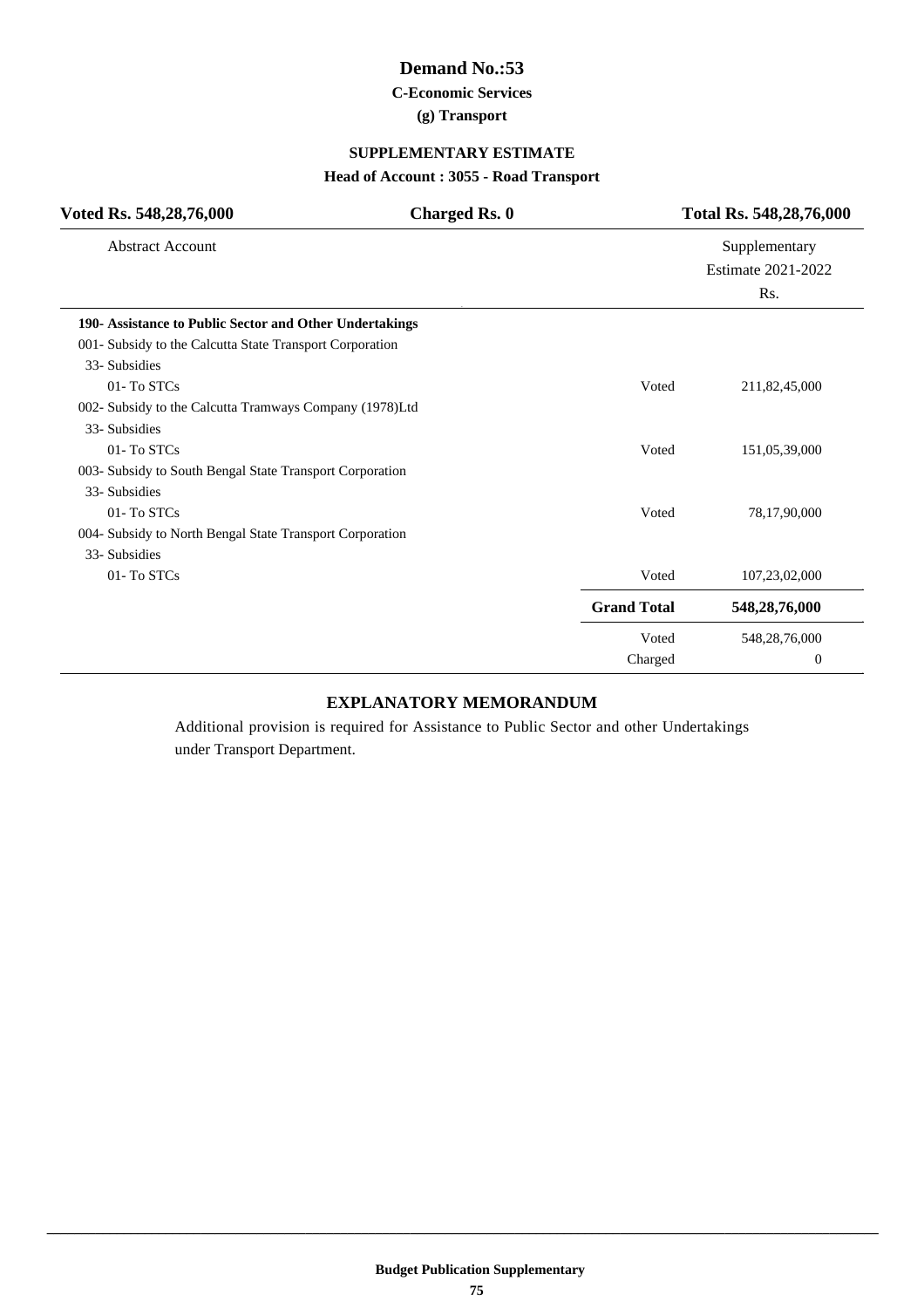## **C-Capital Account of Economic Services (d) Capital Account of Irrigation and Flood Control**

### **SUPPLEMENTARY ESTIMATE**

## **Head of Account : 4702 - Capital Outlay on Minor Irrigation**

| Voted Rs. 140,60,00,000                                | <b>Charged Rs. 0</b>                                                            |       | Total Rs. 140,60,00,000                    |
|--------------------------------------------------------|---------------------------------------------------------------------------------|-------|--------------------------------------------|
| <b>Abstract Account</b>                                |                                                                                 |       | Supplementary<br>Estimate 2021-2022<br>Rs. |
| 789- Special Component Plan for Scheduled Castes       |                                                                                 |       |                                            |
| [Strengthening of Community], being funded by State    | 046- West Bengal Accelerated Development and Minor Irrigation Project [WBADMIP] |       |                                            |
| 60- Other Capital Expenditure                          |                                                                                 |       |                                            |
|                                                        |                                                                                 | Voted | 1,16,40,000                                |
|                                                        | 047- West Bengal Accelerated Development and Minor Irrigation Project [WBADMIP] |       |                                            |
| [Irrigation system Development], being funded by State |                                                                                 |       |                                            |
| 53- Major Works / Land and Buildings                   |                                                                                 |       |                                            |
|                                                        |                                                                                 | Voted | 28,02,00,000                               |
| [Agriculture Development], being funded by State       | 048- West Bengal Accelerated Development and Minor Irrigation Project [WBADMIP] |       |                                            |
| 60- Other Capital Expenditure                          |                                                                                 |       |                                            |
|                                                        | 049- West Bengal Accelerated Development and Minor Irrigation Project [WBADMIP] | Voted | 42,00,000                                  |
| [Horticulture Development], being funded by State      |                                                                                 |       |                                            |
| 60- Other Capital Expenditure                          |                                                                                 |       |                                            |
|                                                        |                                                                                 | Voted | 1,20,00,000                                |
| [Fisheries Development], being funded by State         | 050- West Bengal Accelerated Development and Minor Irrigation Project [WBADMIP] |       |                                            |
| 60- Other Capital Expenditure                          |                                                                                 |       |                                            |
|                                                        |                                                                                 | Voted | 96,00,000                                  |
|                                                        | 051- West Bengal Accelerated Development and Minor Irrigation Project [WBADMIP] |       |                                            |
| [Project Management], being funded by State            |                                                                                 |       |                                            |
| 60- Other Capital Expenditure                          |                                                                                 |       |                                            |
|                                                        |                                                                                 | Voted | 2,28,00,000                                |
| 796- Tribal Areas Sub-Plan                             |                                                                                 |       |                                            |
| [Strengthening of Community], being funded by State    | 059- West Bengal Accelerated Development and Minor Irrigation Project [WBADMIP] |       |                                            |
| 60- Other Capital Expenditure                          |                                                                                 |       |                                            |
|                                                        |                                                                                 | Voted | 63,05,000                                  |
| [Irrigation system Development], being funded by State | 060- West Bengal Accelerated Development and Minor Irrigation Project [WBADMIP] |       |                                            |
| 53- Major Works / Land and Buildings                   |                                                                                 |       |                                            |
|                                                        |                                                                                 | Voted | 16,06,50,000                               |
|                                                        | 061- West Bengal Accelerated Development and Minor Irrigation Project [WBADMIP] |       |                                            |
| [Agriculture Development], being funded by State       |                                                                                 |       |                                            |
| 60- Other Capital Expenditure                          |                                                                                 |       |                                            |
|                                                        |                                                                                 | Voted | 22,75,000                                  |
|                                                        | 062- West Bengal Accelerated Development and Minor Irrigation Project [WBADMIP] |       |                                            |
| [Horticulture Development], being funded by State      |                                                                                 |       |                                            |
| 60- Other Capital Expenditure                          |                                                                                 |       |                                            |
|                                                        |                                                                                 |       |                                            |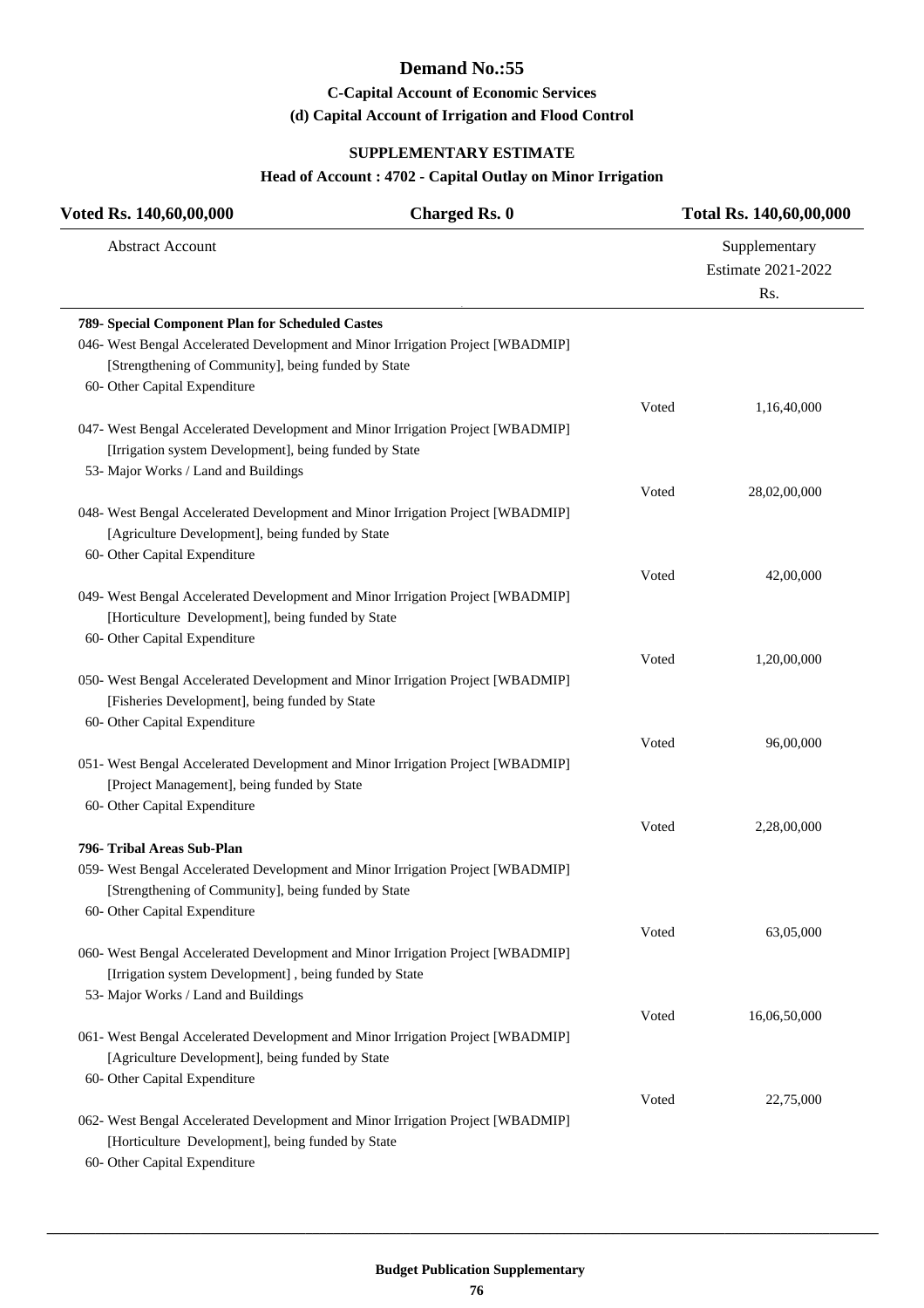| <b>Abstract Account</b>                                                                                                                                                           |                    | Supplementary<br>Estimate 2021-2022<br>Rs. |
|-----------------------------------------------------------------------------------------------------------------------------------------------------------------------------------|--------------------|--------------------------------------------|
|                                                                                                                                                                                   | Voted              | 65,00,000                                  |
| 063- West Bengal Accelerated Development and Minor Irrigation Project [WBADMIP]<br>[Fisheries Development], being funded by State<br>60- Other Capital Expenditure                |                    |                                            |
|                                                                                                                                                                                   | Voted              | 52,00,000                                  |
| 064- West Bengal Accelerated Development and Minor Irrigation Project [WBADMIP]<br>[Project Management], being funded by State<br>60- Other Capital Expenditure                   |                    |                                            |
|                                                                                                                                                                                   | Voted              | 1,23,50,000                                |
| 800- Other Expenditure                                                                                                                                                            |                    |                                            |
| 040- West Bengal Accelerated Development and Minor Irrigation Project [WBADMIP]<br>[Strengthening of Community], being funded by State<br>60- Other Capital Expenditure           |                    |                                            |
|                                                                                                                                                                                   | Voted              | 3,05,55,000                                |
| 041- West Bengal Accelerated Development and Minor Irrigation Project [WBADMIP]<br>[Irrigation system Development], being funded by State<br>53- Major Works / Land and Buildings |                    |                                            |
|                                                                                                                                                                                   | Voted              | 71,41,50,000                               |
| 042- West Bengal Accelerated Development and Minor Irrigation Project [WBADMIP]<br>[Agriculture Development], being funded by State<br>60- Other Capital Expenditure              |                    |                                            |
|                                                                                                                                                                                   | Voted              | 1,10,25,000                                |
| 043- West Bengal Accelerated Development and Minor Irrigation Project [WBADMIP]<br>[Horticulture Development], being funded by State<br>60- Other Capital Expenditure             |                    |                                            |
|                                                                                                                                                                                   | Voted              | 3,15,00,000                                |
| 044- West Bengal Accelerated Development and Minor Irrigation Project [WBADMIP]<br>[Fisheries Development], being funded by State<br>60- Other Capital Expenditure                |                    |                                            |
|                                                                                                                                                                                   | Voted              | 2,52,00,000                                |
| 045- West Bengal Accelerated Development and Minor Irrigation Project [WBADMIP]<br>[Project Management], being funded by State<br>60- Other Capital Expenditure                   |                    |                                            |
|                                                                                                                                                                                   | Voted              | 5,98,50,000                                |
|                                                                                                                                                                                   | <b>Grand Total</b> | 140,60,00,000                              |
|                                                                                                                                                                                   | Voted<br>Charged   | 140,60,00,000<br>$\boldsymbol{0}$          |

 $\overline{\phantom{0}}$ 

 $\sim$ 

## **EXPLANATORY MEMORANDUM**

New service Heads of Account was required to be opened for funding of unfinished works originally taken up under erstwhile Externally Aided Project "West Bengal Accelerated Development and Minor Irrigation Project[WBADMIP]" and total fund of Rs. 140.60 Crore is required for aforesaid purpose.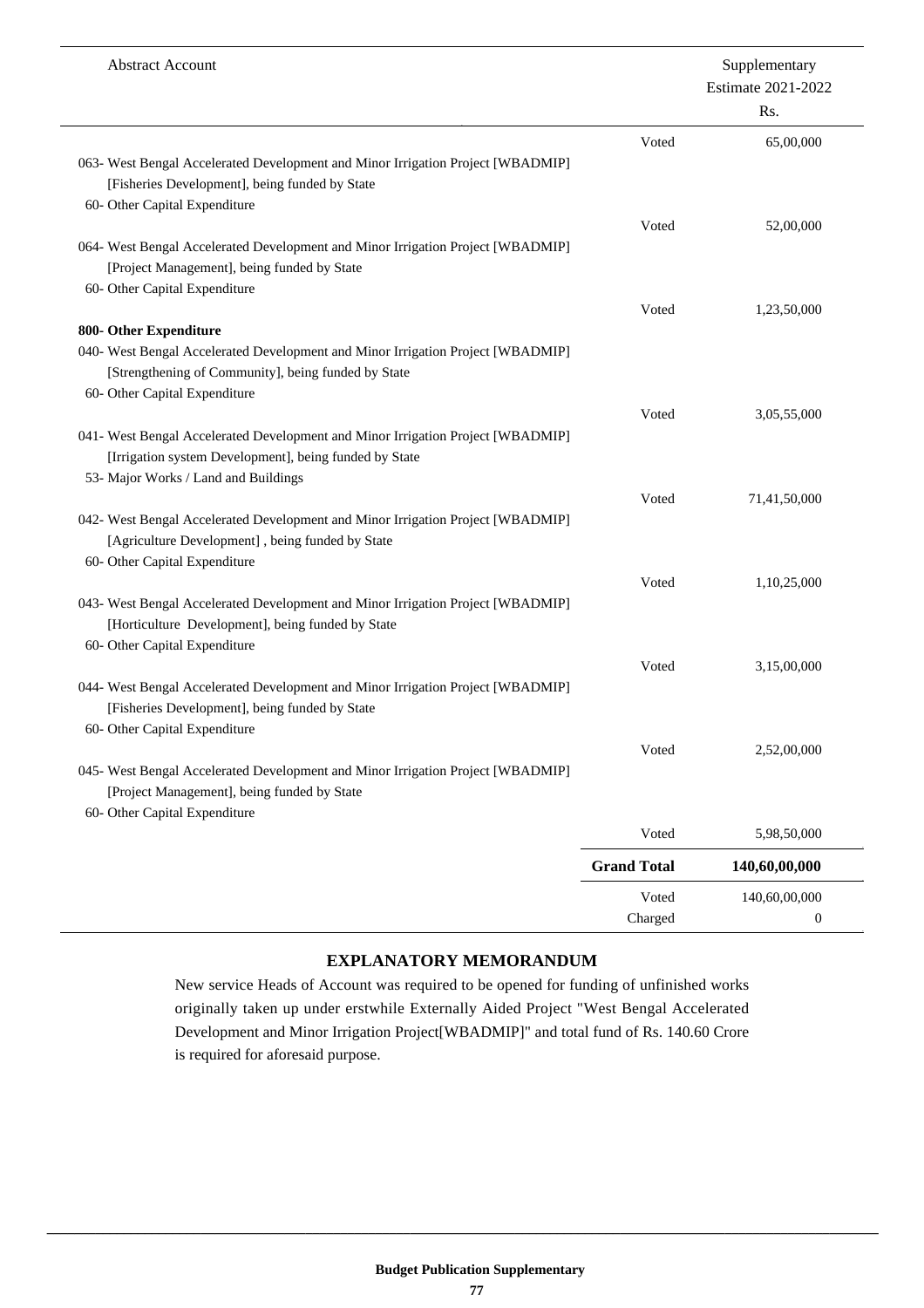### **A-General Services**

## **(d) Administrative Services**

#### **SUPPLEMENTARY ESTIMATE**

#### **Head of Account : 2052 - Secretariat--General Services**

| Voted Rs. 3,02,000                 | <b>Charged Rs. 0</b> |                    | <b>Total Rs. 3,02,000</b>           |
|------------------------------------|----------------------|--------------------|-------------------------------------|
| <b>Abstract Account</b>            |                      |                    | Supplementary<br>Estimate 2021-2022 |
|                                    |                      |                    | Rs.                                 |
| 090- Secretariat                   |                      |                    |                                     |
| 026- Paschimanchal Unnayan Affairs |                      |                    |                                     |
| 02-Wages                           |                      |                    |                                     |
|                                    |                      | Voted              | 3,02,000                            |
|                                    |                      | <b>Grand Total</b> | 3,02,000                            |
|                                    |                      | Voted              | 3,02,000                            |
|                                    |                      | Charged            | $\boldsymbol{0}$                    |

#### **EXPLANATORY MEMORANDUM**

Additional provision is required for establishment charges of secretariat office of the Paschimanchal Unnayan Affairs Department.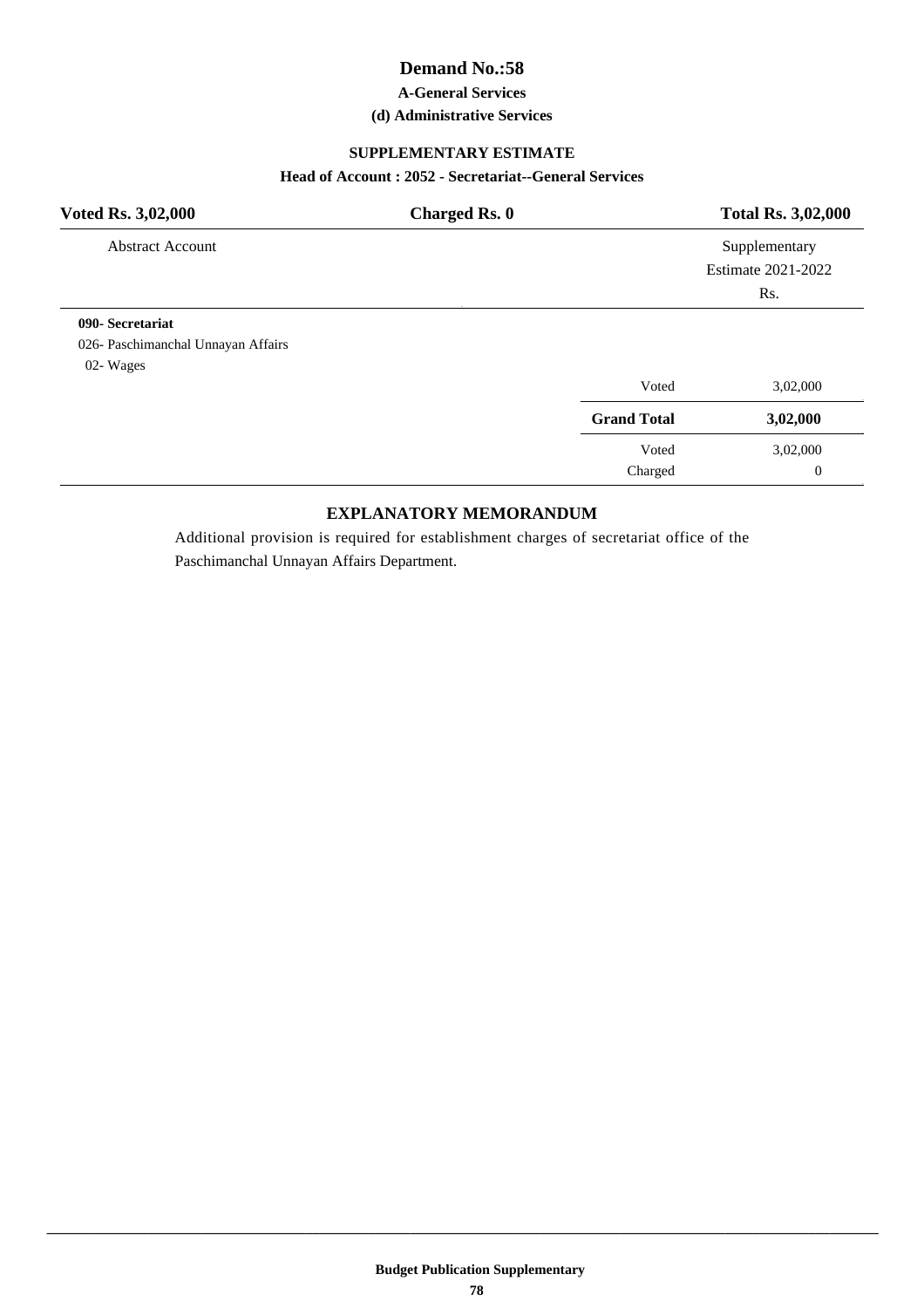## **C-Economic Services**

### **(c) Special Areas Programmes**

### **SUPPLEMENTARY ESTIMATE**

## **Head of Account : 2575 - Other Special Areas Programmes**

| Voted Rs. 3,03,09,000                             | Charged Rs. 0 |                    | Total Rs. 3,03,09,000               |
|---------------------------------------------------|---------------|--------------------|-------------------------------------|
| <b>Abstract Account</b>                           |               |                    | Supplementary<br>Estimate 2021-2022 |
|                                                   |               |                    | Rs.                                 |
| 02- BACKWARD AREAS                                |               |                    |                                     |
| 789- Special Component Plan for Scheduled Castes  |               |                    |                                     |
| 013- Development of Paschimanchal Unnayan Parshad |               |                    |                                     |
| 31- Grants-in-aid-GENERAL                         |               |                    |                                     |
| 02- Other Grants                                  |               | Voted              | 1,25,00,000                         |
| 796- Tribal Areas Sub-Plan                        |               |                    |                                     |
| 013- Development of Paschimanchal Unnayan Parshad |               |                    |                                     |
| 31- Grants-in-aid-GENERAL                         |               |                    |                                     |
| 02- Other Grants                                  |               | Voted              | 1,78,09,000                         |
|                                                   |               | <b>Grand Total</b> | 3,03,09,000                         |
|                                                   |               | Voted              | 3,03,09,000                         |
|                                                   |               | Charged            | $\boldsymbol{0}$                    |

## **EXPLANATORY MEMORANDUM**

.

Additional provisions are required for grants to Paschimanchal Unnayan Parshad.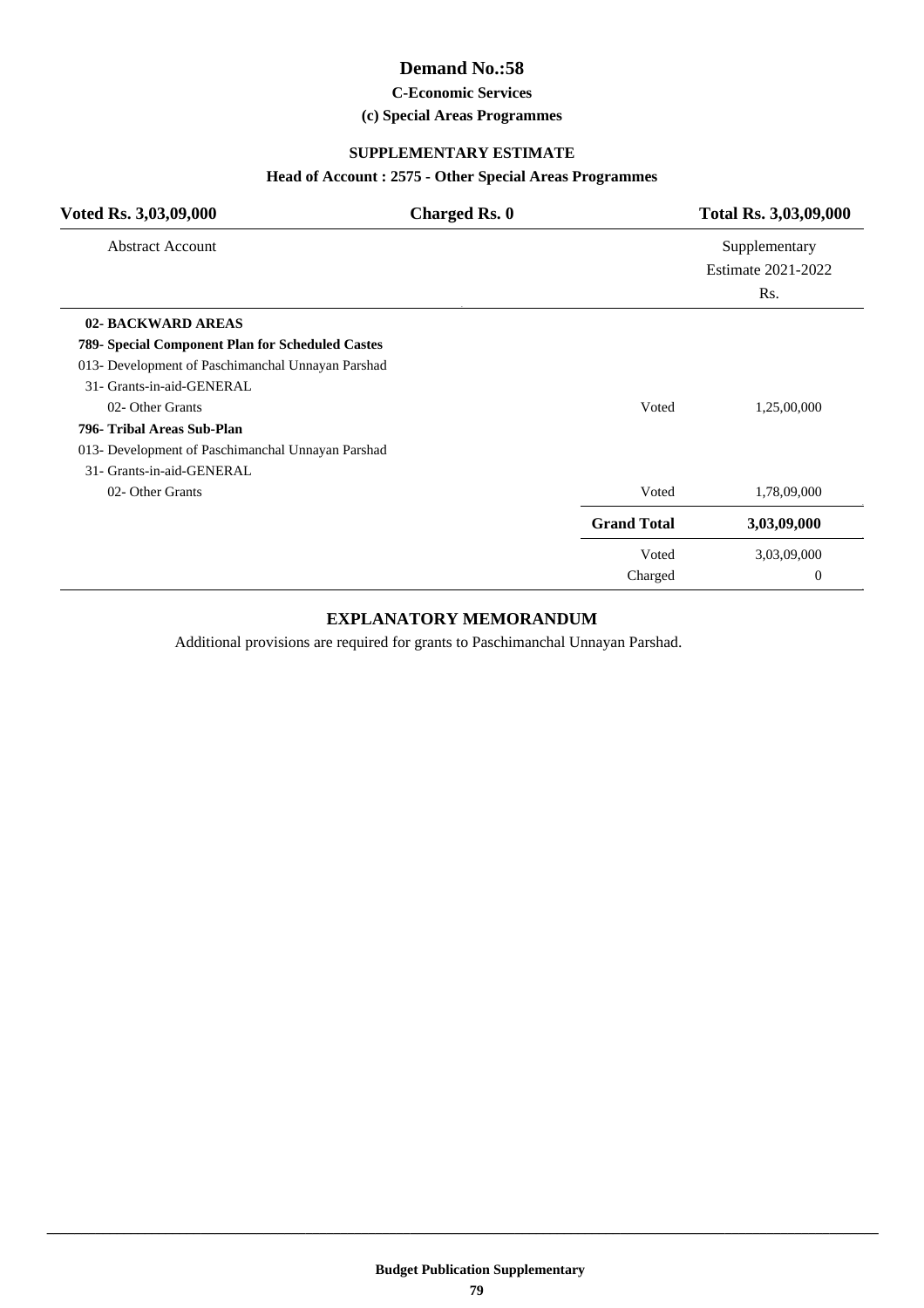## **A-General Services**

## **(d) Administrative Services**

#### **SUPPLEMENTARY ESTIMATE**

#### **Head of Account : 2052 - Secretariat--General Services**

| Voted Rs. 35,38,000                              | Charged Rs. 0 |                    | <b>Total Rs. 35,38,000</b> |
|--------------------------------------------------|---------------|--------------------|----------------------------|
| <b>Abstract Account</b>                          |               |                    | Supplementary              |
|                                                  |               |                    | <b>Estimate 2021-2022</b>  |
|                                                  |               |                    | Rs.                        |
| 090- Secretariat                                 |               |                    |                            |
| 032- Department of Chief Minister's Office       |               |                    |                            |
| 01-Salaries                                      |               |                    |                            |
| 01- Pay                                          |               | Voted              | 1,000                      |
| 02- Dearness Allowance                           |               | Voted              | 13,05,000                  |
| 07- Other Allowances                             |               | Voted              | 2,00,000                   |
| 12- Medical Allowance                            |               | Voted              | 12,000                     |
| 14- Grade Pay                                    |               | Voted              | 5,000                      |
| 07- Medical Reimbursements                       |               |                    |                            |
|                                                  |               | Voted              | 16,000                     |
| 12- Medical Reimbursements under WBHS 2008       |               |                    |                            |
|                                                  |               | Voted              | 2,00,000                   |
| 28- Payment of Professional and Special Services |               |                    |                            |
| 02- Other charges                                |               | Voted              | 17,99,000                  |
|                                                  |               | <b>Grand Total</b> | 35,38,000                  |
|                                                  |               | Voted              | 35,38,000                  |
|                                                  |               | Charged            | $\boldsymbol{0}$           |

## **EXPLANATORY MEMORANDUM**

Additional provision is required for establishment charges of Chief Minister's Office.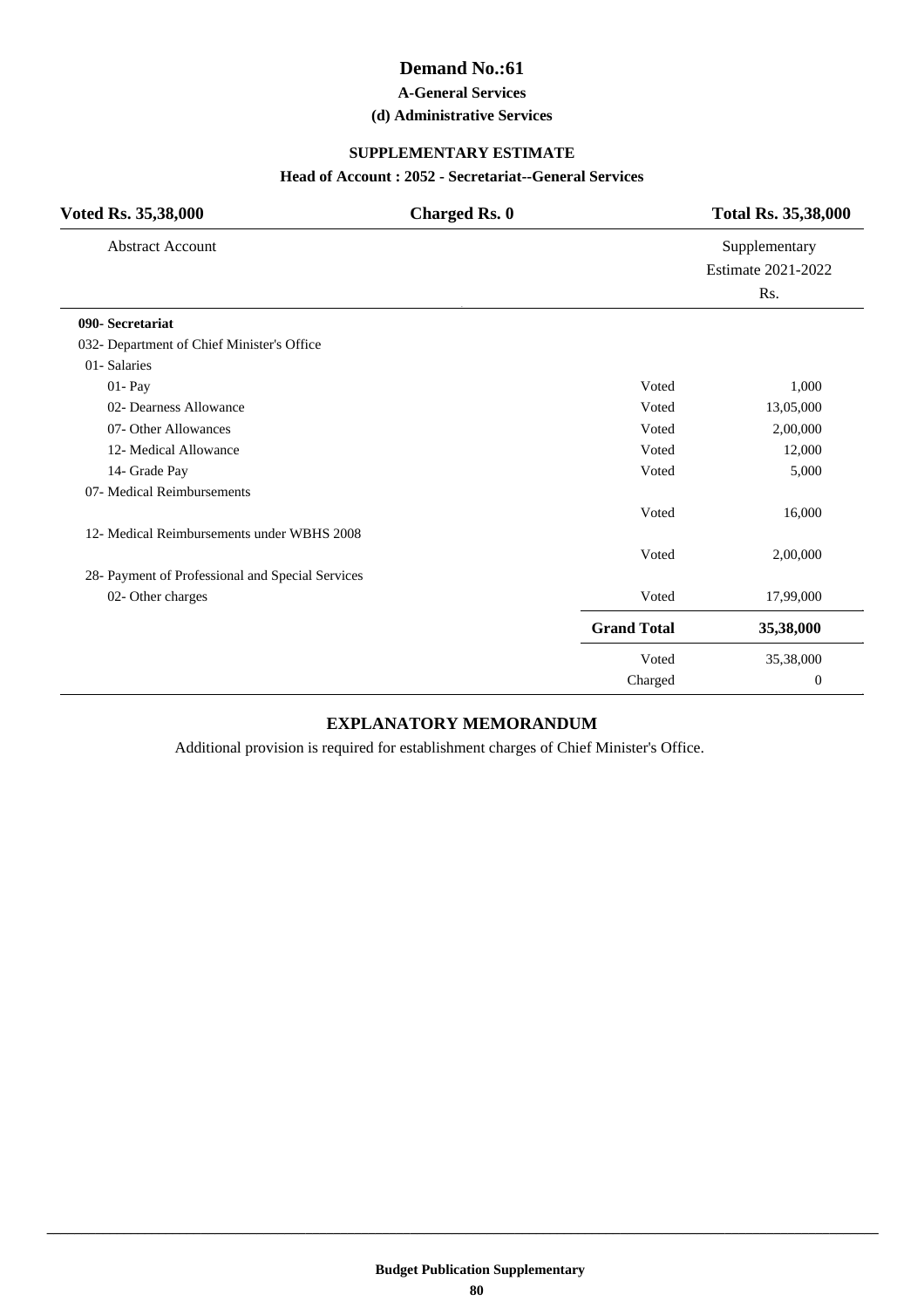#### **B-Social Services**

### **(e) Welfare of SC, ST and OBC's**

#### **SUPPLEMENTARY ESTIMATE**

#### **Head of Account : 2225 - Welfare Of Scheduled Castes, Scheduled Tribes, Other Backward Classes And Minorities**

| Voted Rs. 17,42,00,000                            | <b>Charged Rs. 0</b> |                    | Total Rs. 17,42,00,000 |
|---------------------------------------------------|----------------------|--------------------|------------------------|
| <b>Abstract Account</b>                           |                      |                    | Supplementary          |
|                                                   |                      |                    | Estimate 2021-2022     |
|                                                   |                      |                    | Rs.                    |
| 02- WELFARE OF SCHEDULED TRIBES                   |                      |                    |                        |
| 277- Education                                    |                      |                    |                        |
| 051- Post Matric Scholarship-Tribal (State Share) |                      |                    |                        |
| 34- Scholarships and Stipends                     |                      |                    |                        |
|                                                   |                      | Voted              | 17,42,00,000           |
|                                                   |                      | <b>Grand Total</b> | 17,42,00,000           |
|                                                   |                      | Voted              | 17,42,00,000           |
|                                                   |                      | Charged            | $\boldsymbol{0}$       |

### **EXPLANATORY MEMORANDUM**

.

For effective implementation of Post Matric Scholarship of Tribal students new service Head of Account has been opened and additional provision of Rs 17,42,00,000/- has been made.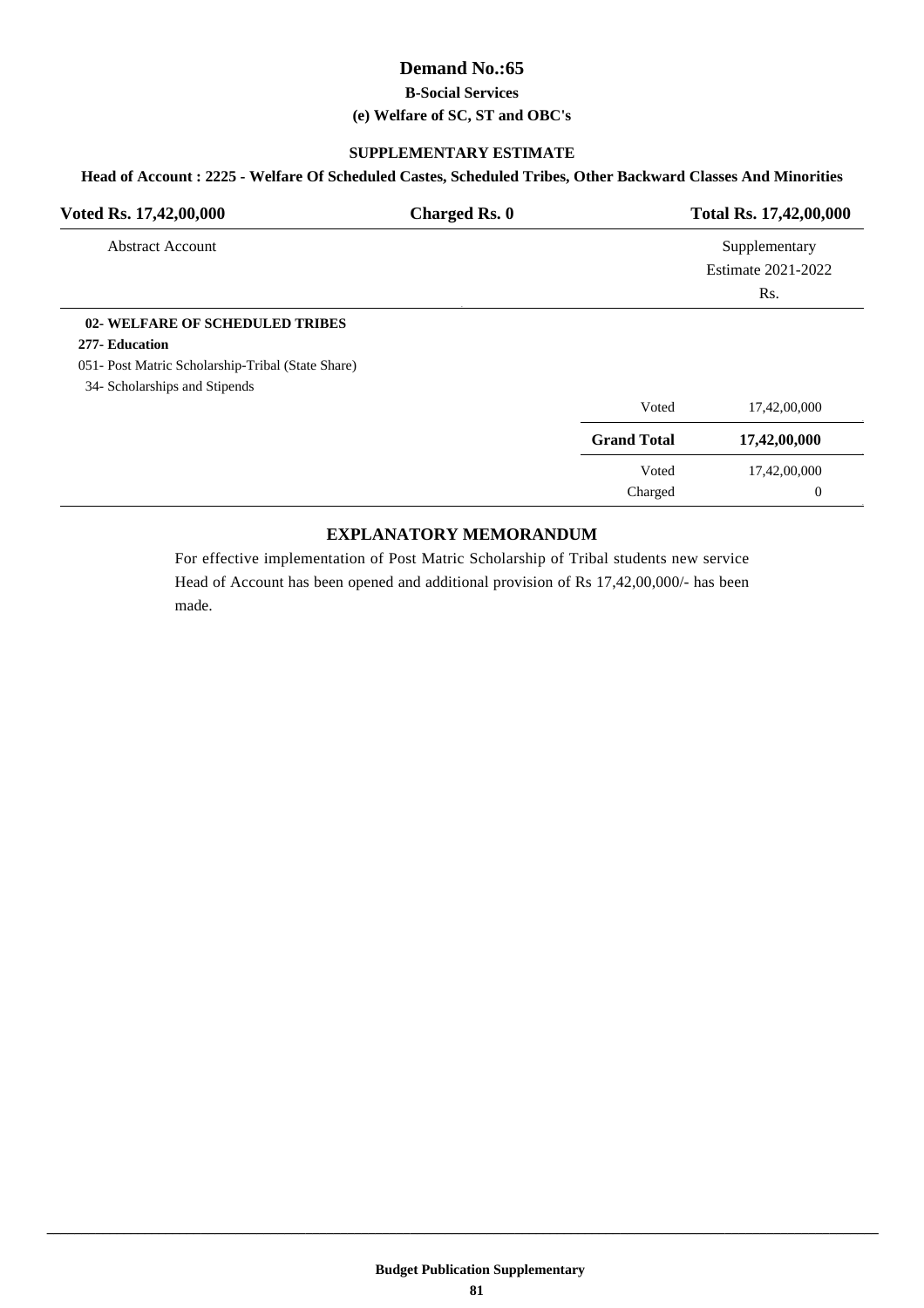**A-General Services**

**(a) Organs of State**

## **SUPPLEMENTARY ESTIMATE**

**Head of Account : 2015 - Elections**

| Voted Rs. 4,66,21,000                                              | <b>Charged Rs. 0</b> |                    | Total Rs. 4,66,21,000 |
|--------------------------------------------------------------------|----------------------|--------------------|-----------------------|
| <b>Abstract Account</b>                                            |                      |                    | Supplementary         |
|                                                                    |                      |                    | Estimate 2021-2022    |
|                                                                    |                      |                    | Rs.                   |
| 103- Preparation and Printing of Electoral Rolls                   |                      |                    |                       |
| 001- Parliamentary/Assembly Constituency                           |                      |                    |                       |
| 77- Computerisation                                                |                      |                    |                       |
|                                                                    |                      | Voted              | 87,39,000             |
| 106- Charges for conduct of Election to State Legislature          |                      |                    |                       |
| 001- Assembly Elections                                            |                      |                    |                       |
| 50- Other Charges                                                  |                      |                    |                       |
|                                                                    |                      | Voted              | 1,00,00,000           |
| 109- Charges for conduct of election to Panchayats/Local Bodies    |                      |                    |                       |
| 001- West Bengal State Election Commission for conducting Election |                      |                    |                       |
| 31- Grants-in-aid-GENERAL                                          |                      |                    |                       |
| 02- Other Grants                                                   |                      | Voted              | 2,78,82,000           |
|                                                                    |                      | <b>Grand Total</b> | 4,66,21,000           |
|                                                                    |                      | Voted              | 4,66,21,000           |
|                                                                    |                      | Charged            | $\boldsymbol{0}$      |

## **EXPLANATORY MEMORANDUM**

Additional provisions are required for preparation and printing of Electoral Rolls and charges for conduct of Election to State Legislature and Panchayat/Local Bodies.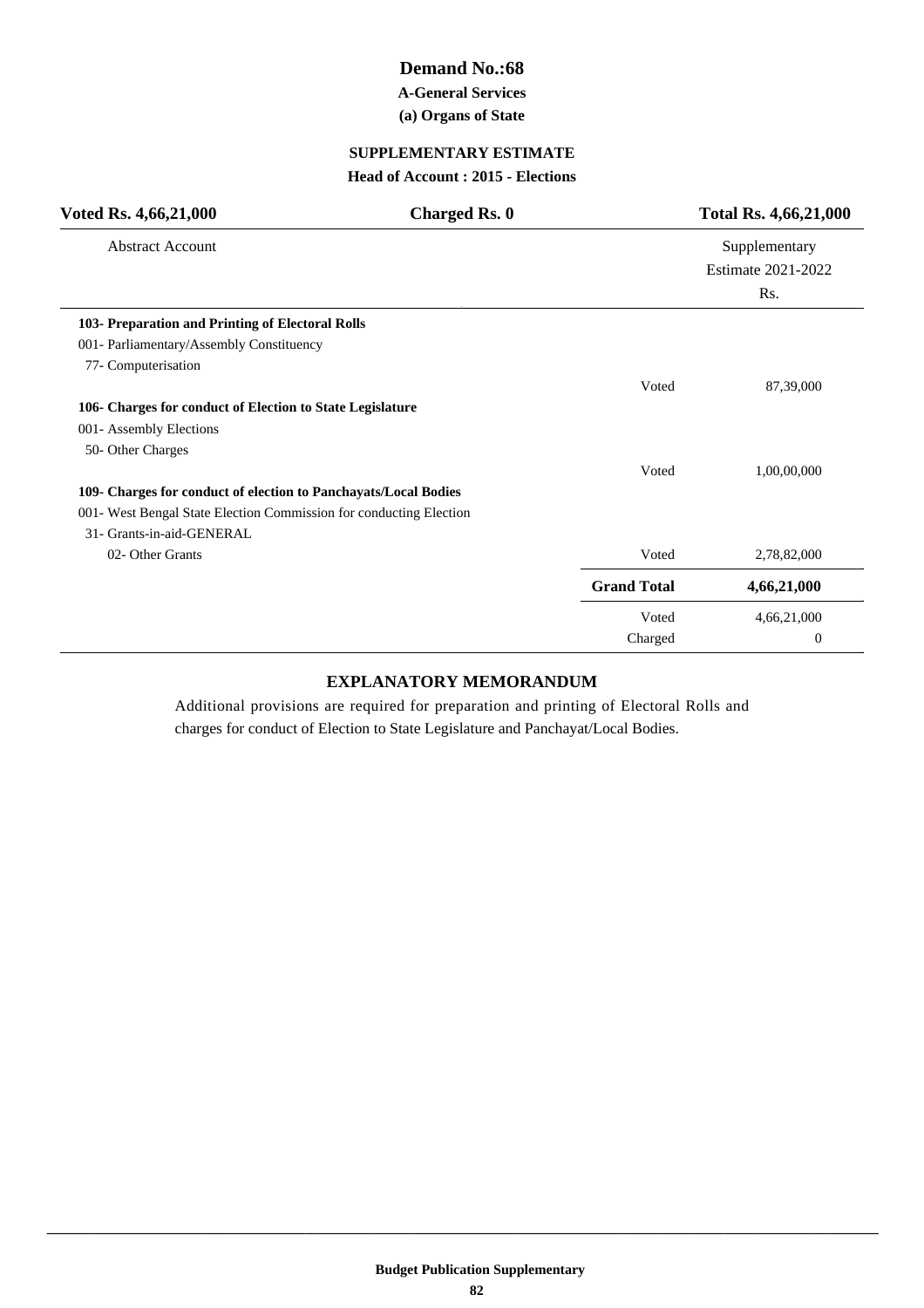## **A-General Services (c) Interest of Payment and Servicing of Debt**

#### **SUPPLEMENTARY ESTIMATE**

## **Head of Account : 2049 - Interest Payments**

| Voted Rs. 0                                              | <b>Charged Rs. 20,00,000</b> |                    | <b>Total Rs. 20,00,000</b>          |
|----------------------------------------------------------|------------------------------|--------------------|-------------------------------------|
| <b>Abstract Account</b>                                  |                              |                    | Supplementary<br>Estimate 2021-2022 |
|                                                          |                              |                    | Rs.                                 |
| 04- INTEREST ON LOANS AND ADVANCES FROM CENTRAL          |                              |                    |                                     |
| <b>GOVERNMENT</b>                                        |                              |                    |                                     |
| 104- Interest on Loans for Non-Plan Schemes              |                              |                    |                                     |
| 004- Interest on loans for Modernisation of Police Force |                              |                    |                                     |
| 45- Interest/Dividend                                    |                              |                    |                                     |
|                                                          |                              | Charged            | 20,00,000                           |
|                                                          |                              | <b>Grand Total</b> | 20,00,000                           |
|                                                          |                              | Voted              | $\overline{0}$                      |
|                                                          |                              | Charged            | 20,00,000                           |

### **EXPLANATORY MEMORANDUM**

.

Additional provision is required for Interest on Loans taken from Central Govt. for Modernization of Police Force.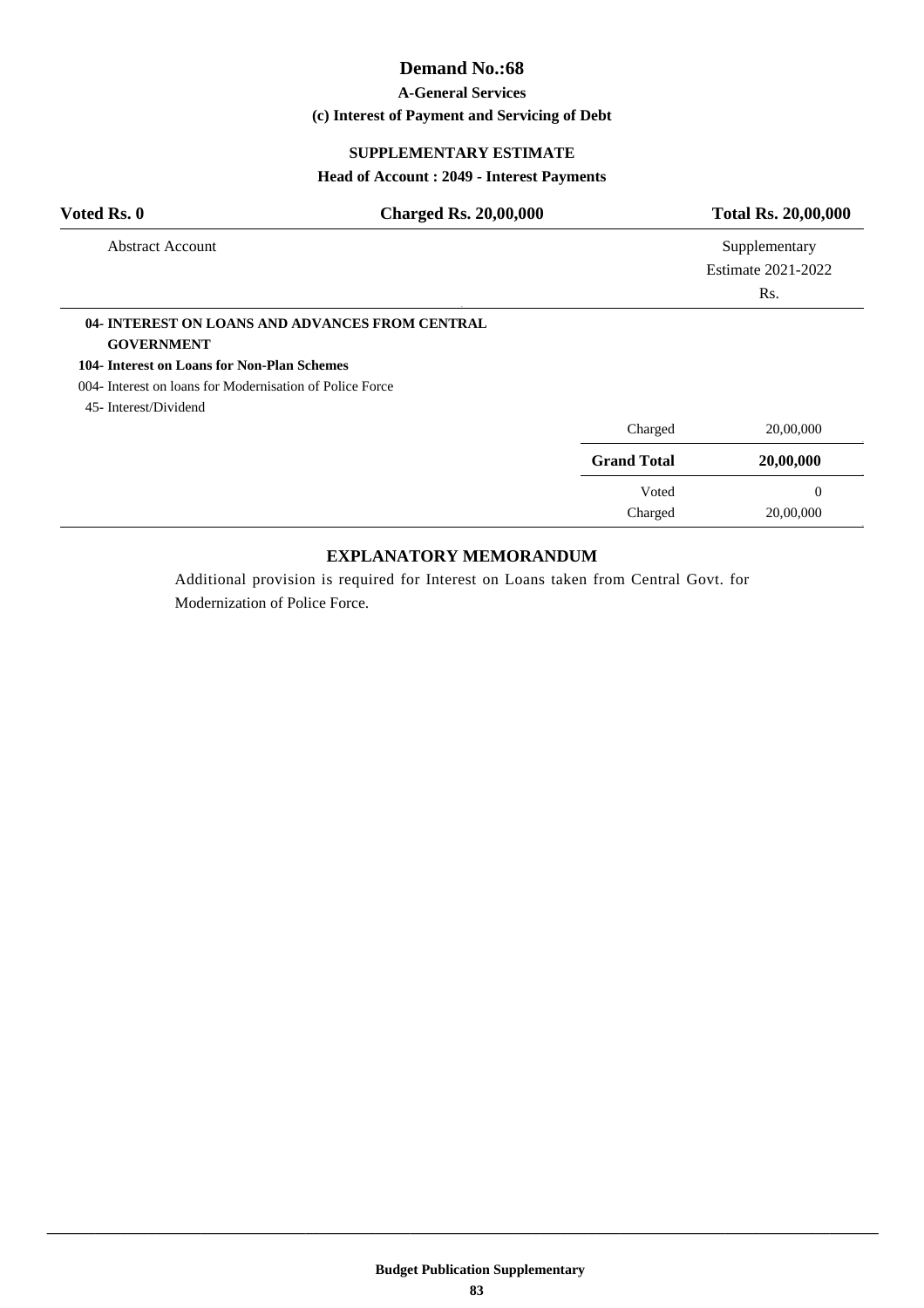## **A-General Services**

**(d) Administrative Services**

### **SUPPLEMENTARY ESTIMATE**

#### **Head of Account : 2051 - Public Service Commission**

| Voted Rs. 16,70,85,000                                     | Charged Rs. 0 |                    | Total Rs. 16,70,85,000              |
|------------------------------------------------------------|---------------|--------------------|-------------------------------------|
| <b>Abstract Account</b>                                    |               |                    | Supplementary<br>Estimate 2021-2022 |
|                                                            |               |                    | Rs.                                 |
| <b>103- Staff Selection Commission</b>                     |               |                    |                                     |
| 003- Establishment of West Bengal Police Recruitment Board |               |                    |                                     |
| 01-Salaries                                                |               |                    |                                     |
| $01 - Pay$                                                 |               | Voted              | 40,70,000                           |
| 02- Dearness Allowance                                     |               | Voted              | 8,60,000                            |
| 03- House Rent Allowance                                   |               | Voted              | 7,80,000                            |
| 04- Ad hoc Bonus                                           |               | Voted              | 14,000                              |
| 07- Other Allowances                                       |               | Voted              | 7,00,000                            |
| 09- Ration Allowance                                       |               | Voted              | 50,000                              |
| 12- Medical Allowance                                      |               | Voted              | 1,00,000                            |
| 14- Grade Pay                                              |               | Voted              | 50,000                              |
| 02-Wages                                                   |               |                    |                                     |
|                                                            |               | Voted              | 5,50,000                            |
| 50- Other Charges                                          |               |                    |                                     |
|                                                            |               | Voted              | 15,99,11,000                        |
|                                                            |               | <b>Grand Total</b> | 16,70,85,000                        |
|                                                            |               | Voted              | 16,70,85,000                        |
|                                                            |               | Charged            | $\boldsymbol{0}$                    |

## **EXPLANATORY MEMORANDUM**

Additional provision is required for Establishment charges of West Bengal Police Recruitment Board.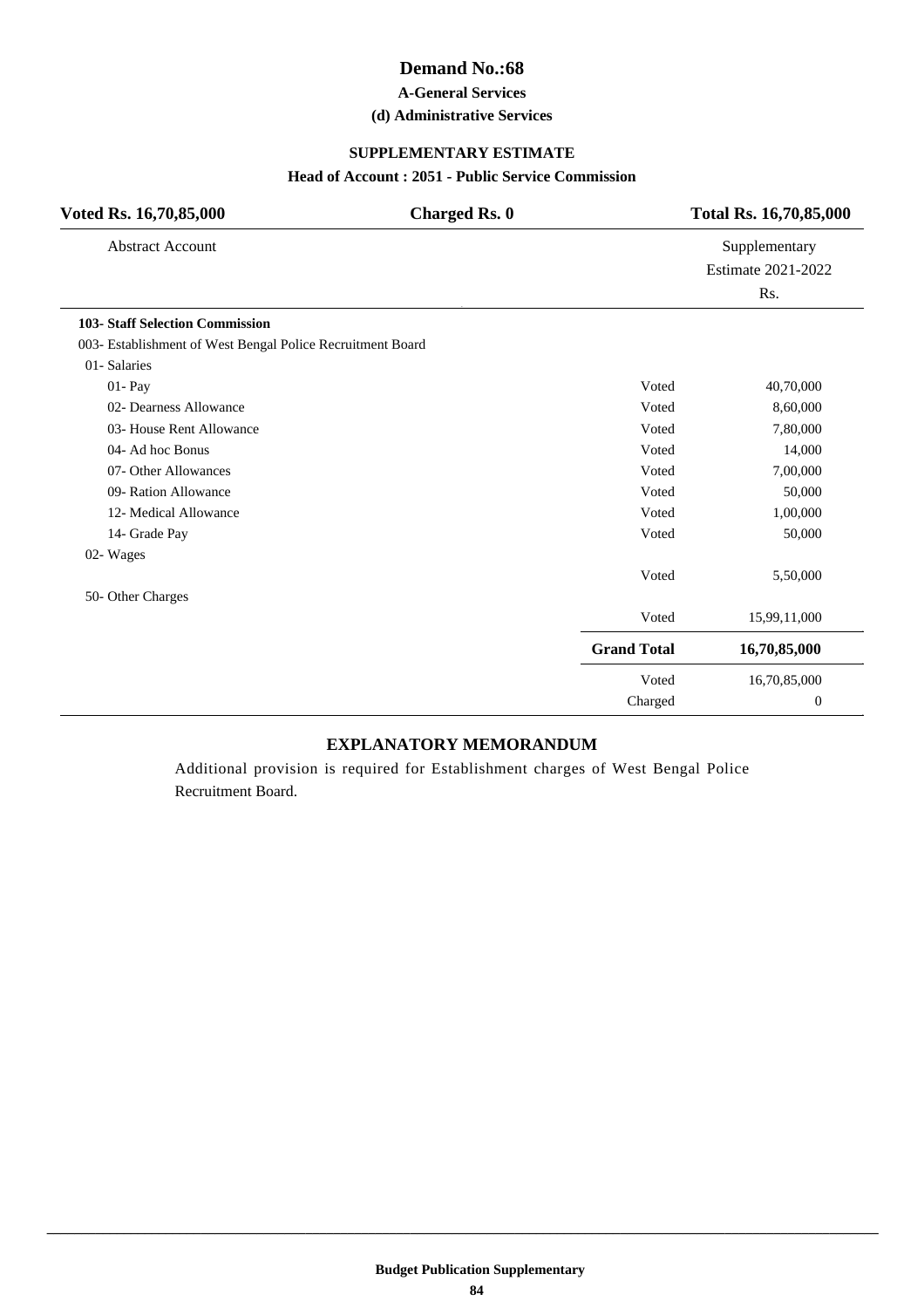**A-General Services**

**(d) Administrative Services**

#### **SUPPLEMENTARY ESTIMATE**

**Head of Account : 2055 - Police**

| Voted Rs. 715,98,51,000                                                        | <b>Charged Rs. 3,89,90,000</b> |       | Total Rs. 719,88,41,000                    |
|--------------------------------------------------------------------------------|--------------------------------|-------|--------------------------------------------|
| <b>Abstract Account</b>                                                        |                                |       | Supplementary<br>Estimate 2021-2022<br>Rs. |
| 003- Education and Training                                                    |                                |       |                                            |
| 001- State Headquaters Police                                                  |                                |       |                                            |
| 01-Salaries                                                                    |                                |       |                                            |
| $01 - Pay$                                                                     |                                | Voted | 10,24,000                                  |
| 02- Dearness Allowance                                                         |                                | Voted | 6,41,000                                   |
| 03- House Rent Allowance                                                       |                                | Voted | 97,000                                     |
| 05- Interim Relief                                                             |                                | Voted | 1,00,000                                   |
| 005- Swami Vivekananda State Police Academy(SVSPA)                             |                                |       |                                            |
| 01-Salaries                                                                    |                                |       |                                            |
| 01- Pay                                                                        |                                | Voted | 13,67,38,000                               |
| 02- Dearness Allowance                                                         |                                | Voted | 55,59,000                                  |
| 03- House Rent Allowance                                                       |                                | Voted | 1,29,90,000                                |
| 04- Ad hoc Bonus                                                               |                                | Voted | 4,10,000                                   |
| 07- Other Allowances                                                           |                                | Voted | 21,11,000                                  |
| 09- Ration Allowance                                                           |                                | Voted | 30,83,000                                  |
| 12- Medical Allowance                                                          |                                | Voted | 46,000                                     |
| 14- Grade Pay                                                                  |                                | Voted | 1,000                                      |
| 02-Wages                                                                       |                                |       |                                            |
|                                                                                |                                | Voted | 2,81,000                                   |
| 07- Medical Reimbursements                                                     |                                |       |                                            |
|                                                                                |                                | Voted | 2,67,000                                   |
| 12- Medical Reimbursements under WBHS 2008                                     |                                |       |                                            |
|                                                                                |                                | Voted | 3,20,000                                   |
| 13- Office Expenses                                                            |                                |       |                                            |
| 03- Maintenance / P.O.L. for Office Vehicles                                   |                                | Voted | 5,06,000                                   |
| 14- Rents, Rates and Taxes                                                     |                                |       |                                            |
|                                                                                |                                | Voted | 10,23,000                                  |
| 19- Maintenance                                                                |                                |       |                                            |
|                                                                                |                                | Voted | 2,06,000                                   |
| 21- Materials and Supplies/Stores and Equipment                                |                                |       |                                            |
| 01-Diet                                                                        |                                | Voted | 43,23,000                                  |
| 25- Clothing and Tentage (Police Uniform)                                      |                                |       |                                            |
|                                                                                |                                | Voted | 60,000                                     |
| 28- Payment of Professional and Special Services                               |                                |       |                                            |
| 02- Other charges                                                              |                                | Voted | 5,14,000                                   |
| 78- Outsourcing of Services                                                    |                                |       |                                            |
|                                                                                |                                | Voted | 9,40,000                                   |
| 101- Criminal Investigation and Vigilance                                      |                                |       |                                            |
| 001- Criminal Investigation Department (Excluding Forensic Science Laboratory) |                                |       |                                            |
| 02-Wages                                                                       |                                |       |                                            |
|                                                                                |                                | Voted | 15,05,45,000                               |
|                                                                                |                                |       |                                            |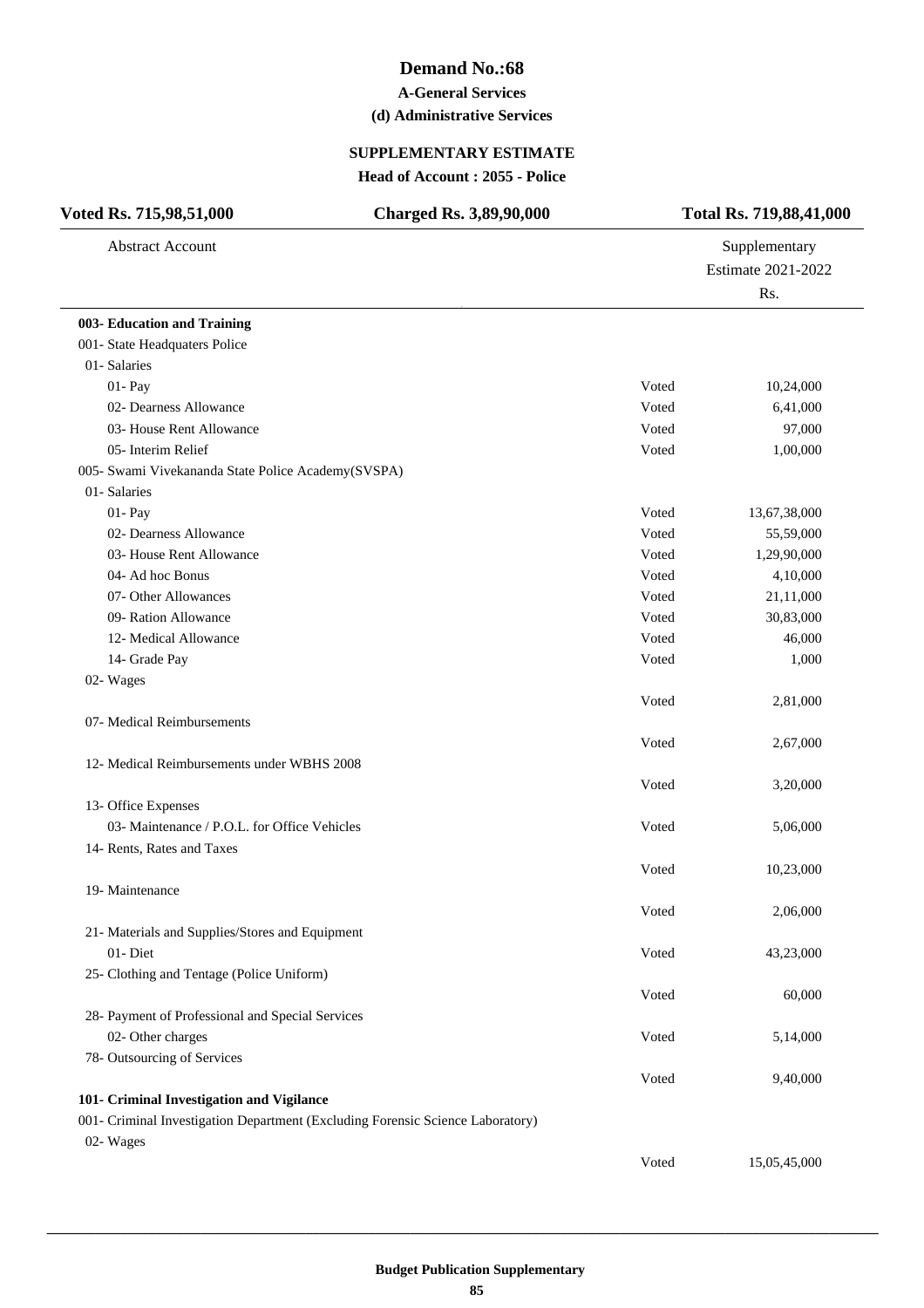| <b>Abstract Account</b>                                 |                | Supplementary<br>Estimate 2021-2022<br>Rs. |
|---------------------------------------------------------|----------------|--------------------------------------------|
|                                                         |                |                                            |
| 07- Medical Reimbursements                              | Voted          | 4,95,000                                   |
| 12- Medical Reimbursements under WBHS 2008              |                |                                            |
|                                                         | Voted          | 6,00,000                                   |
| 13- Office Expenses                                     |                |                                            |
| 03- Maintenance / P.O.L. for Office Vehicles            | Voted          | 59,86,000                                  |
| 41- Secret Service Expenditure                          |                |                                            |
|                                                         | Voted          | 2,90,73,000                                |
| 002- Forensic Science Laboratory (Including Jalpaiguri) |                |                                            |
| 01-Salaries                                             |                |                                            |
| 01- Pay                                                 | Voted          | 30,38,000                                  |
| 02- Dearness Allowance                                  | Voted          | 6,44,000                                   |
| 03- House Rent Allowance                                | Voted          | 2,89,000                                   |
| 12- Medical Allowance                                   | Voted          | 31,000                                     |
| 02-Wages                                                |                |                                            |
|                                                         | Voted          | 2,73,000                                   |
| 07- Medical Reimbursements                              |                |                                            |
|                                                         | Voted          | 1,12,000                                   |
| 12- Medical Reimbursements under WBHS 2008              |                |                                            |
|                                                         | Voted          | 2,00,000                                   |
| 13- Office Expenses                                     |                |                                            |
| 02-Telephone                                            | Voted          | 1,00,000                                   |
| 03- Maintenance / P.O.L. for Office Vehicles            | Voted          | 1,71,000                                   |
| 04- Other Office Expenses                               | Voted          | 13,87,000                                  |
| 003- State Police Computer Centre                       |                |                                            |
| 01-Salaries                                             |                |                                            |
| $01 - Pay$<br>02- Dearness Allowance                    | Voted          | 6,37,000                                   |
|                                                         | Voted          | 3,41,000                                   |
| 03- House Rent Allowance<br>07- Other Allowances        | Voted          | 60,000                                     |
| 12- Medical Allowance                                   | Voted<br>Voted | 3,000                                      |
| 14- Grade Pay                                           | Voted          | 2,000<br>2,000                             |
| 12- Medical Reimbursements under WBHS 2008              |                |                                            |
|                                                         | Voted          | 91,000                                     |
| 13- Office Expenses                                     |                |                                            |
| 03- Maintenance / P.O.L. for Office Vehicles            | Voted          | 3,09,000                                   |
| 108- State Headquarters Police                          |                |                                            |
| 001- Calcutta Police                                    |                |                                            |
| 01-Salaries                                             |                |                                            |
| 01- Pay                                                 | Voted          | 49,36,83,000                               |
| 02- Dearness Allowance                                  | Voted          | 6,51,76,000                                |
| 03- House Rent Allowance                                | Voted          | 4,68,99,000                                |
| 05- Interim Relief                                      | Voted          | 10,00,000                                  |
| 07- Other Allowances                                    | Voted          | 2,25,32,000                                |
| 11- Compensatory Allowance                              | Voted          | 42,000                                     |
| 02-Wages                                                |                |                                            |
|                                                         | Voted          | 19,91,27,000                               |
| 07- Medical Reimbursements                              |                |                                            |
|                                                         | Voted          | 2,35,000                                   |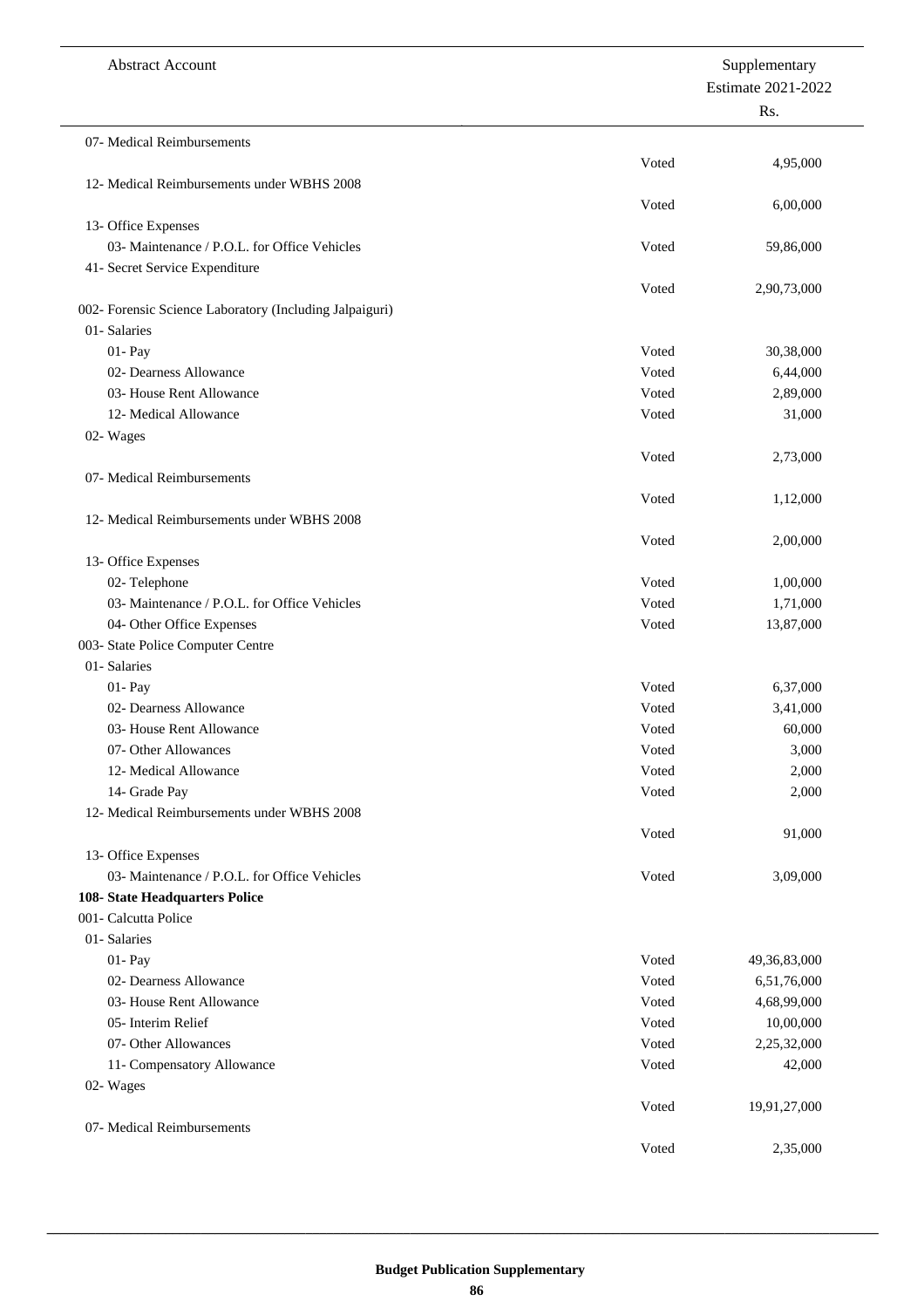| <b>Abstract Account</b>                                                                         |                | Supplementary<br>Estimate 2021-2022 |
|-------------------------------------------------------------------------------------------------|----------------|-------------------------------------|
|                                                                                                 |                | Rs.                                 |
| 12- Medical Reimbursements under WBHS 2008                                                      |                |                                     |
|                                                                                                 | Voted          | 1,28,00,000                         |
| 13- Office Expenses                                                                             |                |                                     |
| 03- Maintenance / P.O.L. for Office Vehicles                                                    | Voted          | 2,28,52,000                         |
| 14- Rents, Rates and Taxes                                                                      |                |                                     |
|                                                                                                 | Voted          | 31,88,000                           |
|                                                                                                 | Charged        | 3,89,90,000                         |
| 19- Maintenance                                                                                 |                |                                     |
|                                                                                                 | Voted          | 49,70,000                           |
| 22- Arms and Ammunition                                                                         |                |                                     |
|                                                                                                 | Voted          | 56,42,000                           |
| 24- P.O.L.(Police, Ambulance etc.)                                                              |                |                                     |
|                                                                                                 | Voted          | 5,29,75,000                         |
| 27- Minor Works/ Maintenance                                                                    |                |                                     |
|                                                                                                 | Voted          | 3,57,12,000                         |
| 28- Payment of Professional and Special Services                                                | Voted          |                                     |
| 02- Other charges<br>41- Secret Service Expenditure                                             |                | 36,45,000                           |
|                                                                                                 | Voted          | 1,08,47,000                         |
| 50- Other Charges                                                                               |                |                                     |
|                                                                                                 | Voted          | 1,50,00,000                         |
| 77- Computerisation                                                                             |                |                                     |
|                                                                                                 | Voted          | 1,23,25,000                         |
| 004- Cattle Pounds                                                                              |                |                                     |
| 13- Office Expenses                                                                             |                |                                     |
| 03- Maintenance / P.O.L. for Office Vehicles                                                    | Voted          | 46,000                              |
| 006- Police Supplied to Private Individuals                                                     |                |                                     |
| 01-Salaries                                                                                     |                |                                     |
| $01 - Pay$                                                                                      | Voted          | 33,67,000                           |
| 02- Dearness Allowance                                                                          | Voted          | 5,32,000                            |
| 03- House Rent Allowance                                                                        | Voted          | 3,20,000                            |
| 07- Other Allowances                                                                            | Voted          | 23,000                              |
| 008- Upgradation Scheme as Recommended by the Eighth Finance Commission                         |                |                                     |
| Strengthening for the Post of Women Constables                                                  |                |                                     |
| 01-Salaries                                                                                     |                |                                     |
| 01- Pay                                                                                         | Voted          | 6,35,000                            |
| 02- Dearness Allowance                                                                          | Voted          | 1,42,000                            |
| 03- House Rent Allowance                                                                        | Voted<br>Voted | 60,000                              |
| 04- Ad hoc Bonus<br>07- Other Allowances                                                        | Voted          | 1,02,000                            |
|                                                                                                 | Voted          | 4,28,000<br>3,000                   |
| 14- Grade Pay<br>010- Agency Functions of Ministry of Home Affairs relating to Registration and |                |                                     |
| Survillance of Foreigners                                                                       |                |                                     |
| 01-Salaries                                                                                     |                |                                     |
| 01- Pay                                                                                         | Voted          | 17,62,000                           |
| 02- Dearness Allowance                                                                          | Voted          | 32,98,000                           |
| 03- House Rent Allowance                                                                        | Voted          | 1,68,000                            |
| 04- Ad hoc Bonus                                                                                | Voted          | 2,000                               |
| 07- Other Allowances                                                                            | Voted          | 11,84,000                           |
|                                                                                                 |                |                                     |

 $\overline{\phantom{0}}$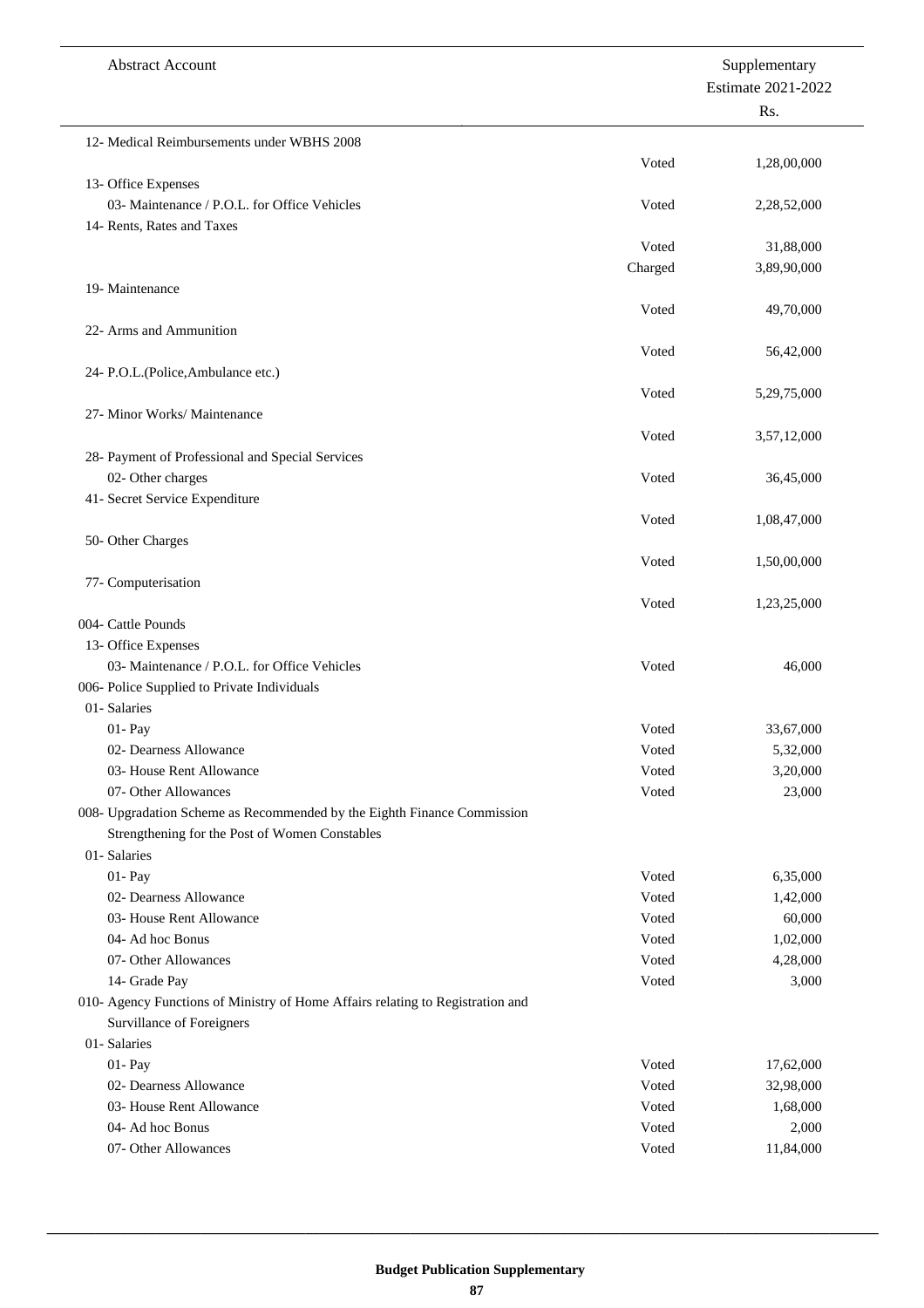| <b>Abstract Account</b>                         |                    | Supplementary<br>Estimate 2021-2022<br>Rs. |
|-------------------------------------------------|--------------------|--------------------------------------------|
| 14- Grade Pay                                   | Voted              | 7,000                                      |
| 12- Medical Reimbursements under WBHS 2008      |                    |                                            |
|                                                 | Voted              | 41,000                                     |
| 41- Secret Service Expenditure                  |                    |                                            |
|                                                 | Voted              | 2,000                                      |
| 017- Public Vehicles Department (Service Depot) |                    |                                            |
| 24- P.O.L.(Police, Ambulance etc.)              |                    |                                            |
|                                                 | Voted              | 2,51,25,000                                |
| <b>109- District Police</b>                     |                    |                                            |
| 001- West Bengal Police                         |                    |                                            |
| 01-Salaries                                     |                    |                                            |
| 01- Pay                                         | Voted              | 179,95,92,000                              |
| 02- Dearness Allowance                          | Voted              | 14,79,93,000                               |
| 03- House Rent Allowance                        | Voted              | 17,09,62,000                               |
| 05- Interim Relief                              | Voted              | 1,50,000                                   |
| 07- Other Allowances                            | Voted              | 18,47,54,000                               |
| 09- Ration Allowance                            | Voted              | 2,31,81,000                                |
| 11- Compensatory Allowance                      | Voted              | 31,11,000                                  |
| 12- Medical Allowance                           | Voted              | 85,90,000                                  |
| 02-Wages                                        |                    |                                            |
|                                                 | Voted              | 251,71,87,000                              |
| 12- Medical Reimbursements under WBHS 2008      |                    |                                            |
|                                                 | Voted              | 2,04,12,000                                |
| 13- Office Expenses                             |                    |                                            |
| 03- Maintenance / P.O.L. for Office Vehicles    | Voted              | 10,66,76,000                               |
| 14- Rents, Rates and Taxes                      |                    |                                            |
|                                                 | Voted              | 53,42,000                                  |
| 22- Arms and Ammunition                         |                    |                                            |
|                                                 | Voted              | 12,63,02,000                               |
| 24- P.O.L.(Police, Ambulance etc.)              |                    |                                            |
|                                                 | Voted              | 61,46,00,000                               |
| 25- Clothing and Tentage (Police Uniform)       |                    |                                            |
|                                                 | Voted              | 1,94,73,000                                |
|                                                 | <b>Grand Total</b> | 719,88,41,000                              |
|                                                 | Voted              | 715,98,51,000                              |
|                                                 | Charged            | 3,89,90,000                                |
|                                                 |                    |                                            |

 $\overline{\phantom{0}}$ 

 $\overline{\phantom{a}}$ 

## **EXPLANATORY MEMORANDUM**

Additional provisions are required for establishment charges relating to West Bengal Police Directorate,Criminal Investigation Department, Kolkata Police and also District Police.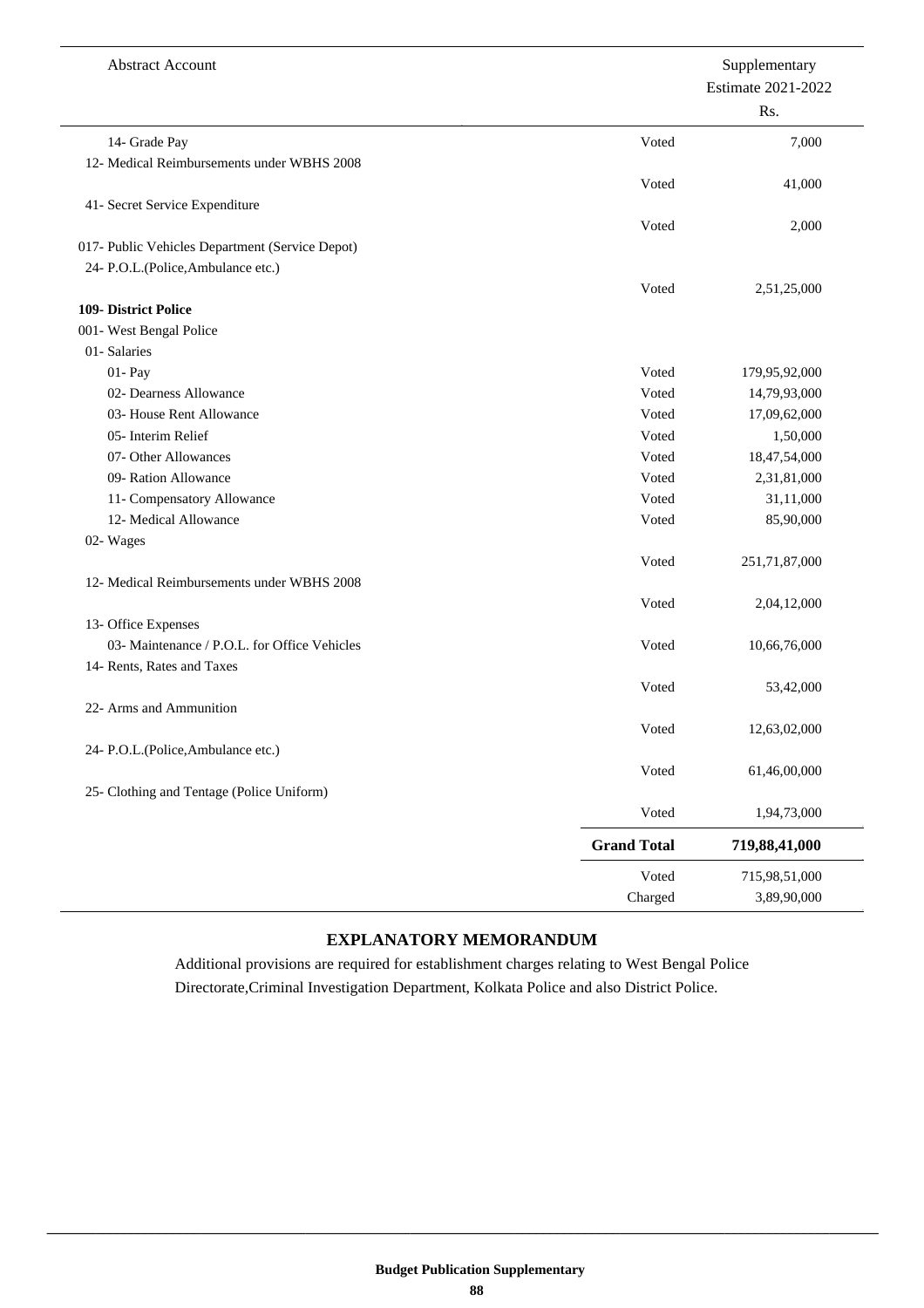### **A-General Services**

**(d) Administrative Services**

## **SUPPLEMENTARY ESTIMATE**

#### **Head of Account : 2070 - Other Administrative Services**

| Voted Rs. 1,52,17,000                                                           | Charged Rs. 0      | Total Rs. 1,52,17,000               |
|---------------------------------------------------------------------------------|--------------------|-------------------------------------|
| <b>Abstract Account</b>                                                         |                    | Supplementary<br>Estimate 2021-2022 |
|                                                                                 |                    | Rs.                                 |
| 105- Special Commissions of Enquiry                                             |                    |                                     |
| 047- Justice M B Lokur and Justice Jyotirmoy Bhattacharya Commission of Inquiry |                    |                                     |
| 01-Salaries                                                                     |                    |                                     |
| 01- Pay                                                                         | Voted              | 69,50,000                           |
| 02- Dearness Allowance                                                          | Voted              | 9,00,000                            |
| 03- House Rent Allowance                                                        | Voted              | 10,08,000                           |
| 04- Ad hoc Bonus                                                                | Voted              | 12,000                              |
| 05- Interim Relief                                                              | Voted              | 76,000                              |
| 07- Other Allowances                                                            | Voted              | 16,20,000                           |
| 12- Medical Allowance                                                           | Voted              | 1,00,000                            |
| 14- Grade Pay                                                                   | Voted              | 1,000                               |
| 02-Wages                                                                        |                    |                                     |
|                                                                                 | Voted              | 5,00,000                            |
| 07- Medical Reimbursements                                                      |                    |                                     |
|                                                                                 | Voted              | 1,00,000                            |
| 11- Travel Expenses                                                             |                    |                                     |
|                                                                                 | Voted              | 3,00,000                            |
| 12- Medical Reimbursements under WBHS 2008                                      |                    |                                     |
|                                                                                 | Voted              | 2,00,000                            |
| 13- Office Expenses                                                             |                    |                                     |
| 01- Electricity                                                                 | Voted              | 1,00,000                            |
| 02-Telephone                                                                    | Voted              | 1,20,000                            |
| 03- Maintenance / P.O.L. for Office Vehicles                                    | Voted              | 6,50,000                            |
| 04- Other Office Expenses                                                       | Voted              | 4,00,000                            |
| 14- Rents, Rates and Taxes                                                      |                    |                                     |
|                                                                                 | Voted              | 1,00,000                            |
| 26- Advertising and Publicity Expenses                                          |                    |                                     |
|                                                                                 | Voted              | 50,000                              |
| 28- Payment of Professional and Special Services                                |                    |                                     |
| 02- Other charges                                                               | Voted              | 9,00,000                            |
| 50- Other Charges                                                               |                    |                                     |
|                                                                                 | Voted              | 2,50,000                            |
| 77- Computerisation                                                             |                    |                                     |
|                                                                                 | Voted              | 8,80,000                            |
|                                                                                 | <b>Grand Total</b> | 1,52,17,000                         |
|                                                                                 | Voted              | 1,52,17,000                         |
|                                                                                 | Charged            | $\boldsymbol{0}$                    |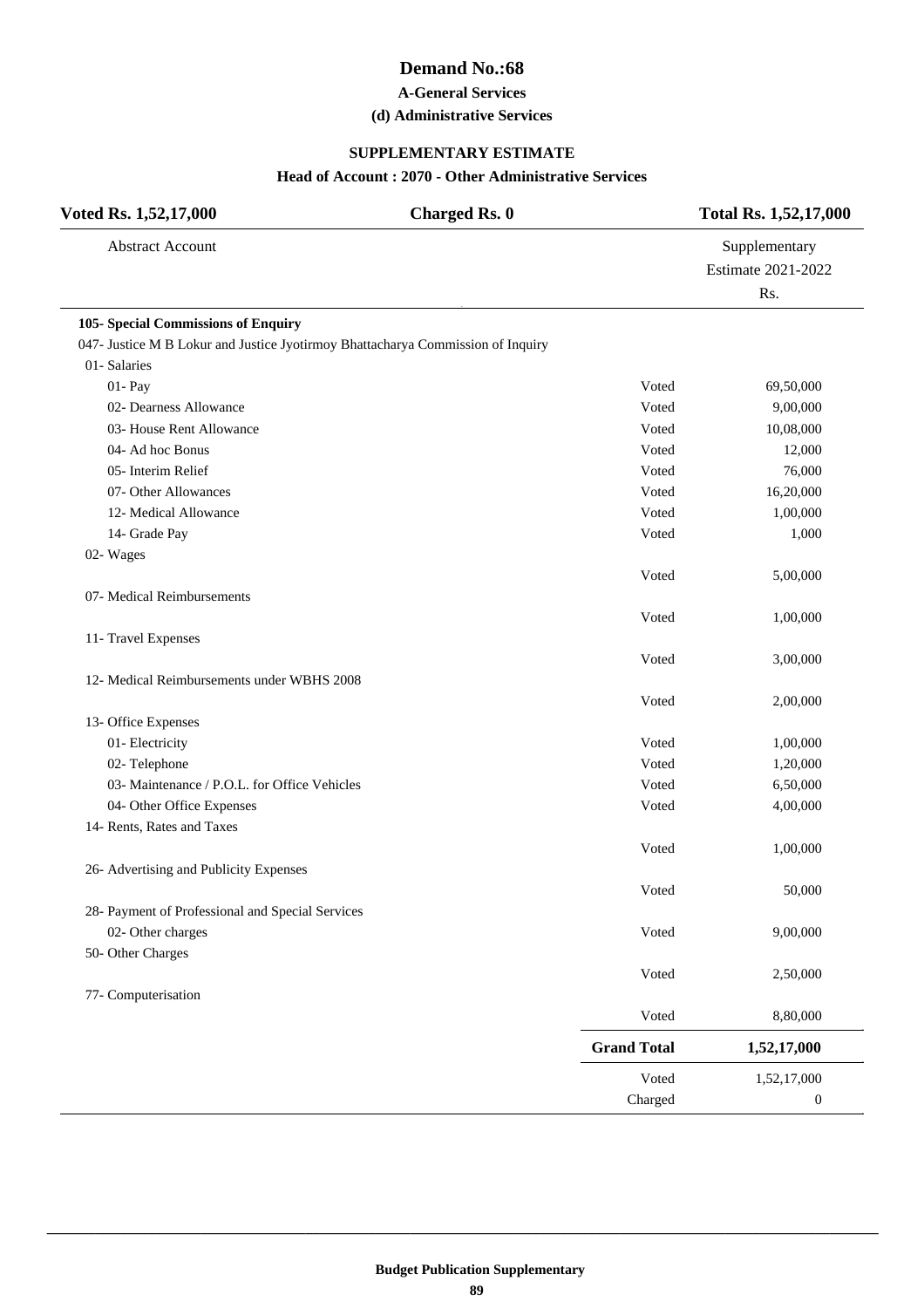## **EXPLANATORY MEMORANDUM**

Additional Provision is required for Justice MB Lokur & Justice Jyotirmoy Bhattacharya Commission of Inquiry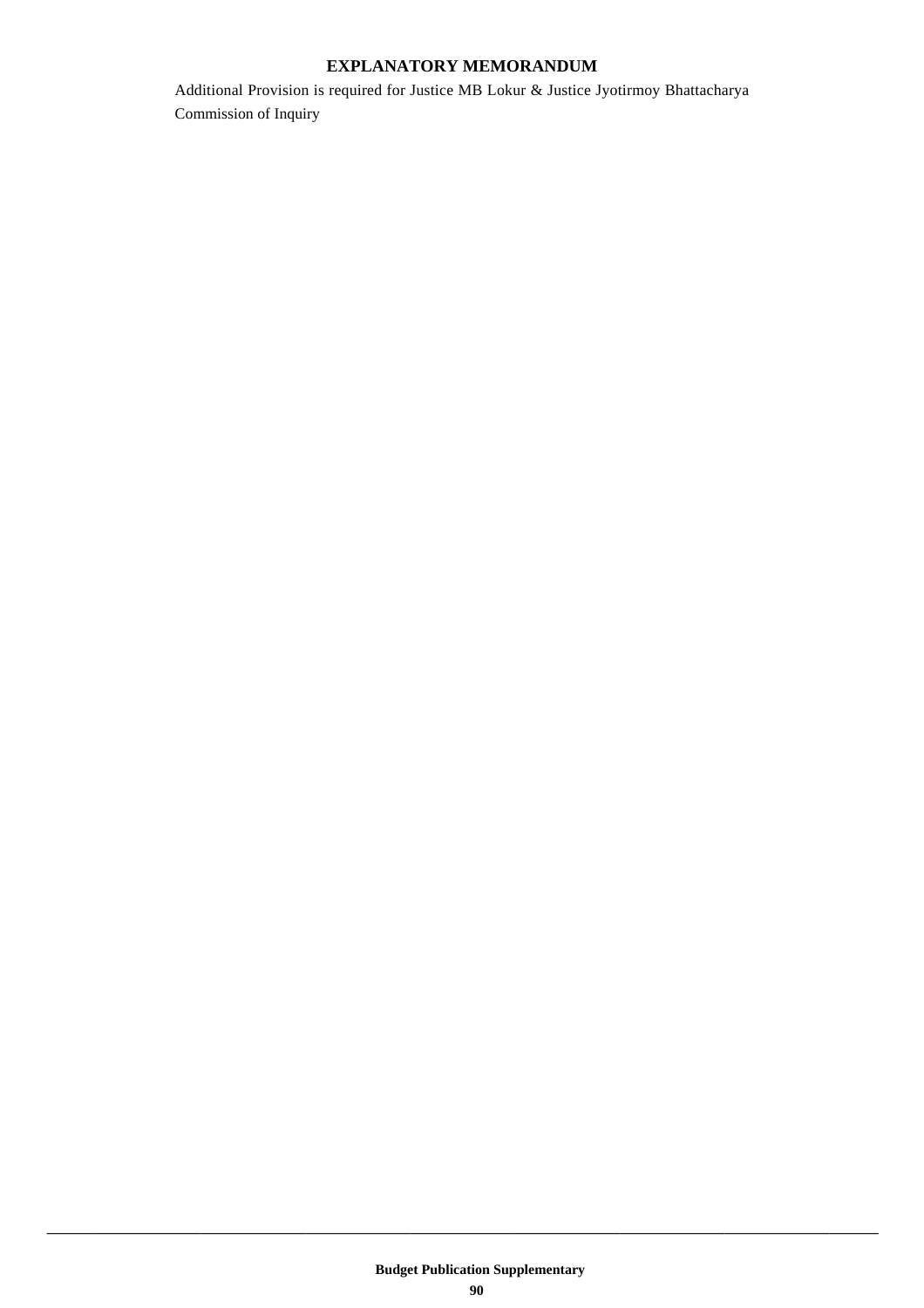#### **B-Social Services**

#### **(g) Social Welfare and Nutrition**

### **SUPPLEMENTARY ESTIMATE**

#### **Head of Account : 2235 - Social Security And Welfare**

| Voted Rs. 0                                             | <b>Charged Rs. 10,28,000</b>                                                      |                    | <b>Total Rs. 10,28,000</b>          |
|---------------------------------------------------------|-----------------------------------------------------------------------------------|--------------------|-------------------------------------|
| <b>Abstract Account</b>                                 |                                                                                   |                    | Supplementary<br>Estimate 2021-2022 |
|                                                         |                                                                                   |                    | Rs.                                 |
| <b>60- OTHER SOCIAL SECURITY AND WELFARE PROGRAMMES</b> |                                                                                   |                    |                                     |
| <b>200- Other Programmes</b>                            |                                                                                   |                    |                                     |
|                                                         | 076- Compensation for Police Personnel Killed/Injured on duty and other Ex-gratia |                    |                                     |
| Payments (other than Acid Victims)                      |                                                                                   |                    |                                     |
| 31- Grants-in-aid-GENERAL                               |                                                                                   |                    |                                     |
| 02- Other Grants                                        |                                                                                   | Charged            | 10,28,000                           |
|                                                         |                                                                                   | <b>Grand Total</b> | 10,28,000                           |
|                                                         |                                                                                   | Voted              | $\overline{0}$                      |
|                                                         |                                                                                   | Charged            | 10,28,000                           |

## **EXPLANATORY MEMORANDUM**

.

Rs 10,28,000/- was drawn as advance from the contingency fund for payment of decretal dues and equivalent amount is required for recoupment to that fund during the current financial year. Hence, additional provision is required.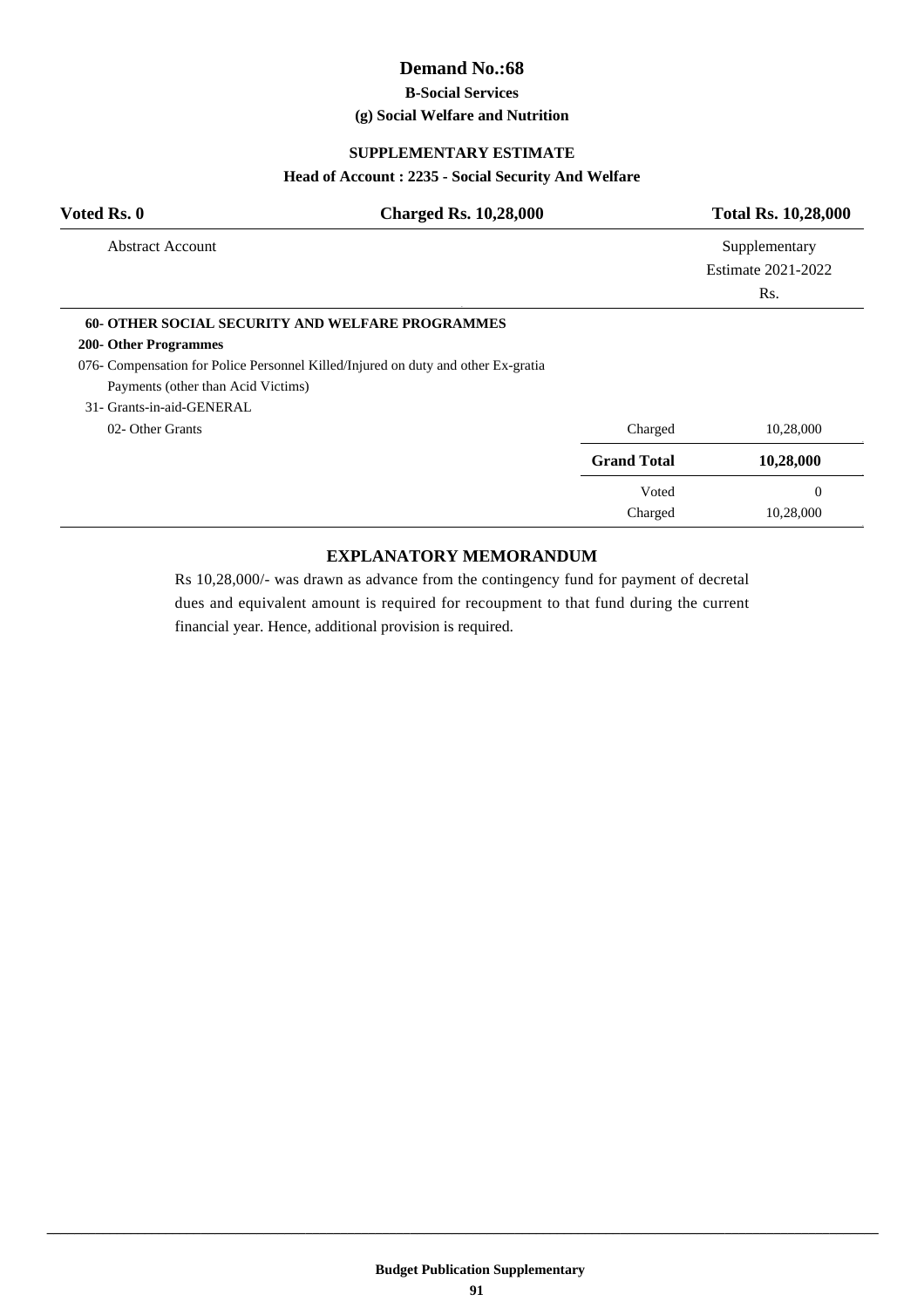### **B-Social Services**

**a) Education, Sports, Art and Culture**

## **SUPPLEMENTARY ESTIMATE**

**Head of Account : 2202 - General Education**

| Voted Rs. 855,80,95,000                           | Charged Rs. 0 |       | Total Rs. 855,80,95,000                    |
|---------------------------------------------------|---------------|-------|--------------------------------------------|
| <b>Abstract Account</b>                           |               |       | Supplementary<br>Estimate 2021-2022<br>Rs. |
| 03- UNIVERSITY AND HIGHER EDUCATION               |               |       |                                            |
| 102- Assistance to Universities                   |               |       |                                            |
| 001- Calcutta University                          |               |       |                                            |
| 36- Grants-in-aid-Salaries                        |               |       |                                            |
|                                                   |               | Voted | 59,74,02,000                               |
| 002- Jadavpur University                          |               |       |                                            |
| 36- Grants-in-aid-Salaries                        |               |       |                                            |
|                                                   |               | Voted | 32,95,00,000                               |
| 003- Kalyani University                           |               |       |                                            |
| 36- Grants-in-aid-Salaries                        |               |       |                                            |
|                                                   |               | Voted | 13,95,97,000                               |
| 004- Burdwan University                           |               |       |                                            |
| 36- Grants-in-aid-Salaries                        |               |       |                                            |
|                                                   |               | Voted | 20,45,18,000                               |
| 005- North Bengal University                      |               |       |                                            |
| 31- Grants-in-aid-GENERAL                         |               |       |                                            |
| 02- Other Grants                                  |               | Voted | 83,50,000                                  |
| 36- Grants-in-aid-Salaries                        |               |       |                                            |
|                                                   |               | Voted | 13,34,54,000                               |
| 006- Rabindra Bharati University                  |               |       |                                            |
| 36- Grants-in-aid-Salaries                        |               | Voted | 9,63,90,000                                |
| 007- Vidyasagar University                        |               |       |                                            |
| 31- Grants-in-aid-GENERAL                         |               |       |                                            |
| 02- Other Grants                                  |               | Voted | 18,94,000                                  |
| 36- Grants-in-aid-Salaries                        |               |       |                                            |
|                                                   |               | Voted | 10,32,40,000                               |
| 013- Establishment of an Open University          |               |       |                                            |
| 36- Grants-in-aid-Salaries                        |               |       |                                            |
|                                                   |               | Voted | 3,63,92,000                                |
| 014- Establishment of a new University at Barasat |               |       |                                            |
| 31- Grants-in-aid-GENERAL                         |               |       |                                            |
| 02- Other Grants                                  |               | Voted | 45,80,000                                  |
| 36- Grants-in-aid-Salaries                        |               |       |                                            |
|                                                   |               | Voted | 4,89,39,000                                |
| 015- Establishment of a new University at Malda   |               |       |                                            |
| 36- Grants-in-aid-Salaries                        |               |       |                                            |
|                                                   |               | Voted | 6,01,99,000                                |
| 016- Presidency University                        |               |       |                                            |
| 36- Grants-in-aid-Salaries                        |               |       |                                            |
|                                                   |               | Voted | 4,41,90,000                                |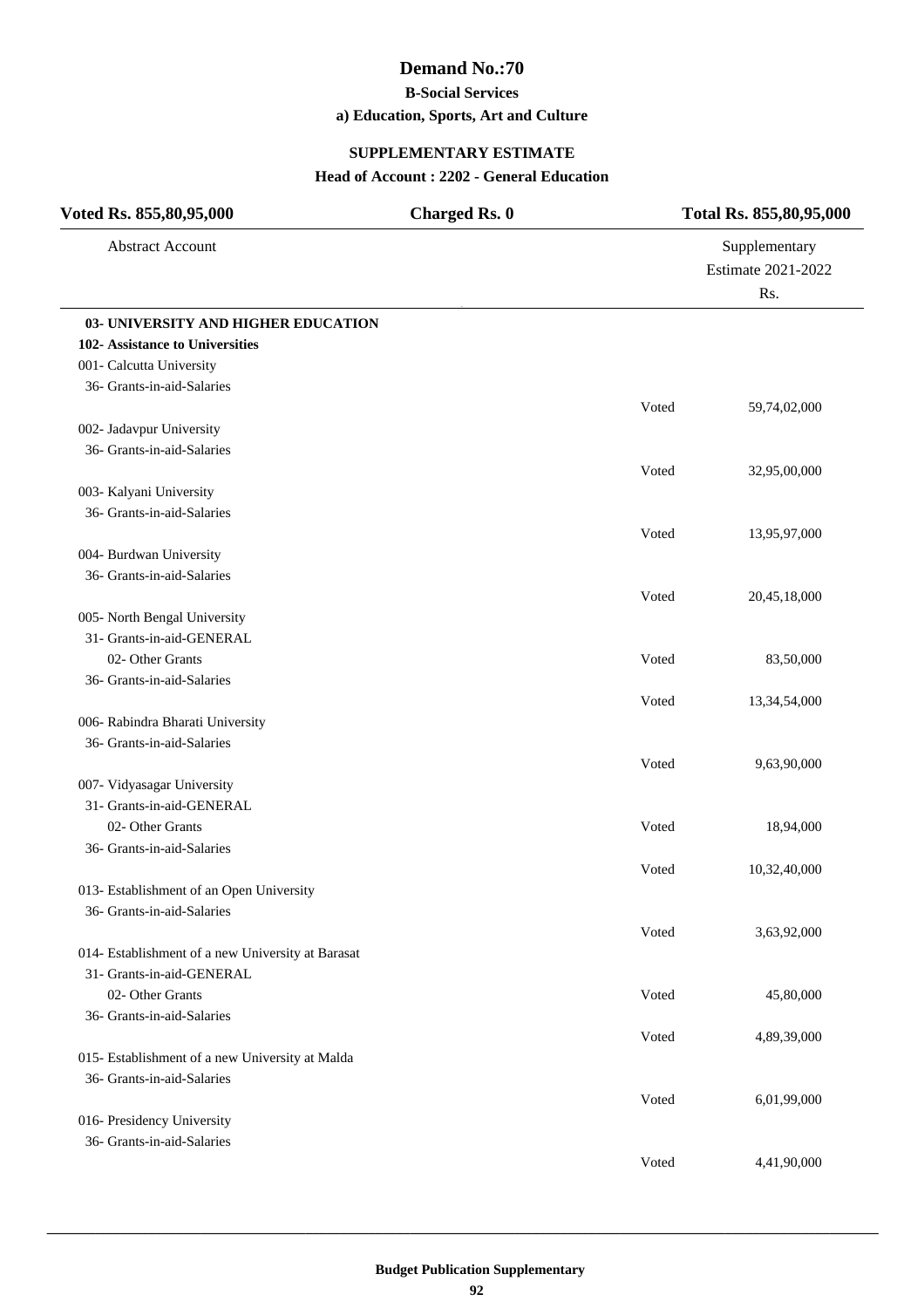| <b>Abstract Account</b>                                                         |       | Supplementary<br>Estimate 2021-2022<br>Rs. |
|---------------------------------------------------------------------------------|-------|--------------------------------------------|
| 018- Establishment of a new university at Cooch Behar                           |       |                                            |
| 36- Grants-in-aid-Salaries                                                      |       |                                            |
|                                                                                 | Voted | 1,56,27,000                                |
| 019- Establishment of Kazi Nazrul University at Bardhaman                       |       |                                            |
| 36- Grants-in-aid-Salaries                                                      |       |                                            |
|                                                                                 | Voted | 4,08,30,000                                |
| 020- Establishment of Diamond Harbour Women,s University                        |       |                                            |
| 36- Grants-in-aid-Salaries                                                      |       |                                            |
| 021- Establishment of a new University at Bankura                               | Voted | 1,39,11,000                                |
| 31- Grants-in-aid-GENERAL                                                       |       |                                            |
| 02- Other Grants                                                                | Voted | 87,40,000                                  |
| 36- Grants-in-aid-Salaries                                                      |       |                                            |
|                                                                                 | Voted | 5,09,48,000                                |
| 022- West Bengal University of Teachers' Training, Education Planning and       |       |                                            |
| Administration                                                                  |       |                                            |
| 31- Grants-in-aid-GENERAL                                                       |       |                                            |
| 02- Other Grants                                                                | Voted | 15,78,000                                  |
| 36- Grants-in-aid-Salaries                                                      |       |                                            |
|                                                                                 | Voted | 59,68,000                                  |
| 023- Raiganj University                                                         |       |                                            |
| 31- Grants-in-aid-GENERAL                                                       |       |                                            |
| 02- Other Grants                                                                | Voted | 17,24,000                                  |
| 36- Grants-in-aid-Salaries                                                      |       |                                            |
|                                                                                 | Voted | 6,16,39,000                                |
| 024- The Sanskrit College and University                                        |       |                                            |
| 31- Grants-in-aid-GENERAL                                                       |       |                                            |
| 02- Other Grants                                                                | Voted | 46,62,000                                  |
| 36- Grants-in-aid-Salaries                                                      |       |                                            |
| 026- Medical Reimbursement for State Aided University Teachers under the Scheme | Voted | 1,03,20,000                                |
| "WBHS for Grant-in-Aid college and University Teachers, 2017"                   |       |                                            |
| 31- Grants-in-aid-GENERAL                                                       |       |                                            |
| 02- Other Grants                                                                | Voted | 50,00,000                                  |
| 103- Government Colleges and Institutes                                         |       |                                            |
| 009- Government Colleges and Institutes                                         |       |                                            |
| 01-Salaries                                                                     |       |                                            |
| $01 - Pay$                                                                      | Voted | 1,59,72,000                                |
| 02- Dearness Allowance                                                          | Voted | 1,41,09,000                                |
| 03- House Rent Allowance                                                        | Voted | 15,18,000                                  |
| 07- Other Allowances                                                            | Voted | 1,64,000                                   |
| 11- Compensatory Allowance                                                      | Voted | 4,02,000                                   |
| 12- Medical Allowance                                                           | Voted | 4,61,000                                   |
| 14- Grade Pay                                                                   | Voted | 3,24,000                                   |
| 02-Wages                                                                        |       |                                            |
|                                                                                 | Voted | 4,83,42,000                                |
| 011- Haldia Government College                                                  |       |                                            |
| 01-Salaries                                                                     |       |                                            |
| 01- Pay                                                                         | Voted | 8,56,000                                   |
|                                                                                 |       |                                            |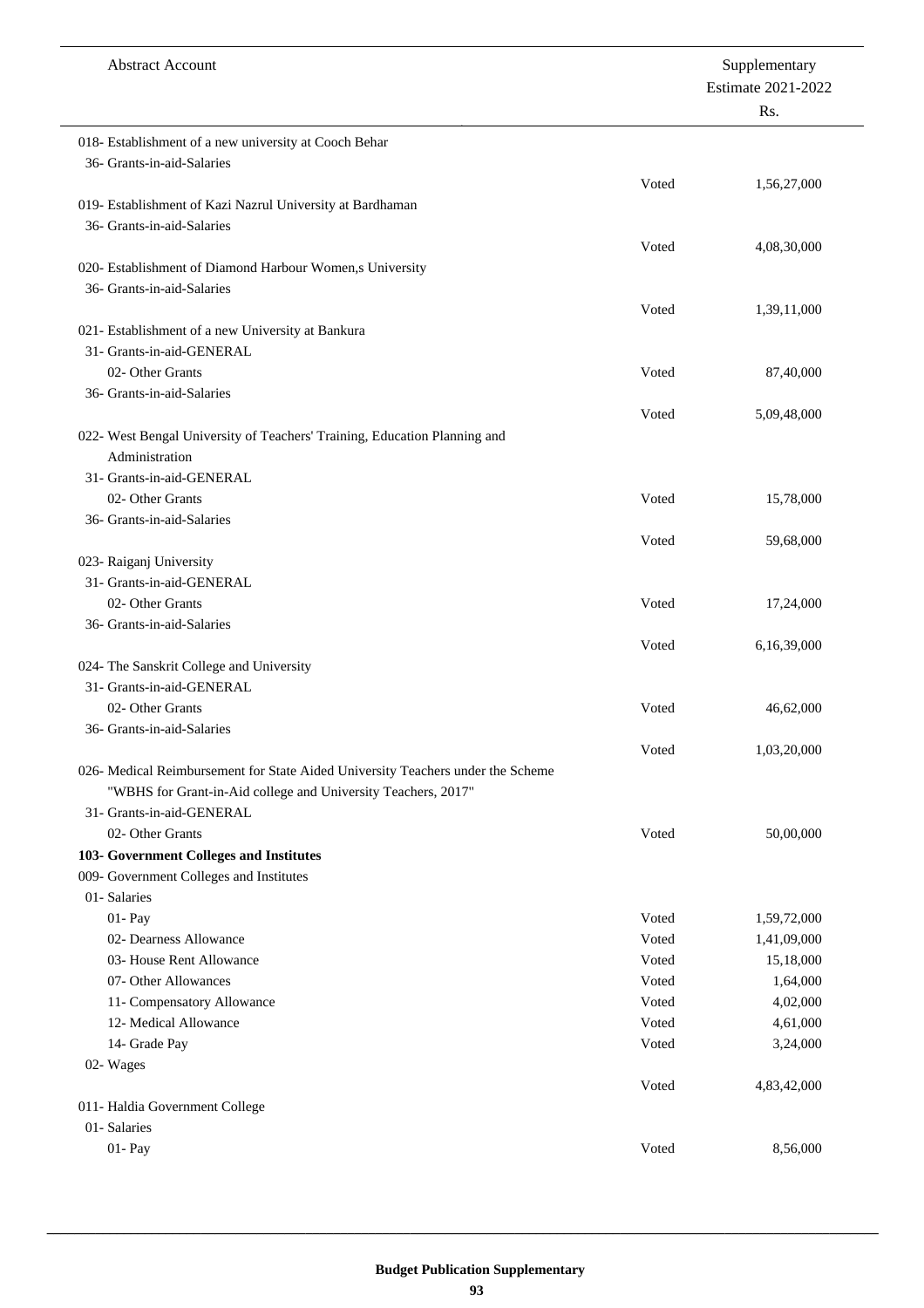| <b>Abstract Account</b>                                                    |                    | Supplementary<br>Estimate 2021-2022<br>Rs. |
|----------------------------------------------------------------------------|--------------------|--------------------------------------------|
|                                                                            |                    |                                            |
| 02- Dearness Allowance                                                     | Voted<br>Voted     | 5,52,000                                   |
| 03- House Rent Allowance                                                   |                    | 81,000                                     |
| 07- Other Allowances                                                       | Voted              | 6,000                                      |
| 12- Medical Allowance                                                      | Voted              | 13,000                                     |
| 02-Wages                                                                   |                    |                                            |
|                                                                            | Voted              | 3,48,000                                   |
| 12- Medical Reimbursements under WBHS 2008                                 |                    |                                            |
|                                                                            | Voted              | 33,000                                     |
| 016- Government College at Siliguri                                        |                    |                                            |
| 02-Wages                                                                   |                    |                                            |
|                                                                            | Voted              | 2,60,000                                   |
| 104- Assistance to Non Govt Colleges and Institutes                        |                    |                                            |
| 001- Assistance to Non-Govt. College and Institutes                        |                    |                                            |
| 31- Grants-in-aid-GENERAL                                                  |                    |                                            |
| 02- Other Grants                                                           | Voted              | 6,42,000                                   |
| 36- Grants-in-aid-Salaries                                                 |                    |                                            |
|                                                                            | Voted              | 357,79,01,000                              |
| 50- Other Charges                                                          |                    |                                            |
|                                                                            | Voted              | 23,70,000                                  |
| 004- Professional Colleges                                                 |                    |                                            |
| 36- Grants-in-aid-Salaries                                                 |                    |                                            |
|                                                                            | Voted              | 1,30,61,000                                |
| 012- Development of Library and Reading Room Facilities                    |                    |                                            |
| 31- Grants-in-aid-GENERAL                                                  |                    |                                            |
| 02- Other Grants                                                           | Voted              | 6,25,000                                   |
| 013- Maintenance and Repairs of Non-Government College Building            |                    |                                            |
| 31- Grants-in-aid-GENERAL                                                  |                    |                                            |
| 02- Other Grants                                                           | Voted              | 5,15,000                                   |
| 015- Medical Reimbursement for Government Aided Colleges Teacher under the |                    |                                            |
| Scheme "WBHS for Grant-in-Aid College and University Teachers, 2017"       |                    |                                            |
| 31- Grants-in-aid-GENERAL                                                  |                    |                                            |
| 02- Other Grants                                                           | Voted              | 50,60,000                                  |
| 80- GENERAL                                                                |                    |                                            |
| 107-Scholarships                                                           |                    |                                            |
| 008- West Bengal Government Merit-cum-Means Scholarship                    |                    |                                            |
| 34- Scholarships and Stipends                                              |                    |                                            |
|                                                                            | Voted              | 284,48,88,000                              |
|                                                                            | <b>Grand Total</b> | 855,80,95,000                              |
|                                                                            | Voted              | 855,80,95,000                              |
|                                                                            | Charged            | $\boldsymbol{0}$                           |
|                                                                            |                    |                                            |

 $\overline{a}$ 

#### **EXPLANATORY MEMORANDUM**

Additional Provisions are required for assistance to Universities, establishment charges for Government Colleges& Institutes, Non Government Colleges & Institutions and payment of WB Govt. Merit cum Means Scholarship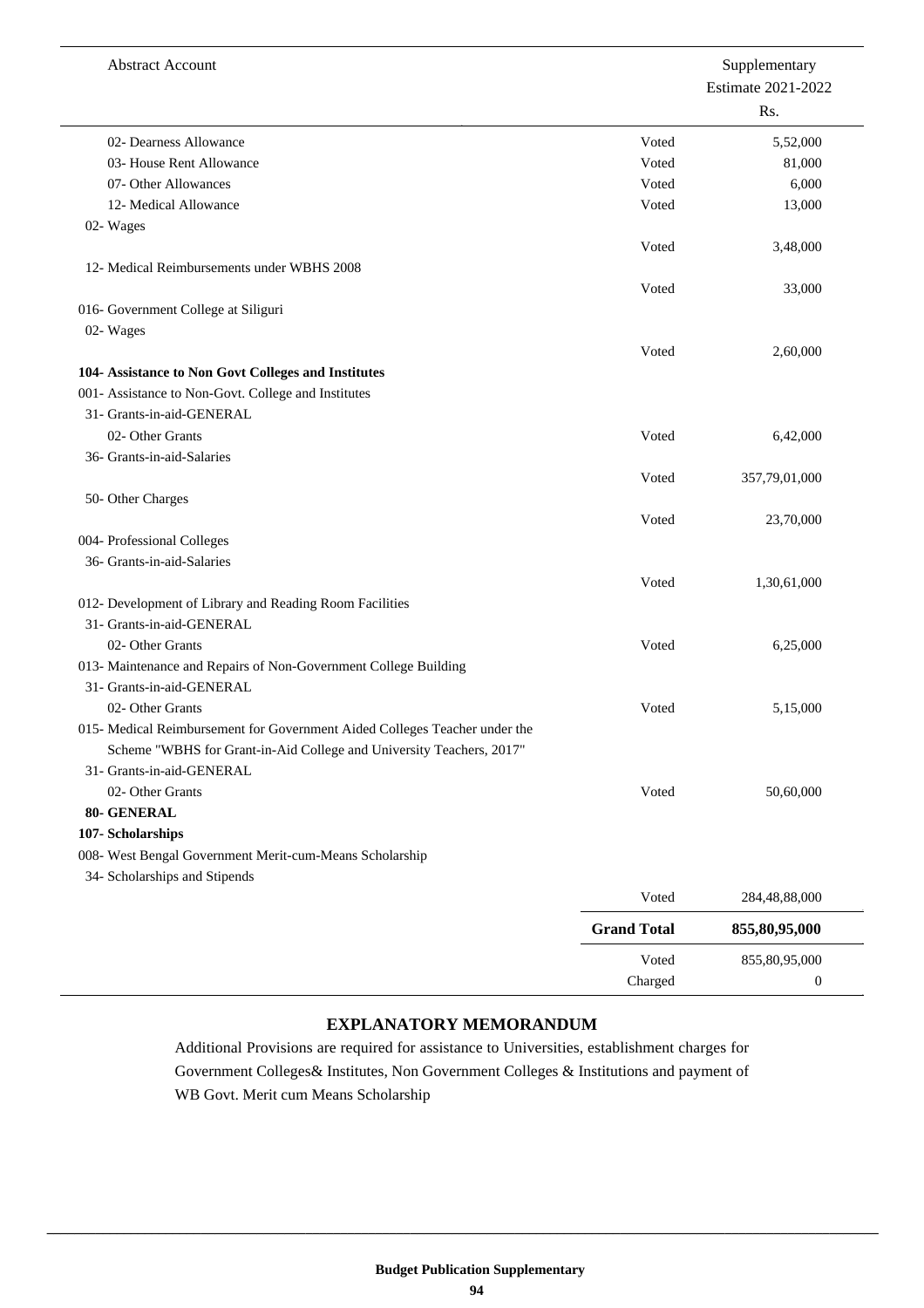#### **B-Social Services**

#### **(c) Water Supply, Sanitation, Housing and Urban Development**

#### **SUPPLEMENTARY ESTIMATE**

**Head of Account : 2217 - Urban Development**

| Voted Rs. 37,63,20,000                     | <b>Charged Rs. 0</b> |                    | Total Rs. 37,63,20,000                     |
|--------------------------------------------|----------------------|--------------------|--------------------------------------------|
| <b>Abstract Account</b>                    |                      |                    | Supplementary<br><b>Estimate 2021-2022</b> |
|                                            |                      |                    | Rs.                                        |
| <b>05- OTHER URBAN DEVELOPMENT SCHEMES</b> |                      |                    |                                            |
| 001- Direction and Administration          |                      |                    |                                            |
| 001- Paray Samadhan in Urban Areas         |                      |                    |                                            |
| 27- Minor Works/ Maintenance               |                      |                    |                                            |
|                                            |                      | Voted              | 5,41,60,000                                |
| 004- Duare Sarkar Campaign in Urban Areas  |                      |                    |                                            |
| 50- Other Charges                          |                      |                    |                                            |
|                                            |                      | Voted              | 2,21,60,000                                |
| 005- Duare Sarkar Campaign in Urban Areas  |                      |                    |                                            |
| 50- Other Charges                          |                      |                    |                                            |
|                                            |                      | Voted              | 30,00,00,000                               |
|                                            |                      | <b>Grand Total</b> | 37,63,20,000                               |
|                                            |                      | Voted              | 37,63,20,000                               |
|                                            |                      | Charged            | $\boldsymbol{0}$                           |

## **EXPLANATORY MEMORANDUM**

1. New service Head of Account was to be opened for implementation of the programmes under Paray Samadhan and additional fund of Rs. 5,41,60,000/- is required for the aforesaid purpose.

2. New service Head of Account was to be opened for implementation of the programmes under Duare Sarkar and additional fund of Rs. 32,21,60,000/- is required for the aforesaid purpose.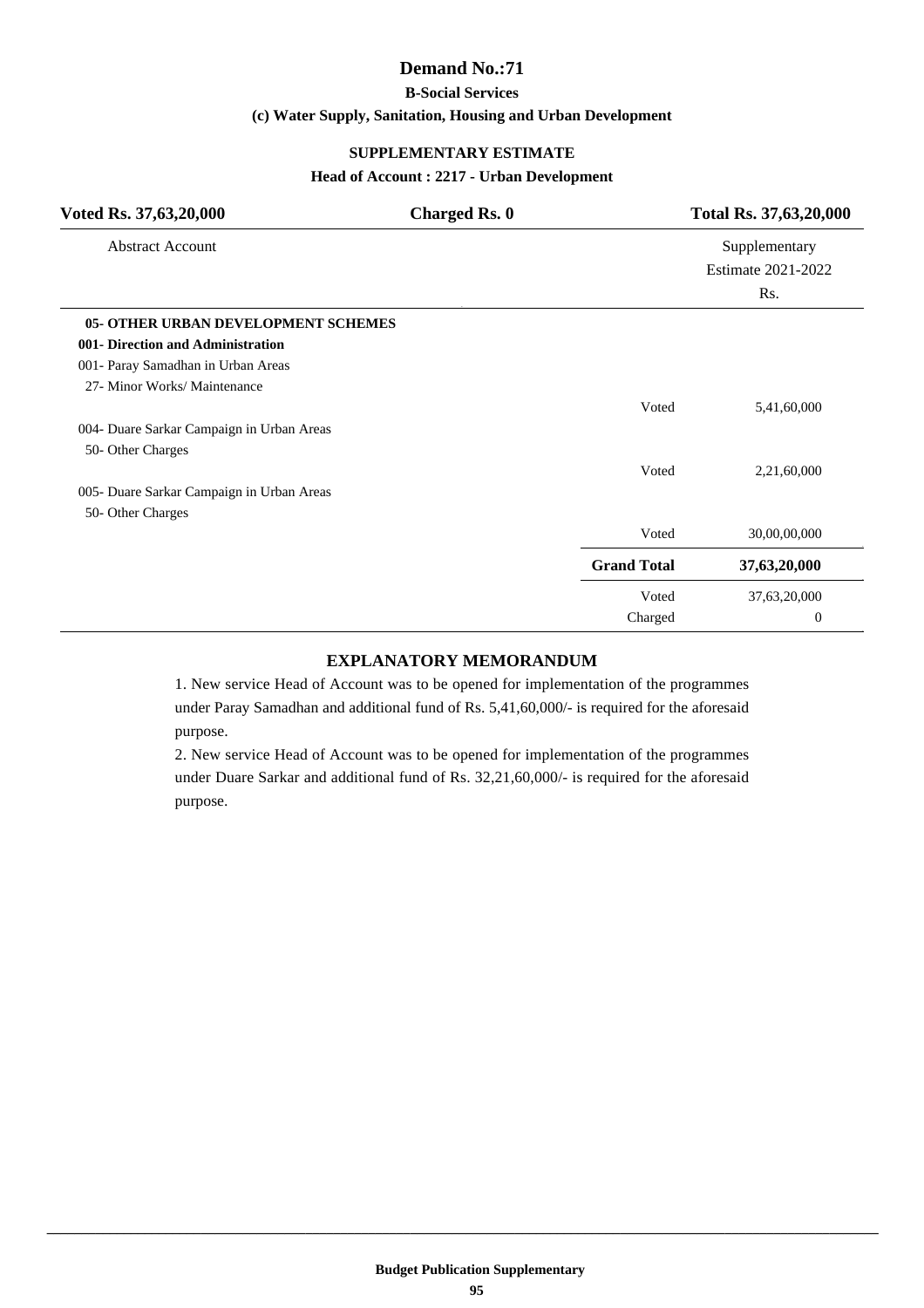## **C-Economic Services**

#### **(b) Rural Development**

#### **SUPPLEMENTARY ESTIMATE**

#### **Head of Account : 2515 - Other Rural Development Programmes**

| Voted Rs. 87,80,79,000                    | <b>Charged Rs. 0</b> |                    | Total Rs. 87,80,79,000              |
|-------------------------------------------|----------------------|--------------------|-------------------------------------|
| <b>Abstract Account</b>                   |                      |                    | Supplementary<br>Estimate 2021-2022 |
|                                           |                      |                    | Rs.                                 |
| 001- Direction and Administration         |                      |                    |                                     |
| 012- Paray Samadhan in Rural Areas        |                      |                    |                                     |
| 27- Minor Works/ Maintenance              |                      |                    |                                     |
|                                           |                      | Voted              | 12,63,72,000                        |
| 013- Duare Sarkar Campaign in Rural Areas |                      |                    |                                     |
| 50- Other Charges                         |                      |                    |                                     |
|                                           |                      | Voted              | 5,17,07,000                         |
| 014- DUARE SARKAR Campaign in Rural Areas |                      |                    |                                     |
| 50- Other Charges                         |                      |                    |                                     |
|                                           |                      | Voted              | 70,00,00,000                        |
|                                           |                      | <b>Grand Total</b> | 87,80,79,000                        |
|                                           |                      | Voted              | 87,80,79,000                        |
|                                           |                      | Charged            | $\boldsymbol{0}$                    |

## **EXPLANATORY MEMORANDUM**

1. New service Head of Account was to be opened for implementation of the programmes under Paray Samadhan and additional fund of Rs. 12,63,72,000/- is required for the aforesaid purpose.

2. New service Head of Account was to be opened for implementation of the programmes under Duare Sarkar and additional fund of Rs. 75,17,07,000/- is required for the aforesaid purpose.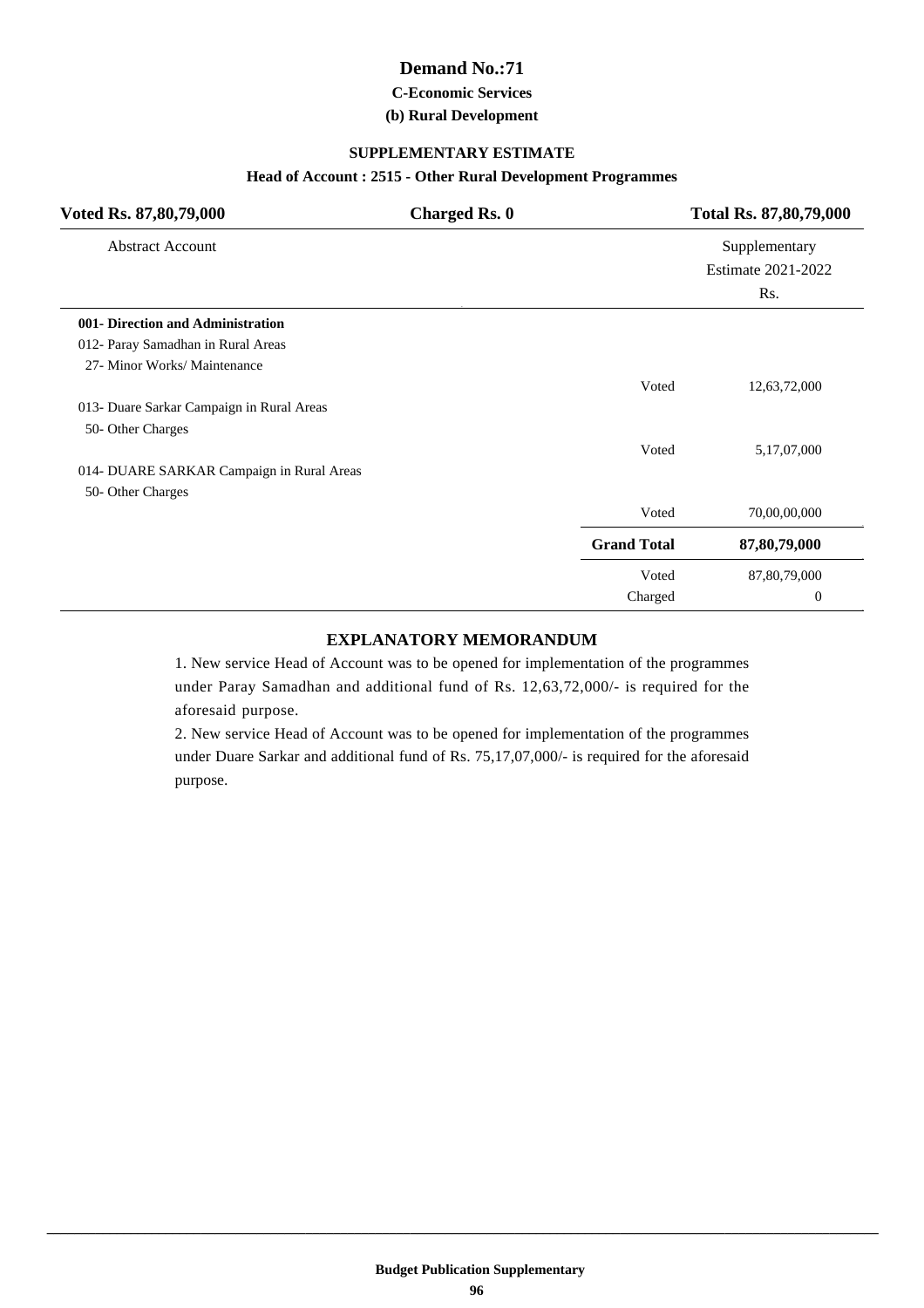## **B-Capital Account of Social Services**

#### **(c) Water Supply, Sanitation, Housing and Urban Development**

### **SUPPLEMENTARY ESTIMATE**

#### **Head of Account : 4217 - Capital Outlay on Urban Development**

| Voted Rs. 9,83,72,000                      | Charged Rs. 0 |                    | Total Rs. 9,83,72,000 |
|--------------------------------------------|---------------|--------------------|-----------------------|
| <b>Abstract Account</b>                    |               |                    | Supplementary         |
|                                            |               |                    | Estimate 2021-2022    |
|                                            |               |                    | Rs.                   |
| <b>60- OTHER URBAN DEVELOPMENT SCHEMES</b> |               |                    |                       |
| 001- Direction And Administration          |               |                    |                       |
| 005- Paray Samadhan in Urban Areas         |               |                    |                       |
| 53- Major Works / Land and Buildings       |               |                    |                       |
|                                            |               | Voted              | 9,83,72,000           |
|                                            |               | <b>Grand Total</b> | 9,83,72,000           |
|                                            |               | Voted              | 9,83,72,000           |
|                                            |               | Charged            | $\theta$              |

### **EXPLANATORY MEMORANDUM**

.

New service Head of Account was to be opened for implementation of the capital works under Paray Samadhan and additional fund of Rs. 9,83,72,000/- is required for the aforesaid purpose.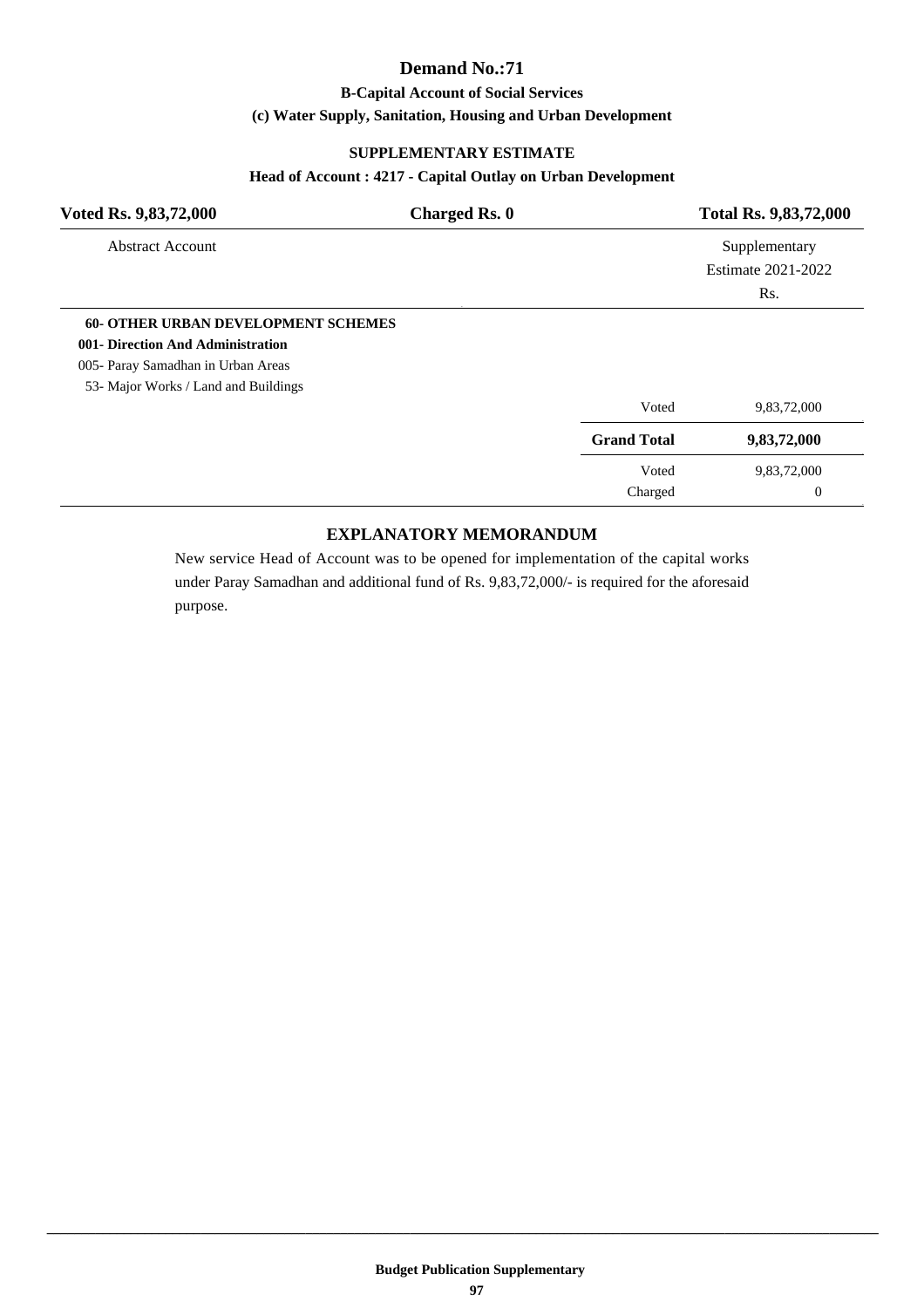## **C-Capital Account of Economic Services**

#### **(b) Capital Account of Rural Development**

### **SUPPLEMENTARY ESTIMATE**

#### **Head of Account : 4515 - Capital Outlay on Other Rural Development Programmes**

| Voted Rs. 22,95,32,000               | Charged Rs. 0 |                    | Total Rs. 22,95,32,000 |
|--------------------------------------|---------------|--------------------|------------------------|
| <b>Abstract Account</b>              |               |                    | Supplementary          |
|                                      |               |                    | Estimate 2021-2022     |
|                                      |               |                    | Rs.                    |
| 103- Rural Development               |               |                    |                        |
| 004- Paray Samadhan in Rural Areas   |               |                    |                        |
| 53- Major Works / Land and Buildings |               |                    |                        |
|                                      |               | Voted              | 22,95,32,000           |
|                                      |               | <b>Grand Total</b> | 22,95,32,000           |
|                                      |               | Voted              | 22,95,32,000           |
|                                      |               | Charged            | $\overline{0}$         |

### **EXPLANATORY MEMORANDUM**

New service Head of Account was to be opened for implementation of the capital works under Paray Samadhan and additional fund of Rs. 22,95,32,000/- is required for the aforesaid purpose.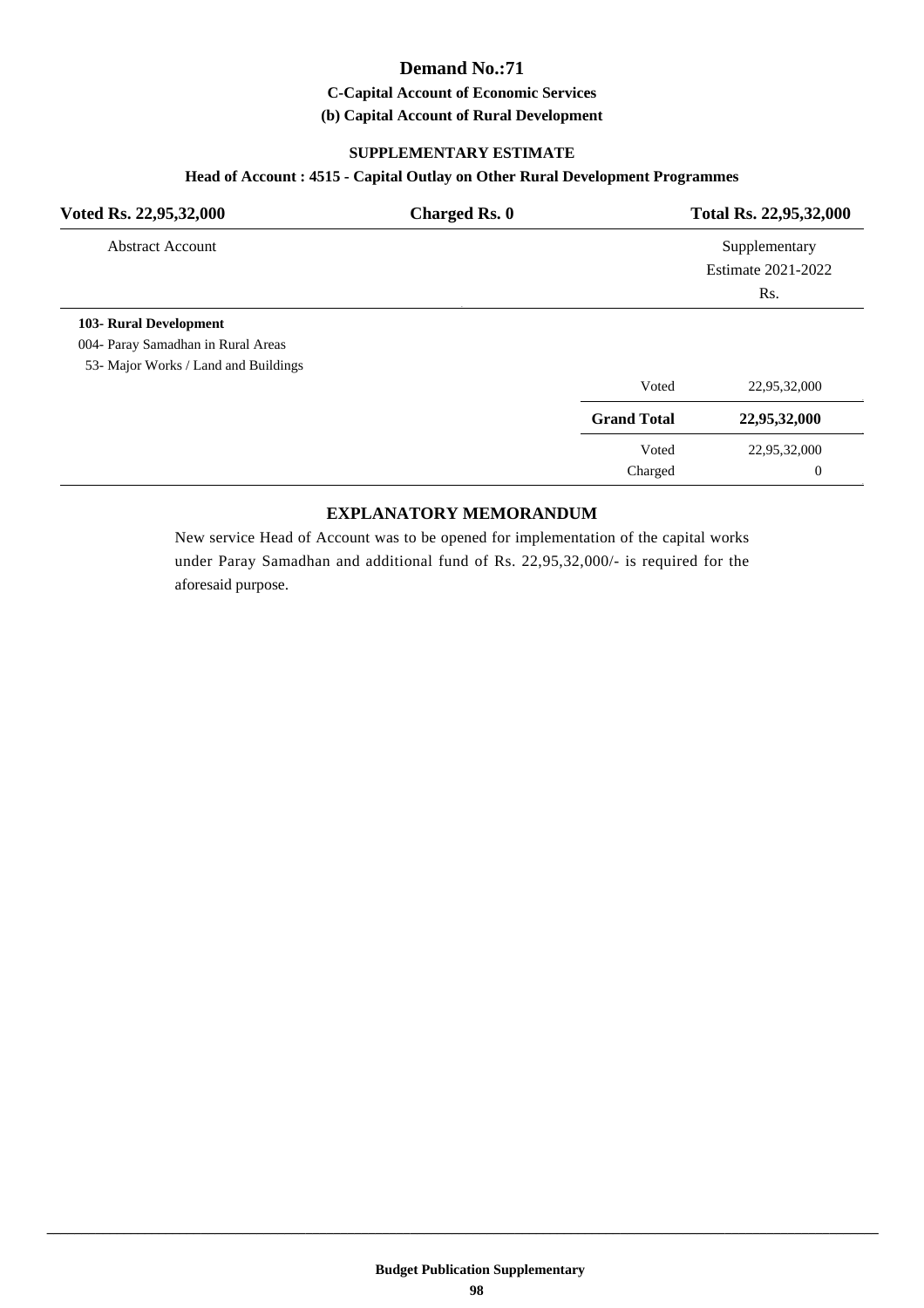## **A-General Services (c) Interest of Payment and Servicing of Debt**

### **SUPPLEMENTARY ESTIMATE**

## **Head of Account : 2049 - Interest Payments**

.

.

.

.

Voted 0 Charged 22,00,00,000

| Voted Rs. 0                                                     | <b>Charged Rs. 22,00,00,000</b> |                    | Total Rs. 22,00,00,000 |
|-----------------------------------------------------------------|---------------------------------|--------------------|------------------------|
| <b>Abstract Account</b>                                         |                                 |                    | Supplementary          |
|                                                                 |                                 |                    | Estimate 2021-2022     |
|                                                                 |                                 |                    | Rs.                    |
| <b>60- INTEREST ON OTHER OBLIGATIONS</b>                        |                                 |                    |                        |
| 101- Interest on Deposits                                       |                                 |                    |                        |
| 009- Interest on Finance Commission Grants relating to MA Dept. |                                 |                    |                        |
| 45- Interest/Dividend                                           |                                 |                    |                        |
|                                                                 |                                 | Charged            | 22,00,00,000           |
|                                                                 |                                 | <b>Grand Total</b> | 22,00,00,000           |

# **EXPLANATORY MEMORANDUM**

Additional provision is required for payment interest to Urban Local Bodies on delayed release of 15th Finance Commission Grants.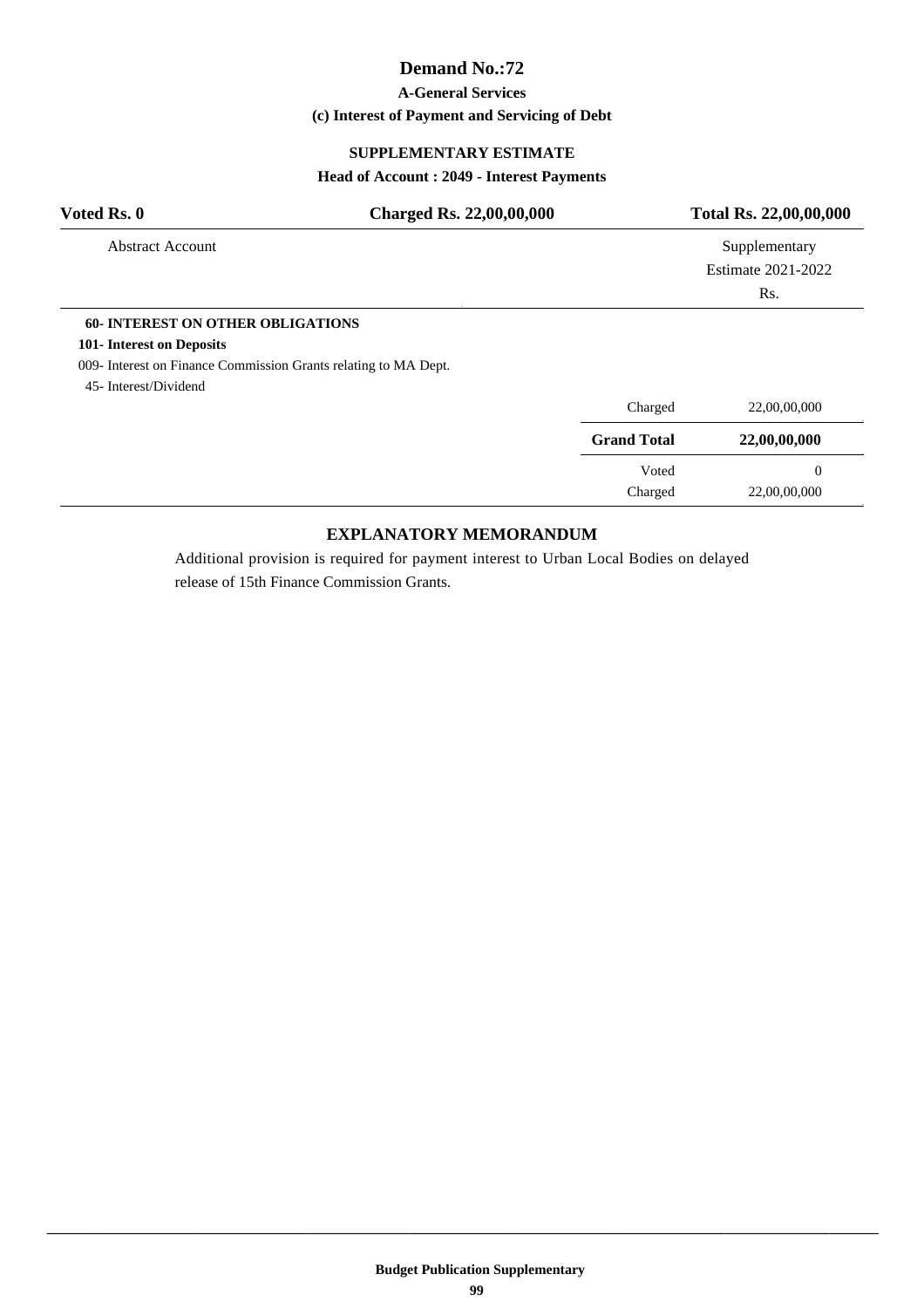### **B-Social Services**

## **(c) Water Supply, Sanitation, Housing and Urban Development**

### **SUPPLEMENTARY ESTIMATE**

#### **Head of Account : 2215 - Water Supply and Sanitation**

| Voted Rs. 402,49,05,000                          | Charged Rs. 0                                                                       |                    | Total Rs. 402,49,05,000             |
|--------------------------------------------------|-------------------------------------------------------------------------------------|--------------------|-------------------------------------|
| <b>Abstract Account</b>                          |                                                                                     |                    | Supplementary<br>Estimate 2021-2022 |
|                                                  |                                                                                     |                    | Rs.                                 |
| 02- SEWERAGE AND SANITATION                      |                                                                                     |                    |                                     |
| 789- Special Component Plan for Scheduled Castes |                                                                                     |                    |                                     |
|                                                  | 002- Swachh Bharat Mission (Urban) (Central Share) (OCASPS)-35-Grants for creation  |                    |                                     |
| of Capital Assets.                               |                                                                                     |                    |                                     |
| 35- Grants for creation of Capital Assets        |                                                                                     |                    |                                     |
|                                                  |                                                                                     | Voted              | 210,82,00,000                       |
|                                                  | 003- Swachh Bharat Mission (Urban) (State Share) (OCASPS)-35-Grants for creation of |                    |                                     |
| Capital Assets.                                  |                                                                                     |                    |                                     |
| 35- Grants for creation of Capital Assets        |                                                                                     |                    |                                     |
|                                                  |                                                                                     | Voted              | 191,67,05,000                       |
|                                                  |                                                                                     | <b>Grand Total</b> | 402,49,05,000                       |
|                                                  |                                                                                     | Voted              | 402,49,05,000                       |
|                                                  |                                                                                     | Charged            | $\theta$                            |

## **EXPLANATORY MEMORANDUM**

.

Additional provision is required for additional requirement of fund for implementation of programmes under Centrally Sponsored Scheme Swachh Bharat Mission.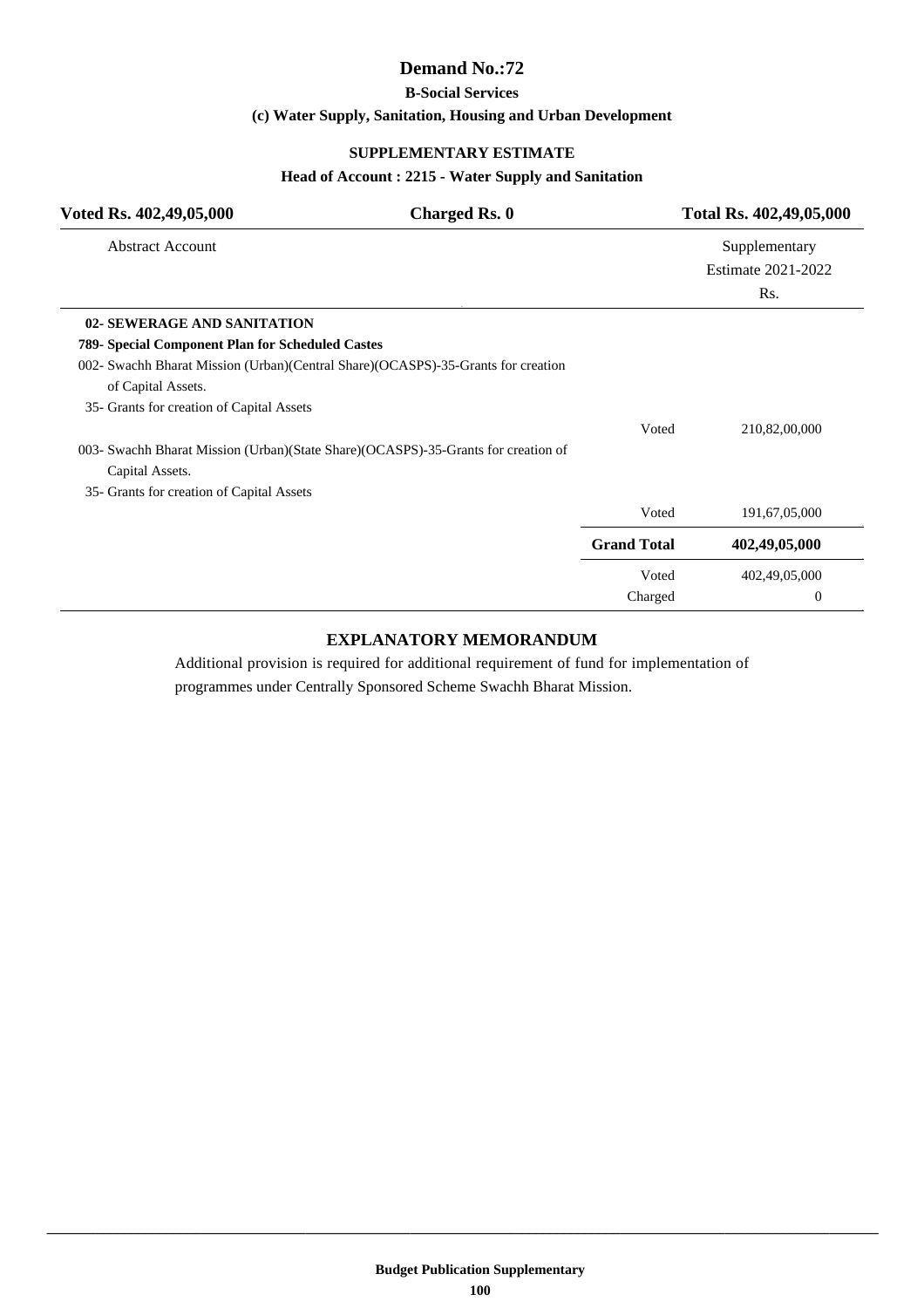### **B-Social Services**

**(c) Water Supply, Sanitation, Housing and Urban Development**

### **SUPPLEMENTARY ESTIMATE**

**Head of Account : 2217 - Urban Development**

| Voted Rs. 925,12,38,000                                                      | <b>Charged Rs. 0</b> |                    | Total Rs. 925, 12, 38, 000                 |
|------------------------------------------------------------------------------|----------------------|--------------------|--------------------------------------------|
| <b>Abstract Account</b>                                                      |                      |                    | Supplementary<br>Estimate 2021-2022<br>Rs. |
| <b>05- OTHER URBAN DEVELOPMENT SCHEMES</b>                                   |                      |                    |                                            |
| 001- Direction and Administration                                            |                      |                    |                                            |
| 002- Assistance for Smart Cities (Central share)                             |                      |                    |                                            |
| 35- Grants for creation of Capital Assets                                    |                      |                    |                                            |
|                                                                              |                      | Voted              | 98,00,00,000                               |
| 003- Assistance for Smart Cities (State Share)                               |                      |                    |                                            |
| 35- Grants for creation of Capital Assets                                    |                      |                    |                                            |
|                                                                              |                      | Voted              | 105,00,00,000                              |
| 051- Construction                                                            |                      |                    |                                            |
| 004- Banglar Bari                                                            |                      |                    |                                            |
| 31- Grants-in-aid-GENERAL                                                    |                      |                    |                                            |
| 02- Other Grants                                                             |                      | Voted              | 16,67,000                                  |
| 191- Assistance to Local Bodies Corporations, Urban Development Authorities, |                      |                    |                                            |
| Town Improvement Boards, etc.                                                |                      |                    |                                            |
| 107- Assistance for Air Quality Improvement for Kolkata U. A. under the      |                      |                    |                                            |
| recommendation of 15th Finance Commission (FC-XV)                            |                      |                    |                                            |
| 31- Grants-in-aid-GENERAL                                                    |                      |                    |                                            |
| 02- Other Grants                                                             |                      | Voted              | 24,00,000                                  |
| 192- Assistance to Municipalities / Municipal Councils                       |                      |                    |                                            |
| 019- Urban Primary Health Care Service                                       |                      |                    |                                            |
| 31- Grants-in-aid-GENERAL                                                    |                      |                    |                                            |
| 02- Other Grants                                                             |                      | Voted              | 7,28,59,000                                |
| 022- Urban Primary Health Care Service                                       |                      |                    |                                            |
| 31- Grants-in-aid-GENERAL                                                    |                      |                    |                                            |
| 02- Other Grants                                                             |                      | Voted              | 20,00,000                                  |
| 023- Grants to other Urban Local Bodies except KMC & HMC for adjustment of   |                      |                    |                                            |
| electricity charges/dues payable to WBSEDCL/CESC Ltd.                        |                      |                    |                                            |
| 31- Grants-in-aid-GENERAL                                                    |                      |                    |                                            |
| 02- Other Grants                                                             |                      | Voted              | 80,00,00,000                               |
| 028- Pradhan Mantri Awas Yojana [Housing for All(Urban)] (Central Share)     |                      |                    |                                            |
| 35- Grants for creation of Capital Assets                                    |                      |                    |                                            |
|                                                                              |                      | Voted              | 631,18,45,000                              |
| 80- GENERAL                                                                  |                      |                    |                                            |
| 001- Direction and Administration                                            |                      |                    |                                            |
| 015- Scheme for Prevention & Management of COVID19                           |                      |                    |                                            |
| 31- Grants-in-aid-GENERAL                                                    |                      |                    |                                            |
| 02- Other Grants                                                             |                      | Voted              | 3,04,67,000                                |
|                                                                              |                      | <b>Grand Total</b> | 925, 12, 38, 000                           |
|                                                                              |                      | Voted              | 925,12,38,000                              |
|                                                                              |                      | Charged            | $\mathbf{0}$                               |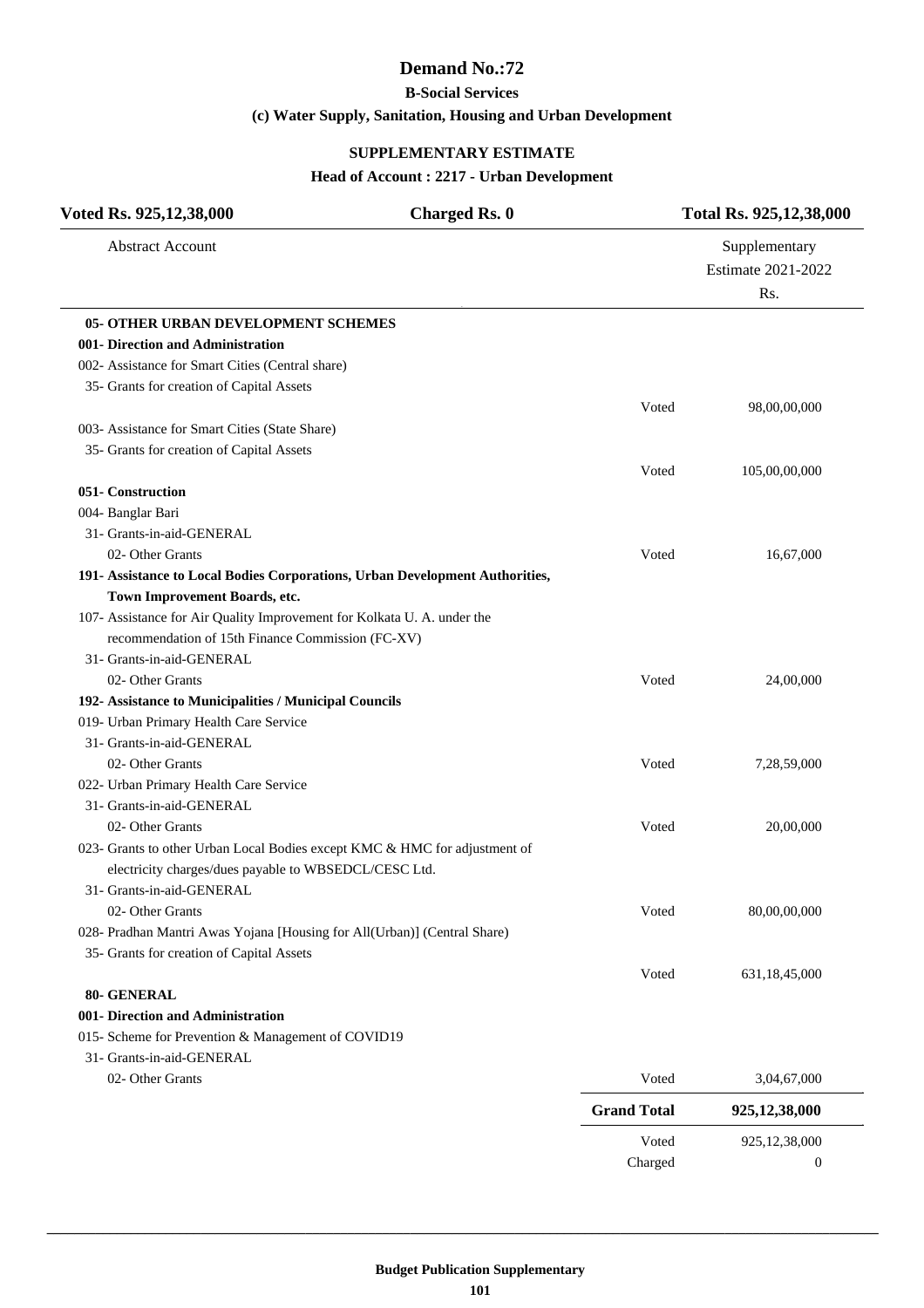.

### **EXPLANATORY MEMORANDUM**

.

1. Additional provision of Rs. 203 Crore is required for additional requirement of fund for implementation of programmes under Centrally Sponsored Scheme "Smart City Mission".

2. Additional fund of Rs. 16.67 Lakh is required for implementation of Banglar Bari scheme.

3. Additional fund of Rs. 24 Lakh is required for release of grants as per recommendation of 15th Finance Commission for Air Quality Improvement for Kolkata U. A.

4. Additional fund of Rs. 7,48,59,000/- is required for providing assistance to municipalities for providing urban primary health care services.

5. Additional fund of Rs. 80.00 Crore is required for payment of electricity charges of Urban Local Bodies except KMC & HMC.

6. Additional fund of Rs. 631,18,45,000/- is required for implementation of programmes under the Centrally Sponsored Scheme "Pradhan Mantri Awas Yojana (Urban)".

7. Additional fund of Rs. 3,04,67,000/- is required for new service Heads of Account opened for prevention & management of Covid19 in urban area.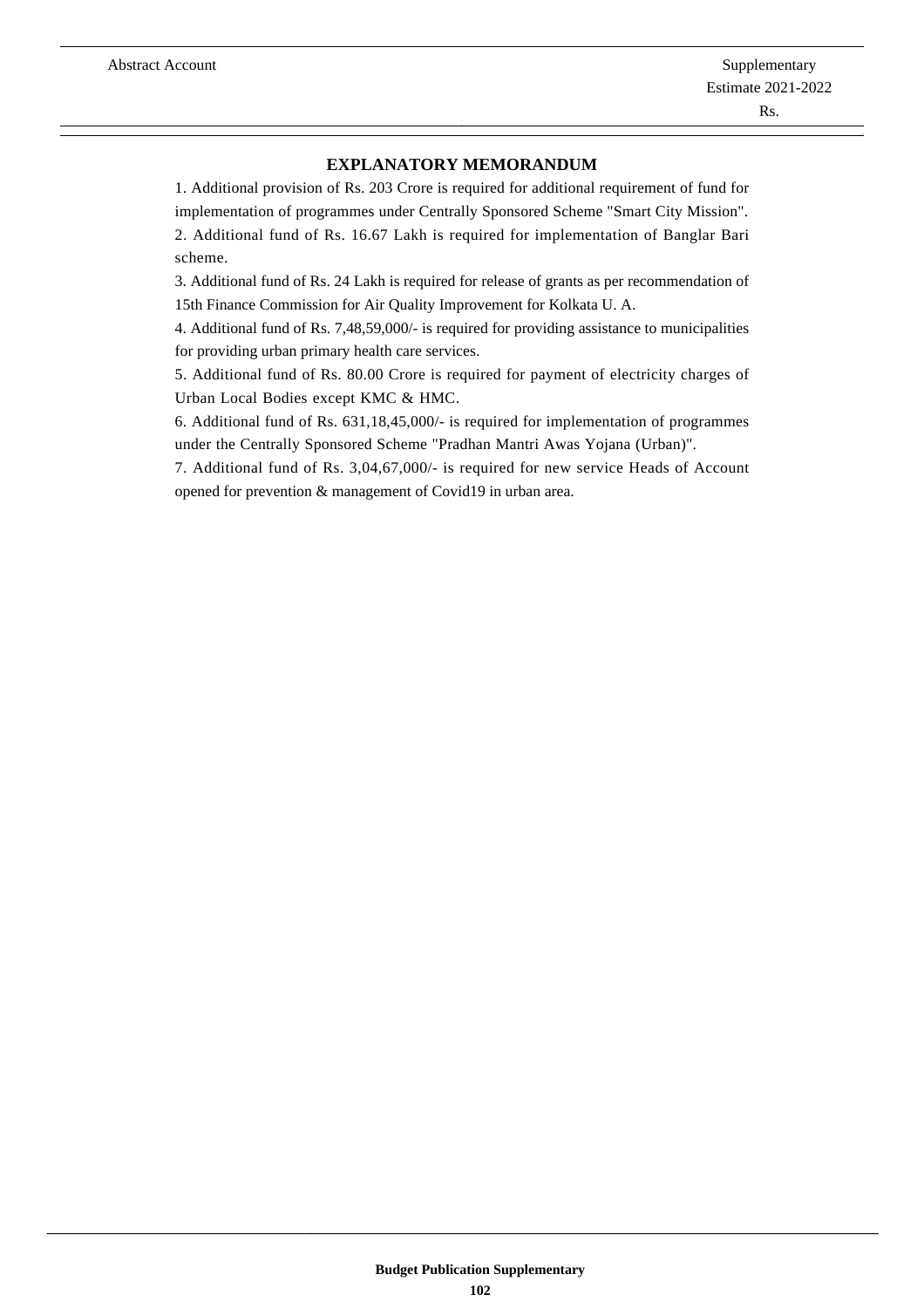### **B-Social Services**

### **(g) Social Welfare and Nutrition**

### **SUPPLEMENTARY ESTIMATE**

#### **Head of Account : 2235 - Social Security And Welfare**

| Voted Rs. 109,00,00,000                                 | <b>Charged Rs. 0</b> |                    | Total Rs. 109,00,00,000 |
|---------------------------------------------------------|----------------------|--------------------|-------------------------|
| <b>Abstract Account</b>                                 |                      |                    | Supplementary           |
|                                                         |                      |                    | Estimate 2021-2022      |
|                                                         |                      |                    | Rs.                     |
| <b>60- OTHER SOCIAL SECURITY AND WELFARE PROGRAMMES</b> |                      |                    |                         |
| <b>200- Other Programmes</b>                            |                      |                    |                         |
| 097- MAA Scheme for providing Meal to Poor Citizens     |                      |                    |                         |
| 31- Grants-in-aid-GENERAL                               |                      |                    |                         |
| 02- Other Grants                                        |                      | Voted              | 109,00,00,000           |
|                                                         |                      | <b>Grand Total</b> | 109,00,00,000           |
|                                                         |                      | Voted              | 109,00,00,000           |
|                                                         |                      | Charged            | $\overline{0}$          |

### **EXPLANATORY MEMORANDUM**

.

Additional provision of Rs. 109 Crore is required for additional requirement of fund for implementation of MAA Scheme for providing meal to poor citizen.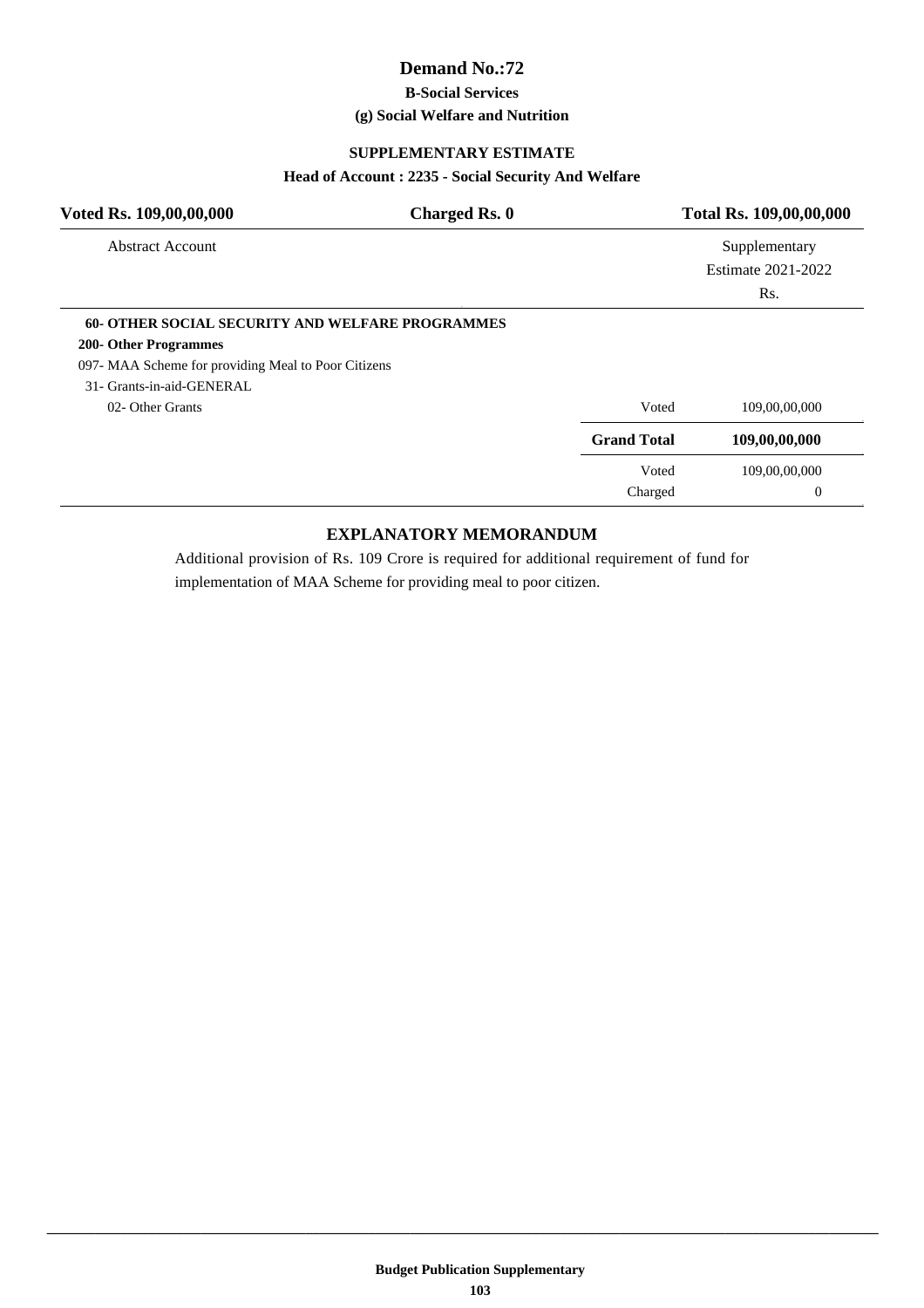#### **B-Social Services**

# **(g) Social Welfare and Nutrition**

### **SUPPLEMENTARY ESTIMATE**

#### **Head of Account : 2245 - Relief on account of Natural Calamities**

| Voted Rs. 405,69,00,000                                                                                                                                             | <b>Charged Rs. 0</b>                                                                 |       | Total Rs. 405,69,00,000                    |
|---------------------------------------------------------------------------------------------------------------------------------------------------------------------|--------------------------------------------------------------------------------------|-------|--------------------------------------------|
| <b>Abstract Account</b>                                                                                                                                             |                                                                                      |       | Supplementary<br>Estimate 2021-2022<br>Rs. |
| 02- FLOODS, CYCLONES, ETC.                                                                                                                                          |                                                                                      |       |                                            |
| 101- Gratuitous relief                                                                                                                                              |                                                                                      |       |                                            |
| 006- Subsidy for agricultural inputs to small and marginal farmers and agricultural<br>33- Subsidies                                                                | labourers [under Recovery & Restoration (Out of 30% of SDRMF) to Agri Deptt.]        |       |                                            |
| 05- Other Subsidies                                                                                                                                                 |                                                                                      | Voted | 1,00,000                                   |
| (Out of 40% of SDRMF)]                                                                                                                                              | 007- Supply of Disaster Management Kit to affected persons[Under Response and Relief |       |                                            |
| 50- Other Charges                                                                                                                                                   |                                                                                      |       |                                            |
|                                                                                                                                                                     |                                                                                      | Voted | 1,00,000                                   |
| 102- Drinking water supply<br>003- Sinking / Resinking / Repair / Provisions of Drinking Water to PHE Deptt.[Under<br>Recovery & Restoration (Out of 30% of SDRMF)] |                                                                                      |       |                                            |
| 21- Materials and Supplies/Stores and Equipment                                                                                                                     |                                                                                      |       |                                            |
| 04-Others                                                                                                                                                           |                                                                                      | Voted | 1,00,000                                   |
| 27- Minor Works/ Maintenance                                                                                                                                        |                                                                                      |       |                                            |
| 50- Other Charges                                                                                                                                                   |                                                                                      | Voted | 1,00,000                                   |
| 282- Public Health                                                                                                                                                  |                                                                                      | Voted | 1,00,000                                   |
| 002- Expenses on Health Measures [Under Response and Relief (Out of 40% of<br>SDRMF) to Health Deptt.]                                                              |                                                                                      |       |                                            |
| 31- Grants-in-aid-GENERAL                                                                                                                                           |                                                                                      |       |                                            |
| 02- Other Grants                                                                                                                                                    |                                                                                      | Voted | 115,00,00,000                              |
| 50- Other Charges                                                                                                                                                   |                                                                                      |       |                                            |
|                                                                                                                                                                     |                                                                                      | Voted | 1,00,000                                   |
| 07- DISASTER MANAGEMENT                                                                                                                                             |                                                                                      |       |                                            |
| 101- Disaster Mitigation                                                                                                                                            |                                                                                      |       |                                            |
| 001- Scheme for taking preventive measures to mitigate the risk of flood (20% of<br>SDRMF)                                                                          |                                                                                      |       |                                            |
| 31- Grants-in-aid-GENERAL                                                                                                                                           |                                                                                      |       |                                            |
| 02- Other Grants                                                                                                                                                    |                                                                                      | Voted | 4,20,00,000                                |
| 002- Scheme for taking preventive measures to mitigate the risk of earthquake(20% of<br>SDRMF)                                                                      |                                                                                      |       |                                            |
| 31- Grants-in-aid-GENERAL                                                                                                                                           |                                                                                      |       |                                            |
| 02- Other Grants                                                                                                                                                    |                                                                                      | Voted | 4,20,00,000                                |
| 003- Scheme for taking preventive measures to mitigate the risk of cyclone and other<br>local wind hazards(20% of SDRMF)                                            |                                                                                      |       |                                            |
| 31- Grants-in-aid-GENERAL                                                                                                                                           |                                                                                      |       |                                            |
| 02- Other Grants                                                                                                                                                    |                                                                                      | Voted | 4,20,00,000                                |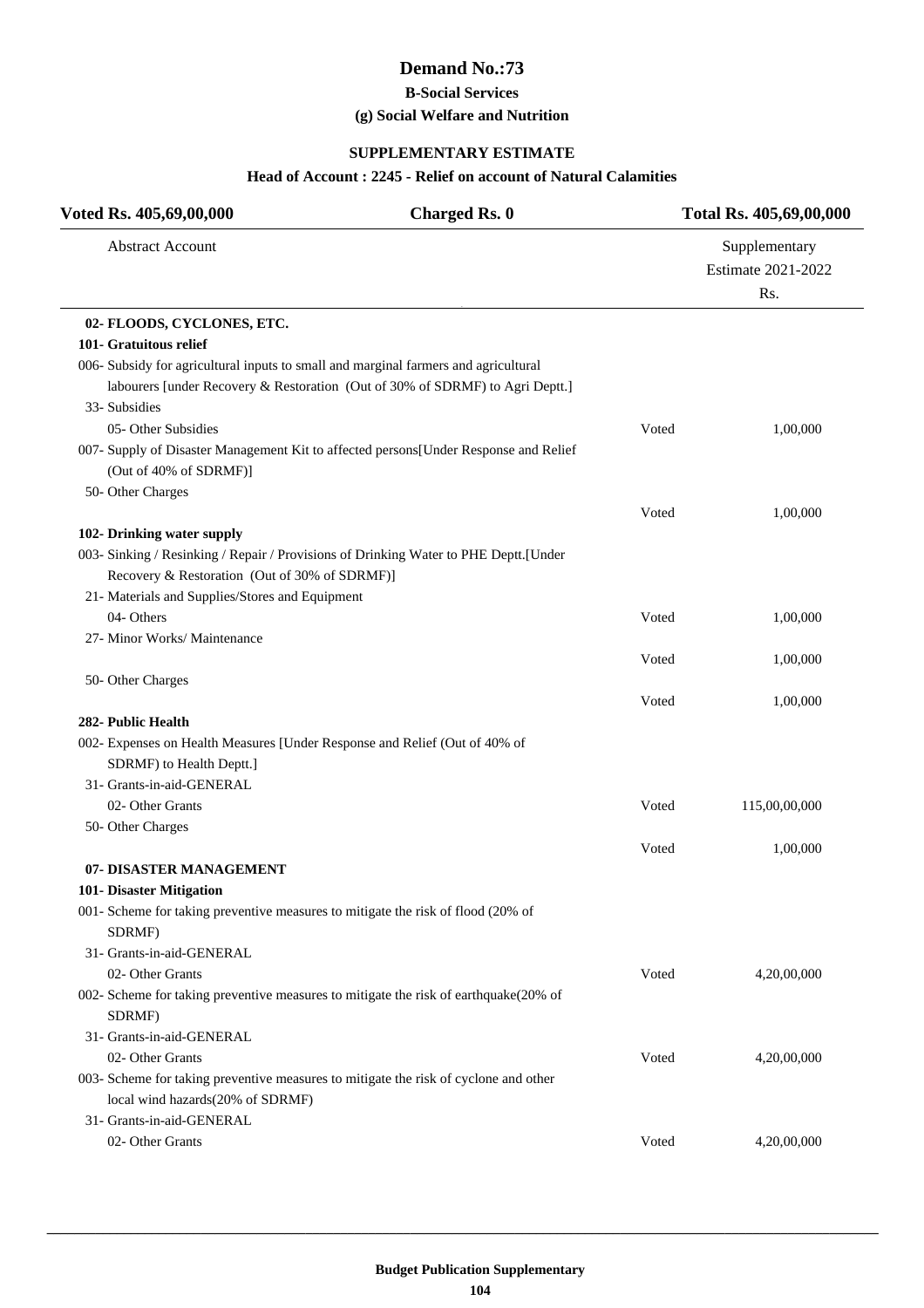| <b>Abstract Account</b>                                                                                                              |                    | Supplementary<br>Estimate 2021-2022<br>Rs. |
|--------------------------------------------------------------------------------------------------------------------------------------|--------------------|--------------------------------------------|
| 004- Scheme for taking preventive measures to mitigate the risk of drought(20% of<br>SDRMF)                                          |                    |                                            |
| 31- Grants-in-aid-GENERAL                                                                                                            |                    |                                            |
| 02- Other Grants                                                                                                                     | Voted              | 4,20,00,000                                |
| 005- Scheme for taking preventive measures to mitigate the risk of landslide(20% of<br>SDRMF)                                        |                    |                                            |
| 31- Grants-in-aid-GENERAL                                                                                                            |                    |                                            |
| 02- Other Grants                                                                                                                     | Voted              | 2,10,00,000                                |
| 006- Scheme for taking preventive measures to mitigate the risk of lightening(20% of<br>SDRMF)                                       |                    |                                            |
| 31- Grants-in-aid-GENERAL                                                                                                            |                    |                                            |
| 02- Other Grants                                                                                                                     | Voted              | 2,10,00,000                                |
| 08- STATE DISASTER MITIGATON FUND                                                                                                    |                    |                                            |
| 101- Disaster Mitigation                                                                                                             |                    |                                            |
| 001- Transfer to/from Reserve Fund and Deposit Account                                                                               |                    |                                            |
| 63- Inter-Account Transfer                                                                                                           | Voted              | 269,60,00,000                              |
| 80- GENERAL                                                                                                                          |                    |                                            |
| 800- Other Expenditure                                                                                                               |                    |                                            |
| 019- Assistance for Transportation of Relief provider[Under Response and Relief (Out of<br>40% of SDRMF) to Department of Transport] |                    |                                            |
| 31- Grants-in-aid-GENERAL                                                                                                            |                    |                                            |
| 02- Other Grants                                                                                                                     | Voted              | 2,00,000                                   |
| 50- Other Charges                                                                                                                    | Voted              | 1,00,000                                   |
|                                                                                                                                      | <b>Grand Total</b> | 405,69,00,000                              |
|                                                                                                                                      | Voted              | 405,69,00,000                              |
|                                                                                                                                      | Charged            | $\overline{0}$                             |

 $\overline{\phantom{0}}$ 

# **EXPLANATORY MEMORANDUM**

Total amount of Rs.405,69,00,000/- is necessary for additional requirement to meet additional demand for expenditure to give relief to the distressed persons on account of natural calamities.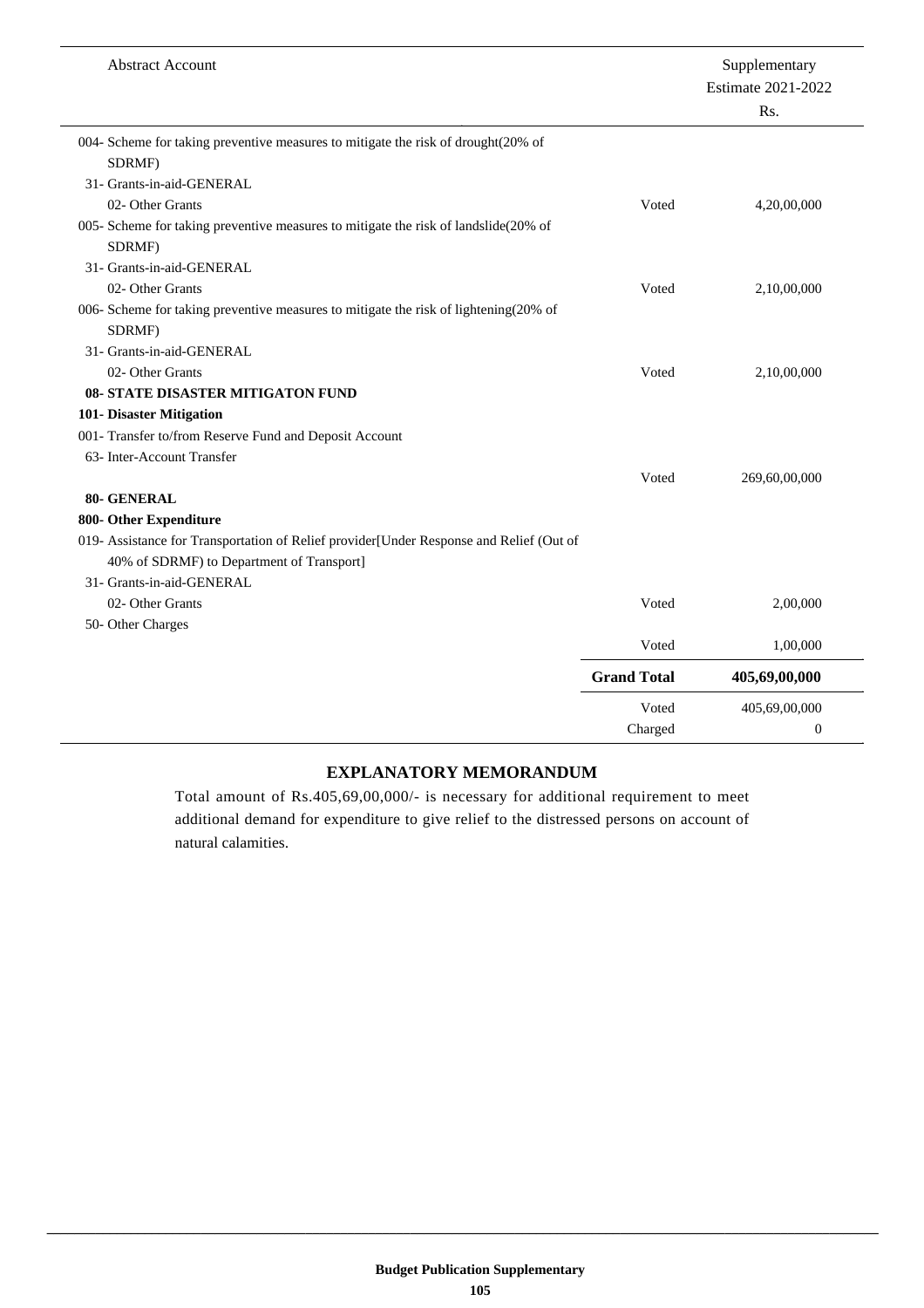# **B-Capital Account of Social Services**

**(c) Water Supply, Sanitation, Housing and Urban Development**

### **SUPPLEMENTARY ESTIMATE**

#### **Head of Account : 4216 - Capital Outlay on Housing**

| Voted Rs. 0                          | <b>Charged Rs. 65,56,000</b>                                                       |                    | <b>Total Rs. 65,56,000</b>          |
|--------------------------------------|------------------------------------------------------------------------------------|--------------------|-------------------------------------|
| <b>Abstract Account</b>              |                                                                                    |                    | Supplementary<br>Estimate 2021-2022 |
|                                      |                                                                                    |                    | Rs.                                 |
| 01- GOVERNMENT RESIDENTIAL BUILDINGS |                                                                                    |                    |                                     |
| 106- General Pool Accommodation      |                                                                                    |                    |                                     |
|                                      | 083- Acquisition - Cost of Land for different purposes as required by CD, HG, NVF& |                    |                                     |
| NCC                                  |                                                                                    |                    |                                     |
| 53- Major Works / Land and Buildings |                                                                                    |                    |                                     |
|                                      |                                                                                    | Charged            | 65,56,000                           |
|                                      |                                                                                    | <b>Grand Total</b> | 65,56,000                           |
|                                      |                                                                                    | Voted              | $\theta$                            |
|                                      |                                                                                    | Charged            | 65,56,000                           |

# **EXPLANATORY MEMORANDUM**

Rs 65,56,000/- was drawn as advance from the contingency fund for payment of decretal dues and equivalent amount is required for recoupment to that fund during the current financial year. Hence, additional provision is required.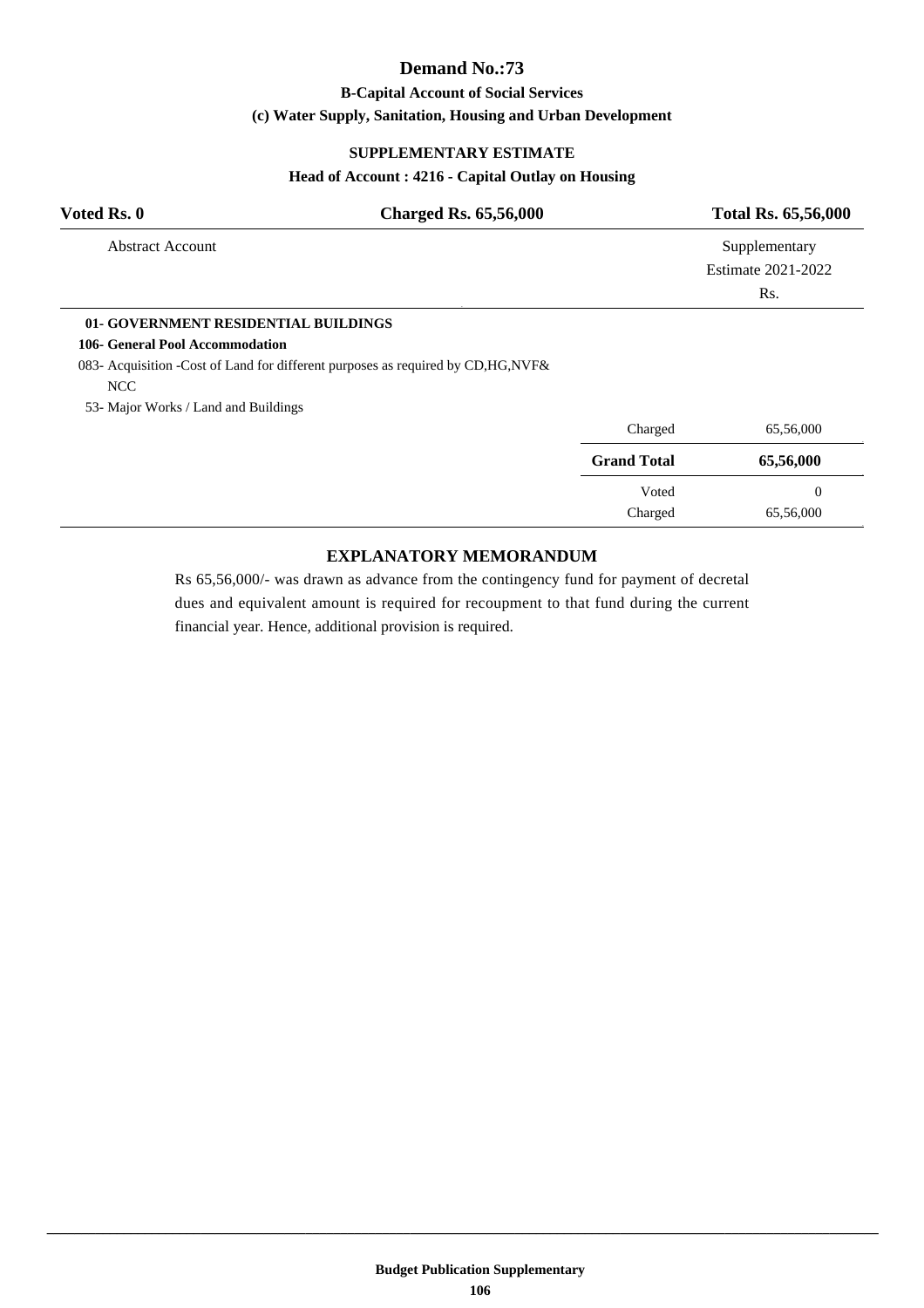#### **B-Social Services**

**(g) Social Welfare and Nutrition**

# **SUPPLEMENTARY ESTIMATE**

**Head of Account : 2235 - Social Security And Welfare**

| Voted Rs. 776,24,94,000                                       | <b>Charged Rs. 0</b>                                                         |       | Total Rs. 776,24,94,000                    |
|---------------------------------------------------------------|------------------------------------------------------------------------------|-------|--------------------------------------------|
| <b>Abstract Account</b>                                       |                                                                              |       | Supplementary<br>Estimate 2021-2022<br>Rs. |
| <b>02- SOCIAL WELFARE</b>                                     |                                                                              |       |                                            |
| 102- Child Welfare                                            |                                                                              |       |                                            |
|                                                               | 081- Umbrella ICDS-Anganwadi Services under Saksham Anganwadi and POSHAN 2.0 |       |                                            |
| (25:75) (Central Share)                                       |                                                                              |       |                                            |
| 01-Salaries                                                   |                                                                              |       |                                            |
| 01- Pay                                                       |                                                                              | Voted | 15,84,00,000                               |
| 02- Dearness Allowance                                        |                                                                              | Voted | 47,52,000                                  |
| 03- House Rent Allowance                                      |                                                                              | Voted | 1,90,08,000                                |
| 07- Other Allowances                                          |                                                                              | Voted | 2,79,000                                   |
| 11- Compensatory Allowance                                    |                                                                              | Voted | 6,67,000                                   |
| 12- Medical Allowance                                         |                                                                              | Voted | 12,53,000                                  |
| 14- Grade Pay                                                 |                                                                              | Voted | 12,00,000                                  |
| 02-Wages                                                      |                                                                              |       |                                            |
|                                                               |                                                                              | Voted | 318,91,68,000                              |
| 13- Office Expenses                                           |                                                                              |       |                                            |
| 03- Maintenance / P.O.L. for Office Vehicles                  |                                                                              | Voted | 5,80,14,000                                |
| 14- Rents, Rates and Taxes                                    |                                                                              |       |                                            |
|                                                               |                                                                              | Voted | 10,07,28,000                               |
| 21- Materials and Supplies/Stores and Equipment               |                                                                              |       |                                            |
| 02-Drug                                                       |                                                                              | Voted | 5,48,60,000                                |
| 31- Grants-in-aid-GENERAL                                     |                                                                              |       |                                            |
| 02- Other Grants                                              |                                                                              | Voted | 1,92,00,000                                |
| 36- Grants-in-aid-Salaries                                    |                                                                              |       |                                            |
|                                                               |                                                                              | Voted | 30,40,00,000                               |
| 50- Other Charges                                             |                                                                              |       |                                            |
|                                                               |                                                                              | Voted | 17,66,72,000                               |
| 083- Assistance for Continuation of ICDS Training Programme - |                                                                              |       |                                            |
|                                                               | Anganwadi Workers(Saksham Anganwadi and POSHAN 2.0) (60:40) (Central         |       |                                            |
| Share)                                                        |                                                                              |       |                                            |
| 50- Other Charges                                             |                                                                              |       |                                            |
|                                                               |                                                                              | Voted | 3,16,32,000                                |
|                                                               | 084- Umbrella ICDS-Anganwadi Services under Saksham Anganwadi and POSHAN 2.0 |       |                                            |
| $(25:75)$ (State Share)                                       |                                                                              |       |                                            |
| 01-Salaries                                                   |                                                                              |       |                                            |
| 01- Pay                                                       |                                                                              | Voted | 47,52,00,000                               |
| 02- Dearness Allowance                                        |                                                                              | Voted | 1,42,56,000                                |
| 03- House Rent Allowance                                      |                                                                              | Voted | 5,70,24,000                                |
| 07- Other Allowances                                          |                                                                              | Voted | 8,36,000                                   |
| 11- Compensatory Allowance                                    |                                                                              | Voted | 20,00,000                                  |
| 12- Medical Allowance                                         |                                                                              | Voted | 37,60,000                                  |
| 14- Grade Pay                                                 |                                                                              | Voted | 36,00,000                                  |
|                                                               |                                                                              |       |                                            |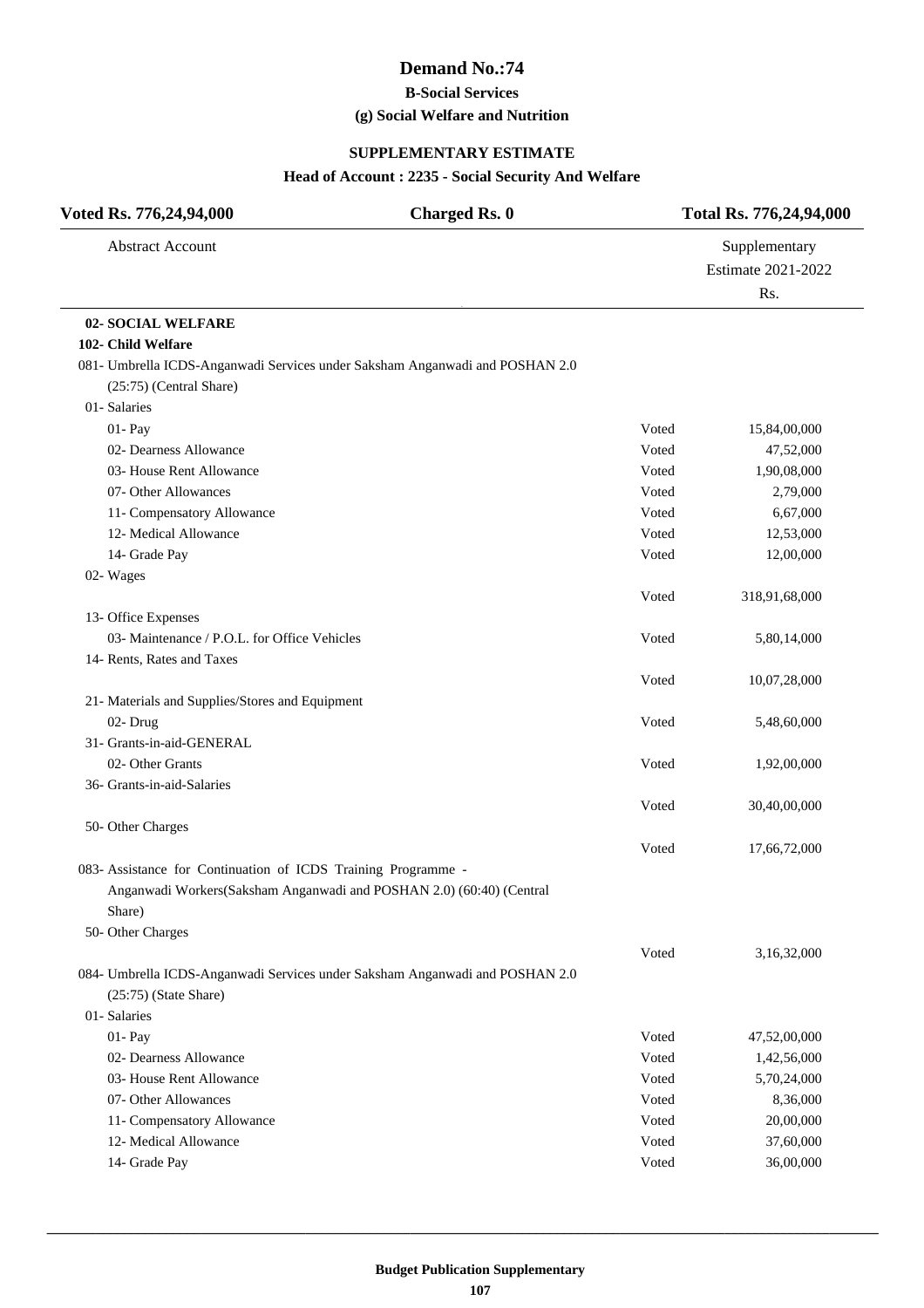| <b>Abstract Account</b>                                                                                 |       | Supplementary<br>Estimate 2021-2022<br>Rs. |
|---------------------------------------------------------------------------------------------------------|-------|--------------------------------------------|
| 02-Wages                                                                                                |       |                                            |
|                                                                                                         | Voted | 212,61,12,000                              |
| 13- Office Expenses<br>03- Maintenance / P.O.L. for Office Vehicles                                     |       |                                            |
|                                                                                                         | Voted | 3,91,55,000                                |
| 14- Rents, Rates and Taxes                                                                              | Voted | 6,71,52,000                                |
| 21- Materials and Supplies/Stores and Equipment                                                         |       |                                            |
| 02-Drug                                                                                                 | Voted | 3,65,73,000                                |
| 31- Grants-in-aid-GENERAL                                                                               |       |                                            |
| 02- Other Grants                                                                                        | Voted | 1,28,00,000                                |
| 36- Grants-in-aid-Salaries                                                                              |       |                                            |
|                                                                                                         | Voted | 16,93,33,000                               |
| 50- Other Charges                                                                                       |       |                                            |
| 086- Assistance for Continuation of ICDS Training Programme -                                           | Voted | 11,77,81,000                               |
| Anganwadi Workers(Saksham Anganwadi and POSHAN 2.0) (60:40) (State Share)                               |       |                                            |
| 50- Other Charges                                                                                       |       |                                            |
|                                                                                                         | Voted | 2,10,88,000                                |
| 087- Mission VATSALYA (erstwhile ICPS) (Central Share)                                                  |       |                                            |
| 31- Grants-in-aid-GENERAL                                                                               |       |                                            |
| 02- Other Grants                                                                                        | Voted | 4,47,40,000                                |
| 088- Mission VATSALYA (erstwhile ICPS) (State Share)                                                    |       |                                            |
| 31- Grants-in-aid-GENERAL                                                                               |       |                                            |
| 02- Other Grants                                                                                        | Voted | 2,98,27,000                                |
| 089- National Creche Scheme under Saksham Anganwadi and POSHAN 2.0 (60:30:10)                           |       |                                            |
| (Central Share)                                                                                         |       |                                            |
| 31- Grants-in-aid-GENERAL                                                                               |       |                                            |
| 02- Other Grants                                                                                        | Voted | 1,00,00,000                                |
| 090- National Creche Scheme under Saksham Anganwadi and POSHAN 2.0 (60:30:10)                           |       |                                            |
| (State Share)                                                                                           |       |                                            |
| 31- Grants-in-aid-GENERAL                                                                               |       |                                            |
| 02- Other Grants                                                                                        | Voted | 50,00,000                                  |
| 103- Womens Welfare                                                                                     |       |                                            |
| 076- Lakshmir Bhandar                                                                                   |       |                                            |
| 50- Other Charges                                                                                       |       |                                            |
|                                                                                                         | Voted | 19,56,52,000                               |
| 077- Swadhar Greh under under SAMBAL [Mission Shakti (Mission for Protection and                        |       |                                            |
| Empowerment for Women)] (Central Share)                                                                 |       |                                            |
| 31- Grants-in-aid-GENERAL                                                                               |       |                                            |
| 02- Other Grants                                                                                        | Voted | 2,00,00,000                                |
| 078- Swadhar Greh under under SAMBAL [Mission Shakti (Mission for Protection and                        |       |                                            |
| Empowerment for Women)] (State Share)                                                                   |       |                                            |
| 31- Grants-in-aid-GENERAL                                                                               |       |                                            |
| 02- Other Grants                                                                                        | Voted | 1,50,00,000                                |
| 789- Special Component Plan for Scheduled Castes                                                        |       |                                            |
| 079- Umbrella ICDS-Anganwadi Services under Saksham Anganwadi and POSHAN 2.0<br>(25:75) (Central Share) |       |                                            |
| 13- Office Expenses                                                                                     |       |                                            |
| 03- Maintenance / P.O.L. for Office Vehicles                                                            | Voted | 8,23,000                                   |
|                                                                                                         |       |                                            |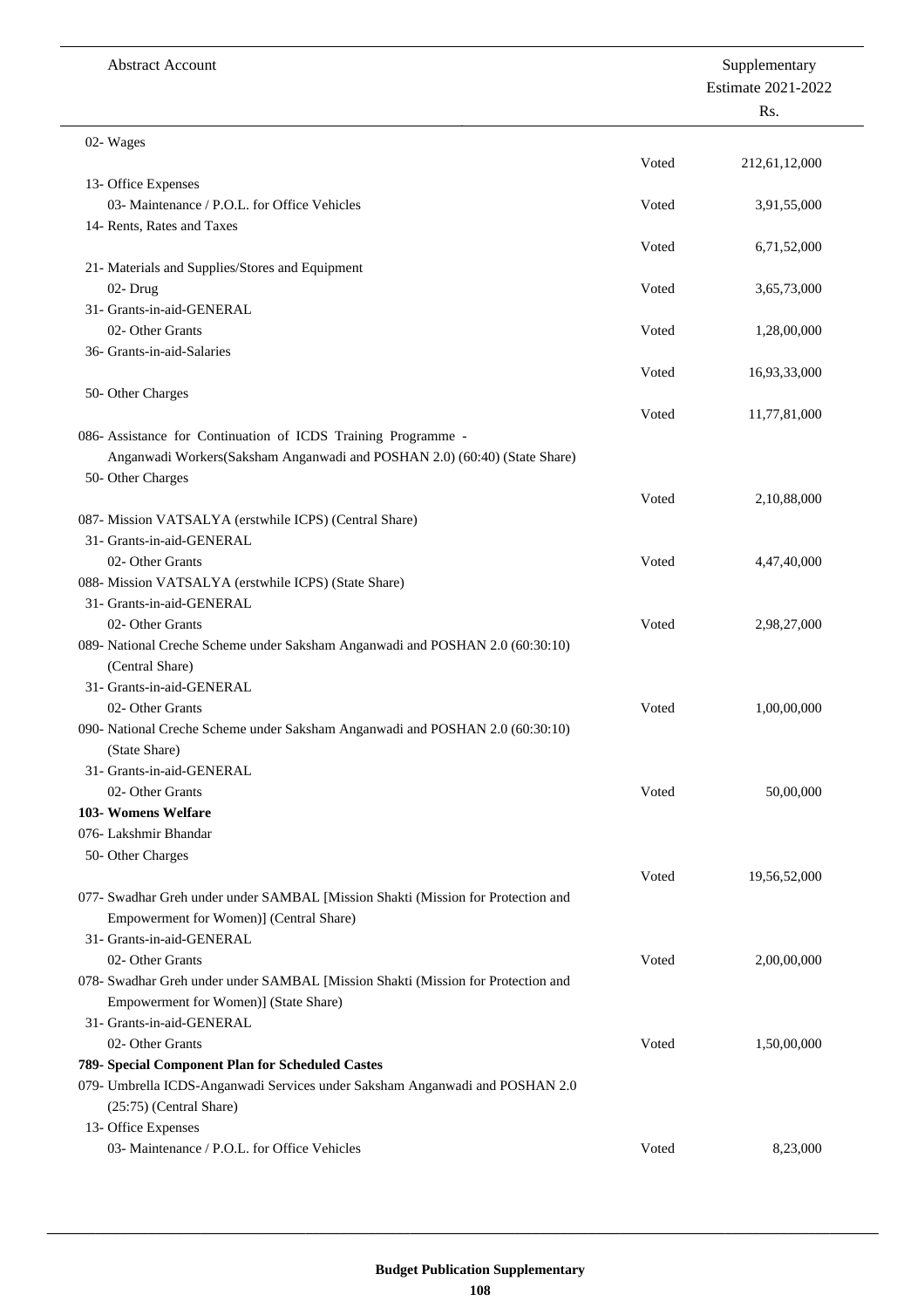| <b>Abstract Account</b>                                                                                                                                              |                    | Supplementary<br>Estimate 2021-2022<br>Rs. |
|----------------------------------------------------------------------------------------------------------------------------------------------------------------------|--------------------|--------------------------------------------|
| 080- Information, Education & Communication (IEC) Component under Umbrella ICDS<br>- Anganwadi Services(Saksham Anganwadi and POSHAN 2.0) (60:40) (Central<br>Share) |                    |                                            |
| 50- Other Charges                                                                                                                                                    |                    |                                            |
|                                                                                                                                                                      | Voted              | 8,75,04,000                                |
| 081- Umbrella ICDS-Anganwadi Services under Saksham Anganwadi and POSHAN 2.0<br>$(25:75)$ (State Share)                                                              |                    |                                            |
| 13- Office Expenses                                                                                                                                                  |                    |                                            |
| 03- Maintenance / P.O.L. for Office Vehicles                                                                                                                         | Voted              | 4,37,000                                   |
| 082- Information, Education & Communication (IEC) Component under Umbrella ICDS<br>- Anganwadi Services(Saksham Anganwadi and POSHAN 2.0) (60:40) (State<br>Share)   |                    |                                            |
| 50- Other Charges                                                                                                                                                    |                    |                                            |
|                                                                                                                                                                      | Voted              | 5,83,36,000                                |
| 083- Mission VATSALYA (erstwhile ICPS) (Central Share)                                                                                                               |                    |                                            |
| 31- Grants-in-aid-GENERAL                                                                                                                                            |                    |                                            |
| 02- Other Grants                                                                                                                                                     | Voted              | 1,37,62,000                                |
| 084- Mission VATSALYA (erstwhile ICPS) (State Share)                                                                                                                 |                    |                                            |
| 31- Grants-in-aid-GENERAL                                                                                                                                            |                    |                                            |
| 02- Other Grants                                                                                                                                                     | Voted              | 91,75,000                                  |
| 796- Tribal Areas Sub-Plan                                                                                                                                           |                    |                                            |
| 083- Mission VATSALYA (erstwhile ICPS) (Central Share)                                                                                                               |                    |                                            |
| 31- Grants-in-aid-GENERAL                                                                                                                                            |                    |                                            |
| 02- Other Grants                                                                                                                                                     | Voted              | 34,41,000                                  |
| 084- Mission VATSALYA (erstwhile ICPS) (State Share)                                                                                                                 |                    |                                            |
| 31- Grants-in-aid-GENERAL                                                                                                                                            |                    |                                            |
| 02- Other Grants                                                                                                                                                     | Voted              | 22,94,000                                  |
|                                                                                                                                                                      | <b>Grand Total</b> | 776,24,94,000                              |
|                                                                                                                                                                      | Voted              | 776,24,94,000                              |
|                                                                                                                                                                      | Charged            | 0                                          |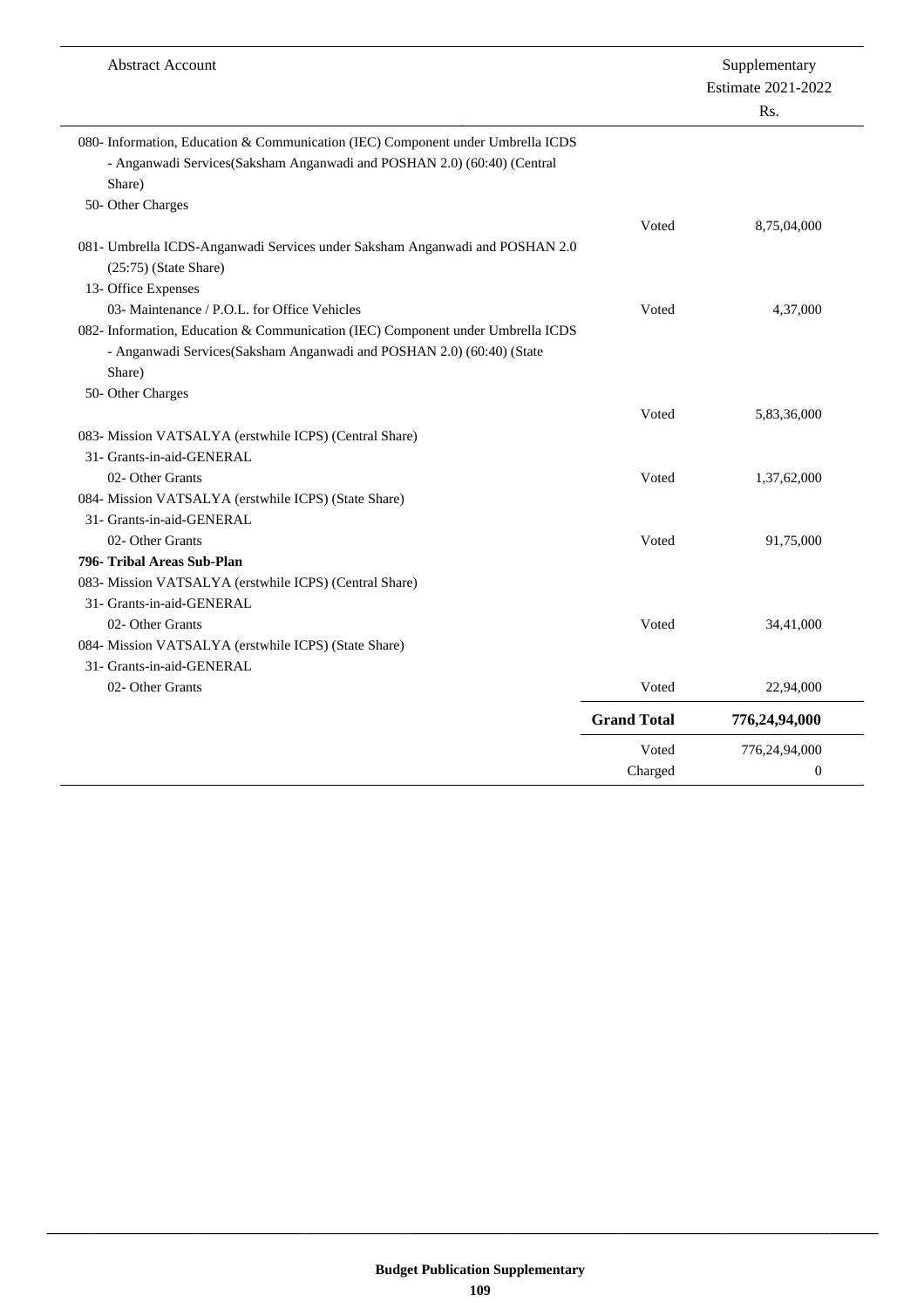#### **EXPLANATORY MEMORANDUM**

1. For effective implementation of various schemes and programmes of the Ministry of Women and Child Development, Government of India has classified all the Centrally Sponsored Schemes under 3 umbrella schemes viz. Saksham Anganwadi and POSHAN 2.0, Mission Vatsalya and Mission Shakti. Government of India has adopted a new policy decision for implementation of schemes under Saksham Anganwadi and POSHAN 2.0, Mission Vatsalya and Mission Shakti through Single Nodal Agency. For this purpose, a dedicated bank account for each scheme was required to be opened and entire fund consisting of Central Share & State Share was to be deposited to the said bank account. As such, new service Heads of Account had to be opened in conformity with the guidelines of the Central Government.

(i) A total amount of Rs. 15,28,36,000/- is required under new service Heads of Account for implementation of Mission Vatsalya.

(ii) A total amount of Rs. 3,50,00,000/- is required under new service Heads of Account for implementation of Swadhar Greh under Sambal under Umbrella Mission Shakti.

(iii) A total amount of Rs. 737,90,06,000/- was provided under new service Heads of Account for implementation of Saksham Anganwadi and POSHAN 2.0.

2. Additional provision of Rs. 19,56,52,000/- is necessary for additional requirement of fund for running cost of Lakhsmir Bhandar.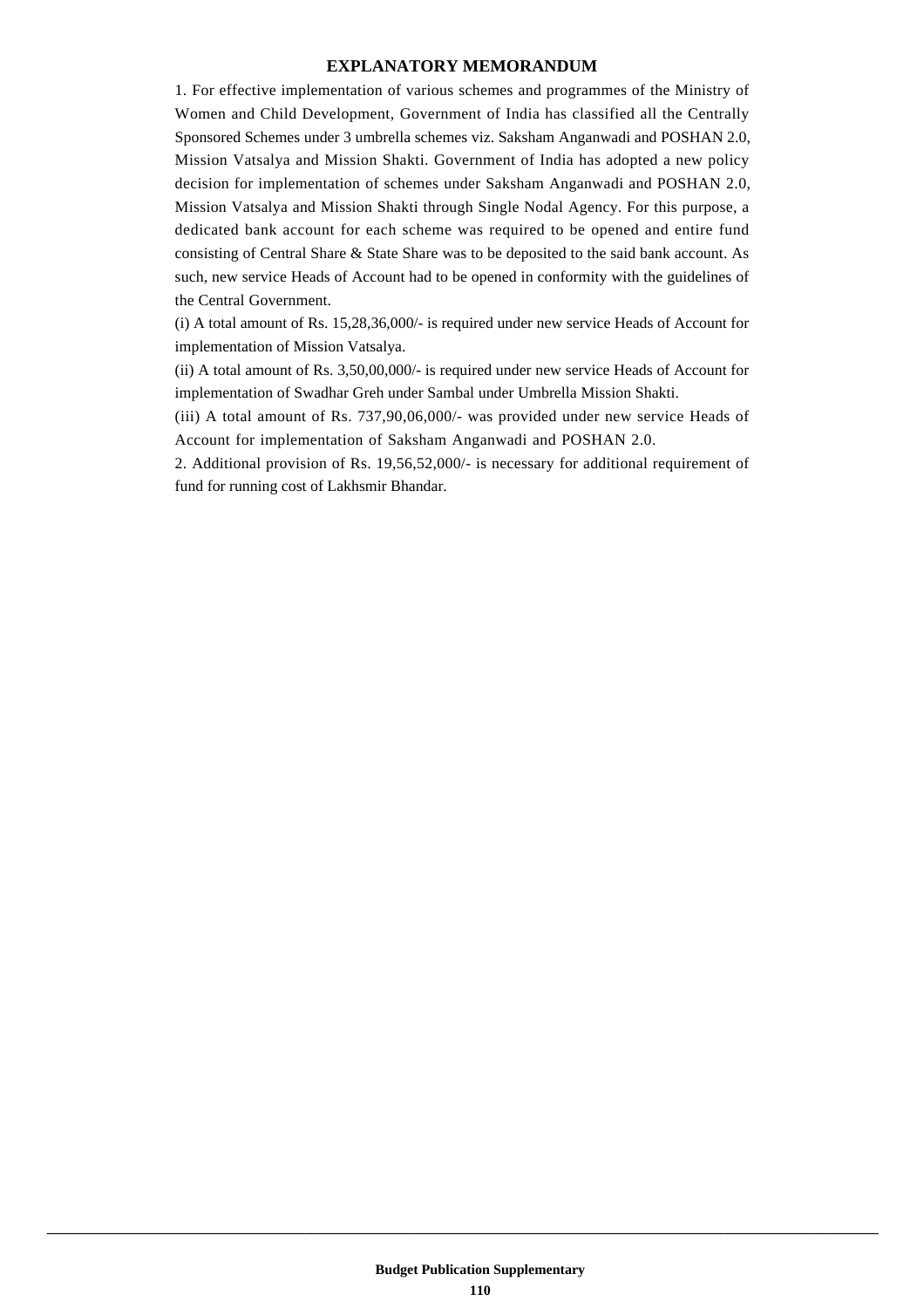#### **B-Social Services**

**(g) Social Welfare and Nutrition**

### **SUPPLEMENTARY ESTIMATE**

**Head of Account : 2236 - Nutrition**

.

| Voted Rs. 1636,59,32,000                                                                                            | Charged Rs. 0 |       | Total Rs. 1636,59,32,000                   |
|---------------------------------------------------------------------------------------------------------------------|---------------|-------|--------------------------------------------|
| <b>Abstract Account</b>                                                                                             |               |       | Supplementary<br>Estimate 2021-2022<br>Rs. |
| 02- DISTRIBUTION OF NUTRITIOUS FOOD AND BEVERAGES                                                                   |               |       |                                            |
| <b>101- Special Nutrition Programme</b>                                                                             |               |       |                                            |
| 025- Scheme for procurement of rice for Take Home Ration                                                            |               |       |                                            |
| 21- Materials and Supplies/Stores and Equipment                                                                     |               |       |                                            |
| 04-Others                                                                                                           |               | Voted | 129, 33, 50, 000                           |
| 026- Anganwadi Services (including erstwhile SNP) under Saksham Anganwadi and<br>POSHAN 2.0 (50:50) (Central Share) |               |       |                                            |
| 21- Materials and Supplies/Stores and Equipment                                                                     |               |       |                                            |
| 04-Others                                                                                                           |               | Voted | 477,73,84,000                              |
| 31- Grants-in-aid-GENERAL                                                                                           |               |       |                                            |
| 02- Other Grants                                                                                                    |               | Voted | 13,44,29,000                               |
| 027- Anganwadi Services (including erstwhile SNP) under Saksham Anganwadi and<br>POSHAN 2.0 (50:50) (State Share)   |               |       |                                            |
| 21- Materials and Supplies/Stores and Equipment                                                                     |               |       |                                            |
| 04-Others                                                                                                           |               | Voted | 480,26,55,000                              |
| 31- Grants-in-aid-GENERAL                                                                                           |               |       |                                            |
| 02- Other Grants                                                                                                    |               | Voted | 15,20,95,000                               |
| 028- Wheat Based Nutrition Programme (State Share) under Saksham Anganwadi and                                      |               |       |                                            |
| POSHAN <sub>2.0</sub>                                                                                               |               |       |                                            |
| 21- Materials and Supplies/Stores and Equipment                                                                     |               |       |                                            |
| 04-Others                                                                                                           |               | Voted | 39,84,24,000                               |
| 789- Special Component Plan for Scheduled Castes                                                                    |               |       |                                            |
| 008- Anganwadi Services (including erstwhile SNP) under Saksham Anganwadi and<br>POSHAN 2.0 (50:50) (Central Share) |               |       |                                            |
| 21- Materials and Supplies/Stores and Equipment                                                                     |               |       |                                            |
| 04-Others                                                                                                           |               | Voted | 32,48,83,000                               |
| 31- Grants-in-aid-GENERAL                                                                                           |               |       |                                            |
| 02- Other Grants                                                                                                    |               | Voted | 40,04,000                                  |
| 009- Anganwadi Services (including erstwhile SNP) under Saksham Anganwadi and<br>POSHAN 2.0 (50:50) (State Share)   |               |       |                                            |
| 21- Materials and Supplies/Stores and Equipment                                                                     |               |       |                                            |
| 04-Others                                                                                                           |               | Voted | 31,86,52,000                               |
| 31- Grants-in-aid-GENERAL                                                                                           |               |       |                                            |
| 02- Other Grants                                                                                                    |               | Voted | 75,10,000                                  |
| 796- Tribal Areas Sub-Plan                                                                                          |               |       |                                            |
| 008- Anganwadi Services (including erstwhile SNP) under Saksham Anganwadi and                                       |               |       |                                            |
| POSHAN 2.0 (50:50) (Central Share)                                                                                  |               |       |                                            |
| 21- Materials and Supplies/Stores and Equipment                                                                     |               |       |                                            |
| 04-Others                                                                                                           |               | Voted | 200,00,00,000                              |
| 31- Grants-in-aid-GENERAL                                                                                           |               |       |                                            |
| 02- Other Grants                                                                                                    |               | Voted | 8,25,30,000                                |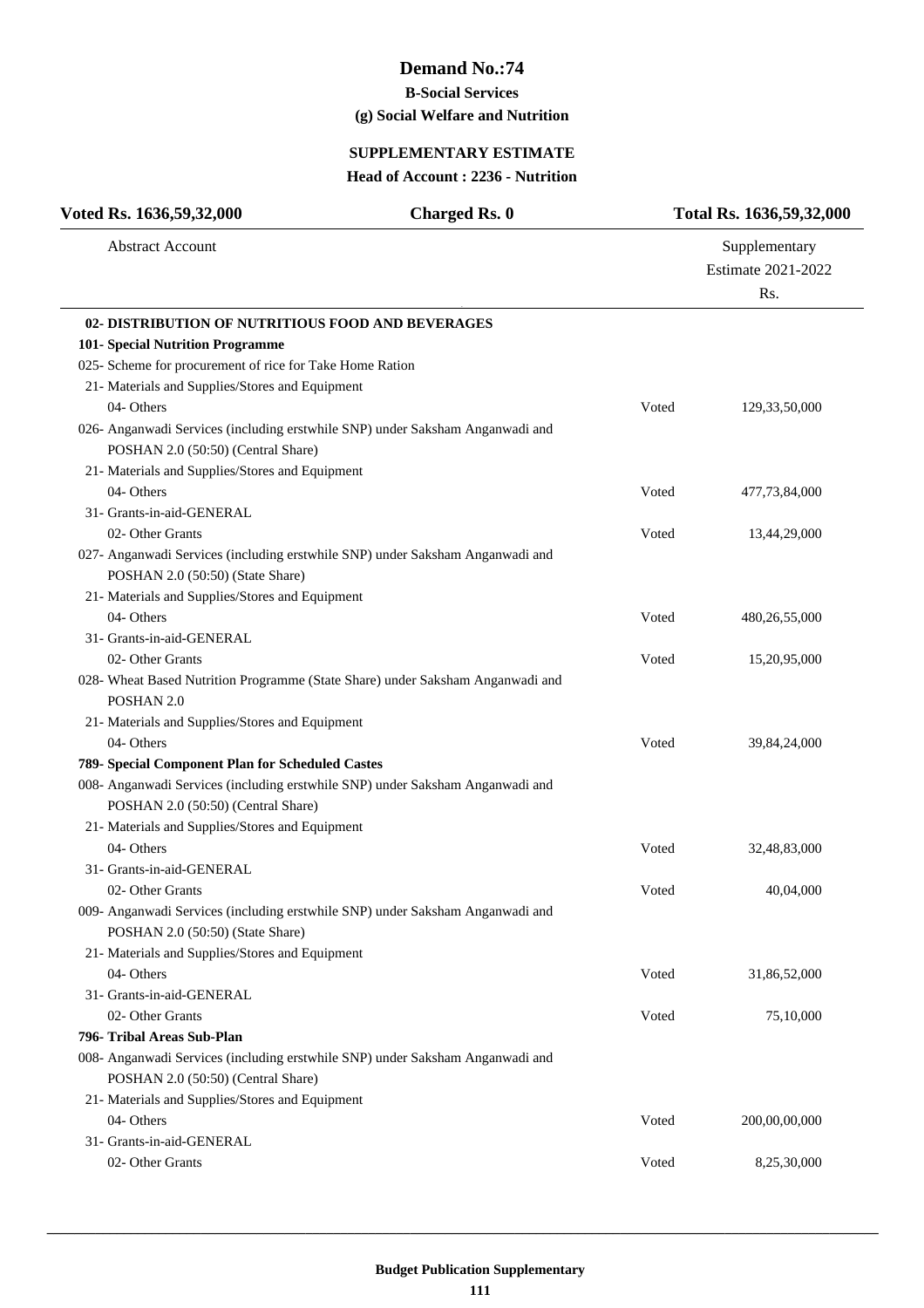| <b>Abstract Account</b>                                                       |                    | Supplementary<br>Estimate 2021-2022<br>Rs. |
|-------------------------------------------------------------------------------|--------------------|--------------------------------------------|
| 009- Anganwadi Services (including erstwhile SNP) under Saksham Anganwadi and |                    |                                            |
| POSHAN 2.0 (50:50) (State Share)                                              |                    |                                            |
| 21- Materials and Supplies/Stores and Equipment                               |                    |                                            |
| 04- Others                                                                    | Voted              | 200,00,00,000                              |
| 31- Grants-in-aid-GENERAL                                                     |                    |                                            |
| 02- Other Grants                                                              | Voted              | 7,00,16,000                                |
|                                                                               | <b>Grand Total</b> | 1636,59,32,000                             |
|                                                                               | Voted              | 1636, 59, 32, 000                          |
|                                                                               | Charged            | $\theta$                                   |

# **EXPLANATORY MEMORANDUM**

An additional fund of Rs. 1636,59,32,000/- is required for implementation of Nutrition Programme under new service Heads of Account under Centrally Sponsored Scheme Sakhsham Anganwadi and POSHAN 2.0.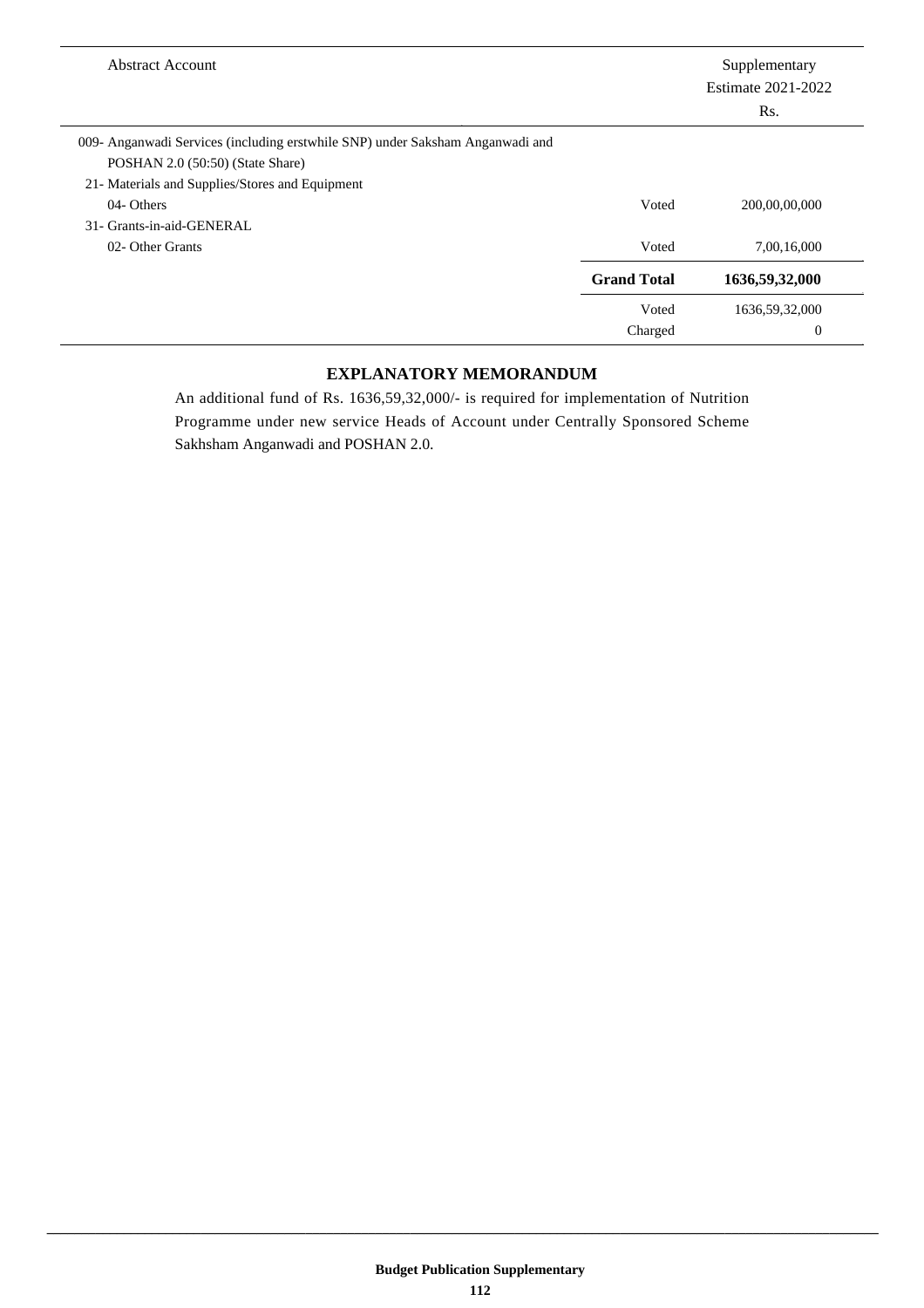**B-Capital Account of Social Services**

**(g) Social Welfare and Nutrition**

#### **SUPPLEMENTARY ESTIMATE**

#### **Head of Account : 4235 - Capital Outlay on Social Security and Welfare**

| Voted Rs. 15,00,00,000                                                        | <b>Charged Rs. 0</b> |                    | Total Rs. 15,00,00,000 |
|-------------------------------------------------------------------------------|----------------------|--------------------|------------------------|
| <b>Abstract Account</b>                                                       |                      |                    | Supplementary          |
|                                                                               |                      |                    | Estimate 2021-2022     |
|                                                                               |                      |                    | Rs.                    |
| 02- SOCIAL WELFARE                                                            |                      |                    |                        |
| 102- Child Welfare                                                            |                      |                    |                        |
| 015- Construction/Up gradation of AWC building under Anganwadi Services under |                      |                    |                        |
| Saksham Anganwadi and POSHAN 2.0 (60:40) (Central Share)                      |                      |                    |                        |
| 53- Major Works / Land and Buildings                                          |                      |                    |                        |
|                                                                               |                      | Voted              | 15,00,00,000           |
|                                                                               |                      | <b>Grand Total</b> | 15,00,00,000           |
|                                                                               |                      | Voted              | 15,00,00,000           |
|                                                                               |                      | Charged            | $\theta$               |

# **EXPLANATORY MEMORANDUM**

.

An additional fund is required for implementation of schemes for construction / upgradation of AWC building under new service Heads of Account under Centrally Sponsored Scheme Sakhsham Anganwadi and POSHAN 2.0.